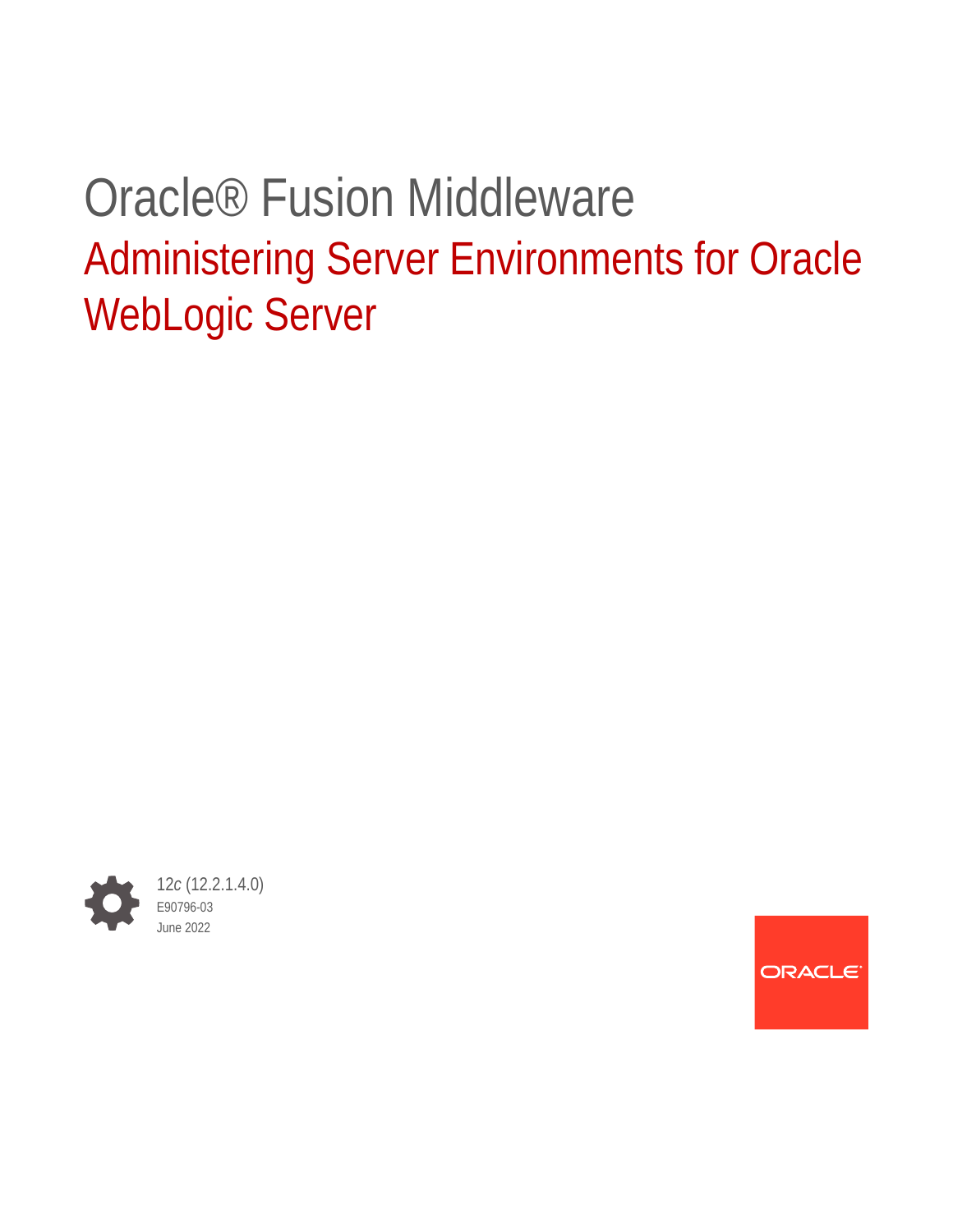Oracle Fusion Middleware Administering Server Environments for Oracle WebLogic Server, 12*c* (12.2.1.4.0)

E90796-03

Copyright © 2007, 2022, Oracle and/or its affiliates.

This software and related documentation are provided under a license agreement containing restrictions on use and disclosure and are protected by intellectual property laws. Except as expressly permitted in your license agreement or allowed by law, you may not use, copy, reproduce, translate, broadcast, modify, license, transmit, distribute, exhibit, perform, publish, or display any part, in any form, or by any means. Reverse engineering, disassembly, or decompilation of this software, unless required by law for interoperability, is prohibited.

The information contained herein is subject to change without notice and is not warranted to be error-free. If you find any errors, please report them to us in writing.

If this is software or related documentation that is delivered to the U.S. Government or anyone licensing it on behalf of the U.S. Government, then the following notice is applicable:

U.S. GOVERNMENT END USERS: Oracle programs (including any operating system, integrated software, any programs embedded, installed or activated on delivered hardware, and modifications of such programs) and Oracle computer documentation or other Oracle data delivered to or accessed by U.S. Government end users are "commercial computer software" or "commercial computer software documentation" pursuant to the applicable Federal Acquisition Regulation and agency-specific supplemental regulations. As such, the use, reproduction, duplication, release, display, disclosure, modification, preparation of derivative works, and/or adaptation of i) Oracle programs (including any operating system, integrated software, any programs embedded, installed or activated on delivered hardware, and modifications of such programs), ii) Oracle computer documentation and/or iii) other Oracle data, is subject to the rights and limitations specified in the license contained in the applicable contract. The terms governing the U.S. Government's use of Oracle cloud services are defined by the applicable contract for such services. No other rights are granted to the U.S. Government.

This software or hardware is developed for general use in a variety of information management applications. It is not developed or intended for use in any inherently dangerous applications, including applications that may create a risk of personal injury. If you use this software or hardware in dangerous applications, then you shall be responsible to take all appropriate fail-safe, backup, redundancy, and other measures to ensure its safe use. Oracle Corporation and its affiliates disclaim any liability for any damages caused by use of this software or hardware in dangerous applications.

Oracle, Java, and MySQL are registered trademarks of Oracle and/or its affiliates. Other names may be trademarks of their respective owners.

Intel and Intel Inside are trademarks or registered trademarks of Intel Corporation. All SPARC trademarks are used under license and are trademarks or registered trademarks of SPARC International, Inc. AMD, Epyc, and the AMD logo are trademarks or registered trademarks of Advanced Micro Devices. UNIX is a registered trademark of The Open Group.

This software or hardware and documentation may provide access to or information about content, products, and services from third parties. Oracle Corporation and its affiliates are not responsible for and expressly disclaim all warranties of any kind with respect to third-party content, products, and services unless otherwise set forth in an applicable agreement between you and Oracle. Oracle Corporation and its affiliates will not be responsible for any loss, costs, or damages incurred due to your access to or use of third-party content, products, or services, except as set forth in an applicable agreement between you and Oracle.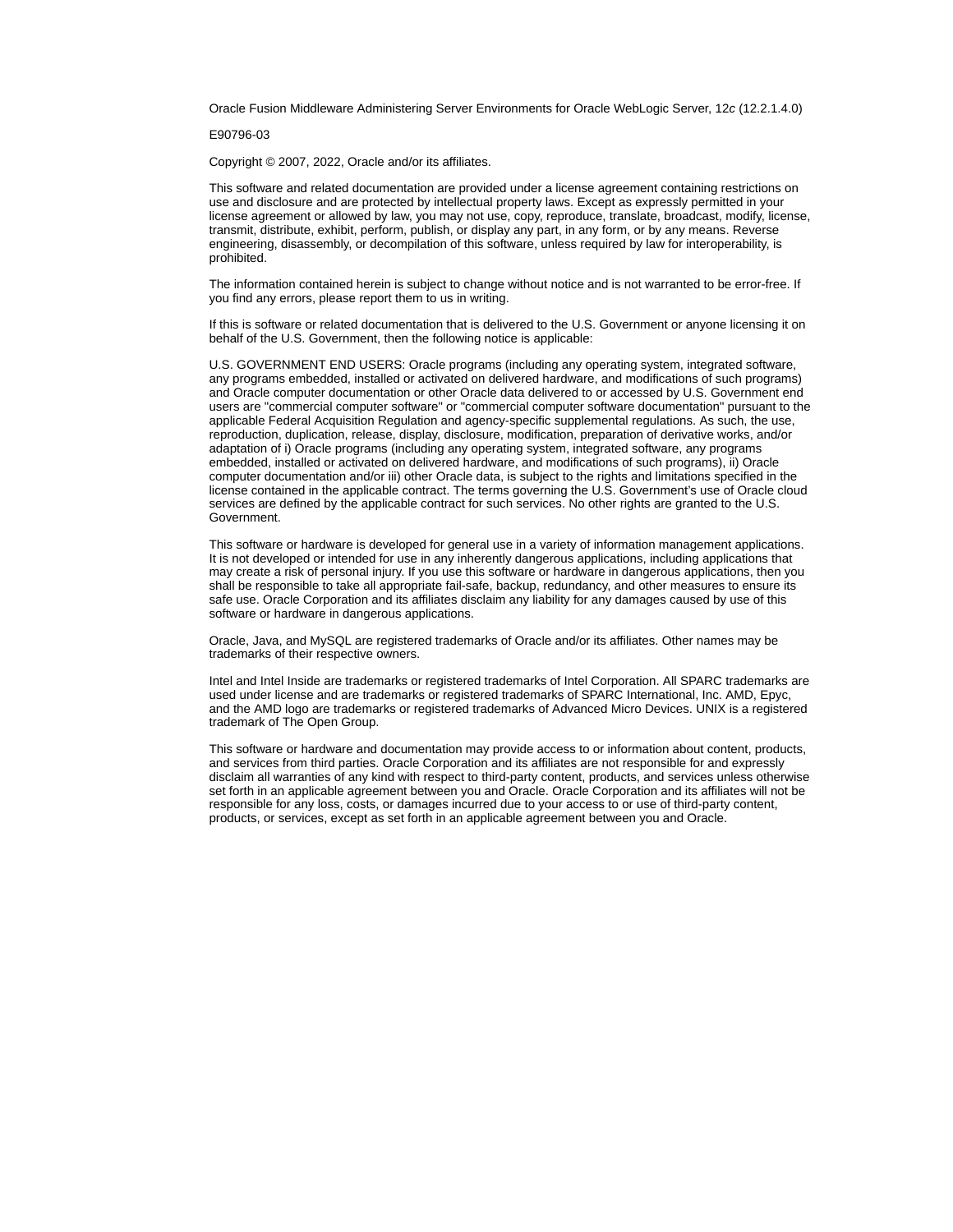# **Contents**

### [Preface](#page-8-0)

| Documentation Accessibility | IX |
|-----------------------------|----|
| Conventions                 | ix |
| Diversity and Inclusion     | IX |

### 1 [Introduction and Roadmap](#page-9-0)

| Document Scope and Audience              | $1 - 1$ |  |
|------------------------------------------|---------|--|
| Guide to This Document                   | $1 - 1$ |  |
| <b>Related Documentation</b>             | $1 - 2$ |  |
| New and Changed Features in This Release | $1 - 2$ |  |

### 2 [Using Work Managers to Optimize Scheduled Work](#page-11-0)

| Understanding How WebLogic Server Uses Thread Pools   | $2 - 1$  |
|-------------------------------------------------------|----------|
| <b>Understanding Work Managers</b>                    | $2 - 2$  |
| <b>Request Classes</b>                                | $2 - 3$  |
| Constraints                                           | $2 - 6$  |
| <b>Stuck Thread Handling</b>                          | $2 - 6$  |
| Self-Tuning Thread Pool                               | $2 - 7$  |
| Self-Tuning Thread Pool Size                          | $2 - 7$  |
| <b>ThreadLocal Clean Out</b>                          | $2 - 8$  |
| <b>Work Manager Scope</b>                             | $2 - 8$  |
| The Default Work Manager                              | $2 - 8$  |
| Overriding the Default Work Manager                   | $2 - 9$  |
| When to Use Work Managers                             | $2 - 9$  |
| <b>Global Work Managers</b>                           | $2 - 9$  |
| <b>Application-scoped Work Managers</b>               | $2 - 9$  |
| Using Work Managers, Request Classes, and Constraints | $2 - 10$ |
| Dispatch Policy for EJB                               | $2 - 10$ |
| Dispatch Policy for Web Applications                  | $2 - 10$ |
| Deployment Descriptor Examples                        | $2 - 10$ |
| Work Managers and Execute Queues                      | $2 - 14$ |
|                                                       |          |

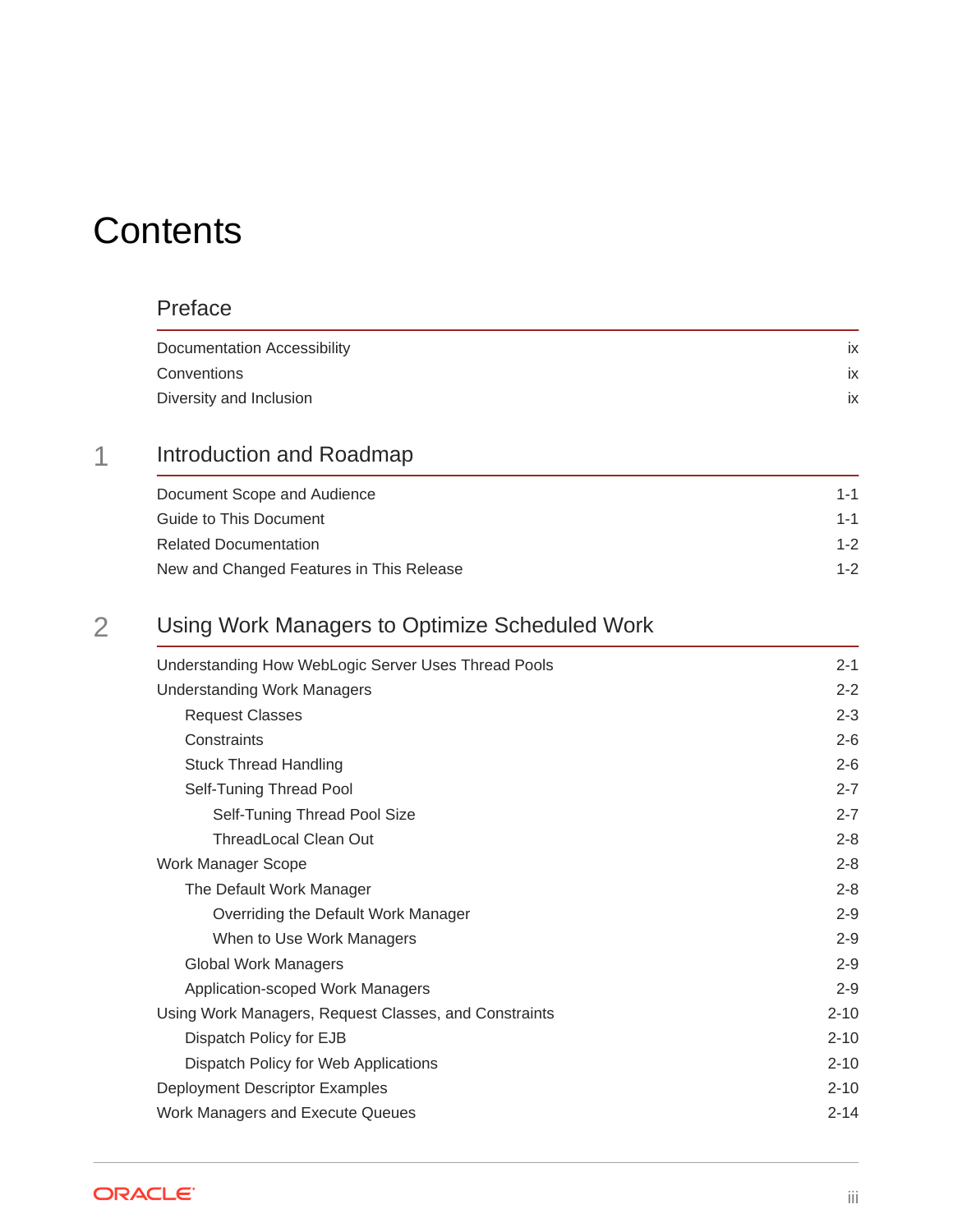| <b>Enabling Execute Queues</b>                   | $2 - 14$ |
|--------------------------------------------------|----------|
| Migrating from Execute Queues to Work Managers   | $2 - 15$ |
| Accessing Work Managers Using MBeans             | $2 - 15$ |
| Using CommonJ With WebLogic Server               | $2 - 15$ |
| Accessing CommonJ Work Managers                  | $2 - 16$ |
| Mapping CommonJ to WebLogic Server Work Managers | $2 - 16$ |

## 3 [Avoiding and Managing Overload](#page-27-0)

| Configuring WebLogic Server to Avoid Overload Conditions | $3-1$   |
|----------------------------------------------------------|---------|
| Limiting Requests in the Thread Pool                     | $3-1$   |
| Work Managers and Thread Pool Throttling                 | $3-2$   |
| <b>Limiting HTTP Sessions</b>                            | $3-2$   |
| Exit on Out of Memory Exceptions                         | $3-2$   |
| <b>Stuck Thread Handling</b>                             | $3 - 3$ |
| WebLogic Server Self-Monitoring                          | $3 - 3$ |
| Overloaded Health State                                  | $3 - 3$ |
| WebLogic Server Exit Codes                               | $3 - 3$ |

### 4 [Configuring Network Resources](#page-30-0)

| Overview of Network Configuration                      | $4 - 1$ |
|--------------------------------------------------------|---------|
| <b>Understanding Network Channels</b>                  | $4 - 1$ |
| What Is a Channel?                                     | $4 - 1$ |
| Rules for Configuring Channels                         | $4 - 2$ |
| Custom Channels Can Inherit Default Channel Attributes | $4 - 2$ |
| Why Use Network Channels?                              | $4 - 2$ |
| <b>Handling Channel Failures</b>                       | $4 - 3$ |
| Upgrading Quality of Service Levels for RMI            | $4 - 3$ |
| Standard WebLogic Server Channels                      | $4 - 3$ |
| The Default Network Channel                            | $4 - 4$ |
| Administration Port and Administrative Channel         | $4 - 4$ |
| Using Internal Channels                                | $4 - 7$ |
| <b>Channel Selection</b>                               | $4 - 7$ |
| Internal Channels Within a Cluster                     | $4 - 7$ |
| Configuring a Channel                                  | $4 - 8$ |
| Guidelines for Configuring Channels                    | $4 - 8$ |
| <b>Channels and Server Instances</b>                   | $4 - 8$ |
| <b>Dynamic Channel Configuration</b>                   | $4 - 8$ |
| Channels and Identity                                  | $4 - 8$ |
| <b>Channels and Protocols</b>                          | $4 - 9$ |
|                                                        |         |

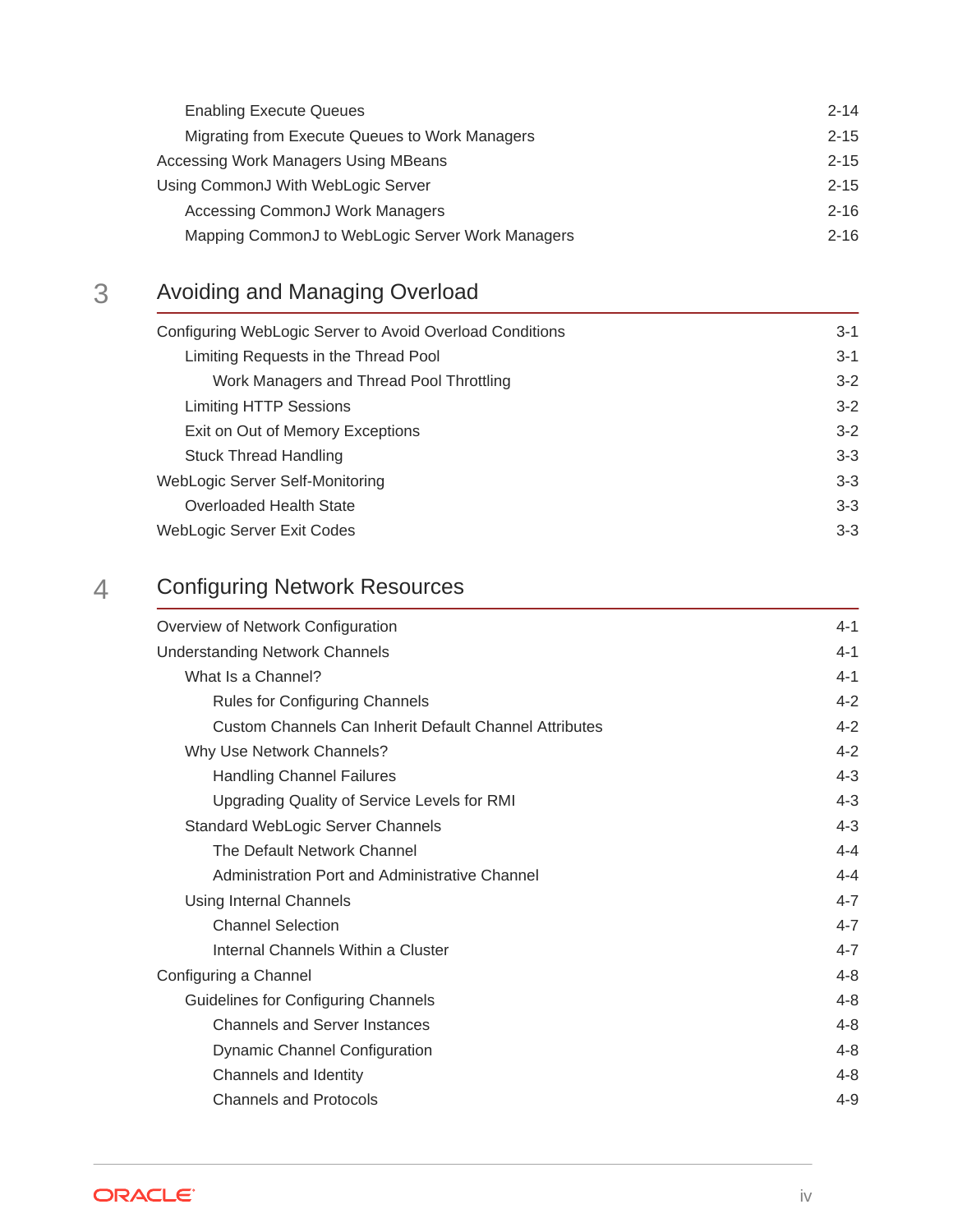| Channels, Proxy Servers, and Firewalls<br>Configuring Network Channels For a Cluster | $4 - 9$  |
|--------------------------------------------------------------------------------------|----------|
|                                                                                      | $4 - 9$  |
|                                                                                      | $4 - 9$  |
| Create the Cluster                                                                   | $4 - 9$  |
| Create and Assign the Network Channel                                                | $4 - 10$ |
| Configuring a Replication Channel                                                    | $4 - 11$ |
| Increase Packet Size When Using Many Channels                                        | $4 - 11$ |
| Assigning a Custom Channel to an EJB                                                 | $4 - 11$ |
| Using IPv6 with IPv4                                                                 | $4 - 11$ |

## 5 [Configuring Web Server Functionality](#page-42-0)

| Overview of Configuring Web Server Components            | $5 - 1$  |
|----------------------------------------------------------|----------|
| Configuring the Server                                   | $5-1$    |
| Configuring the Listen Port                              | $5-2$    |
| <b>Web Applications</b>                                  | $5-2$    |
| Web Applications and Clustering                          | $5 - 2$  |
| <b>Configuring Virtual Hosting</b>                       | $5 - 3$  |
| Virtual Hosting and the Default Web Application          | $5-3$    |
| Setting Up a Virtual Host                                | $5 - 4$  |
| How WebLogic Server Resolves HTTP Requests               | $5 - 4$  |
| Setting Up HTTP Access Logs                              | $5-6$    |
| Log Rotation                                             | $5-6$    |
| Common Log Format                                        | $5-6$    |
| Setting Up HTTP Access Logs by Using Extended Log Format | $5 - 7$  |
| Creating the Fields Directive                            | $5 - 7$  |
| Supported Field Identifiers                              | $5-8$    |
| <b>Creating Custom Field Identifiers</b>                 | $5 - 10$ |
| Preventing POST Denial-of-Service Attacks                | $5 - 13$ |
| Setting Up WebLogic Server for HTTP Tunneling            | $5 - 13$ |
| Configuring the HTTP Tunneling Connection                | $5 - 14$ |
| Connecting to WebLogic Server from the Client            | $5 - 14$ |
| Using Native I/O for Serving Static Files (Windows Only) | $5 - 15$ |

### 6 [Using the Plug-in for Oracle Virtual Assembly Builder](#page-57-0)

| Overview                                             | $6-1$   |
|------------------------------------------------------|---------|
| About Oracle Virtual Assembly Builder                | $6 - 1$ |
| About the WebLogic Server Introspection Plug-in      | $6 - 2$ |
| Setting Up the WebLogic Server Introspection Plug-in | $6 - 2$ |
| Introspection Plug-in Parameters                     | $6 - 2$ |

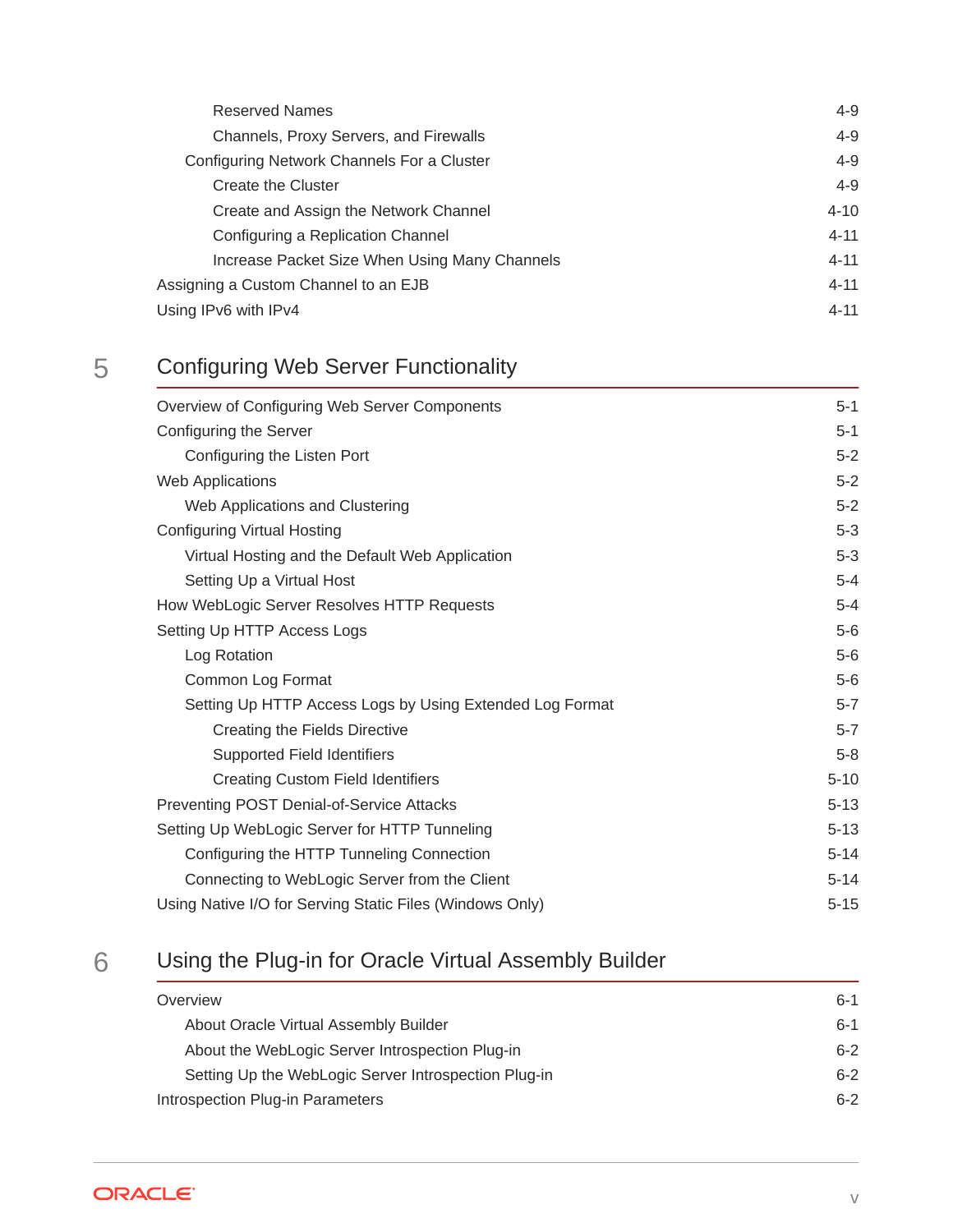| <b>Reference System Prerequisites</b>                                    | $6 - 3$  |
|--------------------------------------------------------------------------|----------|
| Plug-in Usage Requirements                                               | $6 - 4$  |
| <b>Resulting Artifact Type</b>                                           | $6 - 5$  |
| Wiring                                                                   | $6 - 5$  |
| <b>Wiring Properties</b>                                                 | $6 - 5$  |
| WebLogic Server Appliance Properties                                     | $6 - 8$  |
| Assembly-Level System Properties                                         | $6 - 8$  |
| Properties Common to Administration Server and Managed Server Appliances | $6-9$    |
| <b>Administration Server Appliance Properties</b>                        | $6 - 10$ |
| Oracle Coherence*Web Introspection Extension                             | $6 - 11$ |
| Supported Template Types                                                 | $6 - 11$ |

# 7 [Configuring Concurrent Managed Objects](#page-68-0)

| About Java EE Concurrency Utilities                                               | $7-1$    |
|-----------------------------------------------------------------------------------|----------|
| Concurrency 1.0 Code Examples in WebLogic Server                                  | $7 - 2$  |
| How Concurrent Managed Objects Provide Concurrency for WebLogic Server Containers | $7 - 2$  |
| How WebLogic Server Handles Asynchronous Tasks in Application Components          | $7 - 3$  |
| <b>Concurrent Managed Objects (CMOs)</b>                                          | $7 - 3$  |
| <b>CMOs versus CommonJ API</b>                                                    | $7 - 4$  |
| <b>CMO Context Propagation</b>                                                    | $7-5$    |
| <b>Propagated Context Types</b>                                                   | $7 - 5$  |
| <b>Contextual Invocation Points</b>                                               | $7-6$    |
| Self Tuning for CMO Tasks                                                         | $7-6$    |
| Threads Interruption When CMOs Are Shutting Down                                  | $7 - 7$  |
| CMO Constraints for Long-Running Threads                                          | $7 - 8$  |
| Setting Limits for Maximum Concurrent Long Running Requests                       | $7 - 8$  |
| Setting Limits for Maximum Concurrent New Threads                                 | $7 - 10$ |
| Default Java EE CMOs                                                              | $7 - 11$ |
| Default Managed Executor Service                                                  | $7 - 12$ |
| Default Managed Scheduled Executor Service                                        | $7 - 12$ |
| <b>Default Context Service</b>                                                    | $7 - 13$ |
| Default Managed Thread Factory                                                    | $7 - 13$ |
| <b>Customized CMOs in Configuration Files</b>                                     | $7 - 14$ |
| Defining CMOs in WebLogic Configuration Files                                     | $7 - 14$ |
| Binding CMOs to JNDI Under an Application Component Environment                   | $7 - 15$ |
| JNDI Binding Using <resource-env-ref></resource-env-ref>                          | $7 - 15$ |
| JNDI Binding Using @Resource                                                      | $7 - 15$ |
| Updated Schemas for Custom CMO Modules                                            | $7 - 16$ |
| Updated System Module Beans for CMOs                                              | $7 - 17$ |
| <b>Custom Managed Executor Service Configuration Elements</b>                     | $7 - 17$ |

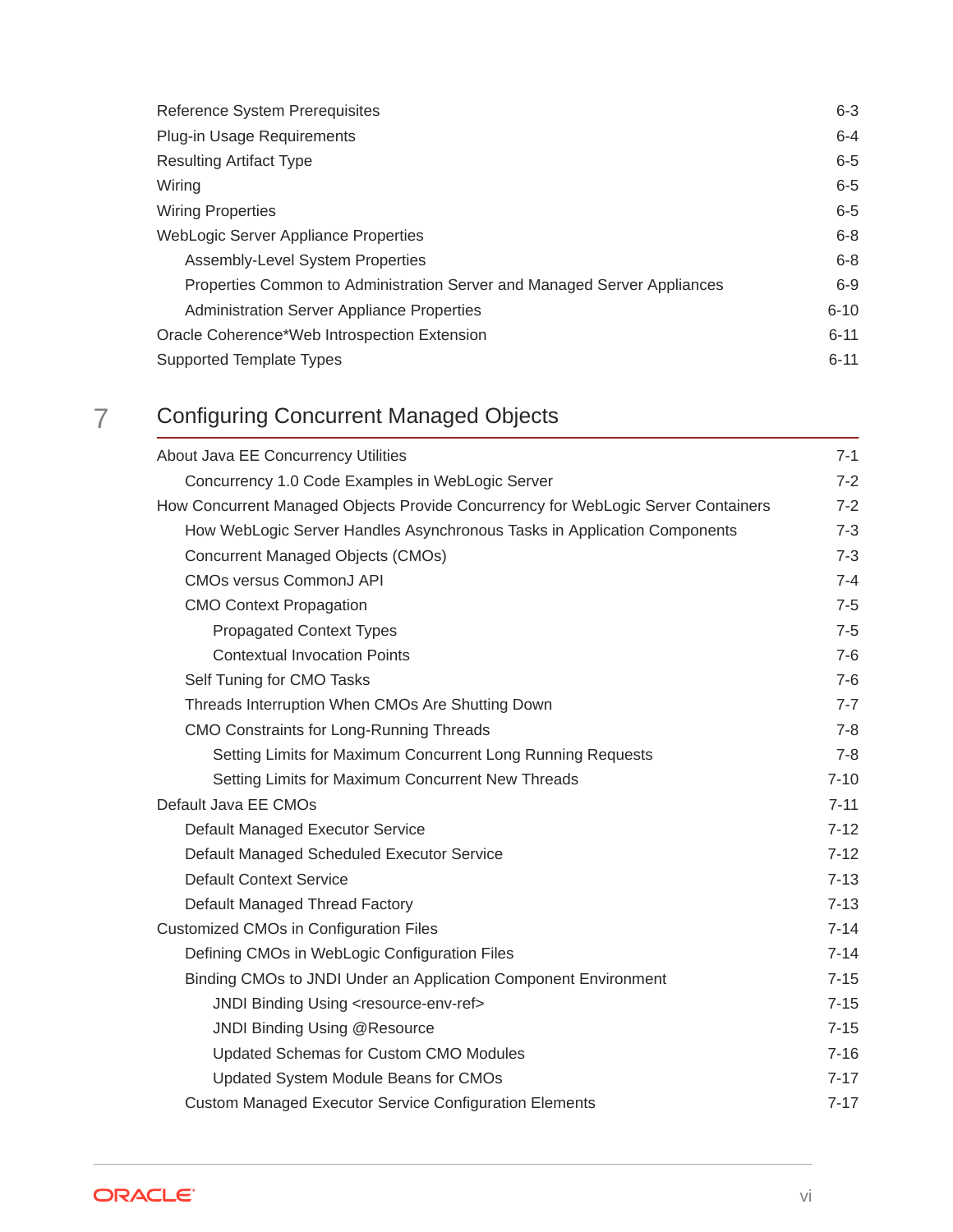| Deployment Descriptor Examples                                       | $7 - 19$ |
|----------------------------------------------------------------------|----------|
| Custom Managed Scheduled Executor Service Configuration Elements     | $7 - 19$ |
| ScheduledFuture.get() Method                                         | $7 - 20$ |
| Deployment Descriptor Examples                                       | $7 - 21$ |
| <b>Custom Managed Thread Factory Configuration Elements</b>          | $7 - 21$ |
| Contexts of Threads Created by MTF                                   | $7 - 21$ |
| Deployment Descriptor Examples                                       | $7 - 22$ |
| <b>Transaction Management for CMOs</b>                               | $7 - 23$ |
| Transaction Management for MES and MSES                              | $7 - 23$ |
| <b>Transaction Management for Context Service</b>                    | $7 - 23$ |
| Transaction Management for MTF                                       | $7 - 24$ |
| <b>Global CMO Templates</b>                                          | $7 - 24$ |
| Configuring CMO Templates using the Administration Console           | $7 - 25$ |
| Using MBeans to Configure CMO Templates                              | $7 - 25$ |
| <b>Configuring Concurrent Constraints</b>                            | $7 - 26$ |
| Using the Administration Console to Configure Concurrent Constraints | $7 - 26$ |
| Domain-level Concurrent Constraints                                  | $7 - 26$ |
| Server-level Concurrent Constraints                                  | $7 - 26$ |
| <b>Dynamic Cluster-level Concurrent Constraints</b>                  | $7 - 27$ |
| Using MBeans to Configure Concurrent Constraints                     | $7 - 27$ |
| Querying CMOs                                                        | $7 - 27$ |
| Using the Administration Console to Monitor CMO Threads              | $7 - 27$ |
| Monitor JSR236 CMOs for All Deployed Applications and Modules        | $7 - 28$ |
| Monitor JSR236 CMOs for a Deployed EAR or Module                     | $7 - 28$ |
| Using MBeans to Monitor CMOs                                         | $7 - 28$ |
| Using MBeans to Monitor Concurrent Constraints                       | $7 - 29$ |
|                                                                      |          |

## 8 [Using the Batch Runtime](#page-97-0)

| About Batch Jobs                                                                                                   | $8 - 1$ |
|--------------------------------------------------------------------------------------------------------------------|---------|
| Use of Multiple Batch Runtime Instances                                                                            | $8 - 1$ |
| Batch 1.0 Code Examples in WebLogic Server                                                                         | $8 - 2$ |
| Using the Default Batch Runtime Configuration with the Derby Database                                              | $8 - 3$ |
| Configuring the Batch Runtime to Use a Dedicated Database                                                          | $8 - 3$ |
| Prerequisite Steps: Configure the Job Repository Tables, Batch Data Source, and<br><b>Managed Executor Service</b> | $8 - 4$ |
| Create the Job Repository Tables                                                                                   | $8 - 4$ |
| Create a JDBC Data Source for the Job Repository                                                                   | $8 - 5$ |
| Optionally, Create a Managed Executor Service Template                                                             | $8-6$   |
| Configure the Batch Runtime to Use a Dedicated Batch Data Source and Managed                                       |         |
| <b>Executor Service</b>                                                                                            | $8-6$   |
| Configuring the Batch Runtime Using the Administration Console                                                     | $8-6$   |

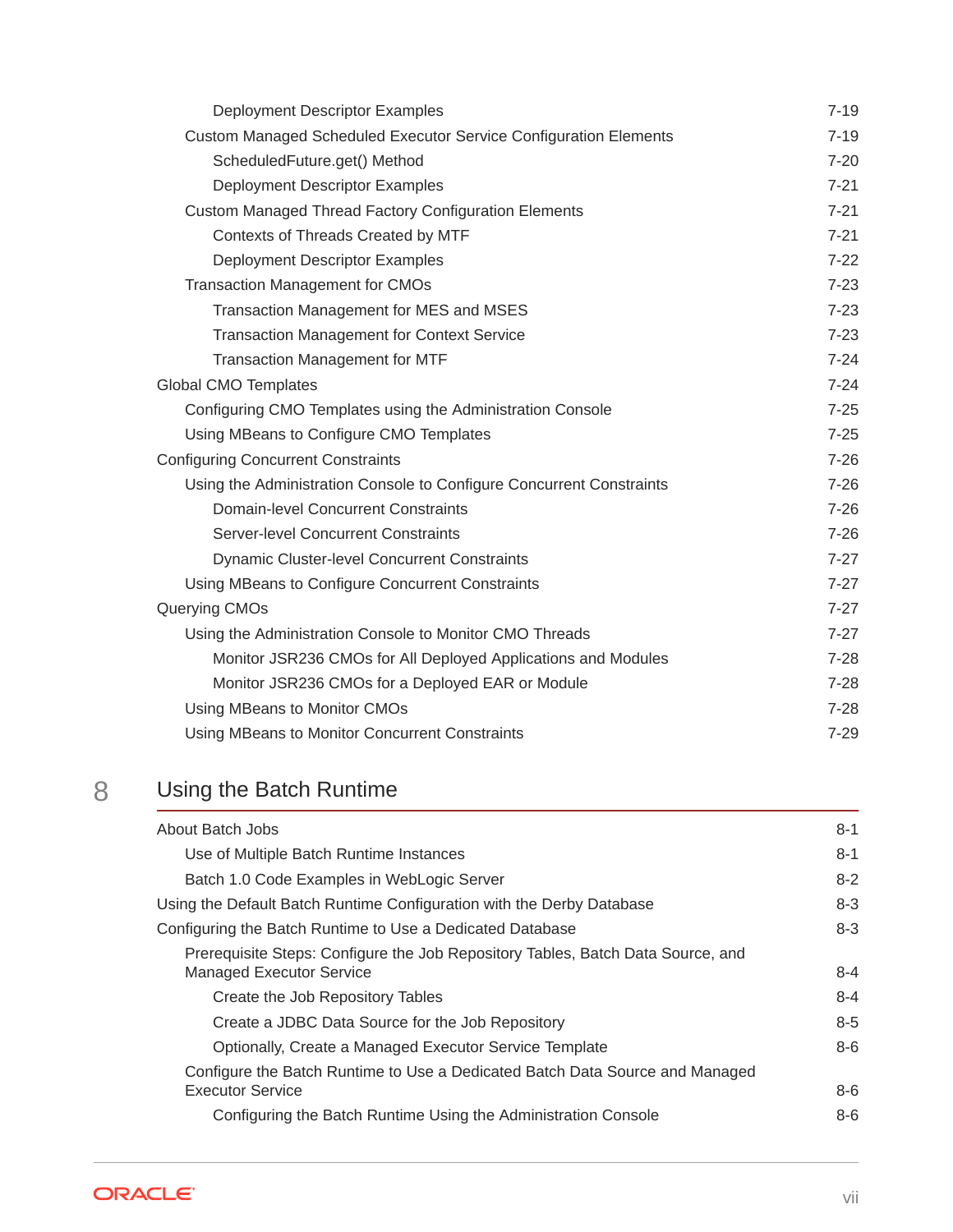| Configuring the Batch Runtime Using WLST                               | $8 - 7$  |
|------------------------------------------------------------------------|----------|
| Querying the Batch Runtime                                             | $8 - 8$  |
| Using the Administration Console to Query the Batch Runtime            | $8 - 8$  |
| Get Details of all Batch Jobs                                          | $8 - 8$  |
| Get Details about a Job's Execution                                    | $8-9$    |
| Get Details about a Job's Step Execution                               | $8-9$    |
| Using Runtime MBeans to Query the Batch Runtime                        | $8 - 10$ |
| Get Details of all Batch Jobs Using getJobDetails                      | $8 - 10$ |
| Get Details of a Job Execution Using getJobExecutions                  | $8 - 11$ |
| Get Details of a Job Step Execution Using getStepExecutions            | $8 - 11$ |
| <b>Troubleshooting Tips</b>                                            | $8 - 12$ |
| Make Sure the Database Containing the Job Repository Tables is Running | $8-12$   |

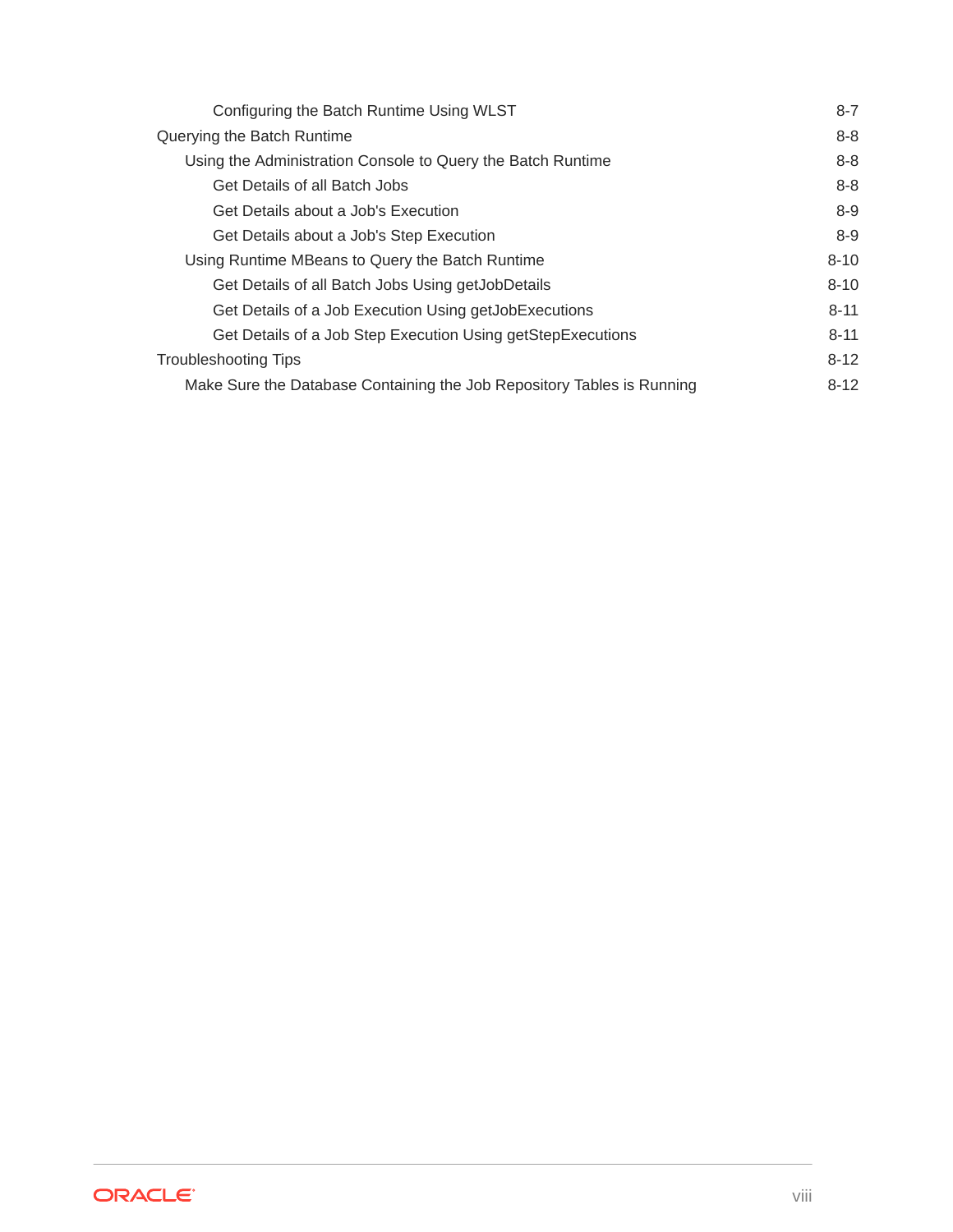# <span id="page-8-0"></span>Preface

This preface describes the document accessibility features and conventions used in this guide—*Administering Server Environments for Oracle WebLogic Server*.

## Documentation Accessibility

For information about Oracle's commitment to accessibility, visit the Oracle Accessibility Program website at <http://www.oracle.com/pls/topic/lookup?ctx=acc&id=docacc>.

#### **Access to Oracle Support**

Oracle customers that have purchased support have access to electronic support through My Oracle Support. For information, visit [http://www.oracle.com/pls/topic/lookup?](http://www.oracle.com/pls/topic/lookup?ctx=acc&id=info) [ctx=acc&id=info](http://www.oracle.com/pls/topic/lookup?ctx=acc&id=info) or visit <http://www.oracle.com/pls/topic/lookup?ctx=acc&id=trs> if you are hearing impaired.

### **Conventions**

| <b>Convention</b> | <b>Meaning</b>                                                                                                                            |
|-------------------|-------------------------------------------------------------------------------------------------------------------------------------------|
| boldface          | Boldface type indicates graphical user interface elements associated with an<br>action, or terms defined in text or the glossary.         |
| italic            | Italic type indicates book titles, emphasis, or placeholder variables for which<br>you supply particular values.                          |
| monospace         | Monospace type indicates commands within a paragraph, URLs, code in<br>examples, text that appears on the screen, or text that you enter. |

The following text conventions are used in this document:

# Diversity and Inclusion

Oracle is fully committed to diversity and inclusion. Oracle respects and values having a diverse workforce that increases thought leadership and innovation. As part of our initiative to build a more inclusive culture that positively impacts our employees, customers, and partners, we are working to remove insensitive terms from our products and documentation. We are also mindful of the necessity to maintain compatibility with our customers' existing technologies and the need to ensure continuity of service as Oracle's offerings and industry standards evolve. Because of these technical constraints, our effort to remove insensitive terms is ongoing and will take time and external cooperation.

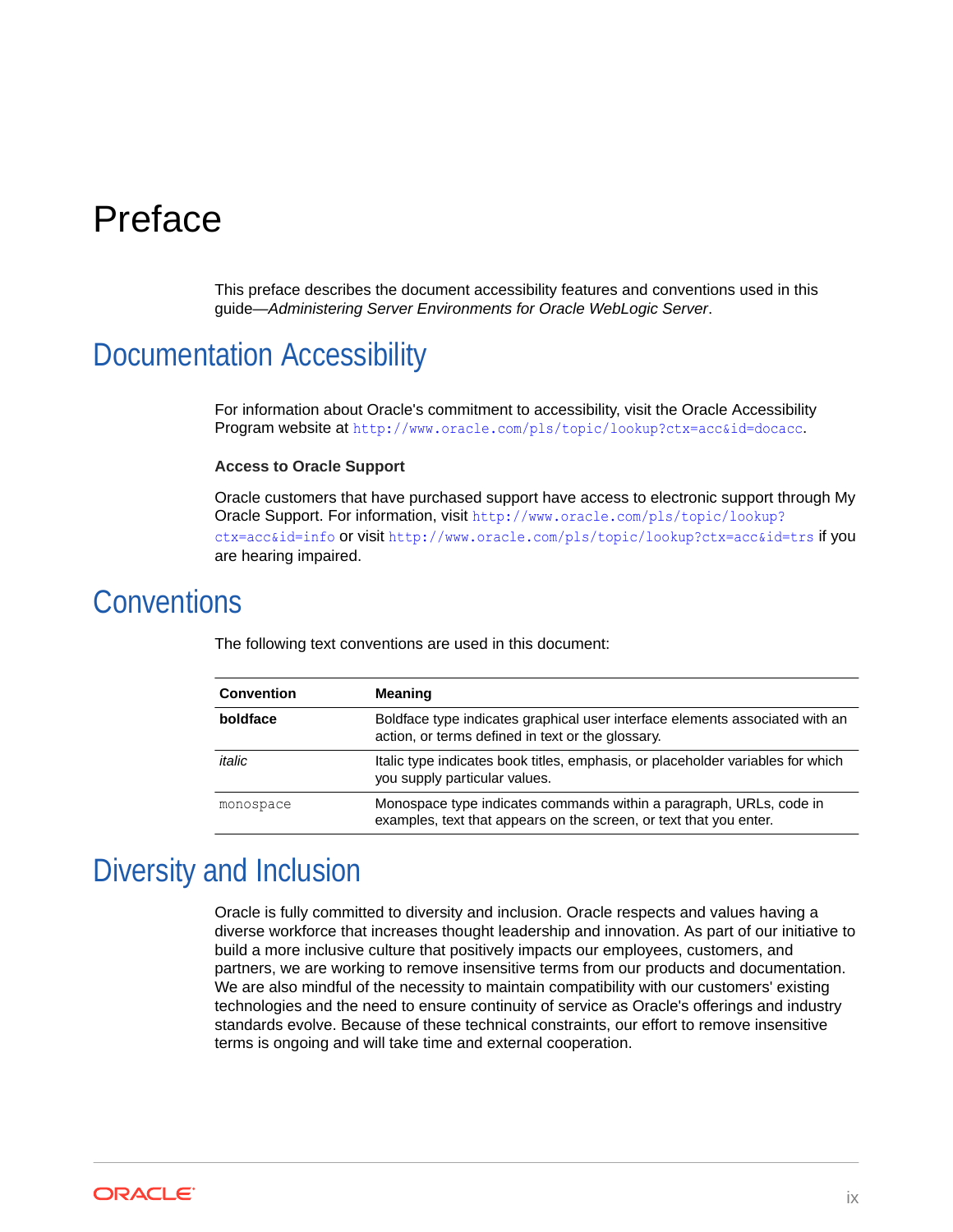# <span id="page-9-0"></span>1 Introduction and Roadmap

This section describes the contents and organization of this guide—*Administering Server Environments for Oracle WebLogic Server*.

- Document Scope and Audience
- **Guide to This Document**
- [Related Documentation](#page-10-0)
- [New and Changed Features in This Release](#page-10-0)

# Document Scope and Audience

This document describes how you design, configure, and manage WebLogic Server environments. It is a resource for system administrators and operators responsible for implementing a WebLogic Server installation. This document is relevant to all phases of a software project, from development through test and production phases.

It is assumed that the reader is familiar with Java EE and Web technologies, object-oriented programming techniques, and the Java programming language.

# Guide to This Document

The document is organized as follows:

- This chapter, Introduction and Roadmap describes the scope of this guide and lists related documentation.
- [Using Work Managers to Optimize Scheduled Work](#page-11-0) describes the WebLogic Server execution model and the process of configuring application access to the execute queue.
- [Avoiding and Managing Overload](#page-27-0) describes detecting, avoiding, and recovering from overload conditions.
- [Configuring Network Resources](#page-30-0) describes optimizing your WebLogic Server domain for your network.
- [Configuring Web Server Functionality](#page-42-0) describes using WebLogic Server as a Web server.
- [Using the Plug-in for Oracle Virtual Assembly Builder](#page-57-0) describes the WebLogic Server introspection plug-in for Oracle Virtual Assembly Builder, which can be used to examine a single WebLogic domain and the Middleware home directory in which it resides.
- [Configuring Concurrent Managed Objects](#page-68-0) describes the Concurrent Managed Objects (CMOs) implemented by WebLogic Server to provide support for defining and implementing the Concurrency Utilities for Java EE 1.0 (JSR 236).
- [Using the Batch Runtime](#page-97-0) describes the batch runtime implemented by WebLogic Server to provide support for defining, implementing, and running batch jobs, as defined for Java EE 7 in Batch Applications for the Java Platform (JSR 352).

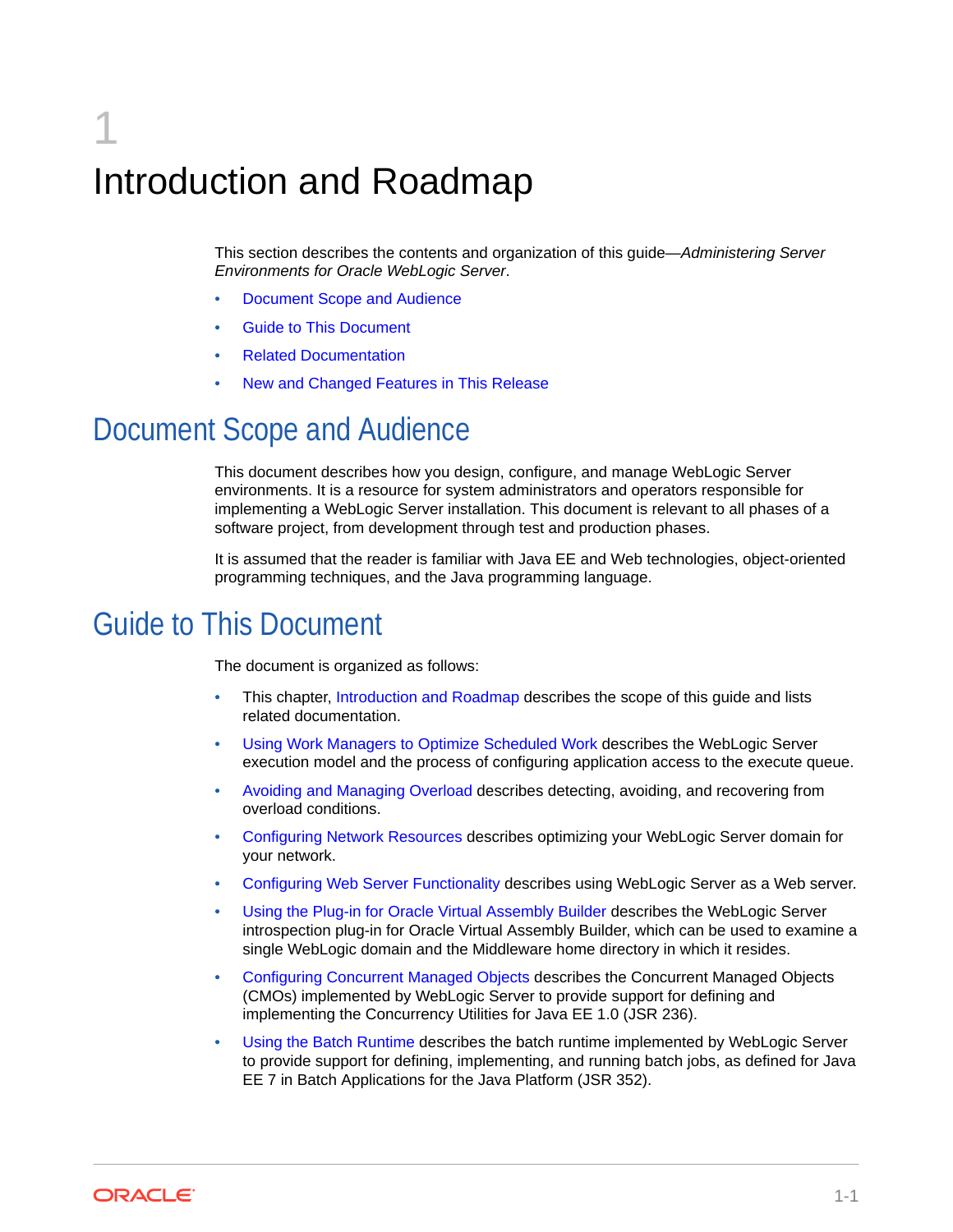# <span id="page-10-0"></span>Related Documentation

- *Understanding Domain Configuration for Oracle WebLogic Server*
- *Oracle WebLogic Server Administration Console Online Help*

# New and Changed Features in This Release

This release of WebLogic Server enhances adds support for Java EE 7, including the following features:

- Concurrency Utilities for Java EE 1.0 (JSR 236). For information, see [Configuring](#page-68-0) [Concurrent Managed Objects.](#page-68-0)
- Batch Applications for the Java Platform (JSR 352). For information, see [Using the](#page-97-0) [Batch Runtime.](#page-97-0)

For a comprehensive listing of the new WebLogic Server features introduced in this release, see *What's New in Oracle WebLogic Server*.

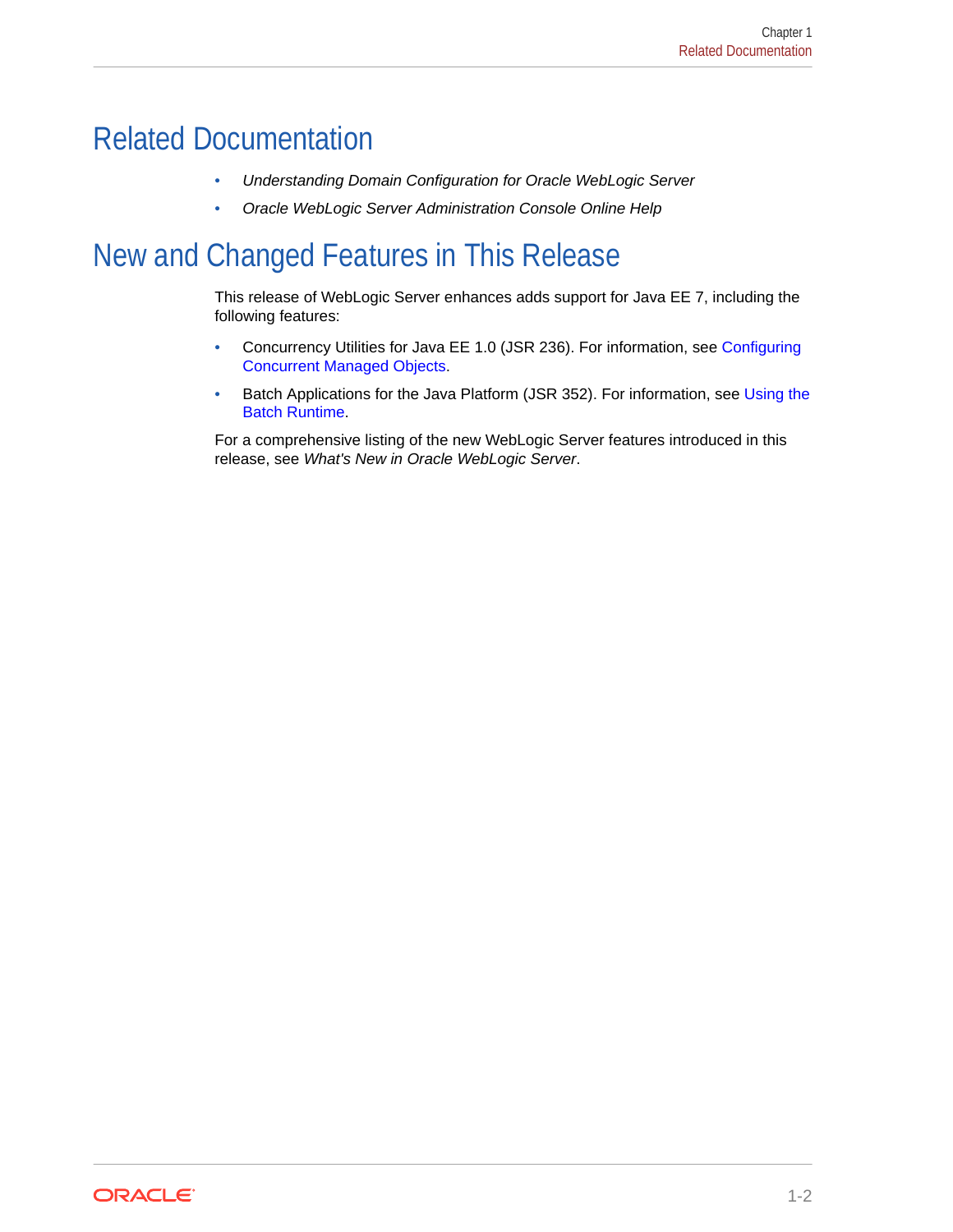# <span id="page-11-0"></span>2 Using Work Managers to Optimize Scheduled **Work**

WebLogic Server helps you determine how your application prioritizes the execution of its work using a Work Manager. Based on rules you define and by monitoring actual runtime performance, WebLogic Server can optimize the performance of your application and maintain service-level agreements. You define the rules and constraints for your application by defining a Work Manger and applying it either globally to a WebLogic Server domain or to a specific application component.

- Understanding How WebLogic Server Uses Thread Pools
- [Understanding Work Managers](#page-12-0)
- [Work Manager Scope](#page-18-0)
- [Using Work Managers, Request Classes, and Constraints](#page-20-0)
- [Deployment Descriptor Examples](#page-20-0)
- [Work Managers and Execute Queues](#page-24-0)
- [Accessing Work Managers Using MBeans](#page-25-0)
- [Using CommonJ With WebLogic Server](#page-25-0)

# Understanding How WebLogic Server Uses Thread Pools

WebLogic Server uses a thread pool to execute various types of work and prioritizes the execution of work based on the rules and the run-time metrics you define in the Work Manager.

In previous versions of WebLogic Server, processing was performed in multiple execute queues. Different classes of work were executed in different queues, based on priority and ordering requirements, and to avoid deadlocks. In addition to the default execute queue, weblogic.kernel.default, there were pre-configured queues dedicated to internal administrative traffic, such as weblogic.admin.HTTP and weblogic.admin.RMI.

You could control thread usage by altering the number of threads in the default queue, or configure custom execute queues to ensure that particular applications had access to a fixed number of execute threads, regardless of overall system load.

Now WebLogic Server uses a single thread pool, in which all types of work are executed. WebLogic Server prioritizes work based on rules you define, and run-time metrics, including the actual time it takes to execute a request and the rate at which requests are entering and leaving the pool.

The common thread pool changes its size automatically to maximize throughput. The queue monitors throughput over time and based on history, determines whether to adjust the thread count. For example, if historical throughput statistics indicate that a higher thread count increased throughput, WebLogic increases the thread count. Similarly, if statistics indicate that fewer threads did not reduce throughput, WebLogic decreases the thread count. This new strategy makes it easier for administrators to allocate processing resources and manage

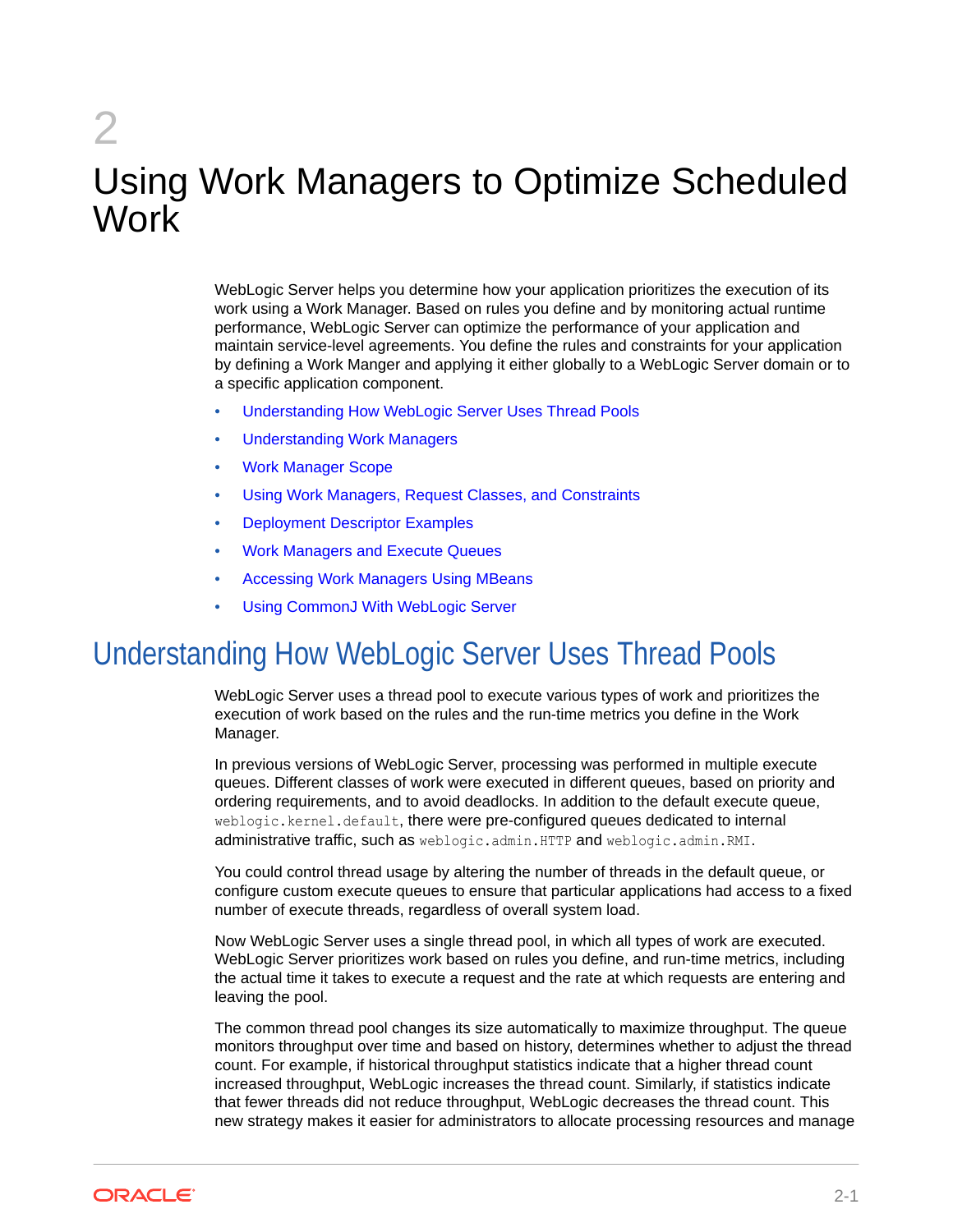performance, avoiding the effort and complexity involved in configuring, monitoring, and tuning custom executes queues.

# <span id="page-12-0"></span>Understanding Work Managers

WebLogic Server prioritizes work and allocates threads based on an execution model that takes into account administrator-defined parameters and actual run-time performance and throughput.

Administrators can configure a set of scheduling guidelines and associate them with one or more applications, or with particular application components. For example, you can associate one set of scheduling guidelines for one application, and another set of guidelines for other applications. At run time, WebLogic Server uses these guidelines to assign pending work and enqueued requests to execution threads.

#### **Note:**

Work requests from all Work Managers are executed by a single thread pool; separate thread pools are not created for each Work Manager.

To manage work in your applications, you define one or more of the following Work Manager components:

- Fair Share Request Class
- Response Time Request Class
- Min Threads Constraint
- Max Threads Constraint
- Capacity Constraint
- Context Request Class

See [Request Classes](#page-13-0) or [Constraints](#page-16-0).

You can use any of these Work Manager components to control the performance of your application by referencing the name of the component in the application deployment descriptor. In addition, you may define a *Work Manager* that encapsulates all of the above components (except Context Request Class; see [Example 2-3](#page-15-0)) and reference the name of the Work Manager in your application's deployment descriptor. You can define multiple Work Managers—the appropriate number depends on how many distinct demand profiles exist across the applications you host on WebLogic Server.

You can configure Work Managers at the domain level, application level, and module level in one of the following configuration files, or by using the WebLogic Server Administration Console:

- config.xml—Work Managers specified in config.xml can be assigned to any application, or application component, in the domain.
- weblogic-application.xml—Work Managers specified at the application level can be assigned to that application, or any component of that application.

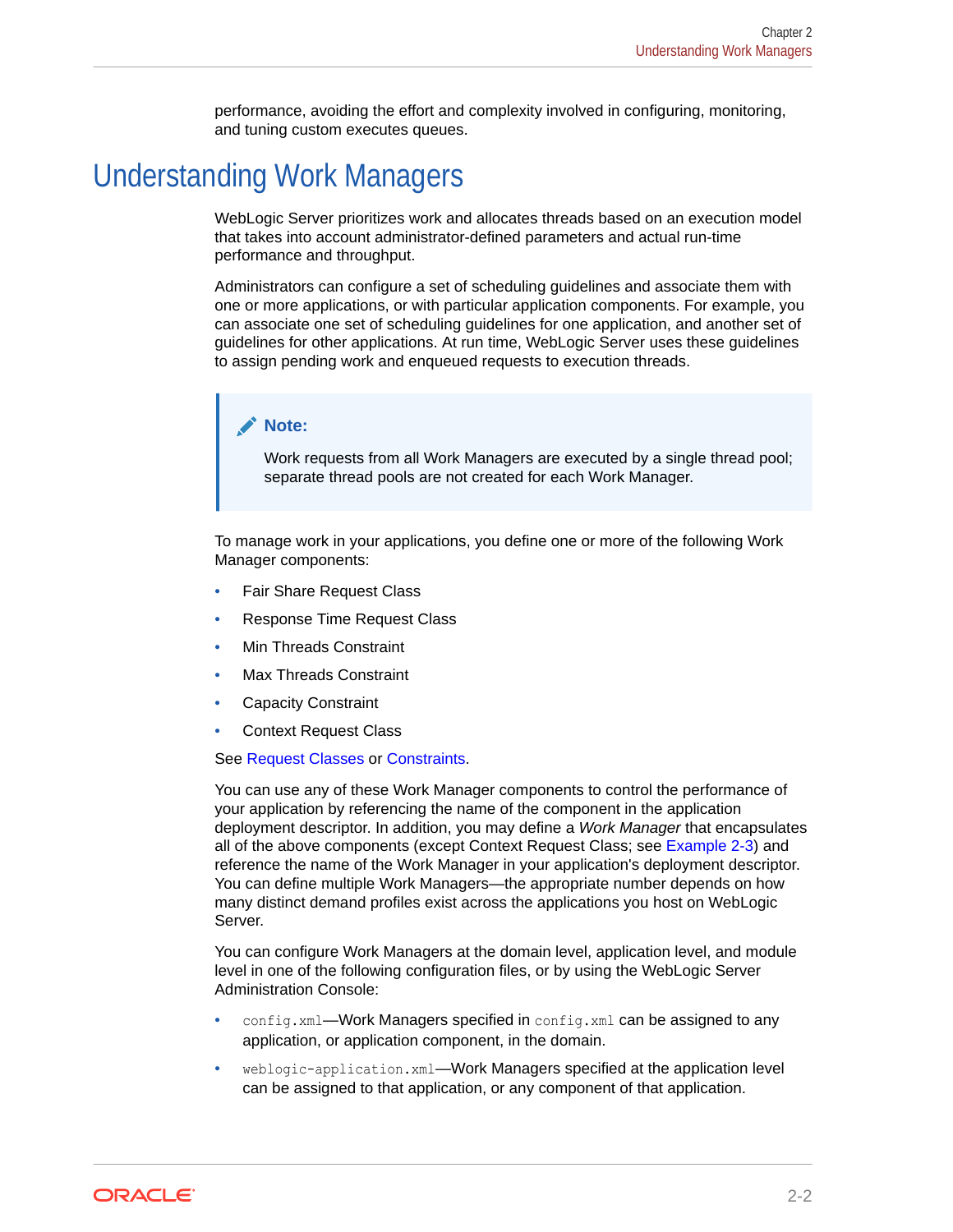- <span id="page-13-0"></span>• weblogic-ejb-jar.xml or weblogic.xml—Work Managers specified at the component level can be assigned to that component.
- weblogic.xml—Work Managers specified for a Web application.

Example 2-1 is an example of a Work Manager definition.

- Request Classes
- **[Constraints](#page-16-0)**
- **[Stuck Thread Handling](#page-16-0)**

#### **Example 2-1 Work Manager Stanza**

```
<work-manager>
<name>highpriority_workmanager</name>
   <fair-share-request-class>
      <name>high_priority</name> 
      <fair-share>100</fair-share> 
   </fair-share-request-class>
    <min-threads-constraint>
       <name>MinThreadsCountFive</name>
       <count>5</count>
    </min-threads-constraint>
</work-manager>
```
To assign the Work Manager in Example 2-1 to control the dispatch policy of the entire Web application, add the code in Example 2-2 to the Web application's weblogic.xml file:

#### **Example 2-2 Referencing the Work Manager in a Web Application**

```
<wl-dispatch-policy>highpriority-workmanager</wl-dispatch-policy>
```
To assign the Work Manager to control the dispatch policy of a particular servlet, add the following code to the Web application's web.xml file:

```
<servlet>
   ...
      <init-param>
         <param-name>wl-dispatch-policy</param-name>
         <param-value>highpriority_workmanager</param-value>
      </init-param>
   ...
</servlet>
```
The components you can define and use in a Work Manager are described in following sections:

### Request Classes

A request class expresses a scheduling guideline that WebLogic Server uses to allocate threads to requests. Request classes help ensure that high priority work is scheduled before less important work, even if the high priority work is submitted after the lower priority work. WebLogic Server takes into account how long it takes for requests to each module to complete.

Request classes define a best effort. They do not guarantee that the configured ratio will be maintained consistently. The observed ratio may vary due to several factors during a period of sufficient demand, such as:

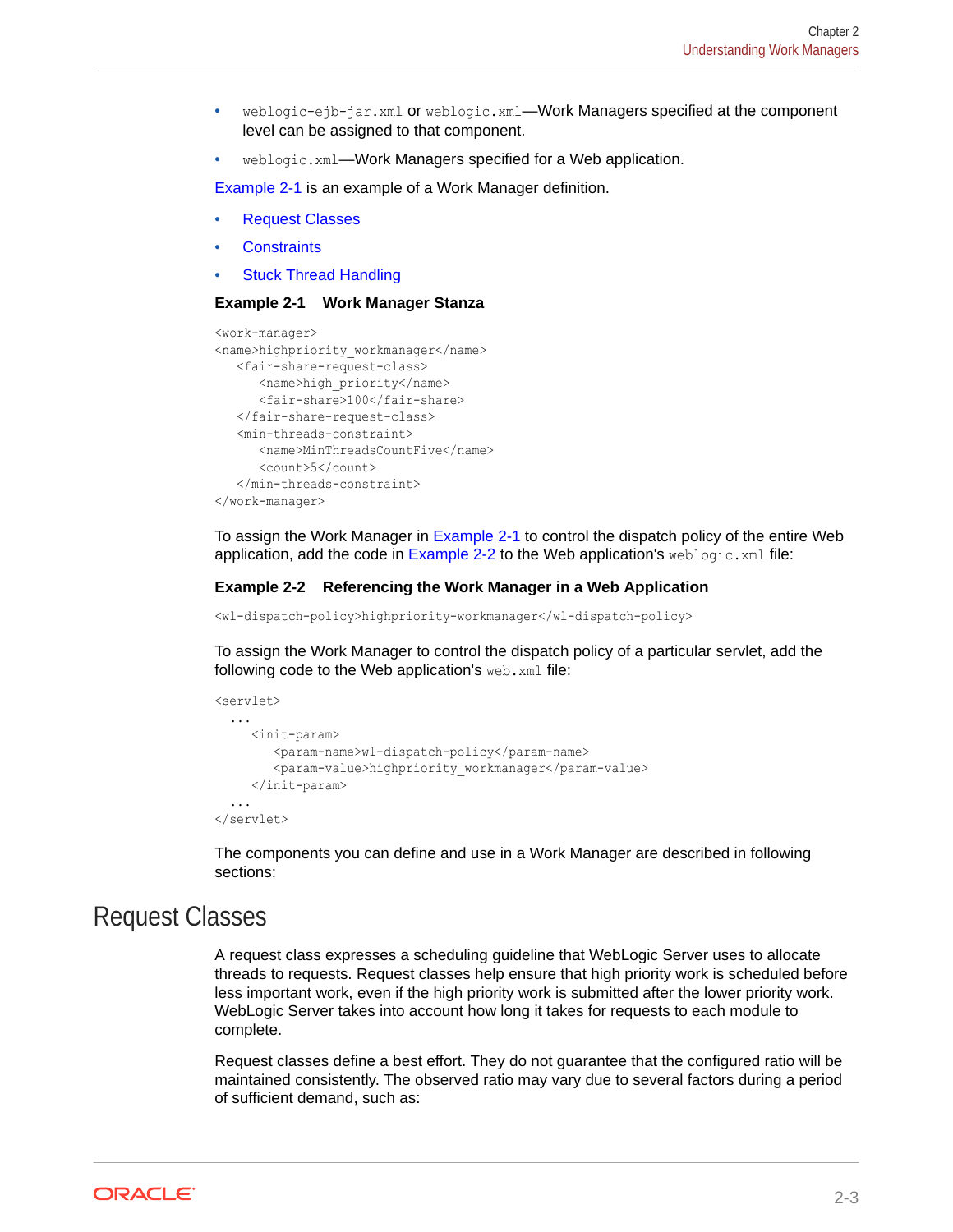- The mixture of requests from different request classes in the queue at any particular time. For example, more requests than the configured ratio may be processed for a lower priority request class if there are not enough requests from a higher priority request class in the Work Manager queue.
- Because the ratio is specified in terms of thread-usage time, a larger number of shorter requests could be processed in the same amount of thread-usage time as a smaller number of time-consuming requests.

There are multiple types of request classes, each of which expresses a scheduling guideline in different terms. A Work Manager may specify only one request class.

fair-share-request-class—Specifies the average thread-use time required to process requests. The default fair share value is 50.

For example, assume that WebLogic Server is running two modules. The Work Manager for ModuleA specifies a fair-share-request-class of 80 and the Work Manager for ModuleB specifies a fair-share-request-class of 20.

During a period of sufficient demand, with a steady stream of requests for each module such that the number requests exceed the number of threads, WebLogic Server will allocate 80% and 20% of the thread-usage time to ModuleA and ModuleB, respectively.

#### **Note:**

The value of a fair share request class is specified as a relative value, not a percentage. Therefore, in the above example, if the request classes were defined as 400 and 100, they would still have the same relative values.

A work manager will be assigned a fair share request class with a default fair share value of 50 if no request class is explicitly configured.

• response-time-request-class—Specifies a response time goal in milliseconds. Response time goals are not applied to individual requests. Instead, WebLogic Server computes a tolerable waiting time for requests with that class by subtracting the observed average thread use time from the response time goal, and schedules requests so that the average wait for requests with the class is proportional to its tolerable waiting time.

There is no default response time value in response time requests classes. A response time goal must be specified for each response time request class.

For example, given that ModuleA and ModuleB in the previous example, have response time goals of 2000 ms and 5000 ms, respectively, and the actual thread use time for an individual request is less than its response time goal. During a period of sufficient demand, with a steady stream of requests for each module such that the number of requests exceed the number of threads, and no "think time" delays between response and request, WebLogic Server will schedule requests for ModuleA and ModuleB to keep the average response time in the ratio 2:5. The actual average response times for ModuleA and ModuleB might be higher or lower than the response time goals, but will be a common fraction or multiple of the stated goal. For example, if the average response time for ModuleA requests is 1,000 ms., the average response time for ModuleB requests is 2,500 ms.

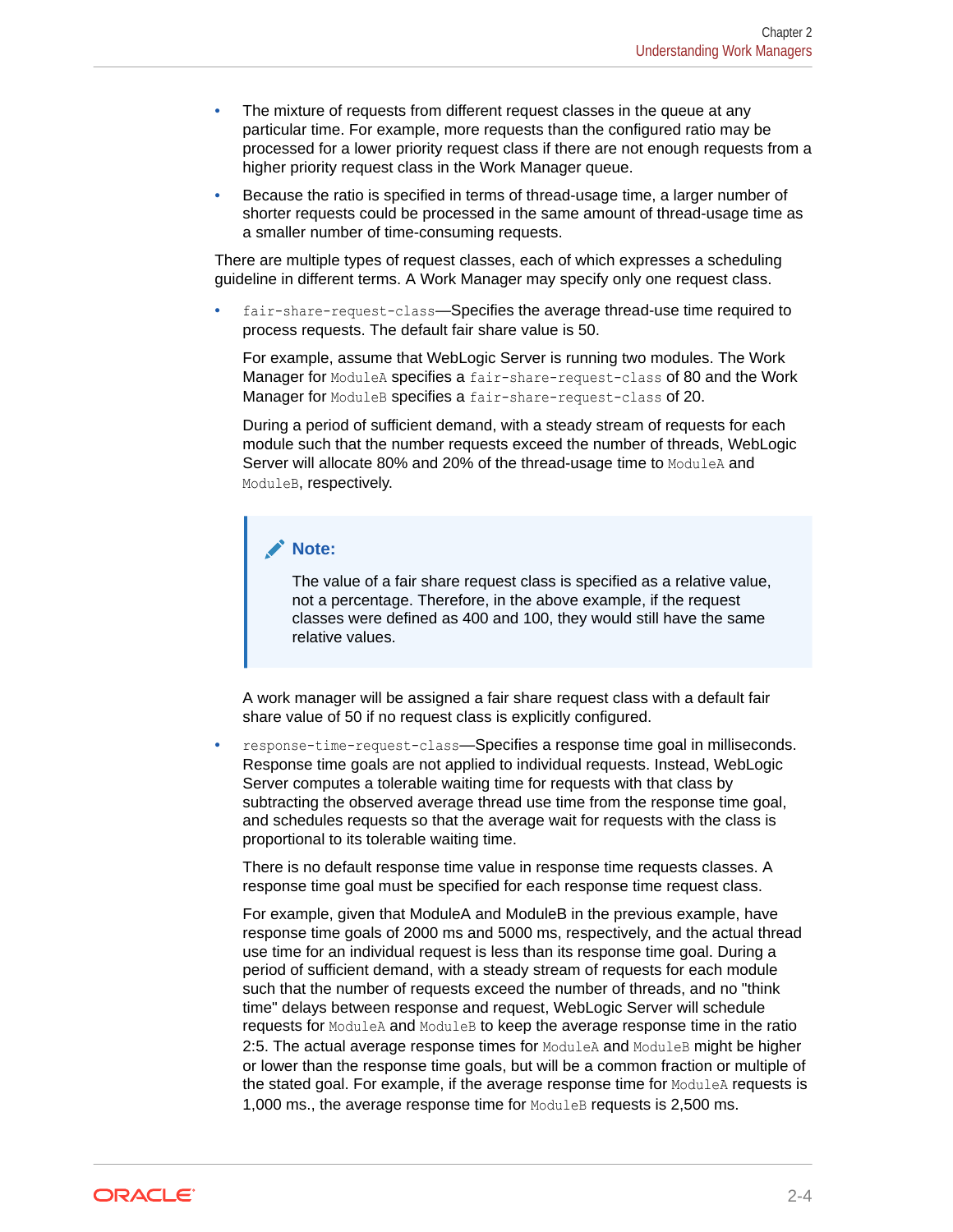<span id="page-15-0"></span>The previous sections described request classes based on fair share and response time by relating the scheduling to other work using the same request class. A mix of fair share and response time request classes is scheduled with a marked bias in favor of response time scheduling.

The scheduling priorities of fair share and response time request classes are maintained separately. It it not possible to determine the relative priorities between a fair share request class and a response time request class. If it is important to maintain relative scheduling priorities of a set of work managers, they should all be configured with either response time request classes or fair share request classes.

context-request-class-Assigns request classes to requests based on context information, such as the current user or the current user's group.

For example, the context-request-class in Example 2-3 assigns a request class to requests based on the value of the request's subject and role properties.

The high fairshare and low fairshare request classes referenced by the context workmanager in Example 2-3 could be defined in the config.xml as follows:

<self-tuning>

```
 ...
   <fair-share-request-class>
    <name>high fairshare</name>
     <target>myserver</target>
     <fair-share>75</fair-share>
   </fair-share-request-class>
   <fair-share-request-class>
     <name>low_fairshare</name>
     <target>myserver</target>
     <fair-share>25</fair-share>
   </fair-share-request-class>
 ...
```

```
</self-tuning>
```
#### **Note:**

If a Web application's Work Manager references a context request class, the first user call will go through the default request class; subsequent calls in same session will go through the user-defined request class.

When using context request classes, set session timeout values to prevent sessions from expiring while requests wait in the Work Manager queue.

#### **Example 2-3 Context Request Class**

```
<work-manager>
  <name>context_workmanager</name>
   <context-request-class>
   <name>test context</name>
    <context-case>
    <user-name>system</user-name>
    <request-class-name>high_fairshare</request-class-name> 
   </context-case>
   <context-case>
     <group-name>everyone</group-name>
    <request-class-name>low fairshare</request-class-name>
   </context-case>
```
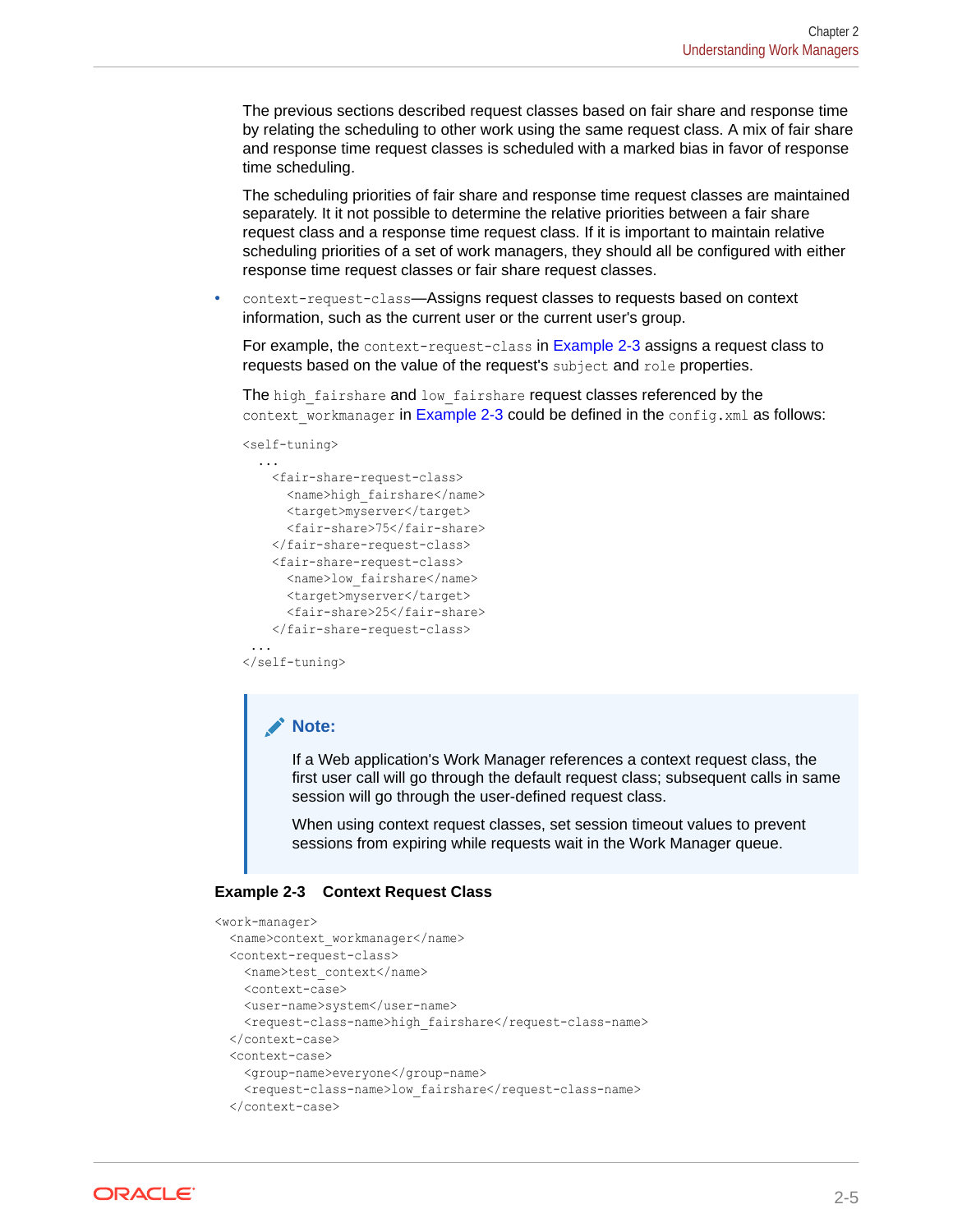```
 </context-request-class>
</work-manager>
```
### <span id="page-16-0"></span>**Constraints**

A constraint defines minimum and maximum numbers of threads allocated to execute requests and the total number of requests that can be queued or executing before WebLogic Server begins rejecting requests.

You can define the following types of constraints:

max-threads-constraint-Limits the number of concurrent threads executing requests from the constrained work set. The default is unlimited. For example, consider a constraint defined with maximum threads of 10 and shared by 3 entry points. The scheduling logic ensures that not more than 10 threads are executing requests from the three entry points combined.

You can define a max-threads-constraint in terms of a the availability of the resource that requests depend upon, such as a connection pool.

A max-threads-constraint might, but does not necessarily, prevent a request class from taking its fair share of threads or meeting its response time goal. Once the constraint is reached the server does not schedule requests of this type until the number of concurrent executions falls below the limit. The server then schedules work based on the fair share or response time goal.

min-threads-constraint-Guarantees the number of threads the server will allocate to affected requests to avoid deadlocks. The default is zero. A minthreads-constraint value of one is useful, for example, for a replication update request, which is called synchronously from a peer.

A min-threads-constraint might not necessarily increase a fair share. This type of constraint has an effect primarily when the server instance is close to a deadlock condition. In that case, the constraint will cause WebLogic Server to schedule a request even if requests in the service class have gotten more than its fair share recently.

capacity-Causes the server to reject requests only when it has reached its capacity. The default is -1. Note that the capacity includes all requests, queued or executing, from the constrained work set. Work is rejected either when an individual capacity threshold is exceeded or if the global capacity is exceeded. This constraint is independent of the global queue threshold.

Note that the capacity constraint is not enforced if the request is made by a user belonging to the WebLogic Server Administrators group.

### Stuck Thread Handling

In response to stuck threads, you can define a Stuck Thread Work Manager component that can shut down the Work Manager, move the application into admin mode, or mark the server instance as failed.

For example, the Work Manager defined in Example 2-4 shuts down the Work Manager when two threads are stuck for longer than 30 seconds.

#### **Example 2-4 Stuck-Thread Work Manager**

```
<work-manager>
    <name>stuckthread_workmanager</name>
```
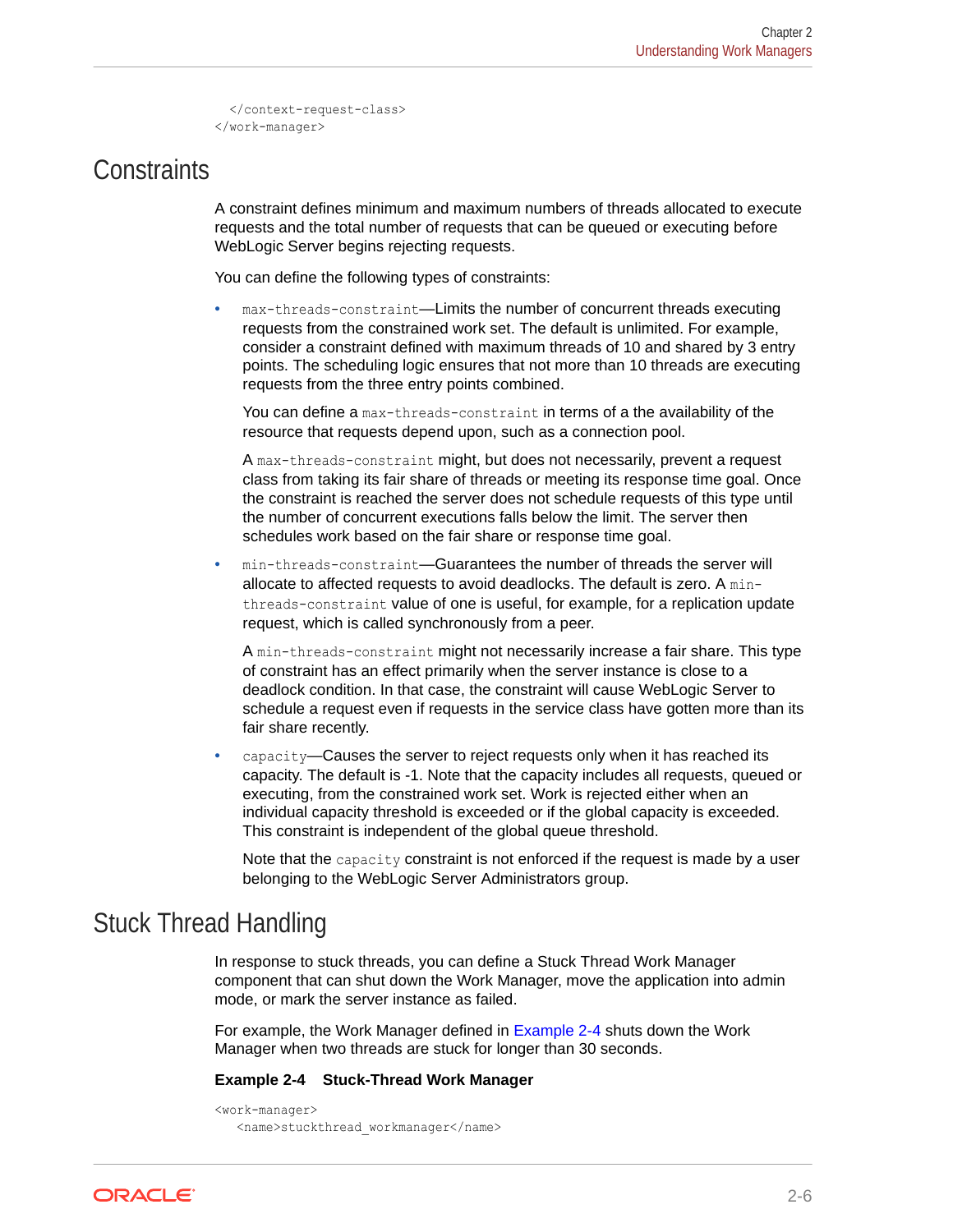```
 <work-manager-shutdown-trigger>
      <max-stuck-thread-time>30</max-stuck-thread-time>
      <stuck-thread-count>2</stuck-thread-count>
   </work-manager-shutdown-trigger>
</work-manager>
```
### <span id="page-17-0"></span>Self-Tuning Thread Pool

WebLogic Server maintains three groups of threads for the self-tuning thread pool:

- Running threads: threads that are currently executing work requests submitted to Work Managers
- Idle threads: threads that are idly waiting for a work request

Idle threads include threads that have completed their previous work requests and are waiting for new requests, as well as threads that are created by the self-tuning thread pool based on usage statistics in order to anticipate future workload.

• Standby threads: threads that are not currently processing or waiting for work requests

Standby threads do not count toward the self-tuning thread pool thread count. When the self-tuning thread pool decides to decrease the thread count based on usage statistics, threads are moved from the group of idle threads into the group of standby threads. Conversely, when the self-tuning thread pool decides to increase the thread count, it first tries to find threads in the standby thread group to move to the idle thread group. The self-tuning thread pool only creates new threads if there are not enough threads in the standby group.

Threads are shut down when the number of standby threads reaches an internal maximum limit of 256. Ideally, a number of standby threads are ready if WebLogic Server needs to increase the self-tuning thread pool count occurs so that the WebLogic Server instance can avoid creating new threads at a time when workload is high. Standby threads can also be created and used to satisfy minimum threads constraints. See [Constraints.](#page-16-0)

### Self-Tuning Thread Pool Size

By default, the self-tuning thread pool size limit is 400. This limit includes all running and idle threads, but does not include any standby threads. You can configure the limit using the SelfTuningThreadPoolSizeMax attribute in the KernelMBean. You may choose a higher size limit if your system can support additional workload even when the self-tuning thread pool has reached its upper thread count limit. Contrarily, you may choose to lower the limit if your system resources, such as CPU, become overloaded at a lower thread count. However, if lowering the SelfTuningThreadPoolSizeMax limit, note that if the value is set too low, the selftuning thread pool may not be allowed to create enough threads to handle the system workload. This could result in a backlog of pending work requests on some Work Managers.

#### **Note:**

Minimum threads constraints can affect the number of threads that are executing work requests for Work Managers, especially if the WebLogic Server instance is under heavy load.

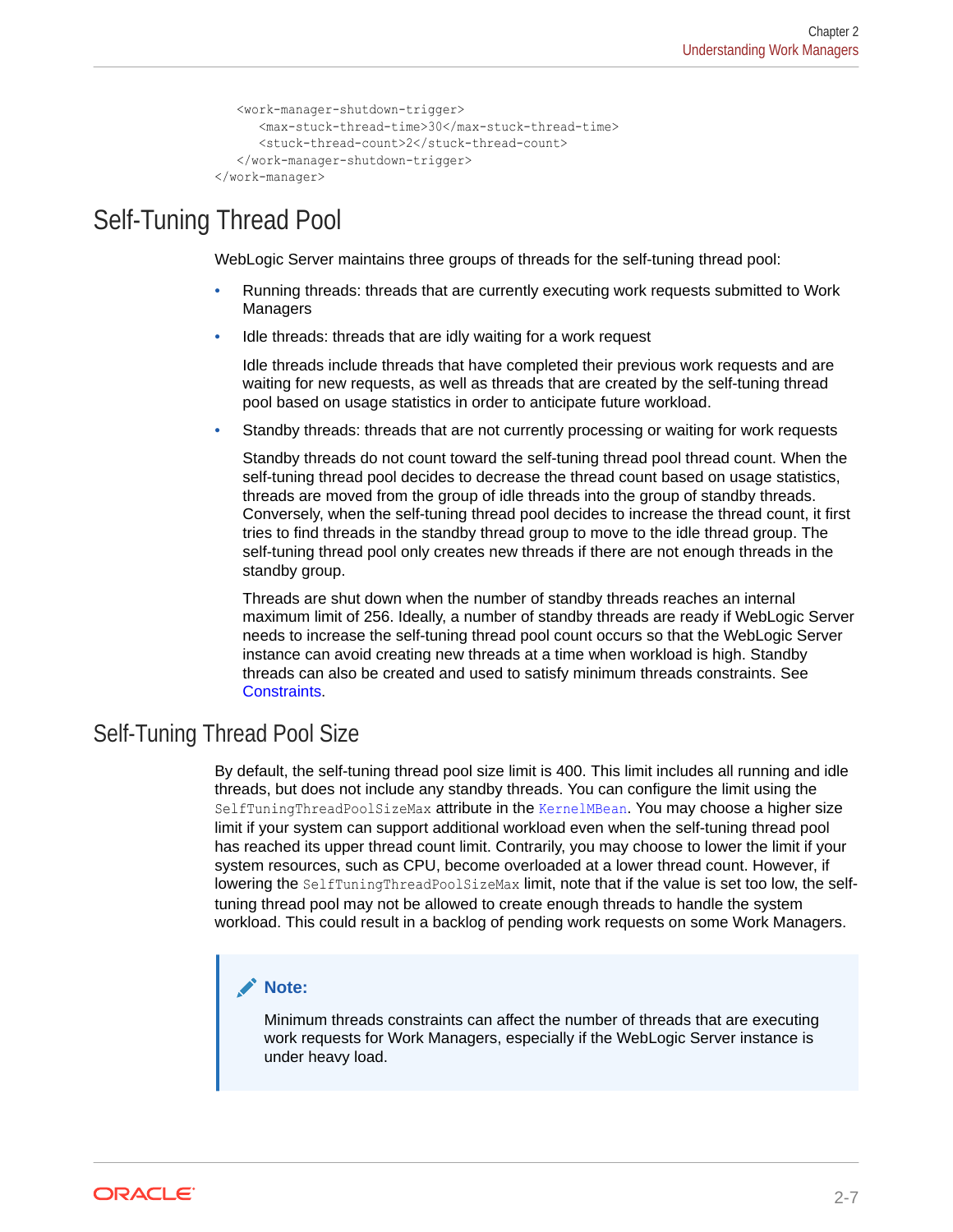<span id="page-18-0"></span>The self-tuning thread pool does not consider the SelfTuningThreadPoolSizeMax attribute when creating a new standby thread to process incoming work requests for a Work Manager to satisfy its allocated minimum threads constraint. This is due to the importance of allocating threads for processing work requests for Work Managers with minimum threads constraints, which are designed to be used to avoid server-to-server deadlocks.

As a result, the maximum possible number of threads maintained by the self-tuning thread pool is the sum of the configured SelfTuningThreadPoolSizeMax attribute value and the sum of the values for all minimum threads constraints configured in the WebLogic Server instance, assuming a worst-case scenario where the configured number of threads are allocated to all configured minimum threads constraints.

### ThreadLocal Clean Out

To clean up stray ThreadLocal use by applications and third-party libraries, configure the eagerThreadLocalCleanup attribute in the KernelMBean. The eagerThreadLocalCleanup attribute specifies whether to clean up all ThreadLocal storage from self-tuning thread pools after they have finished processing each work request.

By default, the eagerThreadLocalCleanup attribute is set to false, in which the selftuning thread pool only cleans up ThreadLocal storage when a thread returns to a standby pool and after an application is undeployed.

Setting the eagerThreadLocalCleanup attribute to true ensures that all thread pool threads have no leftover ThreadLocal values from previous requests when running work for a new request. However, overhead occurs from cleaning up ThreadLocal storage after each work request and then reestablishing ThreadLocal values for each new request. Since some applications cache objects that are expensive to create in the ThreadLocal storage, cleaning up ThreadLocal values after each request may negatively impact performance on those applications.

# Work Manager Scope

Essentially, there are three types of Work Managers, each one characterized by its scope and how it is defined and used.

- The Default Work Manager
- [Global Work Managers](#page-19-0)
- [Application-scoped Work Managers](#page-19-0)

### The Default Work Manager

To handle thread management and perform self-tuning, WebLogic Server implements a default Work Manager. This Work Manager is used by an application when no other Work Managers are specified in the application's deployment descriptors.

In many situations, the default Work Manager may be sufficient for most application requirements. WebLogic Server thread-handling algorithms assign each application its own fair share by default. Applications are given equal priority for threads and are prevented from monopolizing them.

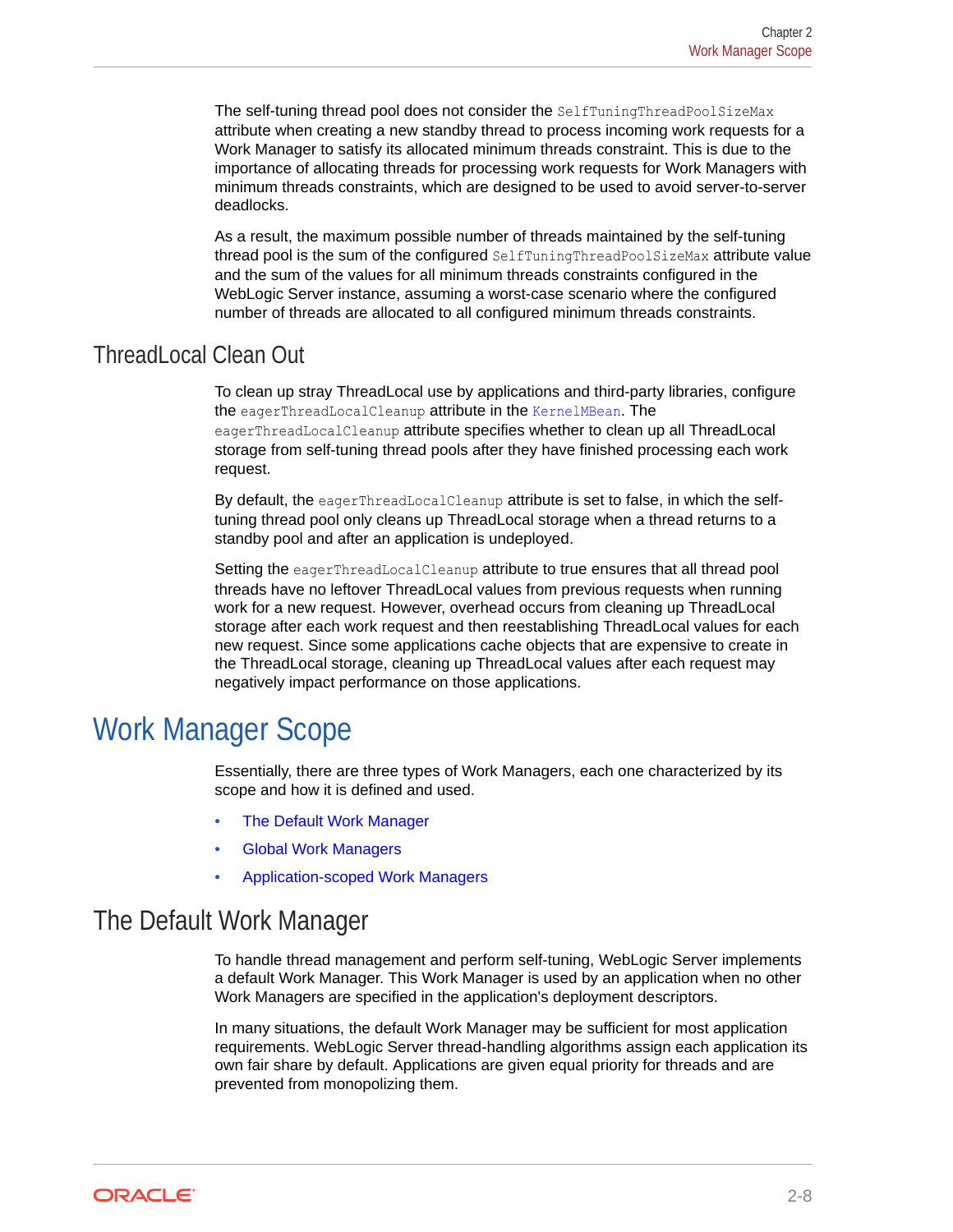### <span id="page-19-0"></span>Overriding the Default Work Manager

You can override the behavior of the default Work Manager by creating and configuring a global Work Manager called default. This allows you to control the default thread-handling behavior of WebLogic Server.



### When to Use Work Managers

Use the following guidelines to determine when you might want to use Work Managers to customize thread management:



The default fair share (50) is not sufficient.

This usually occurs in situations where one application needs to be given a higher priority over another.

- A response time goal is required.
- A minimum thread constraint needs to be specified to avoid server deadlock

### Global Work Managers

You can create global Work Managers that are available to all applications and modules deployed on a server, in the WebLogic Server Administration Console and in config.xml.

An application uses a globally-defined Work Manager as a template. Each application creates its own instance which handles the work associated with that application and separates that work from other applications. This separation is used to handle traffic directed to two applications which are using the same dispatch policy. Handling each application's work separately, allows an application to be shut down without affecting the thread management of another application. Although each application implements its own Work Manager instance, the underlying components are shared.

## Application-scoped Work Managers

In addition to globally-scoped Work Managers, you can also create Work Managers that are available only to a specific application or module. You can define application-scoped Work Managers in the WebLogic Server Administration Console and in the following descriptors:

- weblogic-application.xml
- weblogic-ejb-jar.xml

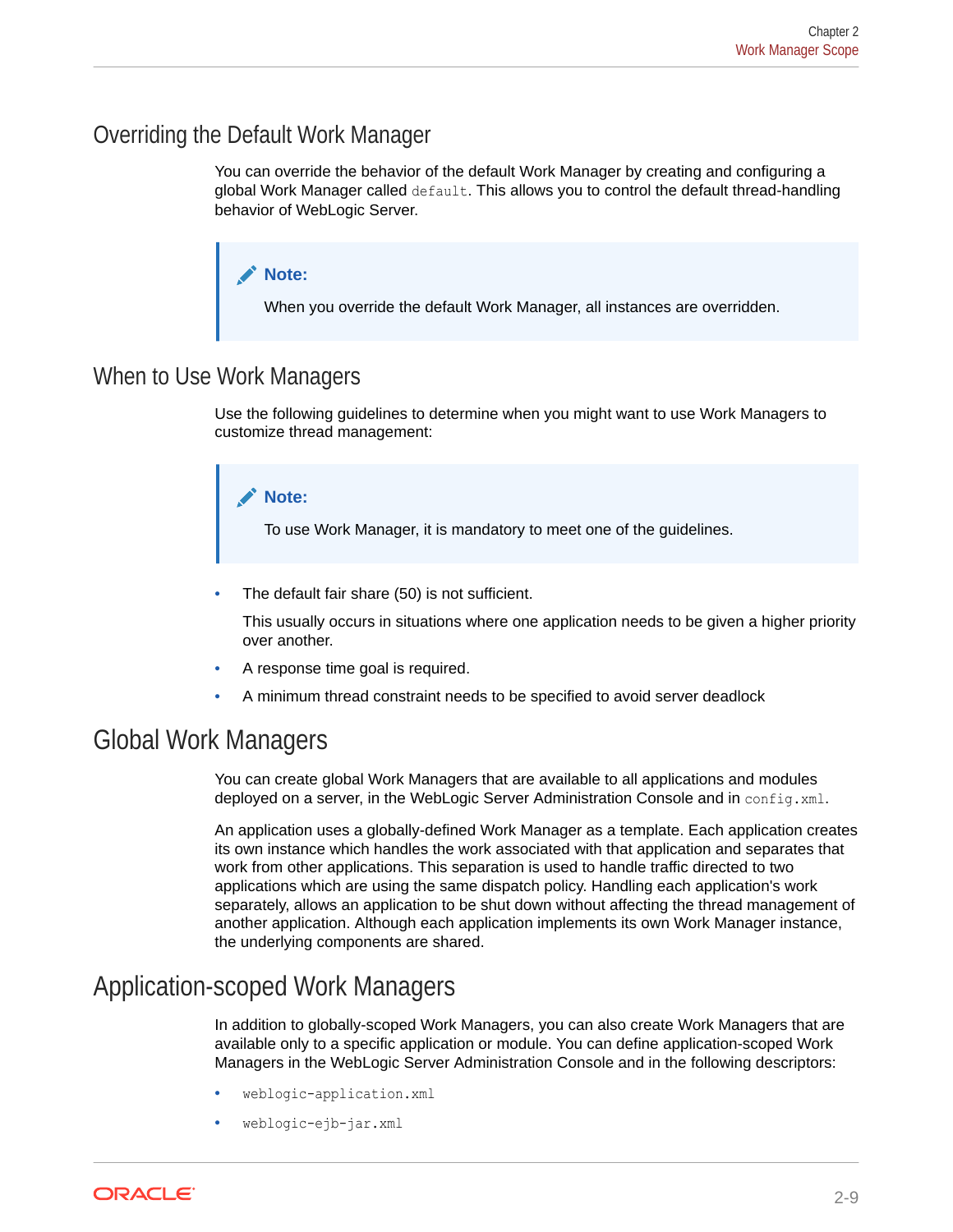<span id="page-20-0"></span>• weblogic.xml

If you do not explicitly assign a Work Manager to an application, it uses the default Work Manager.

A method is assigned to a Work Manager, using the <dispatch-policy> element in the deployment descriptor. The <dispatch-policy> can also identify a custom execute queue, for backward compatibility. For an example, see [Example 2-2](#page-13-0).

# Using Work Managers, Request Classes, and Constraints

Work Managers, Request Classes, and Constraints require a definition and a mapping.

- A definition. You may define Work Managers, Request Classes, or Constraints globally in the domain's configuration using the WebLogic Server Administration Console, (see **Environments** > **Work Managers** in the WebLogic Server Administration Console) or you may define them in one of the deployment descriptors listed previously. In either case, you assign a name to each.
- A mapping. In your deployment descriptors you reference one of the Work Managers, Request Classes, or Constraints by its name.

### Dispatch Policy for EJB

weblogic-ejb-jar.xml—The value of the existing dispatch-policy tag under weblogic-enterprise-bean can be a named dispatch-policy. For backwards compatibility, it can also name an ExecuteQueue. In addition, Oracle allows dispatchpolicy, max-threads, and min-threads, to specify named (or unnamed with a numeric value for constraints) policy and constraints for a list of methods, analogously to the present isolation-level tag.

### Dispatch Policy for Web Applications

weblogic.xml—Also supports mappings analogous to the filter-mapping of the web.xml, where named dispatch-policy, max-threads, or min-threads are mapped for url-patterns or servlet names.

# Deployment Descriptor Examples

Examine examples for defining Work Managers in various types of deployment descriptors.

For additional and detailed reference, see the schema for these deployment descriptors:

- weblogic-ejb-jar.xml schema: [http://xmlns.oracle.com/weblogic/weblogic](http://xmlns.oracle.com/weblogic/weblogic-ejb-jar/1.7/weblogic-ejb-jar.xsd)[ejb-jar/1.7/weblogic-ejb-jar.xsd](http://xmlns.oracle.com/weblogic/weblogic-ejb-jar/1.7/weblogic-ejb-jar.xsd)
- weblogic-application.xml schema: [http://xmlns.oracle.com/weblogic/](http://xmlns.oracle.com/weblogic/weblogic-application/1.8/weblogic-application.xsd) [weblogic-application/1.8/weblogic-application.xsd](http://xmlns.oracle.com/weblogic/weblogic-application/1.8/weblogic-application.xsd)
- weblogic.xml schema: See weblogic.xml Deployment Descriptor Elements in *Developing Web Applications, Servlets, and JSPs for Oracle WebLogic Server*.

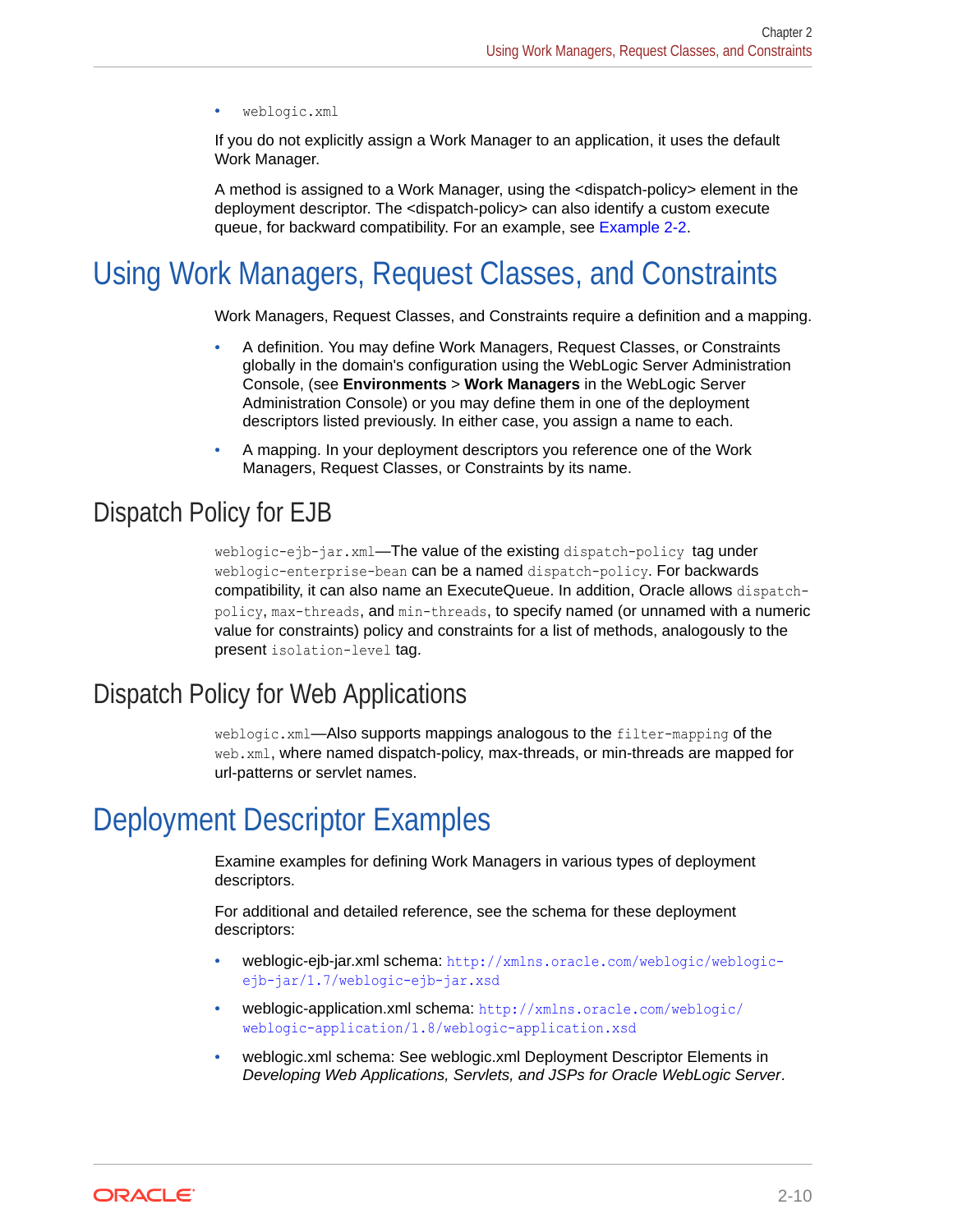#### **Example 2-5 weblogic-ejb-jar.xml With Work Manager Entries**

```
<weblogic-ejb-jar xmlns="http://xmlns.oracle.com/weblogic/weblogic-ejb-jar"
   xmlns:j2ee="http://java.sun.com/xml/ns/j2ee"
   xmlns:xsi="http://www.w3.org/2001/XMLSchema-instance"
   xsi:schemaLocation="http://xmlns.oracle.com/weblogic/weblogic-ejb-jar
   http://xmlns.oracle.com/weblogic/weblogic-ejb-jar/1.7/weblogic-ejb-jar.xsd">
<weblogic-enterprise-bean>
    <ejb-name>WorkEJB</ejb-name> 
    <jndi-name>core_work_ejb_workbean_WorkEJB</jndi-name> 
    <dispatch-policy>weblogic.kernel.System</dispatch-policy> 
</weblogic-enterprise-bean>
<weblogic-enterprise-bean>
    <ejb-name>NonSystemWorkEJB</ejb-name> 
    <jndi-name>core_work_ejb_workbean_NonSystemWorkEJB</jndi-name>
    <dispatch-policy>workbean_workmanager</dispatch-policy> 
</weblogic-enterprise-bean>
<weblogic-enterprise-bean>
    <ejb-name>MinThreadsWorkEJB</ejb-name> 
    <jndi-name>core_work_ejb_workbean_MinThreadsWorkEJB</jndi-name>
    <dispatch-policy>MinThreadsCountFive</dispatch-policy> 
</weblogic-enterprise-bean>
<work-manager>
  <name>workbean_workmanager</name>
</work-manager>
<work-manager>
  <name>stuckthread workmanager</name>
   <work-manager-shutdown-trigger>
      <max-stuck-thread-time>30</max-stuck-thread-time>
       <stuck-thread-count>2</stuck-thread-count>
    </work-manager-shutdown-trigger>
</work-manager>
<work-manager>
   <name>minthreads_workmanager</name>
    <min-threads-constraint>
      <name>MinThreadsCountFive</name>
       <count>5</count>
    </min-threads-constraint>
</work-manager>
<work-manager>
   <name>lowpriority_workmanager</name> 
   <fair-share-request-class>
      <name>low_priority</name>
       <fair-share>10</fair-share> 
    </fair-share-request-class>
</work-manager>
<work-manager>
<name>highpriority_workmanager</name>
    <fair-share-request-class>
       <name>high_priority</name> 
       <fair-share>100</fair-share> 
    </fair-share-request-class>
</work-manager>
```
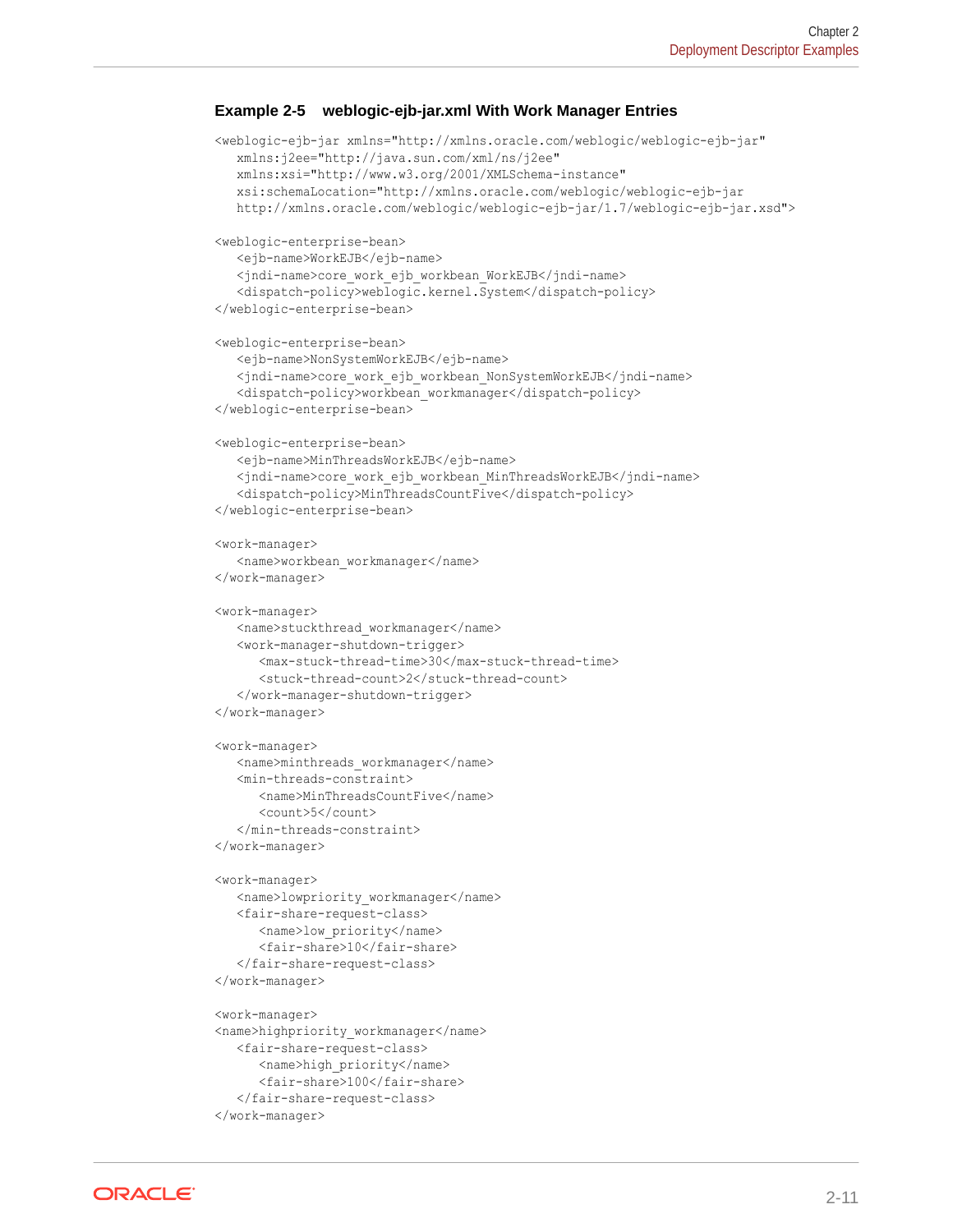```
<work-manager>
<name>veryhighpriority_workmanager</name>
    <fair-share-request-class>
       <name>veryhigh_priority</name> 
       <fair-share>1000</fair-share> 
    </fair-share-request-class>
</work-manager>
```
The EJBs in Example 2-6 are configured to get as many threads as there are instances of a resource they depend upon—a connection pool, and an applicationscoped connection pool.

#### **Example 2-6 weblogic-ejb-jar.xml with Connection Pool Based Max Thread Constraint**

```
<weblogic-ejb-jar xmlns="http://xmlns.oracle.com/weblogic/weblogic-ejb-jar"
   xmlns:j2ee="http://java.sun.com/xml/ns/j2ee"
   xmlns:xsi="http://www.w3.org/2001/XMLSchema-instance"
   xsi:schemaLocation="http://xmlns.oracle.com/weblogic/weblogic-ejb-jar
   http://xmlns.oracle.com/weblogic/weblogic-ejb-jar/1.7/weblogic-ejb-jar.xsd">
    <weblogic-enterprise-bean>
      <ejb-name>ResourceConstraintEJB</ejb-name> 
       <jndi-name>core_work_ejb_resource_ResourceConstraintEJB</jndi-name> 
       <dispatch-policy>test_resource</dispatch-policy> 
    </weblogic-enterprise-bean>
    <weblogic-enterprise-bean>
       <ejb-name>AppScopedResourceConstraintEJB</ejb-name> 
       <jndi-name>core_work_ejb_resource_AppScopedResourceConstraintEJB
       </jndi-name>
       <dispatch-policy>test_appscoped_resource</dispatch-policy> 
    </weblogic-enterprise-bean>
<work-manager>
    <name>test_resource</name>
     <max-threads-constraint>
      <name>pool_constraint</name>
      <pool-name>testPool</pool-name>
    </max-threads-constraint>
</work-manager>
<work-manager>
   <name>test_appscoped_resource</name>
   <max-threads-constraint>
      <name>appscoped_pool_constraint</name>
       <pool-name>AppScopedDataSource</pool-name>
    </max-threads-constraint>
</work-manager>
</weblogic-ejb-jar>
```
#### **Example 2-7 weblogic-ejb-jar.xml with commonJ Work Managers**

For information using commonJ, see [Using CommonJ With WebLogic Server](#page-25-0) and the commonJ Javadocs.

#### **Example 2-8 weblogic-application.xml**

```
<weblogic-application xmlns="http://xmlns.oracle.com/weblogic/weblogic-
application"
```
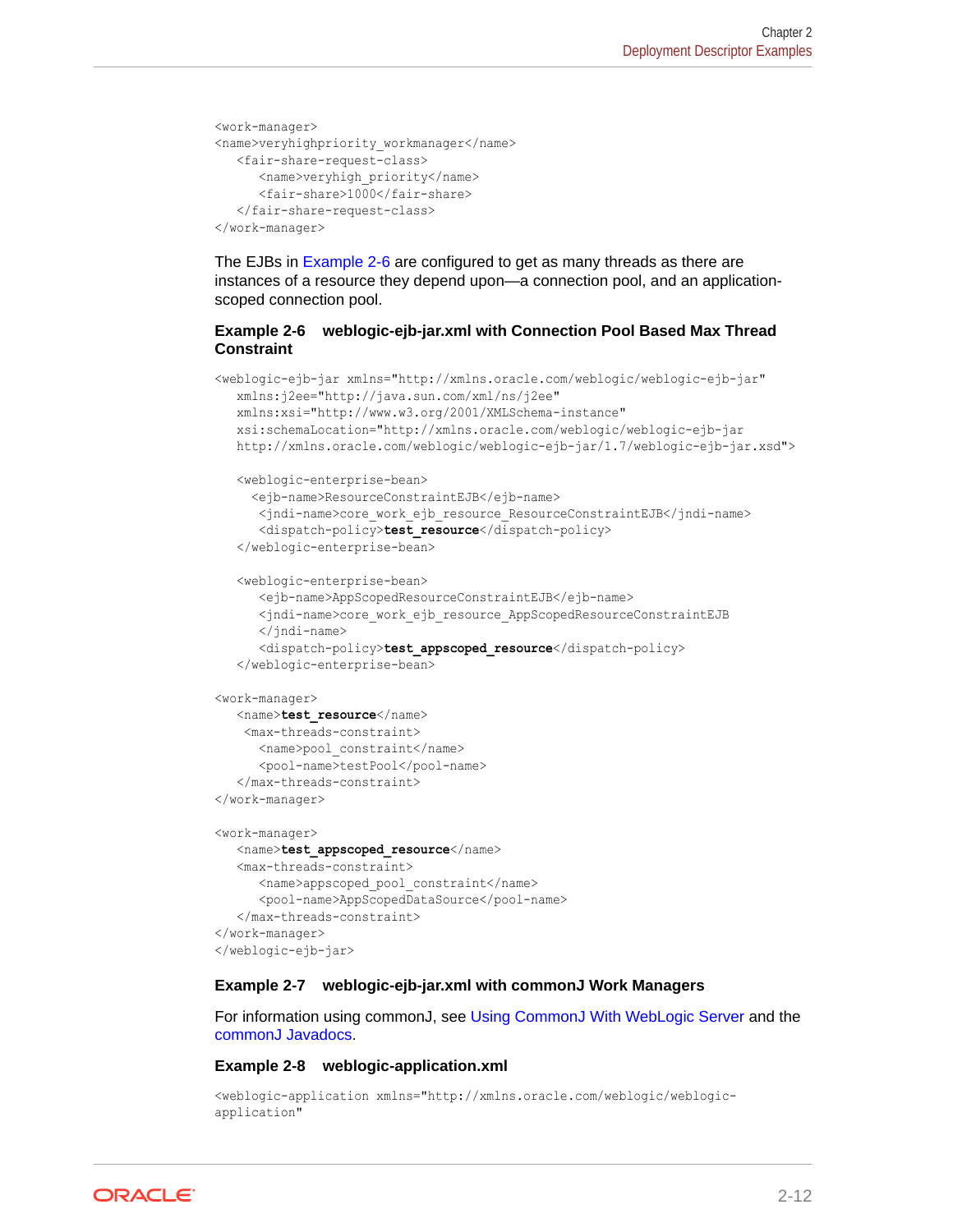```
 xmlns:j2ee="http://java.sun.com/xml/ns/j2ee"
   xmlns:xsi="http://www.w3.org/2001/XMLSchema-instance"
   xsi:schemaLocation="http://xmlns.oracle.com/weblogic/weblogic-application
   http://xmlns.oracle.com/weblogic/weblogic-web-app/1.9/weblogic-web-app.xsd">
    <max-threads-constraint>
      <name>j2ee_maxthreads</name> 
       <count>1</count> 
    </max-threads-constraint>
    <min-threads-constraint>
      <name>j2ee_minthreads</name> 
       count>1</count> 
    </min-threads-constraint>
    <work-manager>
      <name>J2EEScopedWorkManager</name> 
       </work-manager>
</weblogic-application>
```
The Web application in Example 2-9 is deployed as part of the Enterprise application defined in [Example 2-8.](#page-22-0) This Web application's descriptor defines two Work Managers. Both Work Managers point to the same max threads constraint,  $j2ee$  maxthreads, which is defined in the application's weblogic-application.xml file. Each Work Manager specifies a different response time request class.

#### **Example 2-9 Web Application Descriptor**

```
<weblogic xmlns="http://xmlns.oracle.com/weblogic"
    xmlns:j2ee="http://java.sun.com/xml/ns/j2ee"
    xmlns:xsi="http://www.w3.org/2001/XMLSchema-instance"
    xsi:schemaLocation="http://xmlns.oracle.com/weblogic
    http://xmlns.oracle.com/weblogic/1.0/weblogic.xsd">
    <work-manager>
       <name>fast_response_time</name> 
       <response-time-request-class>
          <name>fast_response_time</name> 
          <goal-ms>2000</goal-ms> 
      </response-time-request-class>
       <max-threads-constraint-name>j2ee_maxthreads
       </max-threads-constraint-name>
    </work-manager>
    <work-manager>
       <name>slow_response_time</name> 
       <max-threads-constraint-name>j2ee_maxthreads
       </max-threads-constraint-name
       <response-time-request-class>
          <name>slow_response_time</name> 
          <goal-ms>5000</goal-ms> 
      </response-time-request-class>
    </work-manager>
```
#### </weblogic>

The descriptor in [Example 2-10](#page-24-0) defines a Work Manager using the context-request-class.

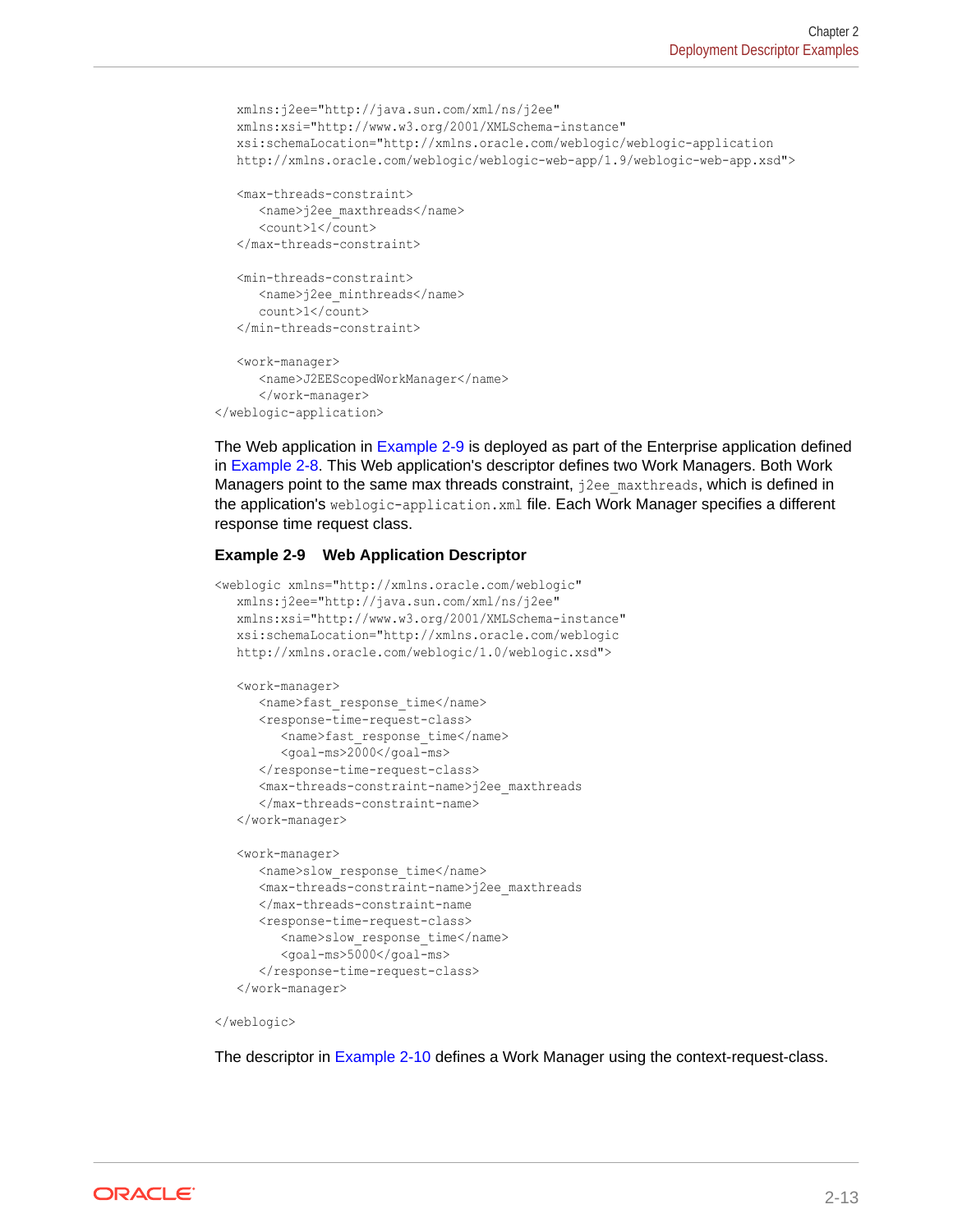#### <span id="page-24-0"></span>**Example 2-10 Web Application Descriptor**

```
<?xml version="1.0" encoding="UTF-8"?>
<weblogic-web-app xmlns="http://xmlns.oracle.com/weblogic/weblogic-web-app"
xmlns:j2ee="http://java.sun.com/xml/ns/j2ee"
xmlns:xsi="http://www.w3.org/2001/XMLSchema-instance"
xsi:schemaLocation="http://xmlns.oracle.com/weblogic/weblogic-web-app
http://xmlns.oracle.com/weblogic/weblogic-web-app/1.9/weblogic-web-app.xsd">
 <work-manager>
   <name>foo-servlet-1</name>
  <request-class-name>test-fairshare2</request-class-name>
   <max-threads-constraint>
     <name>foo-mtc</name>
     <pool-name>oraclePool</pool-name>
   </max-threads-constraint>
  </work-manager>
  <work-manager>
   <name>foo-servlet</name>
   <context-request-class>
   <name>test-context</name>
   <context-case>
     <user-name>anonymous</user-name>
    <request-class-name>test-fairshare1</request-class-name>
   </context-case>
    <context-case>
     <group-name>everyone</group-name>
    </context-request-class>
  </work-manager>
</weblogic-web-app>
```
# Work Managers and Execute Queues

Learn how to enable backward compatibility with Execute Queues and how to migrate applications from using Execute Queues to Work Managers.

### Enabling Execute Queues

WebLogic Server, Version 8.1, implemented Execute Queues to handle thread management in which you created thread-pools to determine how workload was handled. WebLogic Server still provides Execute Queues for backward compatibility, primarily to facilitate application migration. However, when developing new applications, you should use Work Managers to perform thread management more efficiently.

You can enable Execute Queues in the following ways:

- Using the command line option -Dweblogic.Use81StyleExecuteQueues=true
- Setting the Use81StyleExecuteQueues property via the Kernel MBean in config.xml.

Enabling Execute Queues disables all Work Manager configuration and thread self tuning. Execute Queues behave exactly as they did in WebLogic Server 8.1.

When enabled, Work Managers are converted to Execute Queues based on the following rules:

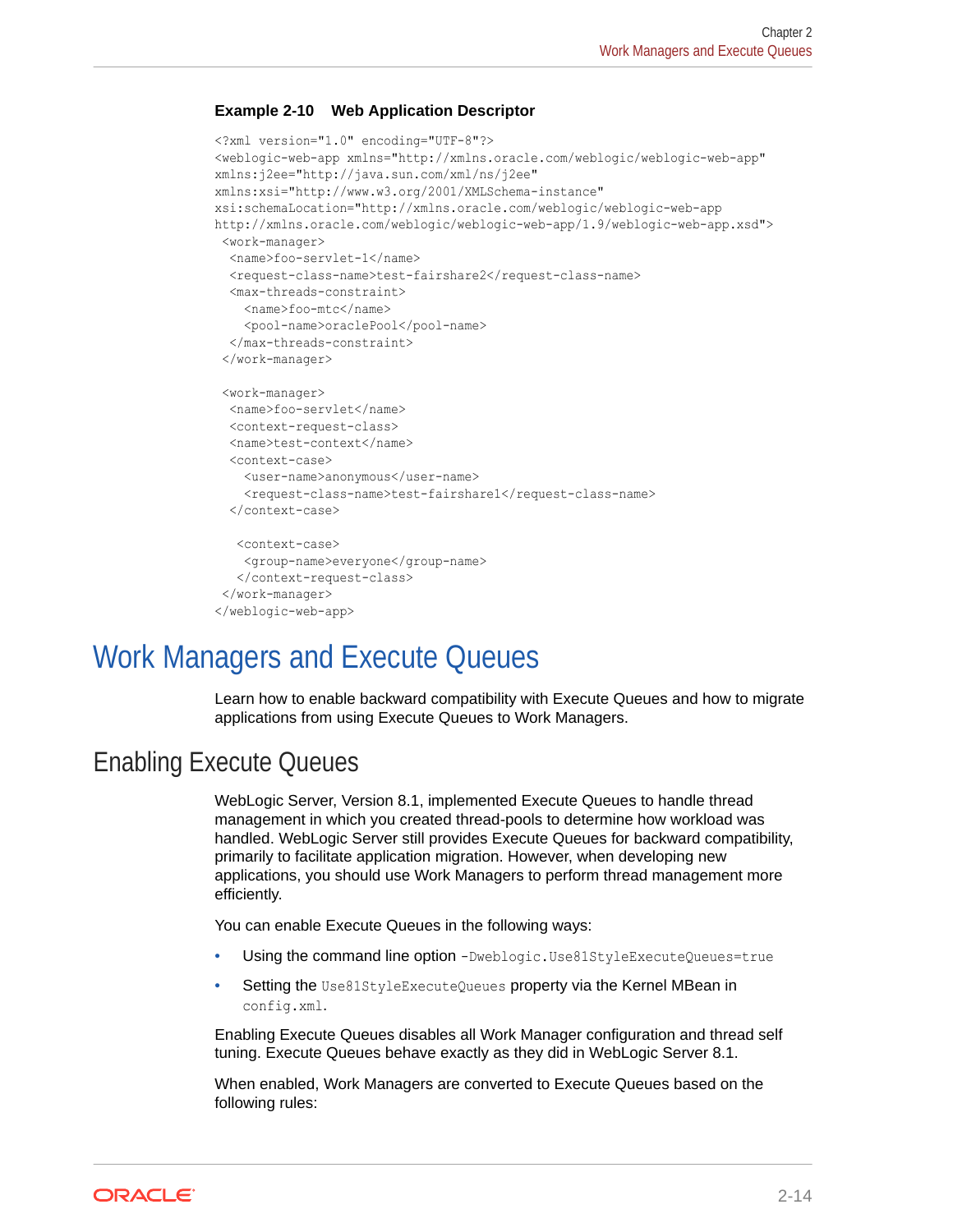- <span id="page-25-0"></span>• If the Work Manager implements a minimum or maximum threads constraint, then an Execute Queue is created with the same name as the Work Manager. The thread count of the Execute Queue is based on the value defined in the constraint.
- If the Work Manager does not implement any constraints, the global default Execute Queue is used.

### Migrating from Execute Queues to Work Managers

When an application is migrated from WebLogic Server 8.1, any Execute Queues defined in the server configuration before migration will still be present. WebLogic Server does not automatically convert the Execute Queues to Work Managers.

When an 8.1 application implementing Execute Queues is deployed on WebLogic Server 9.x, the Execute Queues are created to handle thread management for requests. However, only those requests whose dispatch-policy maps to an Execute Queue will take advantage of this feature.

# Accessing Work Managers Using MBeans

Work Managers can be accessed using the WorkManagerMBean configuration MBean. WorkManagerMBean is accessed in the runtime tree or configuration tree depending on how the Work Manager is accessed by an application.

- If the Work Manager is defined at the module level, the WorkManagerRuntime MBean is available through the corresponding ComponentRuntimeMBean.
- If a Work Manager is defined at the application level, then WorkManagerRuntime is available through ApplicationRuntime.
- If a Work Manager is defined globally in  $\text{config.xml}$ , each application creates its own instance of the Work Manager. Each application has its own corresponding WorkManagerRuntime available at the application level.

See WorkManagerMBean.

# Using CommonJ With WebLogic Server

WebLogic Server Work Managers provide server-level configuration that allows administrators a way to set dispatch-policies to their servlets and EJBs. WebLogic Server provides a programmatic way of handling work from within an application by implementing the commonj.work and commonj.timers packages of the CommonJ specification.

For specific information on the WebLogic Server implementation of CommonJ, see the CommonJ Javadocs.

The WebLogic Server implementation of CommonJ enables an application to break a single request task into multiple work items, and assign those work items to execute concurrently using multiple Work Managers configured in WebLogic Server. Applications that do not need to execute concurrent work items can also use configured Work Managers by referencing or creating Work Managers in their deployment descriptors or, for Java EE Connectors, using the JCA API.

The following are some differences between the WebLogic Server implementation and the CommonJ specification:

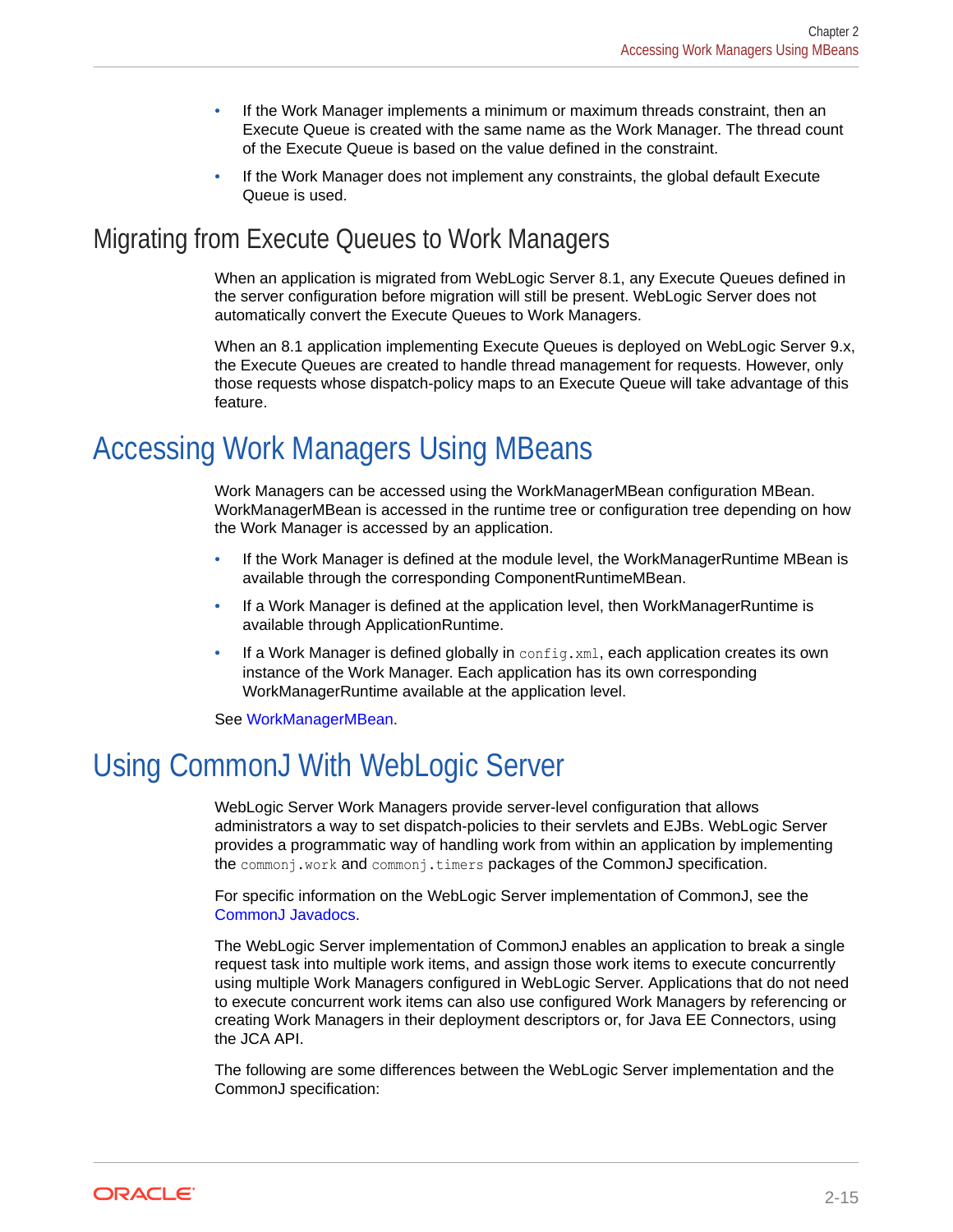- <span id="page-26-0"></span>• The RemoteWorkItem interface is an optional interface provided by the CommonJ specification and is not supported in WebLogic Server. WebLogic Server implements its own cluster load balancing and failover policies. Workload management is based on these policies.
- WebLogic CommonJ timers behave differently than java.util.Timer. When the execution is greater that twice the period, the WebLogic CommonJ timer will skip some periods to avoid falling further behind. The  $\frac{1}{1}$ ava.util.Timer does not do this.
- In a WebLogic Server environment, the WorkListener. WorkRejected method is called when a thread becomes stuck.

## Accessing CommonJ Work Managers

Unlike WebLogic Server Work Managers, which can only be accessed from an application via dispatch policies, you can access CommonJ Work Managers directly from an application. The following code example demonstrates how to lookup a CommonJ Work Manager using JNDI:

```
InitialContext ic = new InitialContext();
commonj.work.WorkManager wm = 
(commonj.work.WorkManager)ic.lookup("java:comp/env/wm/myWM");
```
See CommonJ Javadocs.

### Mapping CommonJ to WebLogic Server Work Managers

You can map an externally defined CommonJ Work Manager to a WebLogic Server Work Manager. For example, if you have a CommonJ Work Manager defined in a descriptor, ejb-jar.xml, for example, as:

```
<resource-ref>
   <res-ref-name>minthreads workmanager</res-ref-name>
  <res-type>commonj.work.WorkManager</res-type>
    <res-auth>Container</res-auth>
    <res-sharing-scope>Shareable</res-sharing-scope>
</resource-ref>
```
You can link this to a WebLogic Server Work Manager by ensuring that the name element is identical in the WebLogic Server descriptor such as weblogic-ejbjar.xml:

```
<work-manager>
    <name>minthreads_workmanager</name>
    <min-threads-constraint>
    <count>5</count>
    </min-threads-constraint>
</work-manager>
```
This procedure is similar for a resource-ref defined in web.xml. The WebLogic Server Work Manager can be defined in either a module descriptor (weblogic-ejb-jar.xml or weblogic.xml, for example) or in the application descriptor (weblogicapplication.xml).

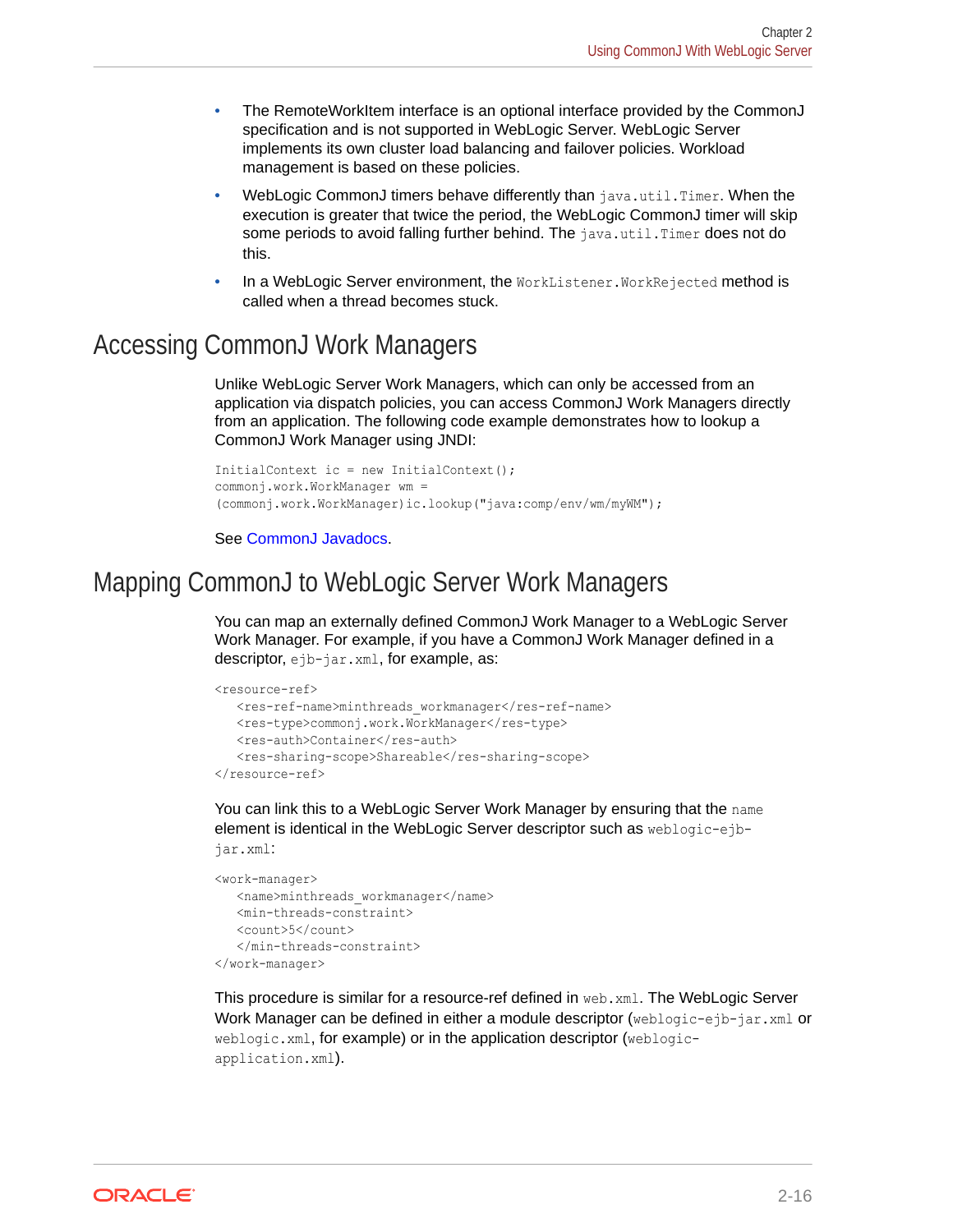# <span id="page-27-0"></span>3 Avoiding and Managing Overload

Oracle WebLogic Server has overload protection features that help to detect, avoid, and recover from overload conditions. These features prevent the negative consequences that result from continuing to accept requests when the system capacity is reached. These consequences degrade the application performance and stability.

- Configuring WebLogic Server to Avoid Overload Conditions
- [WebLogic Server Self-Monitoring](#page-29-0)
- [WebLogic Server Exit Codes](#page-29-0)

# Configuring WebLogic Server to Avoid Overload Conditions

When system capacity is reached, if an application server continues to accept requests, application performance and stability can deteriorate.

The following sections demonstrate how you can configure WebLogic Server to minimize the negative results of system overload.

### Limiting Requests in the Thread Pool

In WebLogic Server, all requests, whether related to system administration or application activity—are processed by a single thread pool. An administrator can throttle the thread pool by defining a maximum queue length. Beyond the configured value, WebLogic Server will refuse requests, except for requests on administration channels.

#### **Note:**

Administration channels allow access only to administrators. The limit you set on the execute length does not effect administration channel requests, to ensure that reaching the maximum thread pool length does not prevent administrator access to the system. To limit the number of administration requests allowed in the thread pool, you can configure an administration channel, and set the MaxConnectedClients attribute for the channel.

When the maximum number of enqueued requests is reached, WebLogic Server immediately starts rejecting:

- Web application requests.
- Non-transactional RMI requests with a low fair share, beginning with those with the lowest fair share.

If the overload condition continues to persist, higher priority requests will start getting rejected, with the exception of JMS and transaction-related requests, for which overload management is provided by the JMS and the transaction manager.

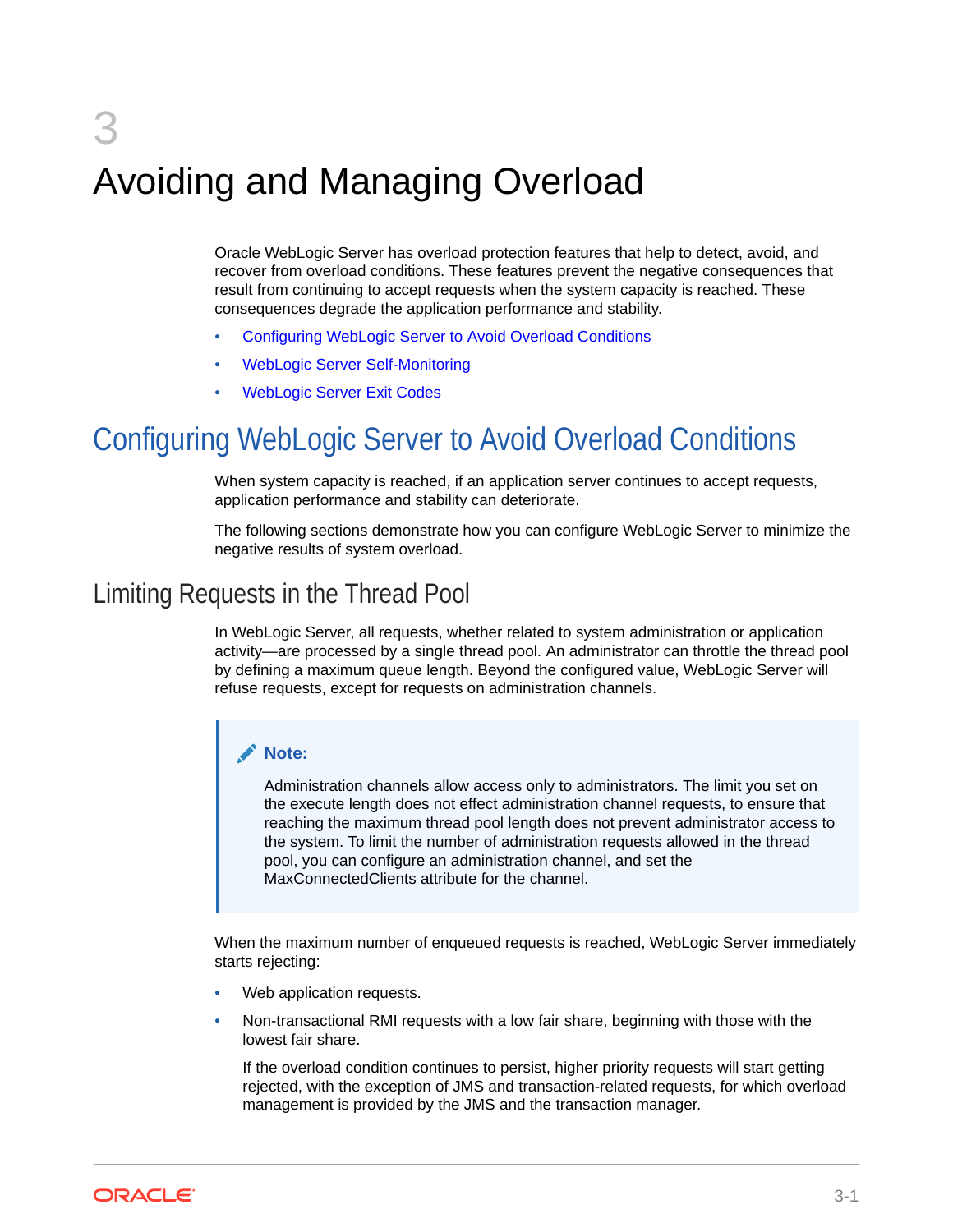Throttle the thread pool by setting the Shared Capacity For Work Managers field in the WebLogic Server Administration Console (see **Environments > Servers > server** name > Configuration > Overload). The default value of this field is 65536.

### <span id="page-28-0"></span>Work Managers and Thread Pool Throttling

An administrator can configure Work Managers to manage the thread pool at a more granular level, for sets of requests that have similar performance, availability, or reliability requirements. A Work Manager can specify the maximum requests of a particular request class that can be queued. The maximum requests defined in a Work Manager works with the global thread pool value. The limit that is reached first is honored.

See [Using Work Managers to Optimize Scheduled Work.](#page-11-0)

### Limiting HTTP Sessions

An administrator can limit the number of active HTTP sessions based on detection of a low memory condition. This is useful in avoiding out of memory exceptions.

WebLogic Server refuses requests that create new HTTP sessions after the configured threshold has been reached. In a WebLogic Server cluster, the proxy plug-in redirects a refused request to another Managed Server in the cluster. A non-clustered server instance can redirect requests to alternative server instance.

The Servlet container takes one of the following actions when maximum number of sessions is reached:

If the server instance is in a cluster, the servlet container throws a SessionCreationException. Your application code should handle this run-time exception and send a relevant response.

To implement overload protection, you should handle this exception and send a 503 response explicitly. This response can then be handled by the proxy or load balancer.

You set a limit for the number of simultaneous HTTP sessions in the deployment descriptor for the Web application. For example, the following element sets a limit of 12 sessions:

```
<session-descriptor>
    <max-in-memory-sessions>12</max-in-memory-sessions>
</session-descriptor>
```
### Exit on Out of Memory Exceptions

Administrators can configure WebLogic Server to exit upon an out of memory exception. This feature allows you to minimize the impact of the out of memory condition—automatic shutdown helps avoid application instability, and you can configure Node Manager or another high availability (HA) tool to automatically restart WebLogic Server, minimizing down-time.

You can configure this using the WebLogic Server Administration Console, or by editing the following elements in config.xml:

```
<overload-protection>
    <panic-action>system-exit</panic-action>
</overload-protection>
```
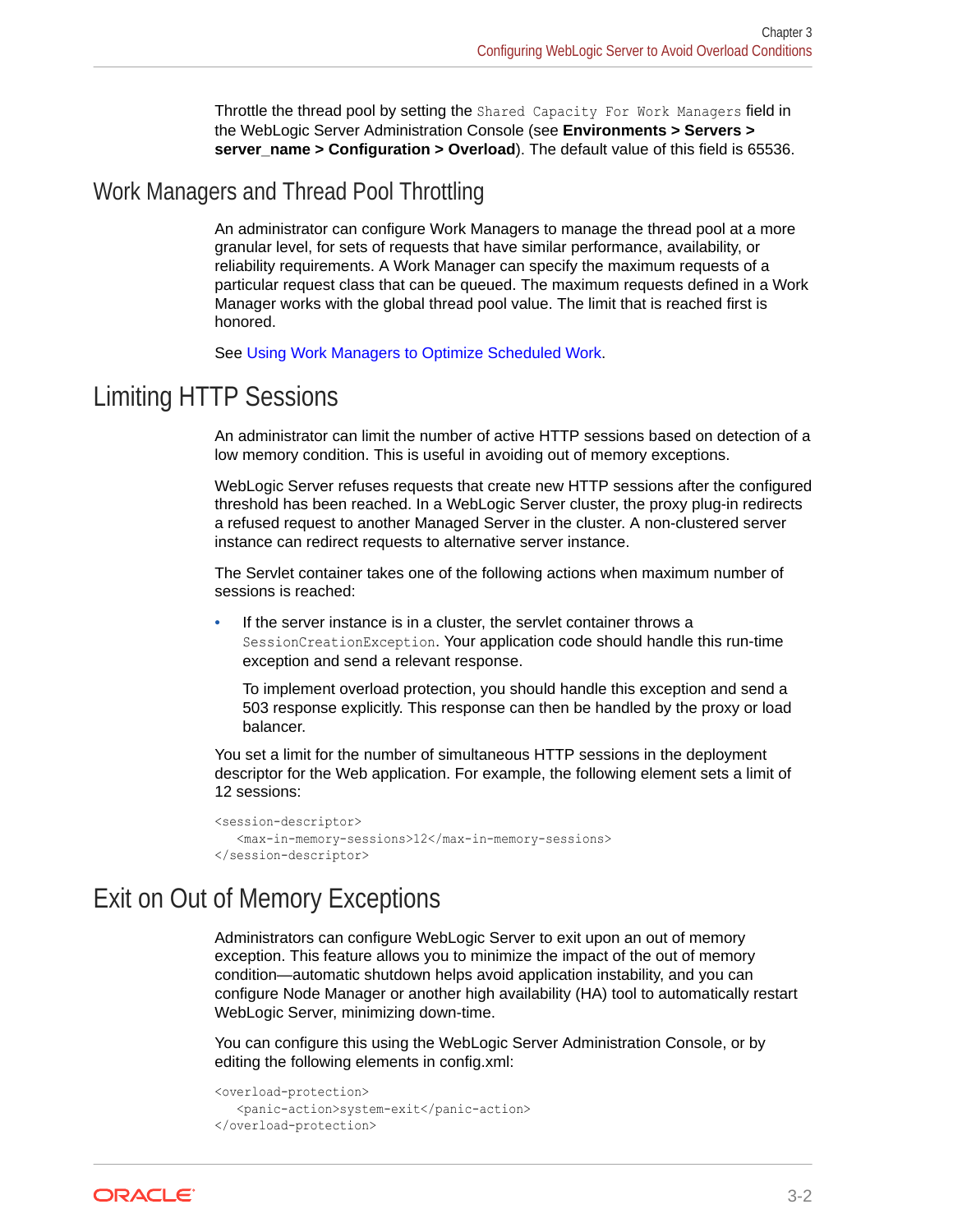See the description of the OverloadProtectionMBean in the *MBean Reference for Oracle WebLogic Server*.

### <span id="page-29-0"></span>Stuck Thread Handling

WebLogic Server checks for stuck threads periodically. If all application threads are stuck, a server instance marks itself failed, if configured to do so, exits. You can configure Node Manager or a third-party high-availability solution to restart the server instance for automatic failure recovery.

You can configure these actions to occur when not all threads are stuck, but the number of stuck threads have exceeded a configured threshold:

- Shut down the Work Manager if it has stuck threads. A Work Manager that is shut down will refuse new work and reject existing work in the queue by sending a rejection message. In a cluster, clustered clients will fail over to another cluster member.
- Shut down the application if there are stuck threads in the application. The application is shutdown by bringing it into admin mode. All Work Managers belonging to the application are shut down, and behave as described above. Once the stuck thread condition is cleared, the application automatically returns to running mode.
- Mark the server instance as failed and shut it down it down if there are stuck threads in the server. In a cluster, clustered clients that are connected or attempting to connect will fail over to another cluster member.

See the description of the OverloadProtectionMBean in the *MBean Reference for Oracle WebLogic Server*.

# WebLogic Server Self-Monitoring

WebLogic Server self-monitoring features aid in determining and reporting overload conditions.

### Overloaded Health State

WebLogic Server has a health state—OVERLOADED—which is returned by the ServerRuntimeMBean.getHealthState() when a server instance whose life cycle state is RUNNING becomes overloaded. This condition occurs as a result of low memory.

Upon entering the OVERLOADED state, server instances start rejecting requests from the Work Manager queue (if a Work Manager is configured), HTTP requests return a 503 Error (Service Unavailable), and RMI requests fail over to another server if clustered, otherwise, a remote exception is returned to the client.

The server instances health state returns to  $OK$  after the overload condition passes. An administrator can suspend or shut down an OVERLOADED server instance.

# WebLogic Server Exit Codes

When WebLogic Server exits it returns an exit code. The exit codes can be used by shell scripts or HA agents to decide whether a server restart is necessary.

See WebLogic Server Exit Codes and Restarting After Failure in *Administering Server Startup and Shutdown for Oracle WebLogic Server*.

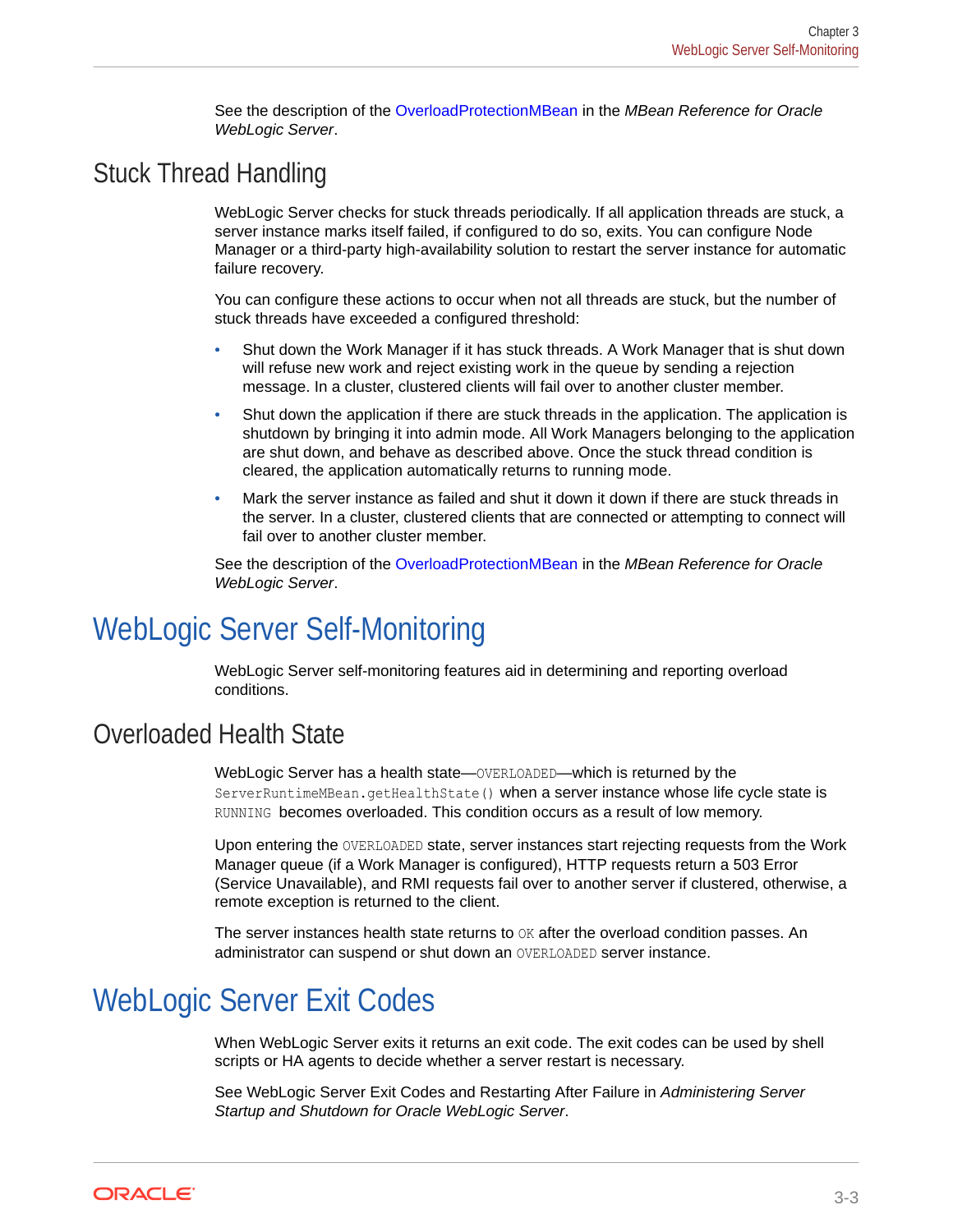# <span id="page-30-0"></span>4 Configuring Network Resources

Oracle WebLogic Server configurable network resources such as network channels and domain-wide administration ports help you effectively use the network features of the machines that host your applications and manage quality of service.

- **Overview of Network Configuration**
- Understanding Network Channels
- [Configuring a Channel](#page-37-0)
- [Assigning a Custom Channel to an EJB](#page-40-0)
- [Using IPv6 with IPv4](#page-40-0)

# Overview of Network Configuration

For many development environments, configuring WebLogic Server network resources is simply a matter of identifying a Managed Server listen address and listen port. However, in most production environments, administrators must balance finite network resources against the demands placed upon the network. The task of keeping applications available and responsive can be complicated by specific application requirements, security considerations, and maintenance tasks, both planned and unplanned.

WebLogic Server lets you control the network traffic associated with your applications in a variety of ways, and configure your environment to meet the varied requirements of your applications and end users. You can:

- Designate the Network Interface Cards (NICs) and ports used by Managed Servers for different types of network traffic.
- Support multiple protocols and security requirements.
- Specify connection and message time-out periods.
- Impose message size limits.

You specify these and other connection characteristics by defining a network channel—the primary configurable WebLogic Server resource for managing network connections. You configure a network channel in the WebLogic Server Administration Console (**Servers** > **Protocols** > **Channels**) or by using the NetworkAccessPointMBean.

# Understanding Network Channels

Learn about network channels, the standard channels that WebLogic Server pre-configures, and common applications for channels.

### What Is a Channel?

A network channel is a configurable resource that defines the attributes of a network connection to WebLogic Server. For instance, a network channel can define:

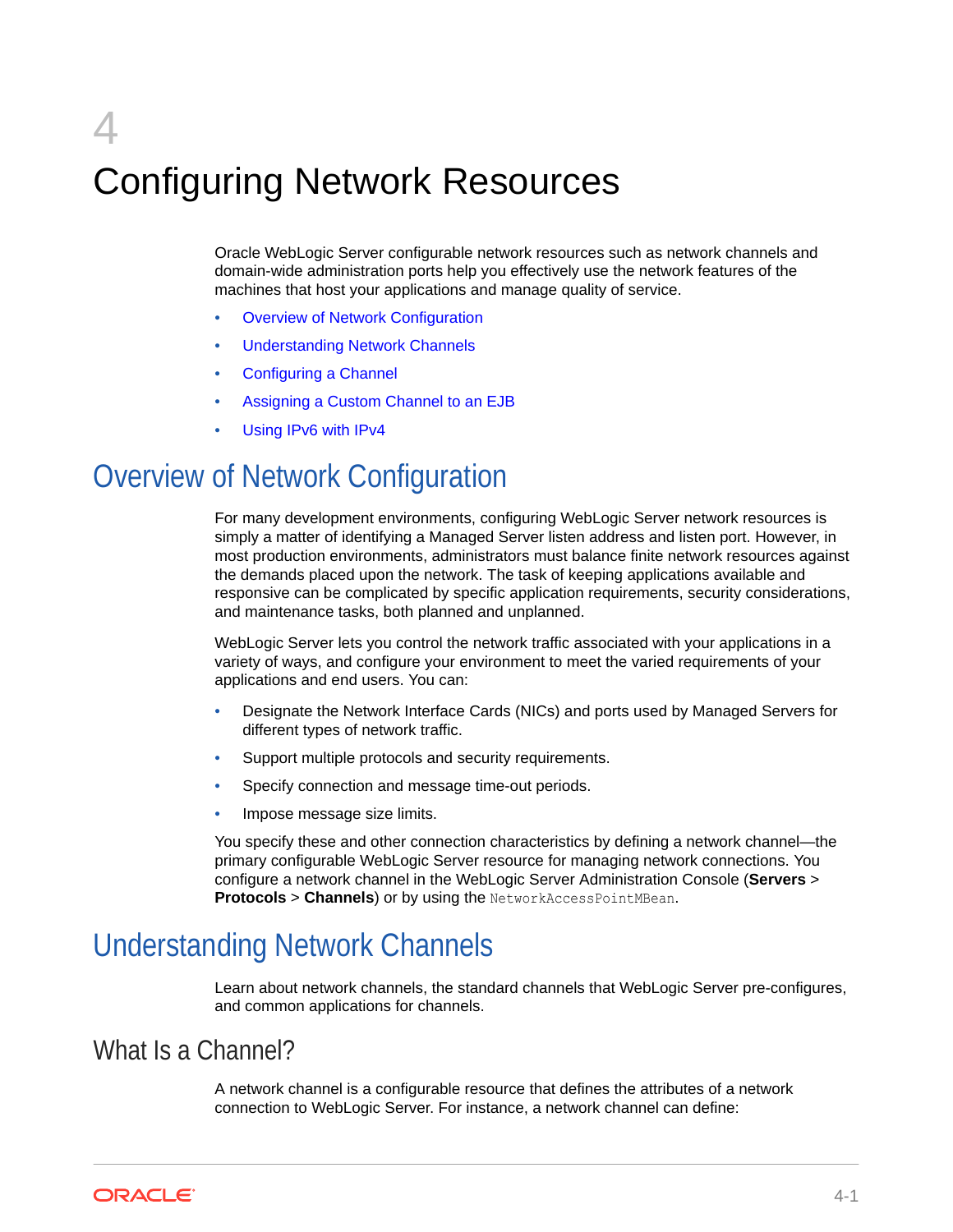- <span id="page-31-0"></span>The protocol the connection supports.
- The listen address.
- The listen ports for secure and non-secure communication.
- Connection properties such as the login time-out value and maximum message sizes.
- Whether or not the connection supports tunneling.
- Whether the connection can be used to communicate with other WebLogic Server instances in the domain, or used only for communication with clients.

### Rules for Configuring Channels

Follow these guidelines when configuring a channel.

- You can assign a particular channel to only one server instance.
- You can assign multiple channels to a server instance.
- Each channel assigned to a particular server instance must have a unique combination of listen address, listen port, and protocol.
- You can configure a custom identity keystore, and other channel-specific SSL attributes, that are separate from and that override the default keystore and SSL configuration settings for the Managed Server instance or the domain.
- If you assign non-SSL and SSL channels to the same server instance, make sure that they do not use the same port number.

### Custom Channels Can Inherit Default Channel Attributes

If you do not assign a channel to a server instance, it uses the WebLogic Server default channel, which is automatically configured by WebLogic Server, based on the attributes in ServerMBean or SSLMBean; the operating system determines the network interface. The default channel is described in [The Default Network Channel](#page-33-0).

ServerMBean and SSLMBean represent a server instance and its SSL configuration. When you configure a server instance listen address, listen port, and SSL listen port, using the **Server** > **Configuration** > **General** page, those values are stored in the ServerMBean and SSLMBean for the server instance.

If you do not specify a particular connection attribute in a custom channel definition, the channel inherits the value specified for the attribute in ServerMBean. For example, if you create a channel, and do not define its listen address, the channel uses the listen address defined in ServerMBean. Similarly, if a Managed Server cannot bind to the listen address or listen port configured in a channel, the Managed Server uses the defaults from ServerMBean or SSLMBean.

### Why Use Network Channels?

You use network channels to manage quality of service, meet varying connection requirements, and improve utilization of your systems and network resources. For example, network channels allow you to:

• **Segregate different types of network traffic**—You can configure whether or not a channel supports outgoing connections. By assigning two channels to a server instance—one that supports outgoing connections and one that does not—you

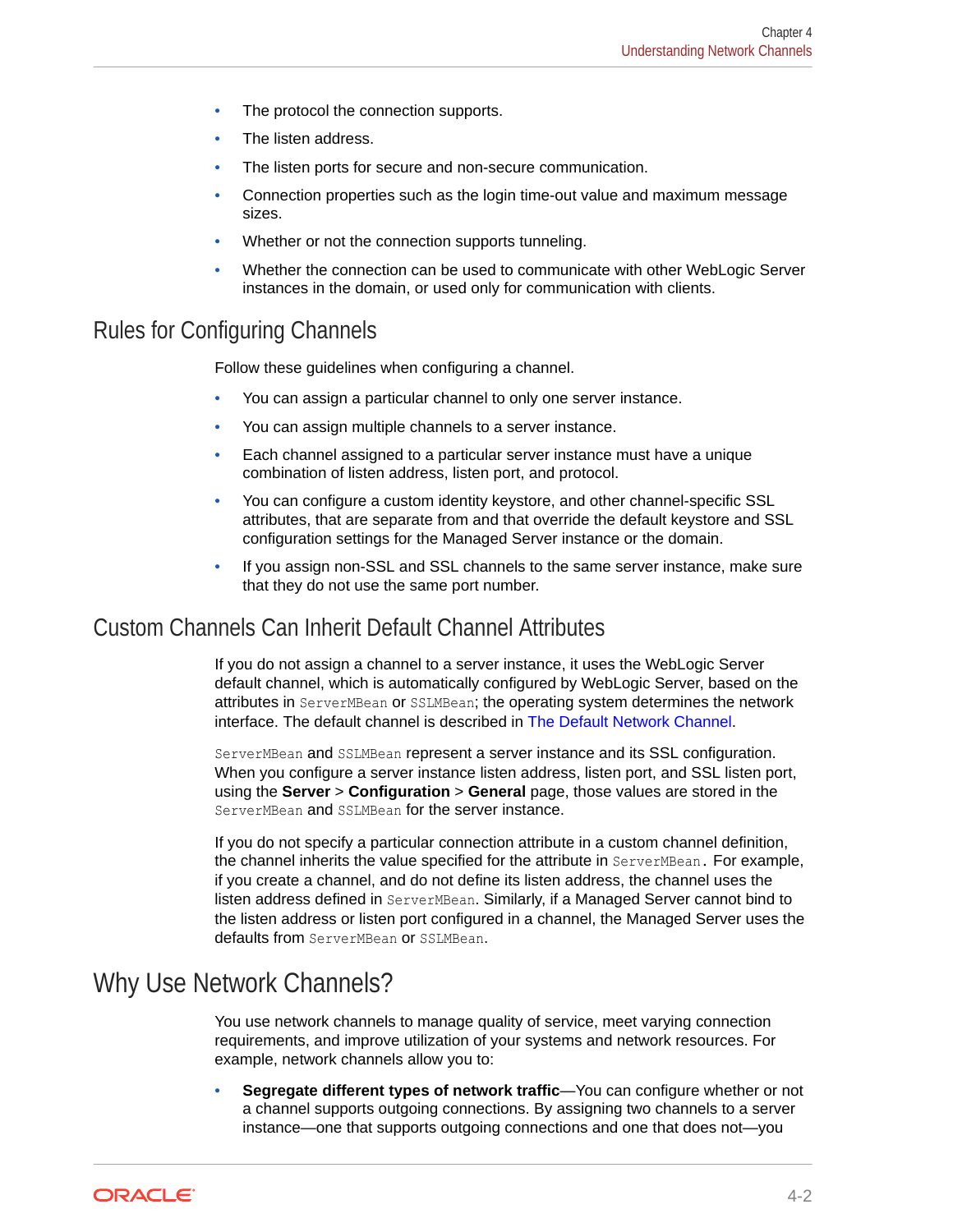<span id="page-32-0"></span>can independently configure network traffic for client connections and server connections, and physically separate client and server network traffic on different listen addresses or listen ports.

You cannot create an outbound only network channel; there always has to be a corresponding inbound interface, port, and protocol associated with the channel. However, you can avoid directing your traffic to it or use a firewall to block it. Also remember that a custom channel is protocol specific, so you will need a network channel defined per protocol (HTTP, HTTPS, t3, t3s, and such). See, also NetworkAccessPointMBean.OutboundEnabled.

You can also segregate instance administration and application traffic by configuring a domain-wide administration port or administration channel. See [Administration Port and](#page-33-0) [Administrative Channel.](#page-33-0)

• **Support varied application or user requirements on the same Managed Server—** You can configure multiple channels on a Managed Server to support different protocols, or to tailor properties for secure versus non-secure traffic.

By configuring a network channel to use a custom identity keystore, you can assert an identity on that channel that is different from the identity configured for the Managed Server or domain.

• **Segregate internal application network traffic**—You can assign a specific channel to a an EJB.

If you use a network channel with a server instance on a multihomed machine, you must enter a valid listen address either in ServerMBean or in the channel. If the channel and ServerMBean listen address are blank or specify the localhost address (IP address 0.0.0.0 or 127.\*.\*.\*), the server binds the network channel listen port and SSL listen ports to all available IP addresses on the multihomed machine. See [The Default Network Channel](#page-33-0) for information on setting the listen address in ServerMBean.

### Handling Channel Failures

When initiating a connection to a remote server, and multiple channels with the same required destination, protocol and quality of service exist, WebLogic Server will try each in turn until it successfully establishes a connection or runs out of channels to try.

### Upgrading Quality of Service Levels for RMI

For RMI lookups only, WebLogic Server may upgrade the service level of an outgoing connection. For example, if a T3 connection is required to perform an RMI lookup, but an existing channel supports only T3S, the lookup is performed using the T3S channel.

This upgrade behavior does not apply to server requests that use URLs, since URLs embed the protocol itself. For example, the server cannot send a URL request beginning with http:// over a channel that supports only https://.

### Standard WebLogic Server Channels

WebLogic Server provides pre-configured channels that you do not have to explicitly define.

- Default channel—Every Managed Server has a default channel.
- Administrative channel—If you configure a domain-wide administration port, WebLogic Server configures an administrative channel for each Managed Server in the domain.

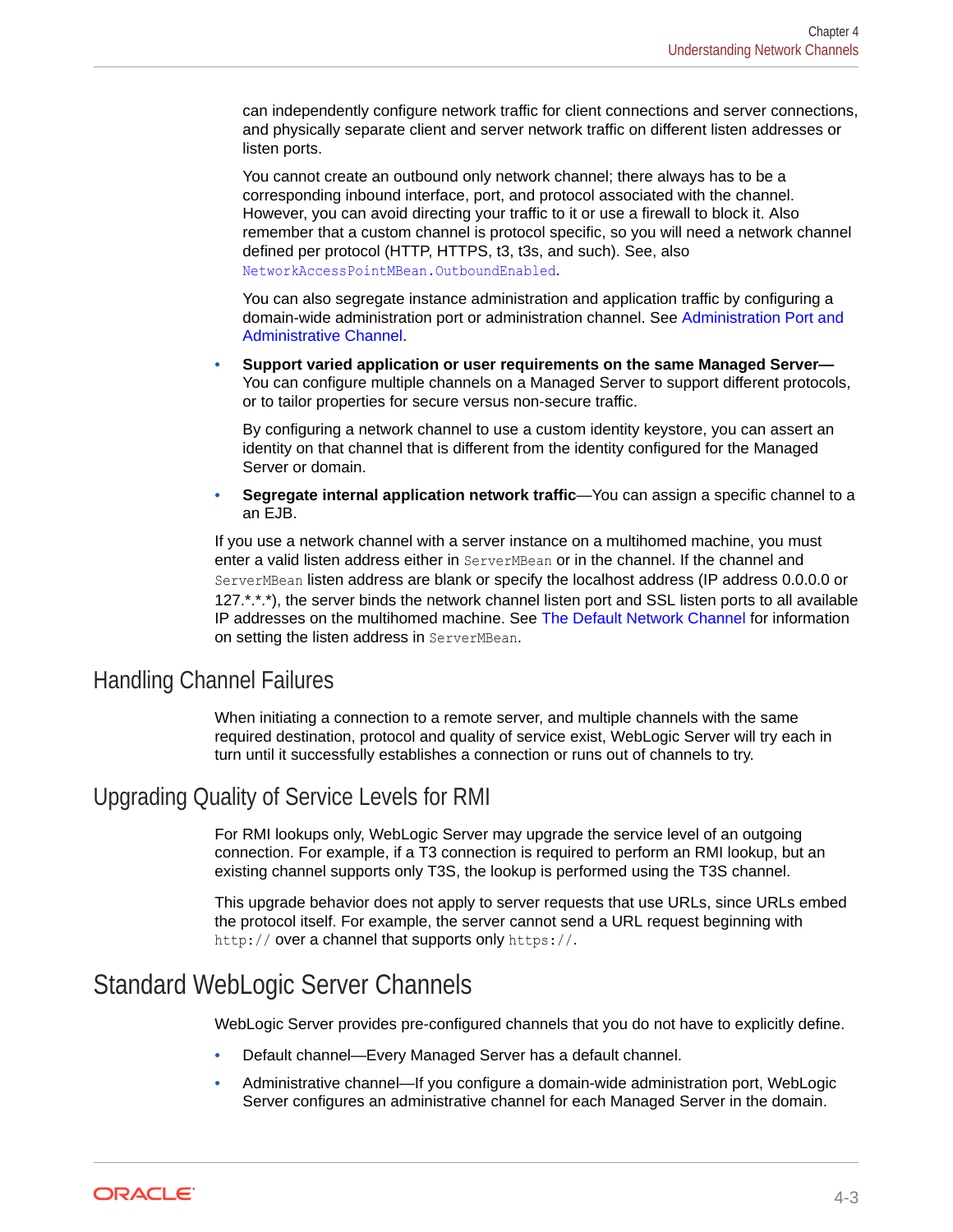### <span id="page-33-0"></span>The Default Network Channel

Every WebLogic Server domain has a default channel that is generated automatically by WebLogic Server. The default channel is based on the listen address and listen port defined in the ServerMBean and SSLMBean. It provides a single listen address, one port for HTTP (non-secure) communication (7001 by default), and one port for HTTPS (secure) communication (7002 by default). You can configure the listen address and listen port using the **Configuration** > **General** page in the WebLogic Server Administration Console; the values you assign are stored in attributes of the ServerMBean and SSLMBean.

The default configuration may meet your needs if:

- You are installing in a test environment that has simple network requirements.
- Your server uses a single NIC, and the default port numbers provide enough flexibility for segmenting network traffic in your domain.

Using the default configuration ensures that third-party administration tools remain compatible with the new installation, because network configuration attributes remain stored in ServerMBean and SSLMBean.

Even if you define and use custom network channels for your domain, the default channel settings remain stored in ServerMBean and SSLMBean, and are used if necessary to provide connections to a server instance.

#### **Note:**

Unless specified, WebLogic Server uses the non-secure default channel for cluster communication to send session information among cluster members. If you disable the non-secure channel, there is no other channel available *by default* for the non-secure communication of cluster session information. To address this, you can:

- Enable the secureReplicationEnabled attribute of the ClusterMBean SO that the cluster uses a secure channel for communication. See [Configuring a Replication Channel.](#page-40-0)
- Create a custom channel for non-secure communication. See [Custom](#page-31-0) [Channels Can Inherit Default Channel Attributes](#page-31-0).

### Administration Port and Administrative Channel

You can separate administration traffic from application traffic in your domain by defining an optional administration port. When configured, the administration port is used by each Managed Server in the domain exclusively for communication with the domain Administration Server. If an administration port is enabled, WebLogic Server automatically generates an administrative channel for your domain, based on the port settings upon server instance startup. The administrative channel provides a listen address and listen port to handle administration traffic.

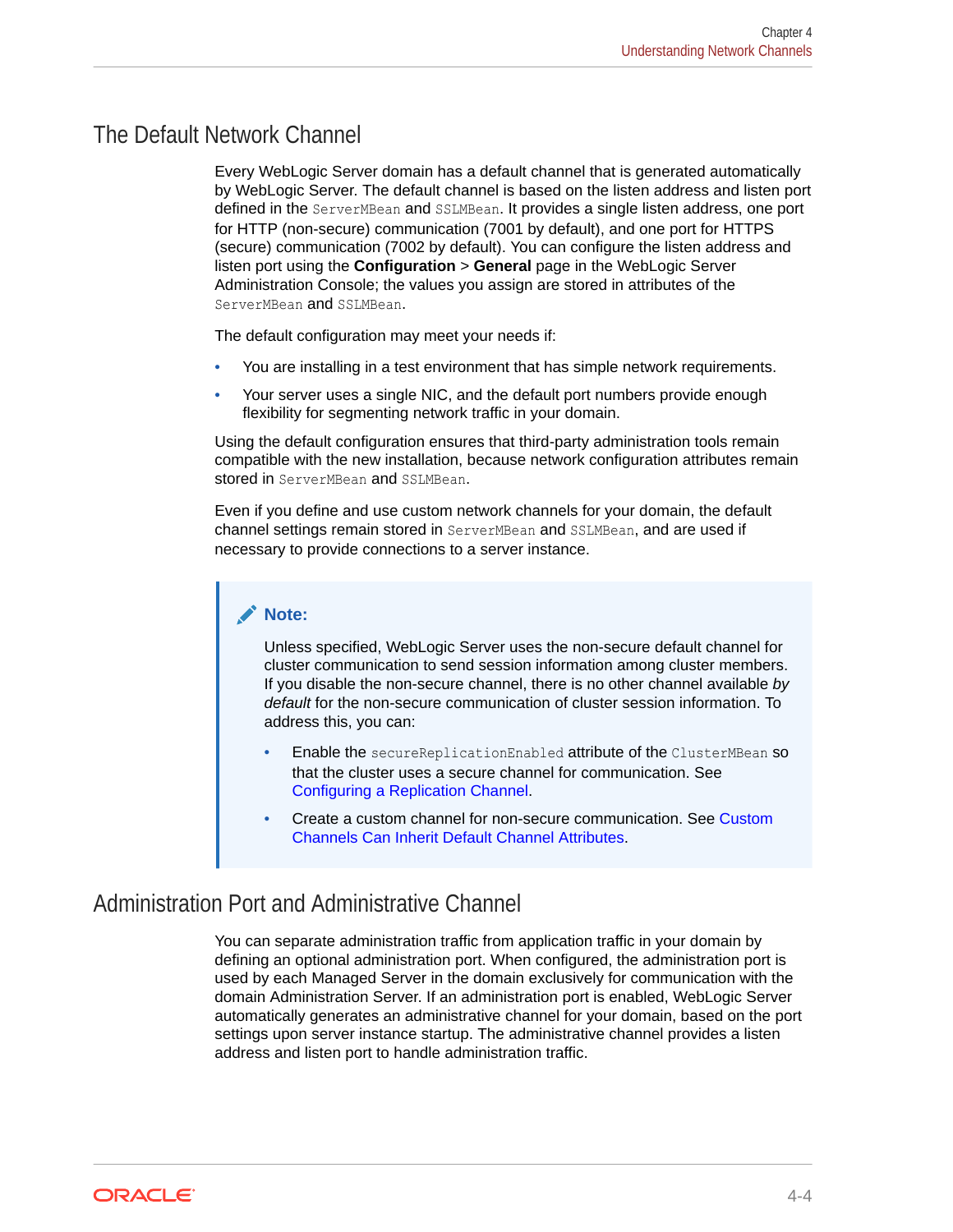#### Administration Port Capabilities

An administration port enables you to:

- Start a server in standby state. This allows you to administer a Managed Server, while its other network connections are unavailable to accept client connections. See STANDBY State in *Administering Server Startup and Shutdown for Oracle WebLogic Server*.
- Separate administration traffic from application traffic in your domain. In production environments, separating traffic ensures that critical administration operations (starting and stopping servers, changing a server's configuration, and deploying applications) do not compete with high-volume application traffic on the same network connection.
- Administer a deadlocked server instance using WLST. If you do not configure an administration port, administrative commands such as threadDump and shutdown will not work on deadlocked server instances.

#### Administration Port Restrictions

The administration port accepts only secure, SSL traffic, and all connections via the port require authentication. Enabling the administration port imposes the following restrictions on your domain:

- The Administration Server and all Managed Servers in your domain must be configured with support for the SSL protocol. Managed Servers that do not support SSL cannot connect with the Administration Server during startup—you will have to disable the administration port in order to configure them.
- Because all server instances in the domain must enable or disable the administration port at the same time, you configure the administration port at the domain level. You can change an individual Managed Server administration port number, but you cannot enable or disable the administration port for an individual Managed Server. The ability to change the port number is useful if you have multiple server instances with the same listen address.
- After you enable the administration port, you must establish an SSL connection to the Administration Server in order to start any Managed Server in the domain. This applies whether you start Managed Servers manually, at the command line, or using Node Manager. For instructions to establish the SSL connection, see [Administration Port](#page-35-0) [Requires SSL.](#page-35-0)
- After enabling the administration port, all WebLogic Server Administration Console traffic *must* connect via the administration port.
- If multiple server instances run on the same computer in a domain that uses a domainwide administration port, you must either:
	- Host the server instances on a multihomed machine and assign each server instance a unique listen address, or
	- Override the domain-wide port on all but one of the servers instances on the machine. Override the port using the Local Administration Port Override option in the Advanced Attributes section of the **Server** > **Connections** > **SSL Ports** page in the WebLogic Server Administration Console.

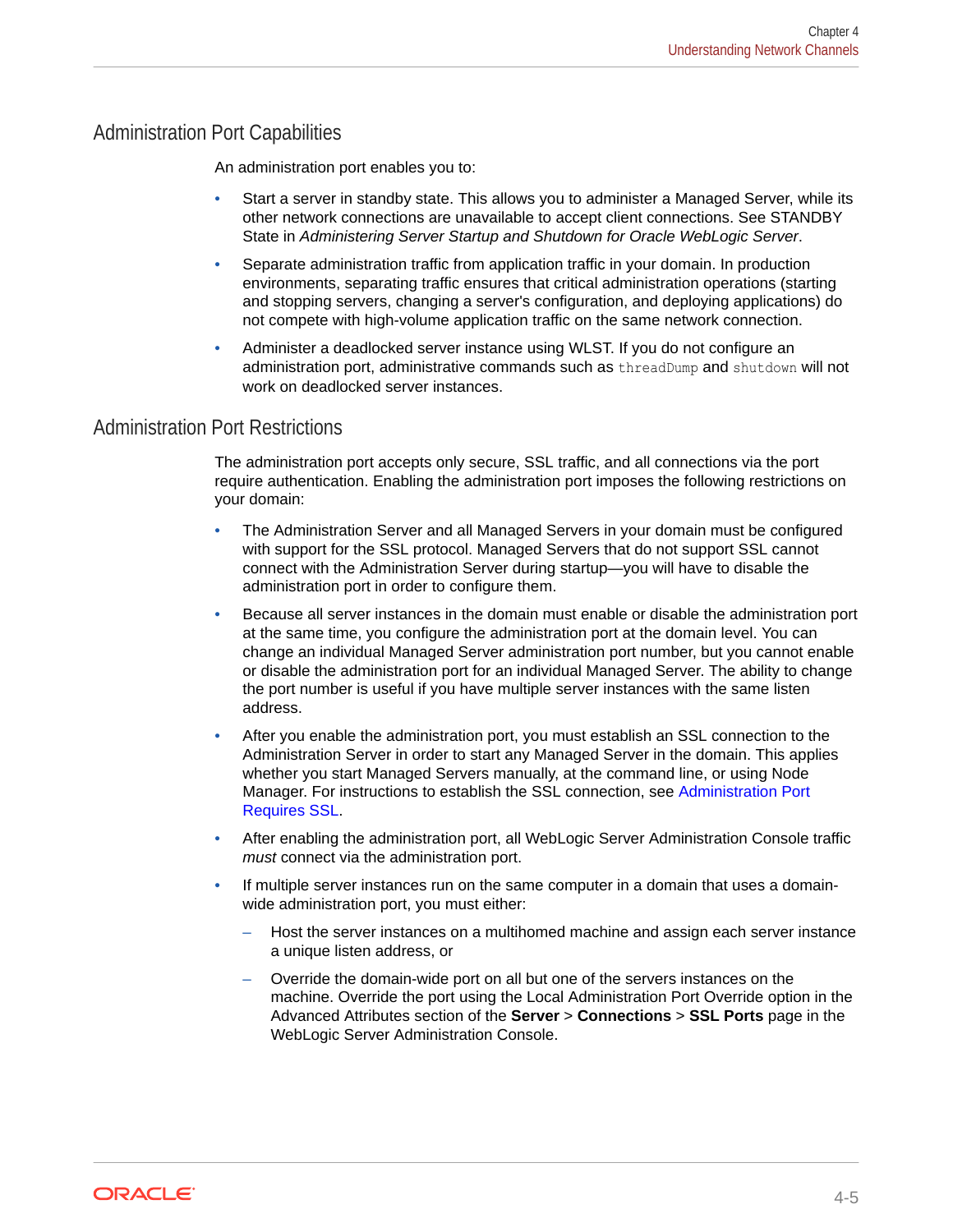#### <span id="page-35-0"></span>Administration Port Requires SSL

The administration port requires SSL, which is enabled by default when you install WebLogic Server. If SSL has been disabled for any server instance in your domain, including the Administration Server and all Managed Servers, re-enable it using the **Server** > **Configuration** > **General** page in the WebLogic Server Administration Console.

Ensure that each server instance in the domain has a configured default listen port or default SSL listen port. The default ports are those you assign on the **Server** > **Configuration** > **General** page in the WebLogic Server Administration Console. A default port is required in the event that the server cannot bind to its configured administration port. If an additional default port is available, the server will continue to boot and you can change the administration port to an acceptable value.

By default WebLogic Server is configured to use demonstration certificate files. To configure production security components, follow the steps in Configuring SSL in *Administering Security for Oracle WebLogic Server*.

#### Configure Administration Port

Enable the administration port as described in Enabling the Domain-Wide Administration Port in *Oracle WebLogic Server Administration Console Online Help*.

After configuring the administration port, you must restart the Administration Server and all Managed Servers to use the new administration port.

#### Booting Managed Servers to Use Administration Port

If you reboot Managed Servers at the command line or using a start script, specify the administration port in the port portion of the URL. The URL must specify the https:// prefix, rather than http://, as shown below.

-Dweblogic.management.server=https://*host:admin\_port*

#### **Note:**

If you use Node Manager for restarting the Managed Servers, it is not necessary to modify startup settings or arguments for the Managed Servers. Node Manager automatically obtains and uses the correct URL to start a Managed Server.

If the hostname in the URL is not identical to the hostname in the Administration Server's certificate, disable hostname verification in the command line or start script, as shown below:

-Dweblogic.security.SSL.ignoreHostnameVerification=true

#### Booting Managed Servers to Use Administrative Channels

To allow a Managed Server to bind to an administrative channel during reboot, use the following command-line option:

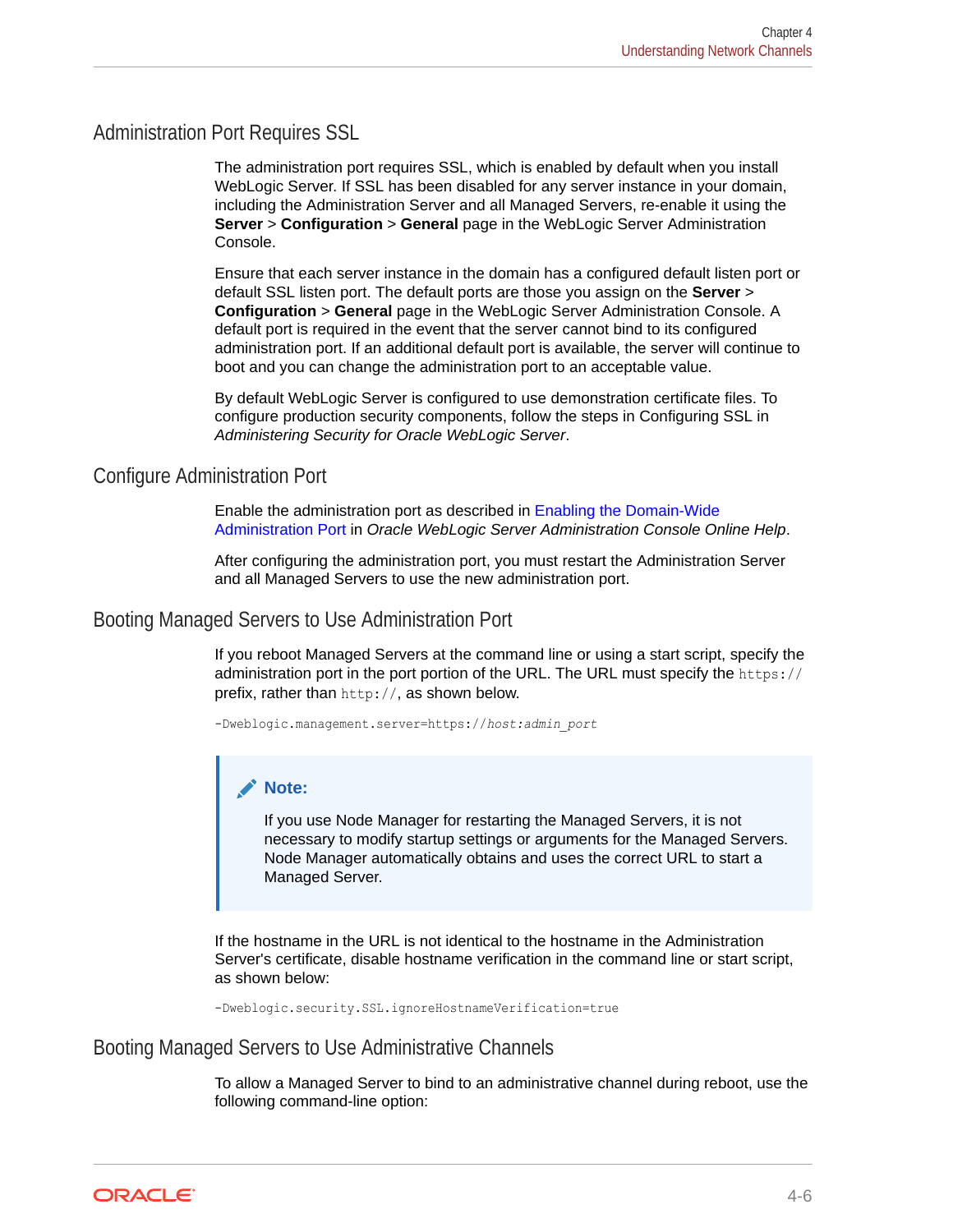```
-Dweblogic.admin.ListenAddress=<addr>
```
This allows the Managed Server to startup using an administrative channel. After the initial bootstrap connection, a standard administrative channel is used.

### **Note:**

This option is useful to ensure that the appropriate NIC semantics are used before config.xml is downloaded.

### Custom Administrative Channels

If the standard WebLogic Server administrative channel does not satisfy your requirements, you can configure a custom channel for administrative traffic. For example, a custom administrative channel allows you to segregate administrative traffic on a separate NIC.

To configure a custom channel for administrative traffic, configure the channel as described in [Configuring a Channel,](#page-37-0) and select "admin" as the channel protocol. Note the configuration and usage guidelines described in:

- [Administration Port Requires SSL](#page-35-0)
- [Booting Managed Servers to Use Administration Port](#page-35-0)

## Using Internal Channels

Previous version of WebLogic Server allowed you to configure multiple channels for external traffic, but required you to use the default channel for internal traffic between server instances. WebLogic Server now allows you to create network channels to handle administration traffic or communications between clusters. This can be useful in the following situations:

- Internal administration traffic needs to occur over a secure connection, separate from other network traffic.
- Other types of network traffic, for example replication data, need to occur over a separate network connection.
- Certain types of network traffic need to be monitored.

### Channel Selection

All internal traffic is handled via a network channel. If you have not created a custom network channel to handle administrative or clustered traffic, WebLogic Server automatically selects a default channel based on the protocol required for the connection. See [The Default Network](#page-33-0) [Channel](#page-33-0).

### Internal Channels Within a Cluster

Within a cluster, internal channels can be created to handle to the following types of serverto-server connections:

- **Multicast traffic**
- Replication traffic

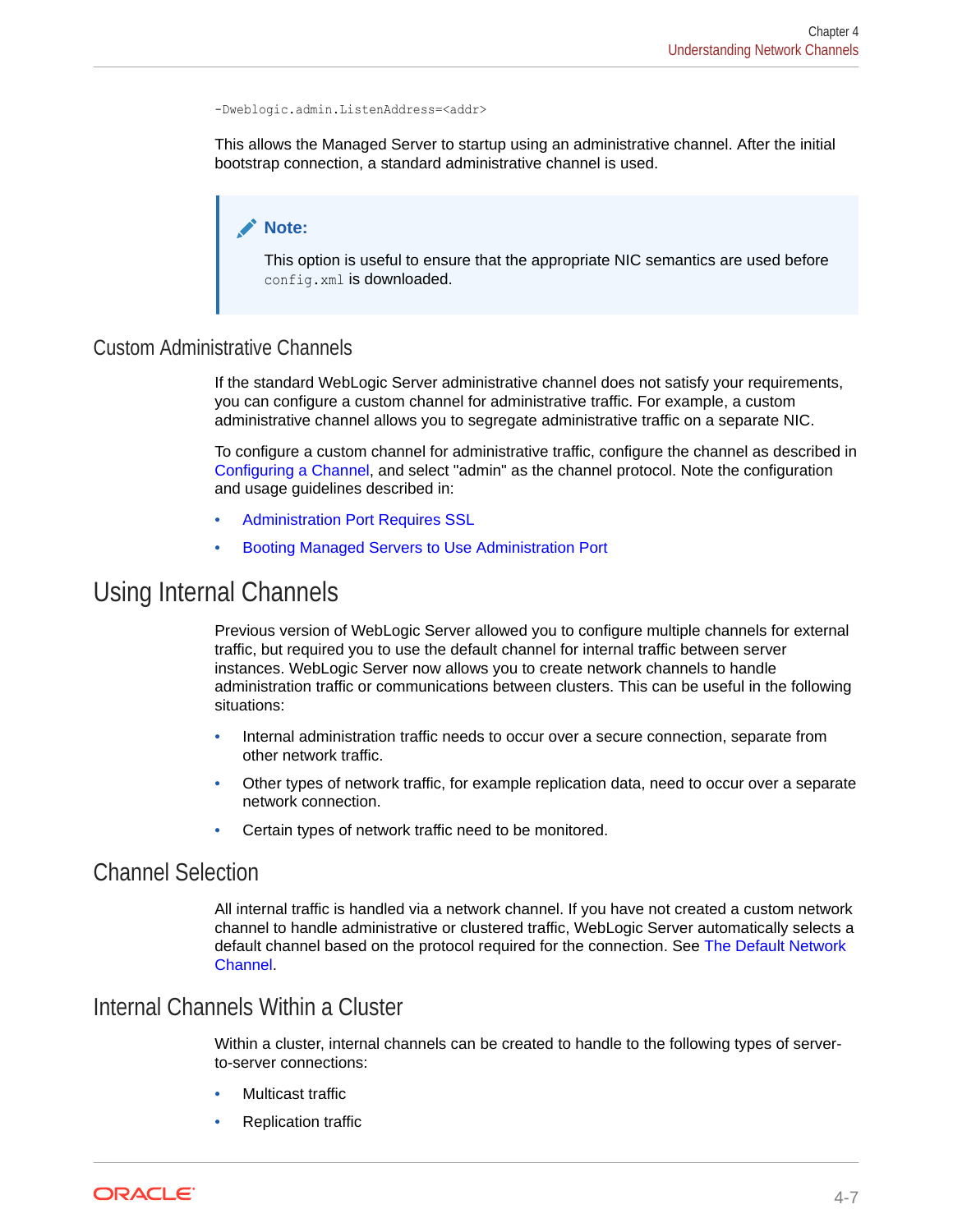• Administration traffic

See [Configuring Network Channels For a Cluster.](#page-38-0)

## <span id="page-37-0"></span>Configuring a Channel

Use the WebLogic Server Administration Console or NetworkAccessPointMBean to configure a network channel.

From the console, navigate to **Servers** > **Protocols** > **Channels** page to configure the channel properties. To configure a channel for clustered Managed Servers see, [Configuring Network Channels For a Cluster](#page-38-0).

For a summary of key facts about network channels, and guidelines related to their configuration, see Guidelines for Configuring Channels .

## Guidelines for Configuring Channels

Follow these guidelines when configuring a channel.

### Channels and Server Instances

- Each channel you configure for a particular server instance must have a unique combination of listen address, listen port, and protocol.
- A channel can be assigned to a single server instance.
- You can assign multiple channels to a server instance.
- If you assign non-SSL and SSL channels to the same server instance, make sure that they do not use the same combination of address and port number.

## Dynamic Channel Configuration

• In WebLogic Server, you can configure a network channel without restarting the server. Additionally, you can start and stop dynamically configured channels while the server is running. However, when you shutdown a channel while the server is running, the server does not attempt to gracefully terminate any work in progress.

### Channels and Identity

- By default, when you configure a network channel, the channel uses the SSL configuration that is set for the server instance. This means that the channel uses the same identity and trust that is established for the server. The server might use a custom identity that is specific to that server, or it might be a single domain-wide identity, depending on how the server instance and domain are configured.
- You can configure a network channel to use a custom identity keystore, and other SSL attributes, that are specific to that channel. This allows you to use an identity on that channel that is different from the one configured for the server. Using this capability, you can configure a server that can switch to a different identity when communicating with a particular client.

See Configuring an Identity Keystore Specific to a Network Channel in *Administering Security for Oracle WebLogic Server*.

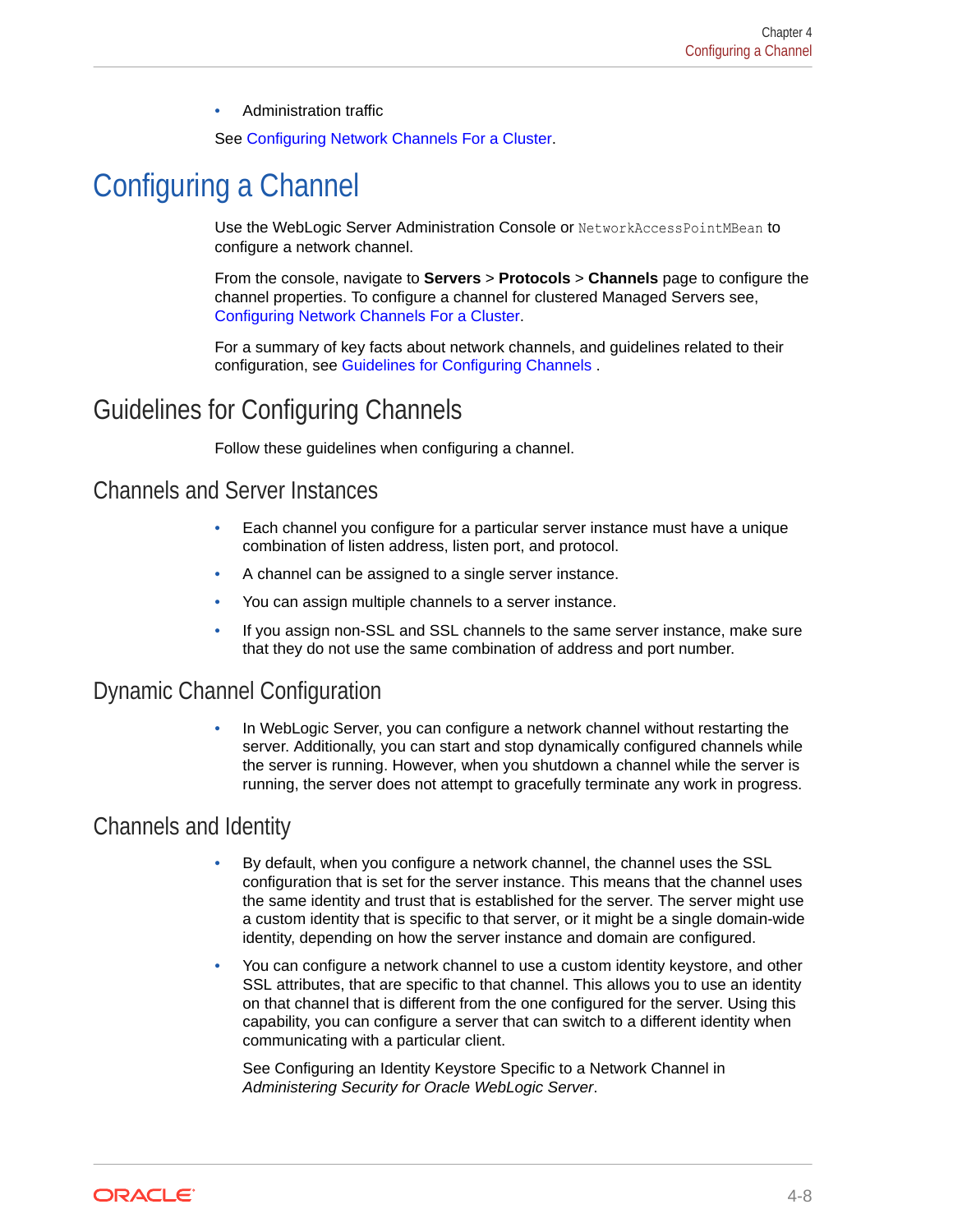## <span id="page-38-0"></span>Channels and Protocols

- Some protocols do not support particular features of channels. In particular the COM protocol does not support SSL or tunneling.
- You must define a separate channel for each protocol you wish the server instance to support, with the exception of HTTP.

HTTP is enabled by default when you create a channel, because RMI protocols typically require HTTP support for downloading stubs and classes. You can disable HTTP support on the Advanced Options portion of the **Servers** > **Protocols** > **Channels** page in the WebLogic Server Administration Console.

### Reserved Names

WebLogic Server uses the internal channel names . WLDefaultChannel and .WLDefaultAdminChannel and reserves the .WL prefix for channel names. Do not begin the name of a custom channel with the string . W.

## Channels, Proxy Servers, and Firewalls

If your configuration includes a a firewall between a proxy Web server and a cluster (as described in Firewall Between Proxy Layer and Cluster in *Administering Clusters for Oracle WebLogic Server*), and the clustered servers are configured with two custom channels for segregating HTTPS and HTTP traffic, those channels must share the same listen address. Furthermore, if both HTTP and HTTPS traffic needs to be supported, there must be a custom channel for each—it is not possible to use the default configuration for one or the other.

If either of those channels has a PublicAddress defined, as is likely given the existence of the firewall, both channels must define PublicAddress, and they both must define the same PublicAddress.

## Configuring Network Channels For a Cluster

To configure a channel for clustered Managed Servers, note the information in [Guidelines for](#page-37-0) [Configuring Channels ,](#page-37-0) and follow the guidelines described in the following sections.

## Create the Cluster

If you have not already configured a cluster you can:

- Use the Configuration Wizard to create a new, clustered domain, following the instructions in Create a Clustered Domain in *Administering Clusters for Oracle WebLogic Server*, or
- Use the WebLogic Server Administration Console to create a cluster in an existing domain, following the instructions Create and configure clusters in *Oracle WebLogic Server Administration Console Online Help*.

For information and guidelines about configuring a WebLogic Server cluster, see Before You Start in *Administering Clusters for Oracle WebLogic Server*.

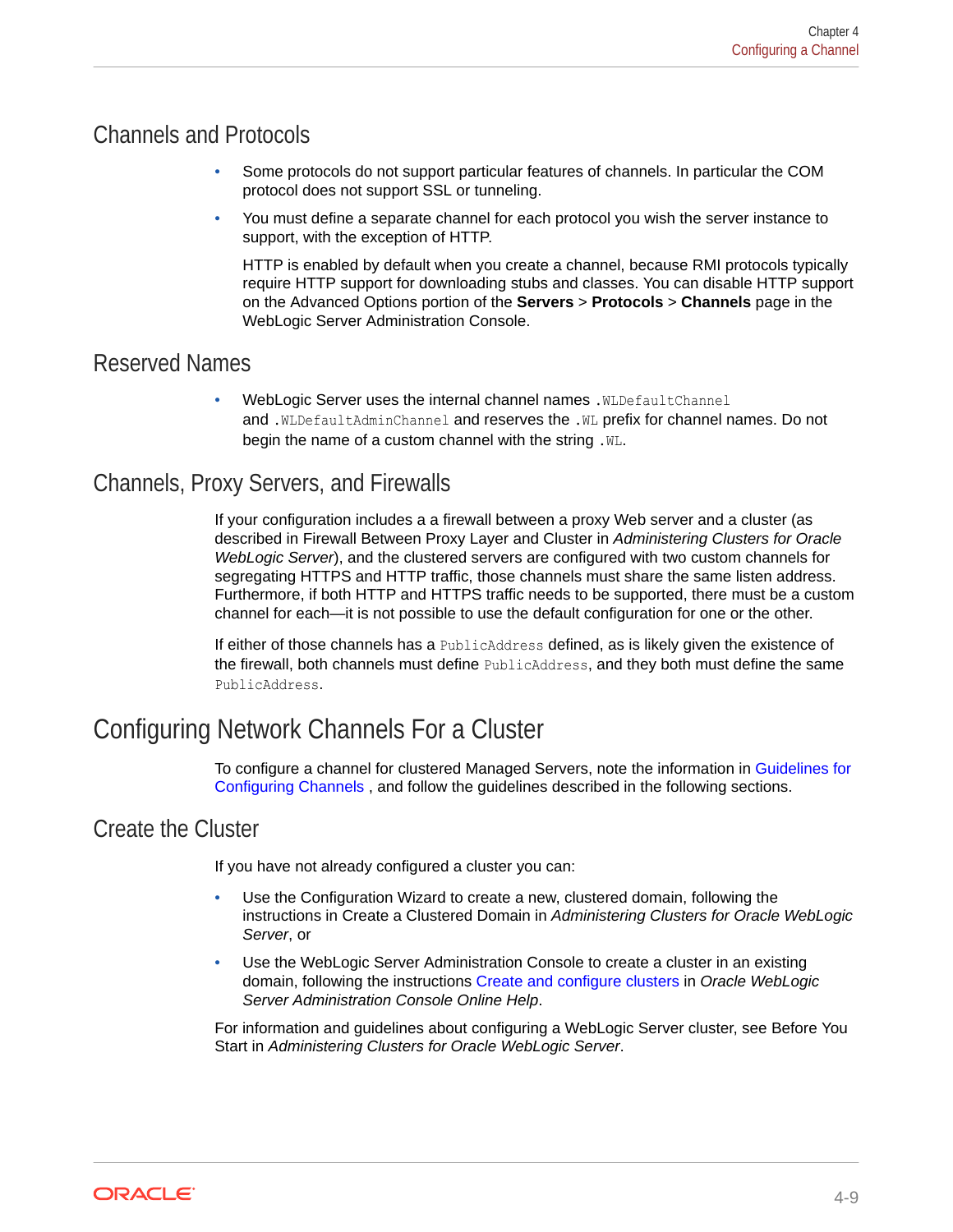## Create and Assign the Network Channel

Use the instructions in Configuring a Network Channel in *Oracle WebLogic Server Administration Console Online Help* to create a new network channel for each Managed Server in the cluster. When creating the new channels:

• For each channel you want to use in the cluster, configure the channel with the same name and protocol on each Managed Server in the cluster.

### **Note:**

Failure to configure channel names and protocols identically on each server in a cluster can result in severe performance degradation when accessing RMI based objects. Examples of RMI based objects include JMS Connection Factories and EJB Homes.

If an RMI object is obtained via a channel, and it attempts to connect to a server in a cluster that does not have a channel with the same name as the original channel, the object may then try to use the server's default channel. This might in turn result in unacceptable performance.

While rare in practice, if the intent is to create similar but differently named channels within a cluster, then setting the server side property weblogic.rmi.t3.replicaList.customChannel.excludeDefaultChanne ls=true will result in RMI objects only attempting to accessing those channels with the exact specified name.

Note that failure to name channels identically can result in severe performance degradation when accessing JMS or EJB remote objects.

- Make sure that the listen port and SSL listen port you define for each Managed Server's channel are different than the Managed Server's default listen ports. If the custom channel specifies the same port as a Managed Server's default port, the custom channel and the Managed Server's default channel will each try to bind to the same port, and you will be unable to start the Managed Server.
- If a cluster address has been explicitly configured for the cluster, it will be appear in the Cluster Address field on the **Server** > **Protocols** > **Channels** > **Configuration** page.

If you are using dynamic cluster addressing, the Cluster Address field will be empty, and you do not need to supply a cluster address. For information about the cluster address, and how WebLogic Server can dynamically generate the cluster address, see Cluster Address in *Administering Clusters for Oracle WebLogic Server*.

### **Note:**

If you want to use dynamic cluster addressing, do not supply a cluster address on the **Server** > **Protocols** > **Channels** > **Configuration** page. If you supply a cluster address explicitly, that value will take precedence and WebLogic Server will not generate the cluster address dynamically.

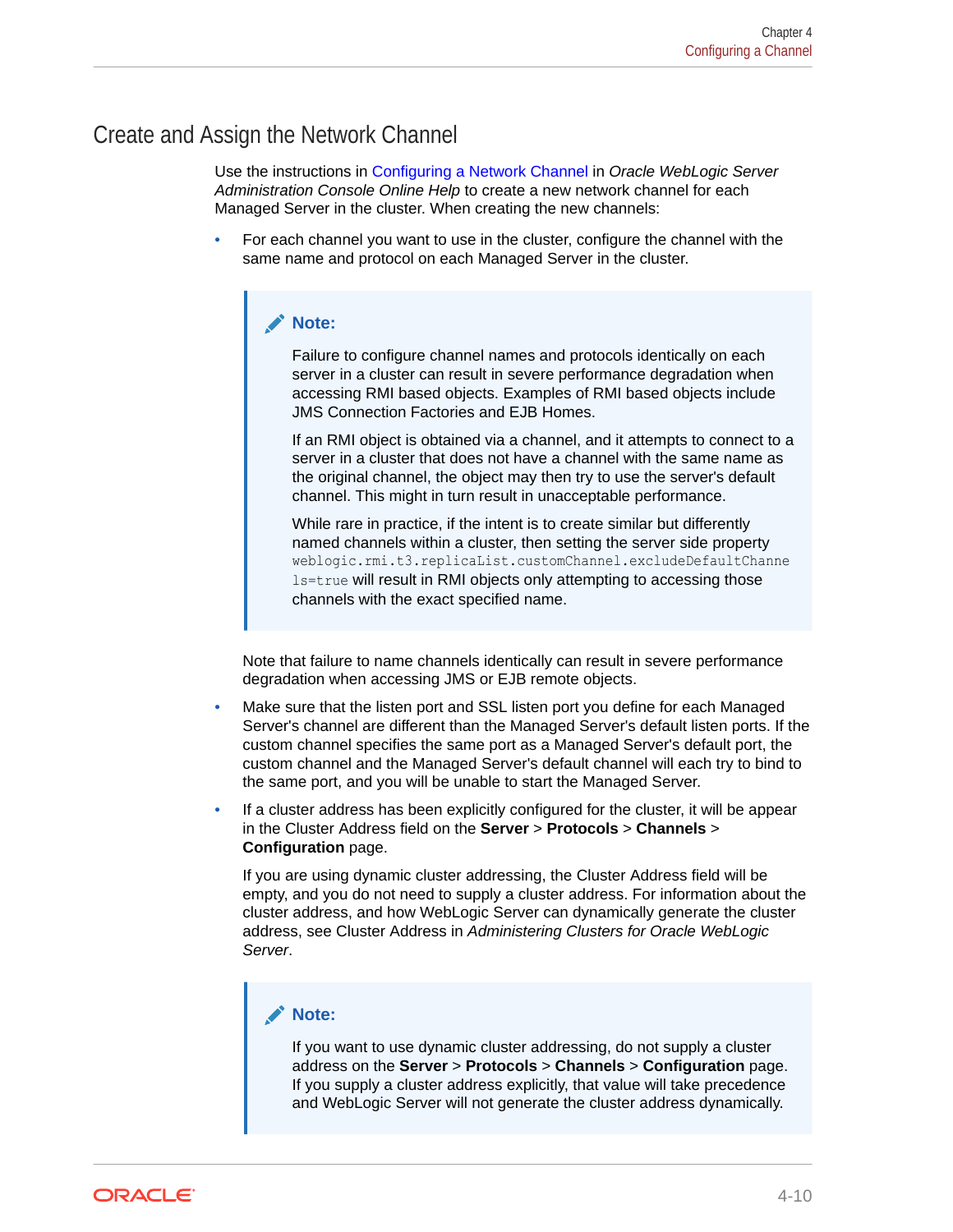## Configuring a Replication Channel

A replication channel is a network channel that is designated to transfer replication information between clusters. If a replication channel is not explicitly defined, WebLogic Server uses a default network channel to communicate replication information.

When WebLogic Server uses a default network channel as the replication channel, it does not use SSL encryption by default. You must enable SSL encryption using the secureReplicationEnabled attribute of the ClusterMBean. You can also update this setting from the WebLogic Server Administration Console.

Enabling SSL encryption can have a direct impact on clustered application throughput as session replication is blocking by design. in other words, no response is sent to the client until replication is completed. You should consider this when deciding to enable SSL on the replication channel.

If a replication channel is explicitly defined, the channel's protocol is used to transmit replication traffic.

## Increase Packet Size When Using Many Channels

Use of more than about twenty channels in a cluster can result in the formation of multicast header transmissions that exceed the default maximum packet size. The MTUSize attribute in the Server element of config.xml sets the maximum size for packets sent using the associated network card to 1500. Sending packets that exceed the value of MTUSize can result in a java.lang.NegativeArraySizeException. You can avoid exceptions that result from packet sizes in excess of MTUSize by increasing the value of MTUSize from its default value of 1500.

## Assigning a Custom Channel to an EJB

After you configure a custom channel, assign it to an EJB using the network-access-point element in weblogic-ejb-jar.xml, you can assign a custom channel to an EJB.

See network-access-point in *Developing Enterprise JavaBeans, Version 2.1, for Oracle WebLogic Server*.

## Using IPv6 with IPv4

WebLogic Server supports host machines that are configured to use either Internet Protocol (IP) versions 4 or 6 (IPv4 and IPv6).

If you have a domain that includes some machines that use IPv4 in network communications and others that use IPv6, and the Administration Server is hosted on a machine using IPv4, the status of the Managed Server instances hosted on the machines using IPv6 might be displayed as "unknown" in the WebLogic Server Administration Console.

To make the status of these Managed Server instances available in the WebLogic Server Administration Console, you must specify a listen address for them. If your server is running, you will have to restart it after specifying the listen address. For information on assigning the listen address for a Managed Server in an existing domain using the WebLogic Server Administration Console, see Configure listen addresses in the *Oracle WebLogic Server Administration Console Online Help*.

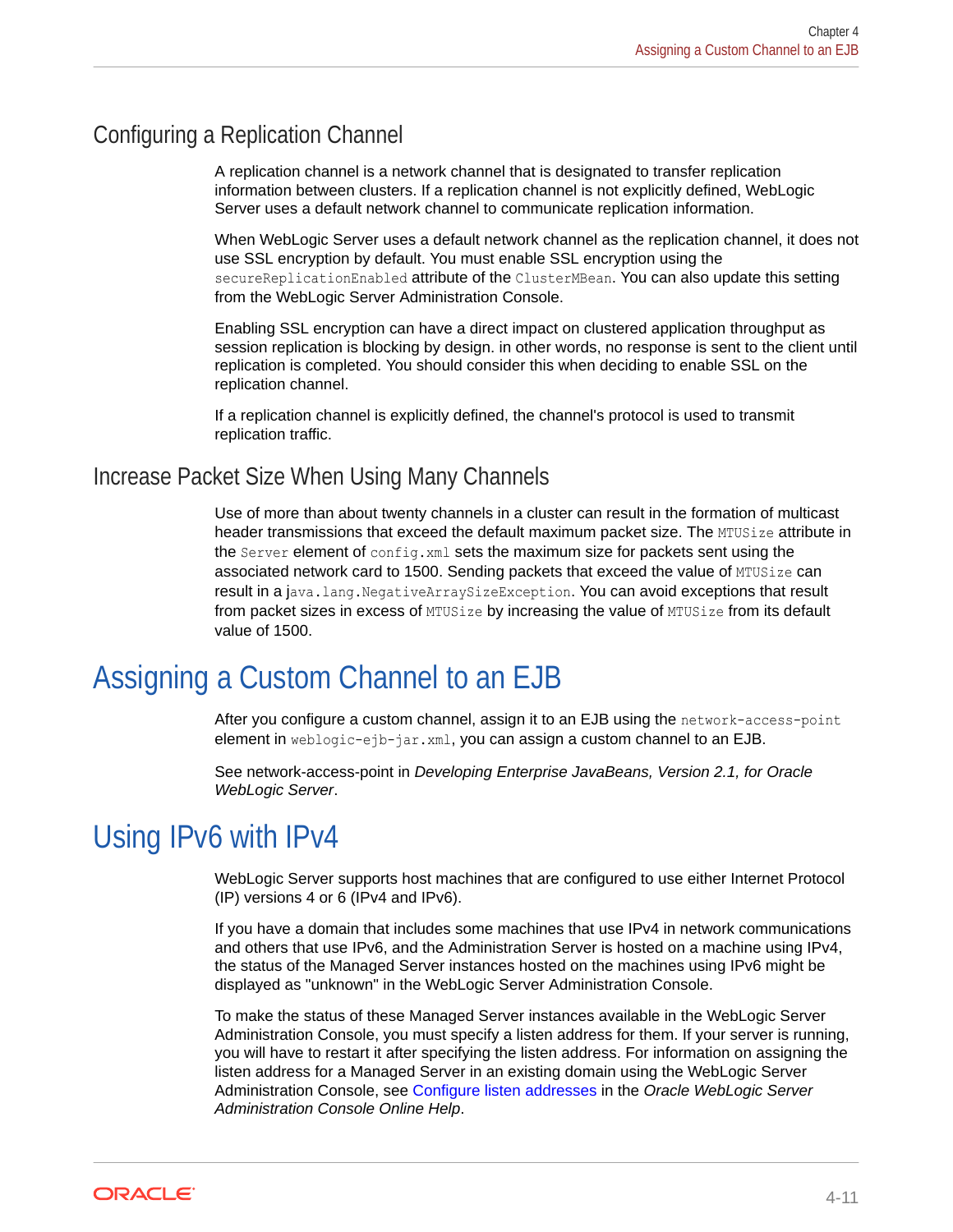You can also specify the listen address for your Managed Server when configuring it with the Configuration Wizard. On the **Managed Servers** page, enter the physical IP address of each Managed Server in the **Listen Address** field, save changes and continue configuring.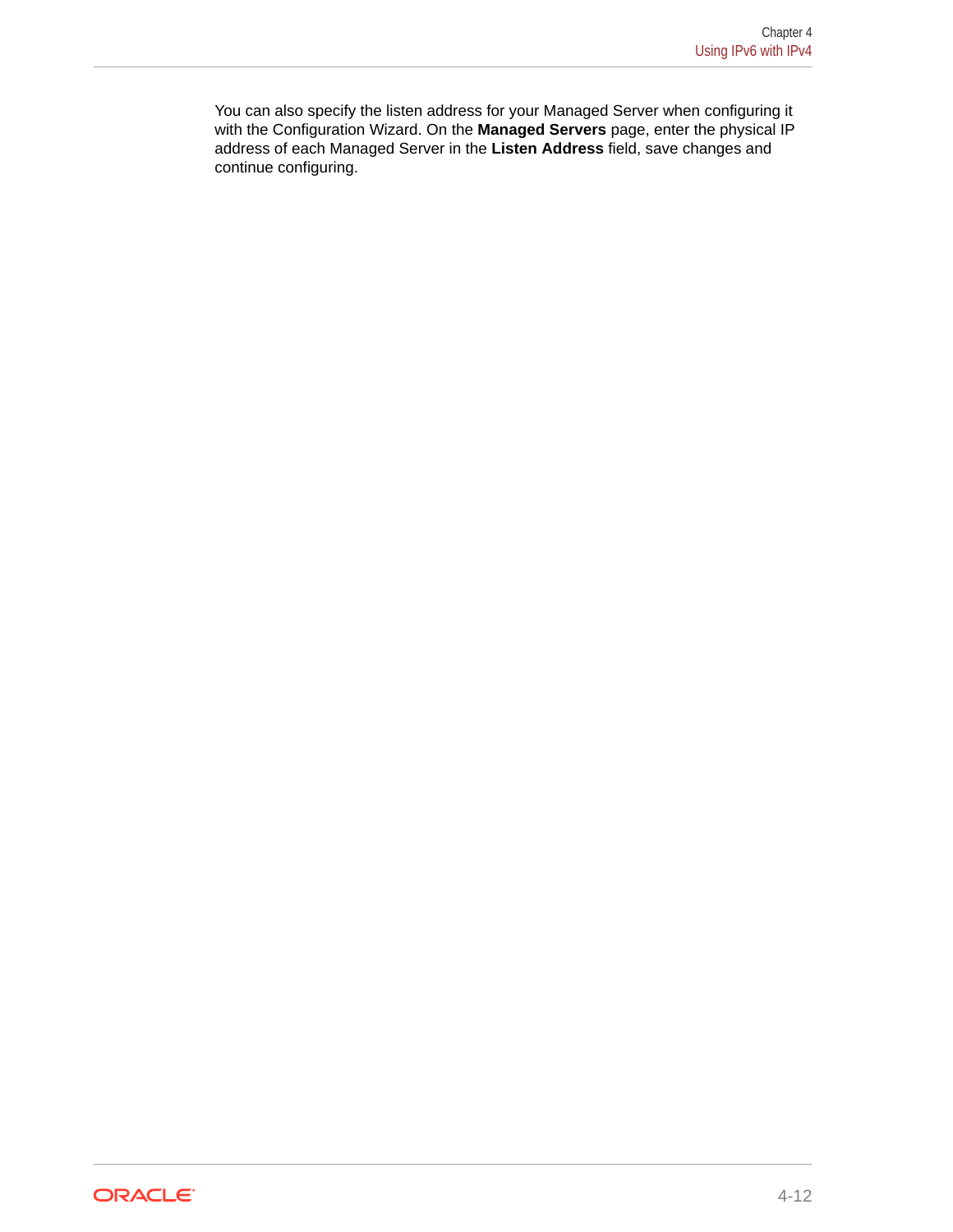# 5 Configuring Web Server Functionality

Learn how to configure a Java EE Web application hosted on Oracle WebLogic Server to function as a standard HTTP Web server hosting static content. Web applications also can host dynamic content such as JSPs and servlets.

See *Developing Web Applications, Servlets, and JSPs for Oracle WebLogic Server*.

- Overview of Configuring Web Server Components
- Configuring the Server
- **[Web Applications](#page-43-0)**
- [Configuring Virtual Hosting](#page-44-0)
- [How WebLogic Server Resolves HTTP Requests](#page-45-0)
- **[Setting Up HTTP Access Logs](#page-47-0)**
- [Preventing POST Denial-of-Service Attacks](#page-54-0)
- [Setting Up WebLogic Server for HTTP Tunneling](#page-54-0)
- [Using Native I/O for Serving Static Files \(Windows Only\)](#page-56-0)

## Overview of Configuring Web Server Components

In addition to hosting dynamic Java-based distributed applications, WebLogic Server functions as a Web server that handles high-volume Web sites, serving static files such as HTML files and image files, as well as servlets and JavaServer Pages (JSP).

WebLogic Server supports the HTTP 1.1 standard.

## Configuring the Server

You can specify the port that each WebLogic Server listens on for HTTP requests. Although you can specify any valid port number, if you specify port 80, you can omit the port number from the HTTP request used to access resources over HTTP. For example, if you define port 80 as the listen port, you can use the form http://hostname/myfile.html instead of http:// hostname:portnumber/myfile.html.

On UNIX systems, binding a process to a port lower than 1025 must be done from the account of a privileged user, usually root. Consequently, if you want WebLogic Server to listen on port 80, you must start WebLogic Server as a privileged user; yet it is undesirable from a security standpoint to allow long-running processes like WebLogic Server to run with more privileges than necessary. WebLogic Server needs root privileges only until the port is bound.

WebLogic Server provides capabilities to switch its UNIX user ID (UID) and/or UNIX group ID (GID) after it binds to port 80. You can change the UID (or GID) either through the WebLogic Server Administration Console (see [Configuring the Listen Port](#page-43-0) ) or by accessing UnixMachineMBean using WLST. Use UnixMachineMBbean.setPostBindUID() to set the UID

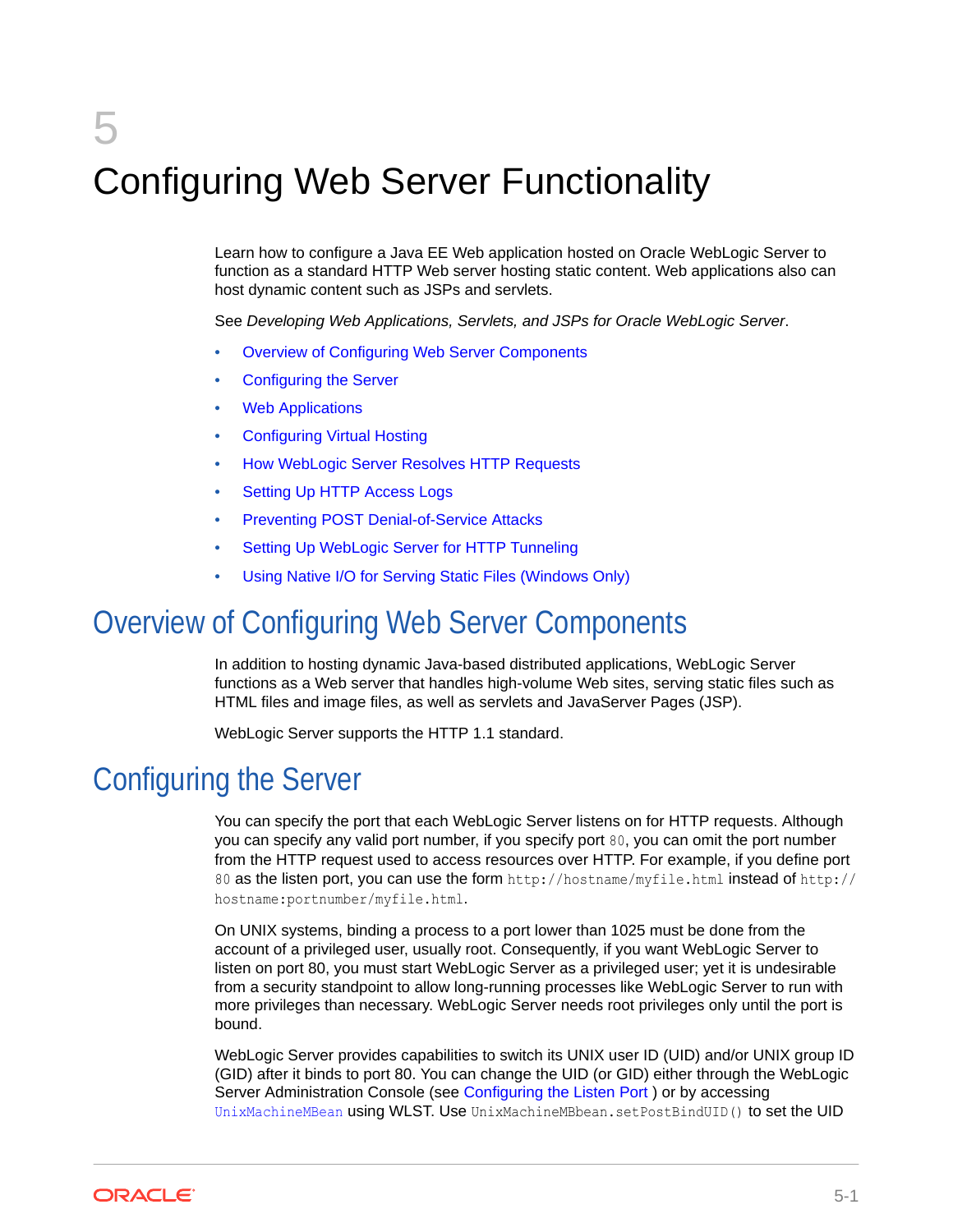<span id="page-43-0"></span>and enable the switch by setting UnixMachineMBean.setPostBindUIDEnabled() to true. Similarly, the GID can be changed using methods UnixMachineMBean.setPostBindGID() and UnixMachineMBean.setPostBindGIDEnabled().

You can switch to the UNIX account "nobody," which is the least privileged user on most UNIX systems. If desired, you may create a UNIX user account expressly for running WebLogic Server. Make sure that files needed by WebLogic Server, such as log files and the WebLogic classes, are accessible by the non-privileged user. Once ownership of the WebLogic process has switched to the non-privileged user, WebLogic will have the same read, write, and execute permissions as the non-privileged user.

You define a separate listen port for non-SSL and secure (using SSL) requests. For additional information on configuring listen ports, see [Understanding Network](#page-30-0) [Channels](#page-30-0).

## Configuring the Listen Port

- **1.** Use the WebLogic Server Administration Console to set the listen port to port 80. See Configure Listen Ports.
- **2.** If the machine hosting WebLogic Server is running Windows, skip to step 8.
- **3.** Use the WebLogic Server Administration Console to create a new Unix Machine. See Configure Machines.
- **4.** Select the Enable Post-Bind UID field.
- **5.** Enter the user name you want WebLogic Server to run as in the Post-Bind UID field.
- **6.** Select the Enable Post-Bind GID fields.
- **7.** Enter the group name you want WebLogic Server to run as in the Post-Bind GID field.
- **8.** Click **Save**.
- **9.** To activate these changes, in the Change Center of the WebLogic Server Administration Console, click Activate Changes.

## Web Applications

HTTP and Web applications are deployed according to the Java EE Servlet 3.0 and JSP 2.2 specifications, which describe Web Applications as a standard for grouping the components of a Web-based application. These components include JSP pages, HTTP servlets, and static resources such as HTML pages or image files. In addition, a Web application can access external resources such as EJBs and JSP tag libraries. Each server can host any number of Web applications. You typically use the name of the Web application as part of the URI you use to request resources from the Web application.

See *Developing Web Applications, Servlets, and JSPs for Oracle WebLogic Server*.

## Web Applications and Clustering

Web applications can be deployed to a WebLogic Server cluster. When a user requests a resource from a Web application, the request is routed to one of the servers

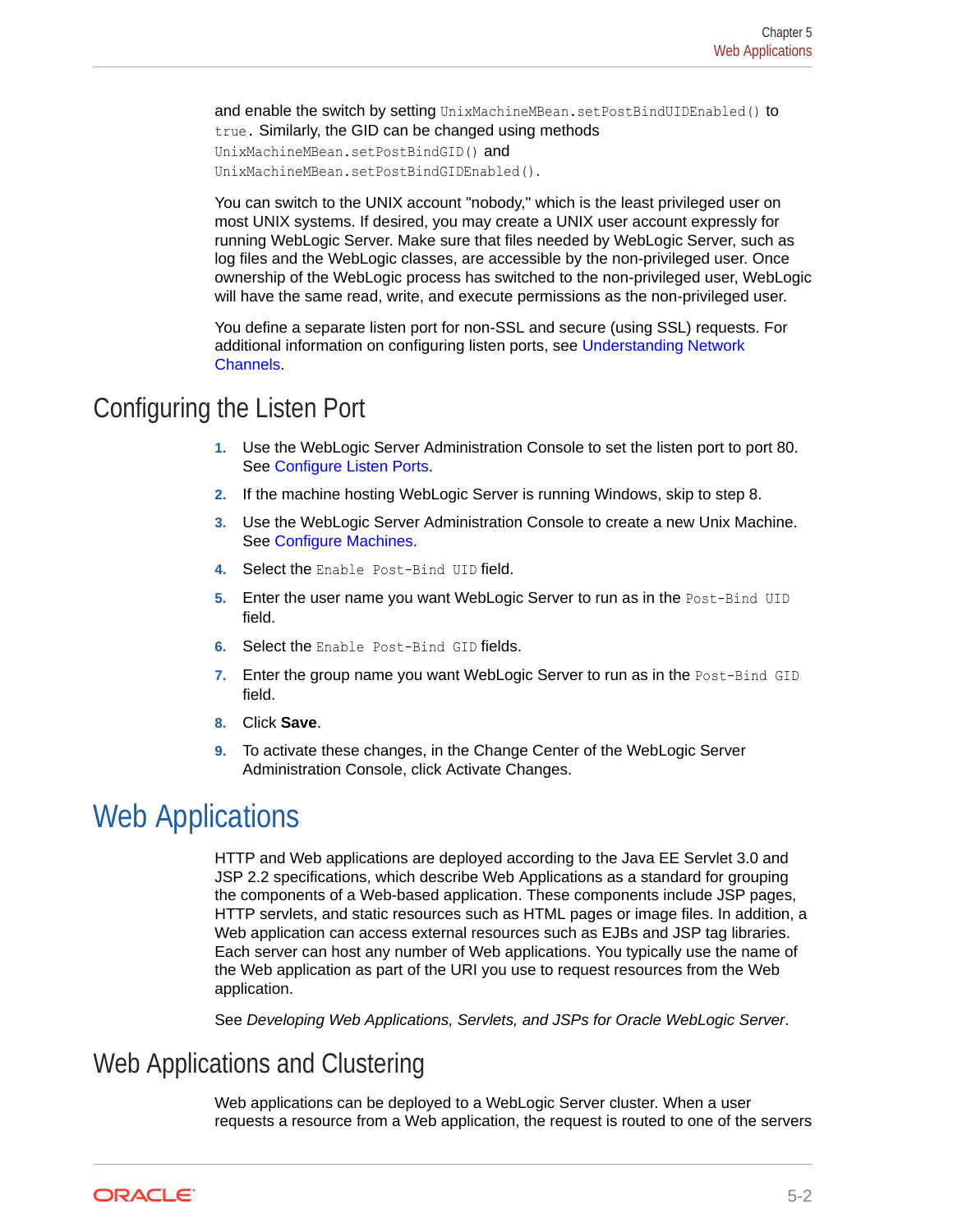in the cluster that host the Web application. If an application uses a session object, then sessions must be replicated across the nodes of the cluster. Several methods of replicating sessions are provided.

See *Administering Clusters for Oracle WebLogic Server*.

## <span id="page-44-0"></span>Configuring Virtual Hosting

Virtual hosting allows you to define host names that servers or clusters respond to. When you use virtual hosting, you use DNS to specify one or more host names that map to the IP address of a WebLogic Server instance or cluster, and you specify which Web applications are served by the virtual host. When used in a cluster, load balancing allows the most efficient use of your hardware, even if one of the DNS host names processes more requests than the others.

For example, you can specify that a Web application called books responds to requests for the virtual host name www.books.com, and that these requests are targeted to WebLogic Servers A,B, and C, while a Web application called cars responds to the virtual host name www.autos.com and these requests are targeted to WebLogic Servers D and E. You can configure a variety of combinations of virtual host, WebLogic Server instances, clusters, and Web applications, depending on your application and Web server requirements.

For each virtual host that you define you can also separately define HTTP parameters and HTTP access logs. The HTTP parameters and access logs set for a *virtual host* override those set for a *server*. You may specify any number of virtual hosts.

You activate virtual hosting by targeting the virtual host to a server or cluster of servers. Virtual hosting targeted to a cluster will be applied to all servers in the cluster.

## Virtual Hosting and the Default Web Application

You can also designate a *default Web Application* for each virtual host. The default Web application for a virtual host responds to all requests that cannot be resolved to other Web applications deployed on the same server or cluster as the virtual host.

Unlike other Web applications, a default Web application does not use the Web application name (also called the *context path*) as part of the URI used to access resources in the default Web application.

For example, if you defined virtual host name www.mystore.com and targeted it to a server on which you deployed a Web application called shopping, you would access a JSP called cart.jsp from the shopping Web application with the following URI:

http://www.mystore.com/shopping/cart.jsp

If, however, you declared shopping as the default Web application for the virtual host www.mystore.com, you would access cart.jsp with the following URI:

http://www.mystore.com/cart.jsp

See [How WebLogic Server Resolves HTTP Requests.](#page-45-0)

When using multiple Virtual Hosts with different default Web applications, you can not use single sign-on, as each Web application will overwrite the JSESSIONID cookies set by the previous Web application. This will occur even if the CookieName, CookiePath, and CookieDomain are identical in each of the default Web applications.

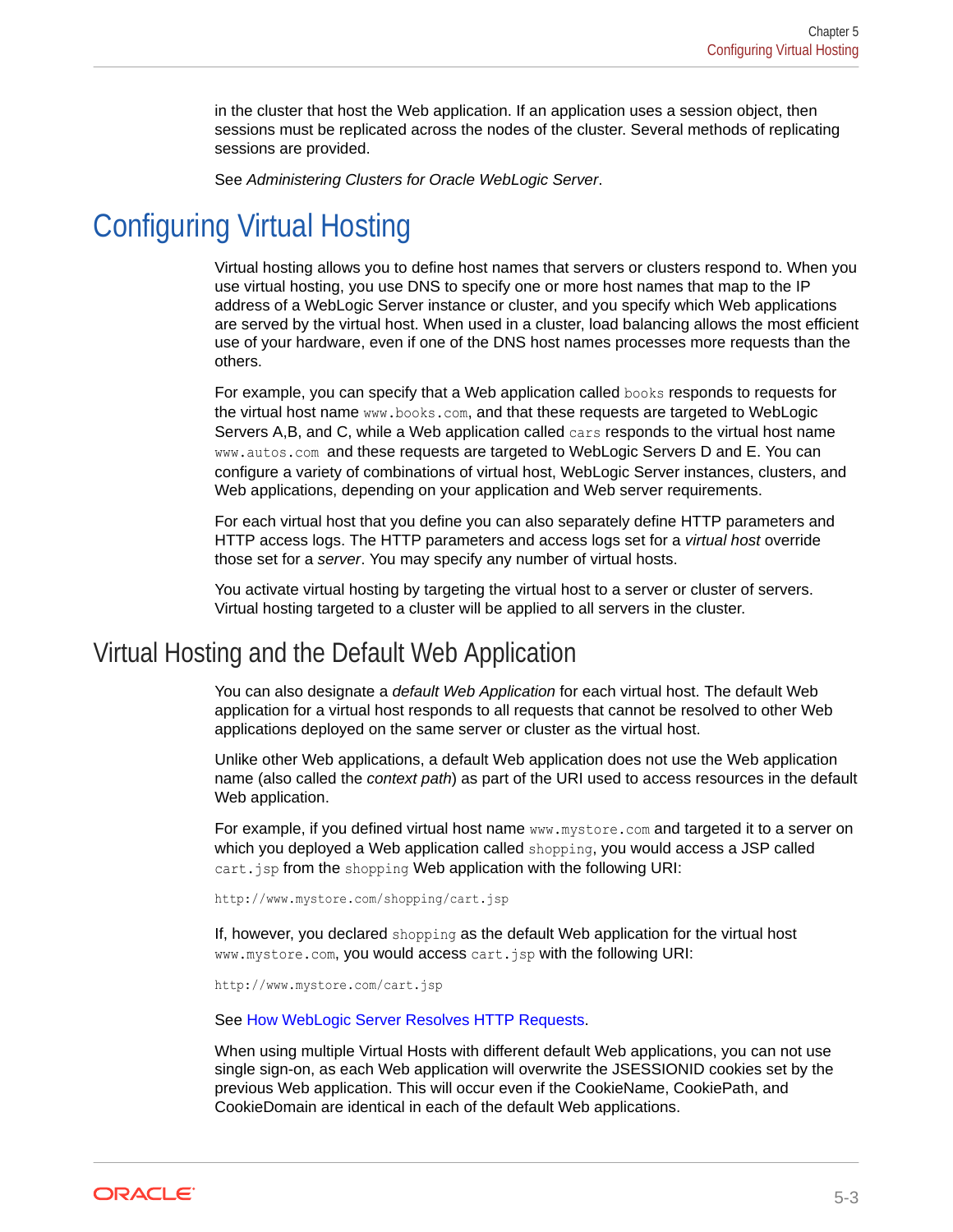## <span id="page-45-0"></span>Setting Up a Virtual Host

- **1.** Use the Administration Console to define a virtual host. See Virtual Host.
- **2.** Add a line naming the virtual host to the etc/hosts file on your server to ensure that the virtual host name can be resolved.

## How WebLogic Server Resolves HTTP Requests

When WebLogic Server receives an HTTP request, it resolves the request by parsing the various parts of the URL and using that information to determine which Web application and/or server should handle the request.

Table 5-1 demonstrates various combinations of requests for Web applications, virtual hosts, servlets, JSPs, and static files and the resulting response.

### **Note:**

If you package your Web application as part of an Enterprise application, you can provide an alternate name for a Web application that is used to resolve requests to the Web application. See *Developing Web Applications, Servlets, and JSPs for Oracle WebLogic Server*.

Table 5-1 provides some sample URLs and the file that is served by WebLogic Server. The Index Directories Checked column refers to the Index Directories attribute that controls whether or not a directory listing is served if no file is specifically requested.

| <b>URL</b>                         | <b>Index Directories Checked?</b> | This file is served in<br>response                                                                                                                                                  |
|------------------------------------|-----------------------------------|-------------------------------------------------------------------------------------------------------------------------------------------------------------------------------------|
| http://host:port/apples            | No.                               | Welcome file* defined in the<br>apples Web application.                                                                                                                             |
| http://host:port/apples            | Yes                               | Directory listing of the top-level<br>directory of the apples Web<br>application.                                                                                                   |
| http://host:port/<br>oranges/naval | Does not matter                   | Servlet mapped with $\langle \text{url} -$<br>pattern> of /naval in the<br>oranges Web application.                                                                                 |
|                                    |                                   | There are additional<br>considerations for servlet<br>mappings. See Configuring<br>Servlets in Developing Web<br>Applications, Servlets, and<br>JSPs for Oracle WebLogic<br>Server. |

|  | Table 5-1 Examples of How WebLogic Server Resolves URLs |  |  |
|--|---------------------------------------------------------|--|--|
|--|---------------------------------------------------------|--|--|

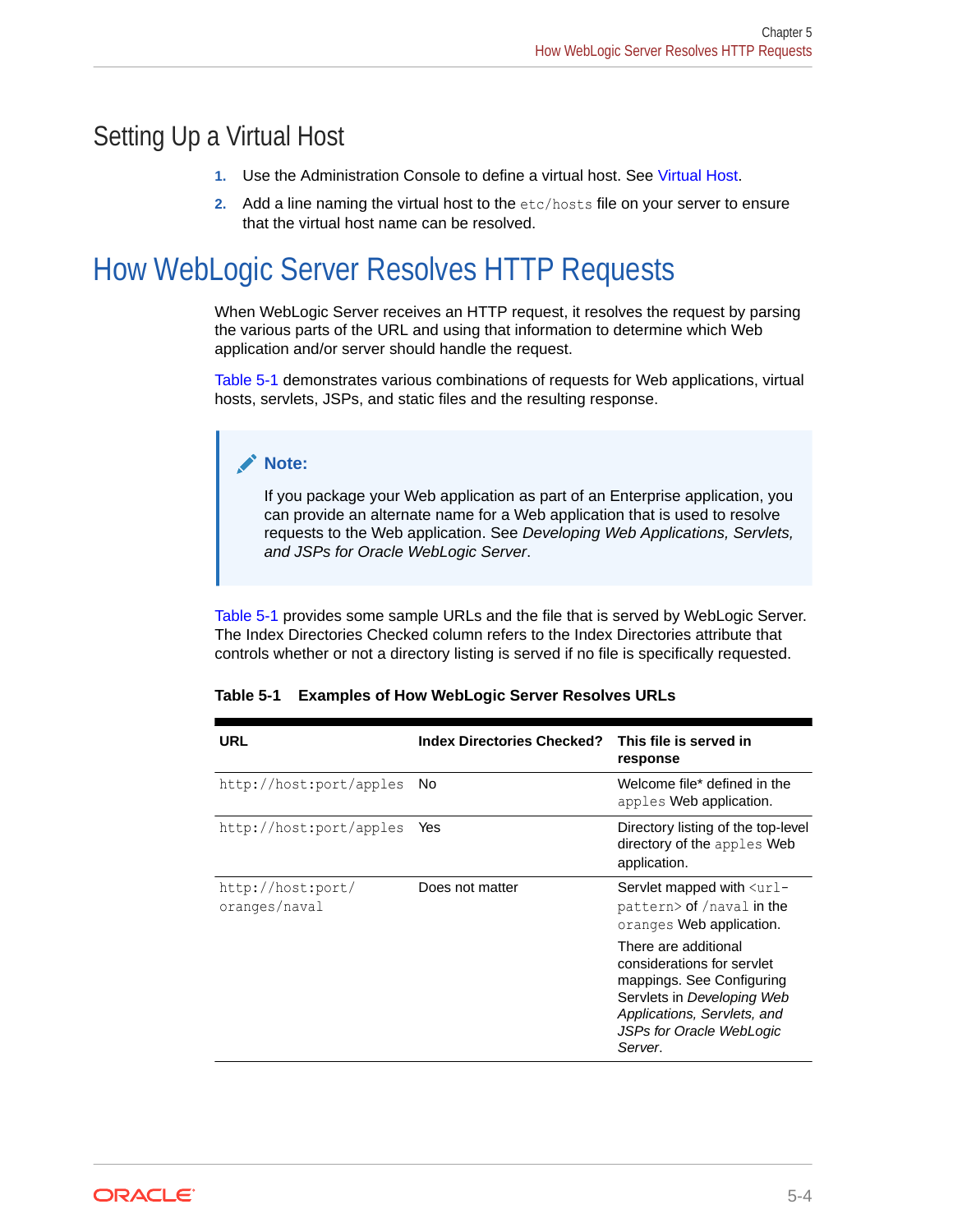| URL                                                                                                                                                     | <b>Index Directories Checked?</b> | This file is served in<br>response                                                                                                                             |
|---------------------------------------------------------------------------------------------------------------------------------------------------------|-----------------------------------|----------------------------------------------------------------------------------------------------------------------------------------------------------------|
| http://host:port/naval                                                                                                                                  | Does not matter                   | Servlet mapped with <url-<br>pattern&gt; of /naval in the<br/>oranges Web application and<br/>oranges is defined as the<br/>default Web application.</url-<br> |
|                                                                                                                                                         |                                   | See Configuring Servlets in<br>Developing Web Applications,<br>Servlets, and JSPs for Oracle<br>WebLogic Server.                                               |
| http://host:port/<br>apples/pie.jsp                                                                                                                     | Does not matter                   | pie.jsp, from the top-level<br>directory of the apples Web<br>application.                                                                                     |
| http://host:port                                                                                                                                        | Yes                               | Directory listing of the top-level<br>directory of the default Web<br>application                                                                              |
| http://host:port                                                                                                                                        | <b>No</b>                         | Welcome file* from the default<br>Web application.                                                                                                             |
| http://host:port/<br>apples/myfile.html                                                                                                                 | Does not matter                   | myfile.html, from the top-<br>level directory of the apples<br>Web application.                                                                                |
| http://host:port/<br>myfile.html                                                                                                                        | Does not matter                   | myfile.html, from the top-<br>level directory of the default<br>Web application.                                                                               |
| http://host:port/<br>apples/images/red.gif                                                                                                              | Does not matter                   | red.gif, from the images<br>subdirectory of the top-level<br>directory of the apples Web<br>application.                                                       |
| http://host:port/<br>myFile.html<br>Where myfile.html does not<br>exist in the apples Web<br>application and a default<br>servlet has not been defined. | Does not matter                   | Error 404                                                                                                                                                      |
| http://www.fruit.com/                                                                                                                                   | No                                | Welcome file from the default<br>Web application for a virtual<br>host with a host name of<br>www.fruit.com.                                                   |
| http://www.fruit.com/                                                                                                                                   | Yes                               | Directory listing of the top-level<br>directory of the default Web<br>application for a virtual host<br>with a host name of<br>www.fruit.com.                  |
| http://www.fruit.com/<br>oranges/myfile.html                                                                                                            | Does not matter                   | myfile.html, from the<br>oranges Web application that<br>is targeted to a virtual host<br>with host name<br>www.fruit.com.                                     |

|  |  | Table 5-1 (Cont.) Examples of How WebLogic Server Resolves URLs |  |
|--|--|-----------------------------------------------------------------|--|
|--|--|-----------------------------------------------------------------|--|

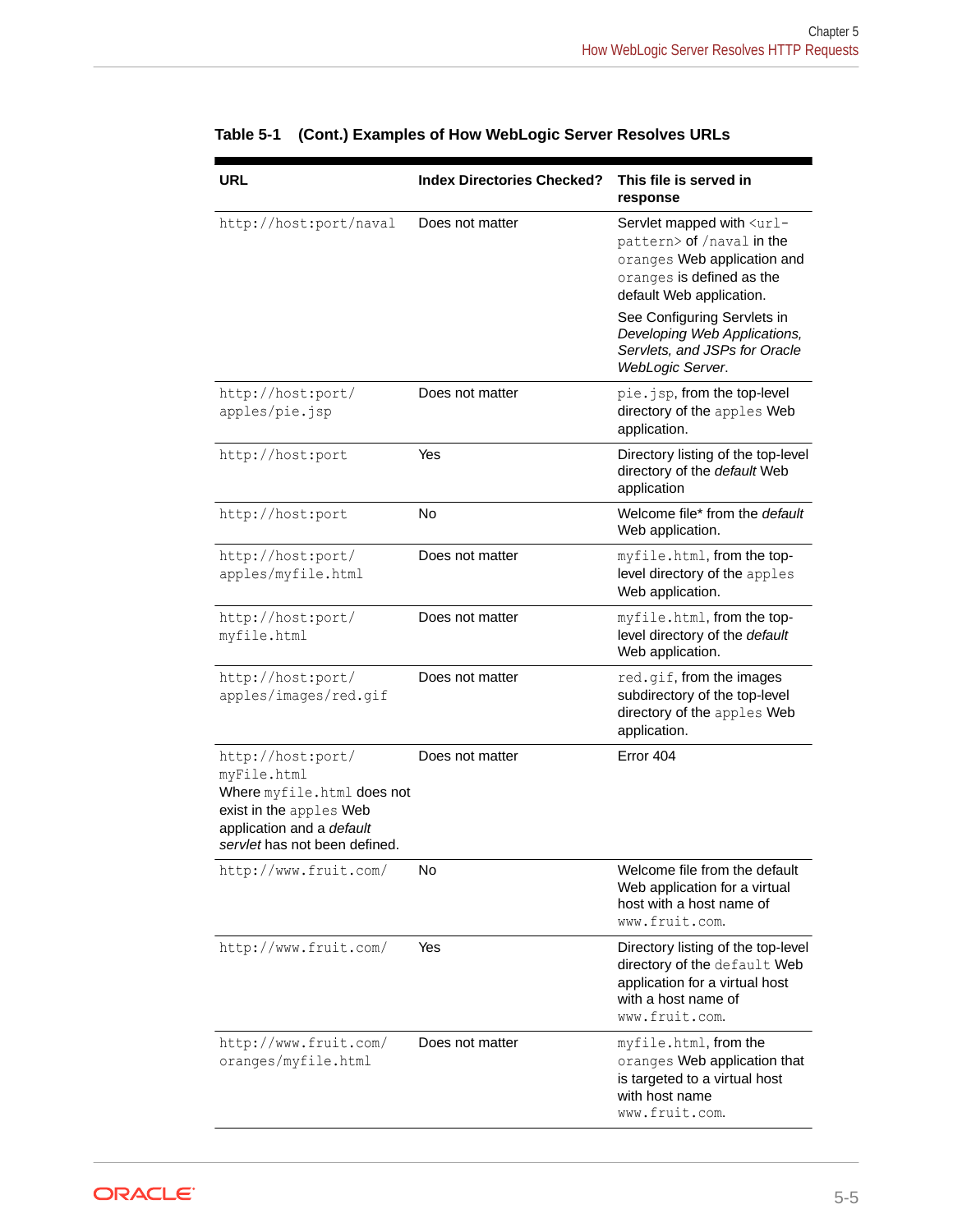## <span id="page-47-0"></span>Setting Up HTTP Access Logs

WebLogic Server can keep a log of all HTTP transactions in a text file, in either *common log format* or *extended log format*.

Common log format is the default. Extended log format allows you to customize the information that is recorded. You can set the attributes that define the behavior of HTTP access logs for each server instance or for each virtual host that you define. To set up HTTP logging for a server or a virtual host, refer to the following topics in the *Oracle WebLogic Server Administration Console Online Help*:

- Enabling and Configuring HTTP Access Logs
- Specifying HTTP Log File Settings for a Virtual Host

## Log Rotation

You can rotate the log file based on either the size of the file or after a specified amount of time has passed. When either criterion is met, the current access log file is closed and a new access log file is started. If you do not configure log rotation, the HTTP access log file grows indefinitely. You can configure the name of the access log file to include a time and date stamp that indicates when the file was rotated. If you do not configure a time stamp, each rotated file name includes a numeric portion that is incremented upon each rotation. Separate HTTP access logs are kept for each Virtual Host you have defined.

## Common Log Format

The default format for logged HTTP information is the common log format. See <http://www.w3.org/Daemon/User/Config/Logging.html#common-logfile-format>.

#### This standard format follows the pattern:

host RFC931 auth user [day/month/year:hour:minute:second *UTC\_offset*] "request" status bytes

#### **where:**

#### **host**

Either the DNS name or the IP number of the remote client

#### **RFC931**

Any information returned by IDENTD for the remote client; WebLogic Server does not support user identification

#### **auth\_user**

If the remote client user sent a userid for authentication, the user name; otherwise "-"

#### **day/month/year:hour:minute:second UTC\_offset**

Day, calendar month, year and time of day (24-hour format) with the hours difference between local time and GMT, enclosed in square brackets

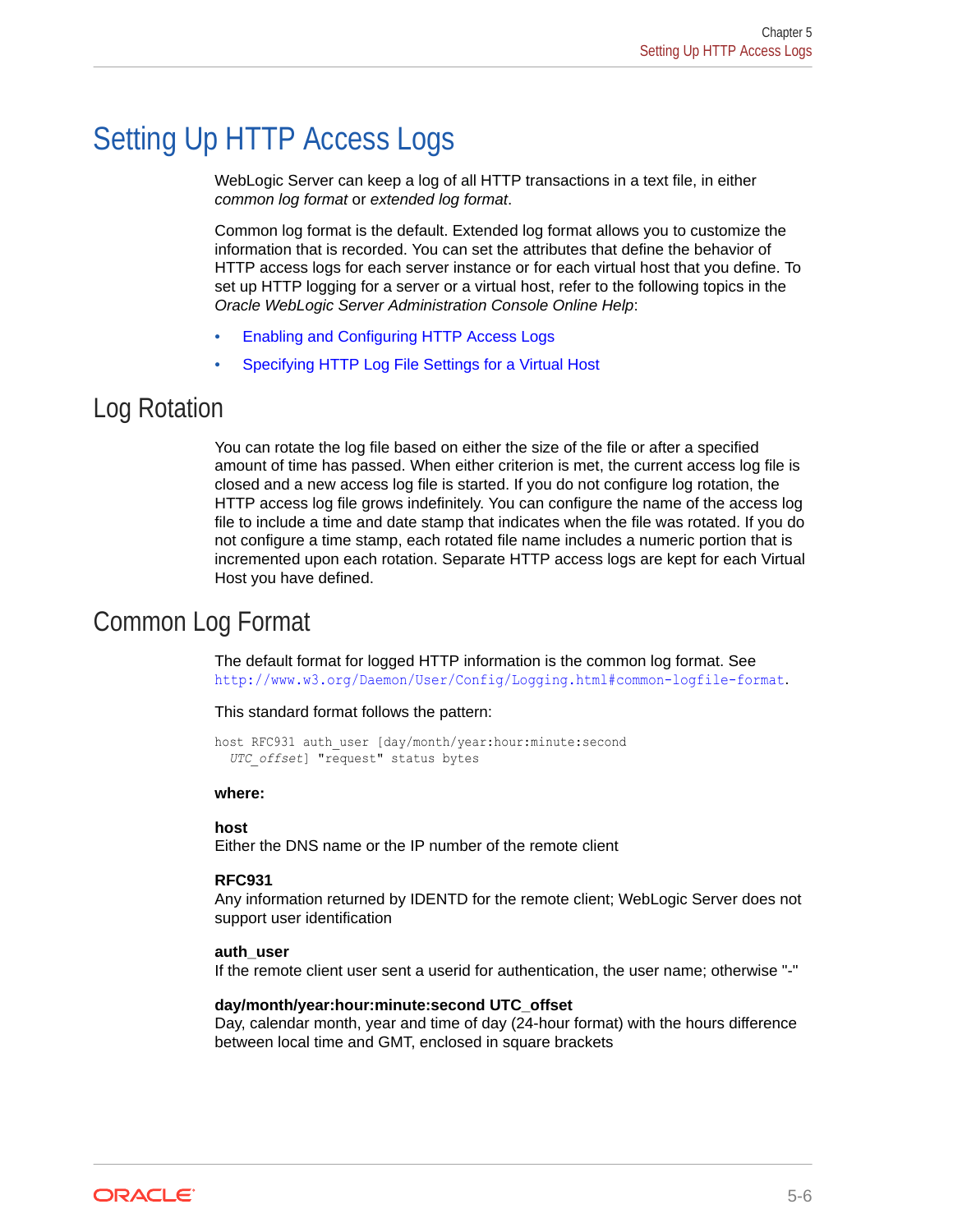#### <span id="page-48-0"></span>**"request"**

First line of the HTTP request submitted by the remote client enclosed in double quotes

#### **status**

HTTP status code returned by the server, if available; otherwise "-"

#### **bytes**

Number of bytes listed as the content-length in the HTTP header, not including the HTTP header, if known; otherwise "-"

## Setting Up HTTP Access Logs by Using Extended Log Format

WebLogic Server also supports extended log file format, version 1.0, an emerging standard defined by the draft specification from the W3C at <http://www.w3.org/TR/WD-logfile.html>. The current definitive reference is on the W3C Technical Reports and Publications page at <http://www.w3.org/TR/>.

The extended log format allows you to specify the type and order of information recorded about each HTTP communication. To enable this format in the WebLogic Server Administration Console:

- **1.** Navigate to the *server-name* > **Logging** > **HTTP** page.
- **2.** Make sure that **HTTP access log file enabled** is checked.
- **3.** Click **Advanced**.
- **4.** In the field labeled **Format**, select **Extended**.

In the field labeled **Extended Logging Format Fields**, you can select one or more of the fields described in [Supported Field Identifiers.](#page-49-0) If you want to add custom fields to an HTTP access log file, see [Creating Custom Field Identifiers](#page-51-0) for details.

You specify the information that should be recorded in the log file with directives, included in the actual log file itself. A directive begins on a new line and starts with a pound sign  $(\ddot{t})$ . If the log file does not exist, a new log file is created with default directives. However, if the log file already exists when the server starts, it must contain valid directives at the head of the file.

### Creating the Fields Directive

The first line of your log file must contain a directive stating the version number of the log file format. You must also include a Fields directive near the beginning of the file:

#Version: 1.0 #Fields: xxxx xxxx xxxx ...

Where each xxxx describes the data fields to be recorded. Field types are specified as either simple identifiers, or may take a prefix-identifier format, as defined in the W3C specification. For example:

```
#Fields: date time cs-method cs-uri
```
This identifier instructs the server to record the date and time of the transaction, the request method that the client used, and the URI of the request for each HTTP access. Each field is separated by white space, and each record is written to a new line, appended to the log file.

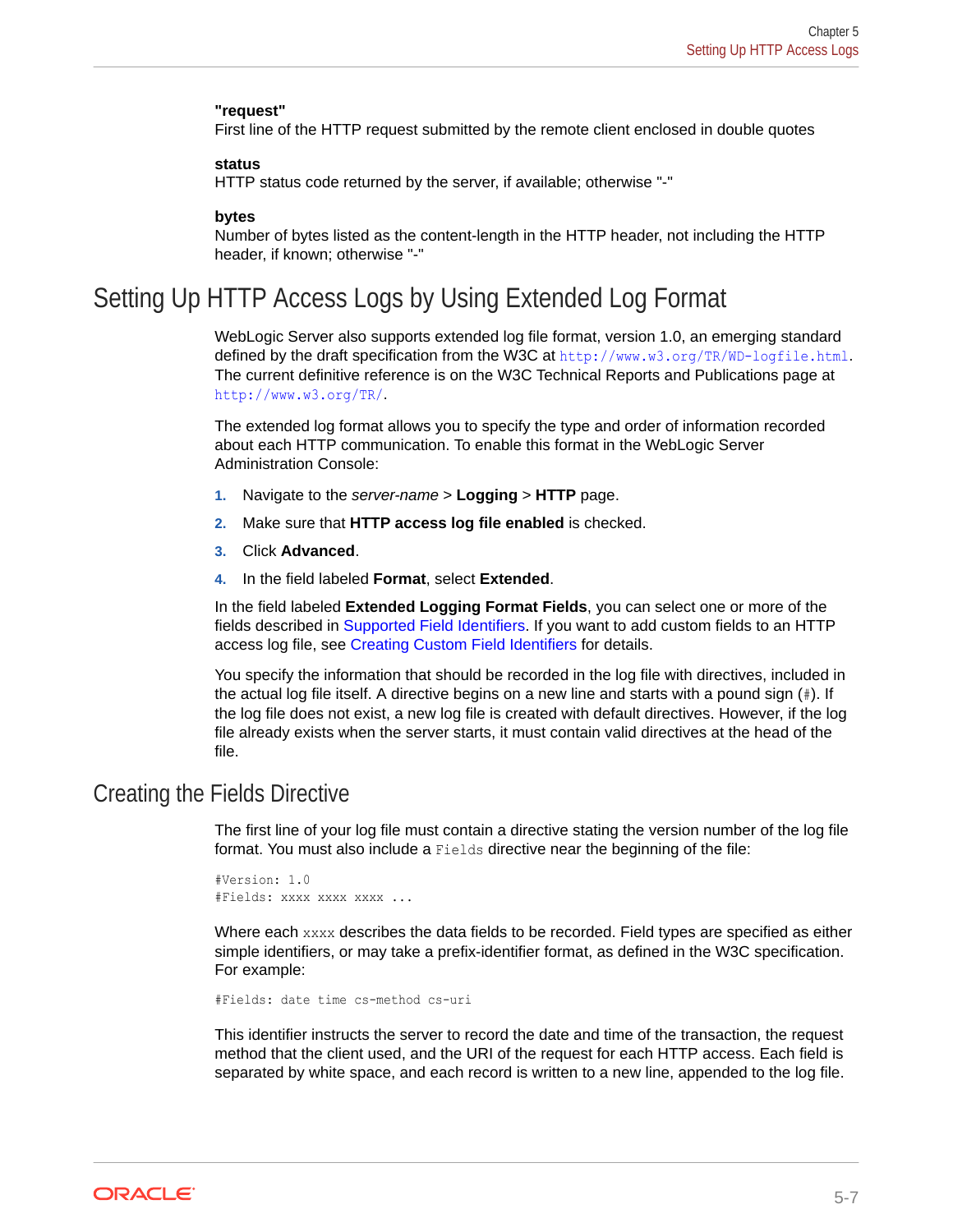### **Note:**

The #Fields directive must be followed by a new line in the log file, so that the first log message is not appended to the same line.

### <span id="page-49-0"></span>Supported Field Identifiers

The following identifiers are supported, and do not require a prefix.

#### **date**

Date at which transaction completed, field has type <date>, as defined in the W3C specification.

#### **time**

Time at which transaction completed, field has type <time>, as defined in the W3C specification.

#### **time-taken**

Time taken for transaction to complete in seconds, field has type  $\langle$  fixed>, as defined in the W3C specification.

#### **bytes**

Number of bytes transferred, field has type <integer>. Note that the cached field defined in the W3C specification is not supported in WebLogic Server. The following identifiers require prefixes, and cannot be used alone. The supported prefix combinations are explained individually.

### IP Address Related Fields

These fields give the IP address and port of either the requesting client, or the responding server. These fields have type <address>, as defined in the W3C specification. The supported fields are:

#### **c-ip**

The IP address of the client.

#### **s-ip**

The IP address of the server.

### DNS Related Fields

These fields give the domain names of the client or the server and have type  $\langle$ name>, as defined in the W3C specification. The supported fields are:

#### **c-dns**

The domain name of the requesting client.

#### **s-dns**

The domain name of the requested server.

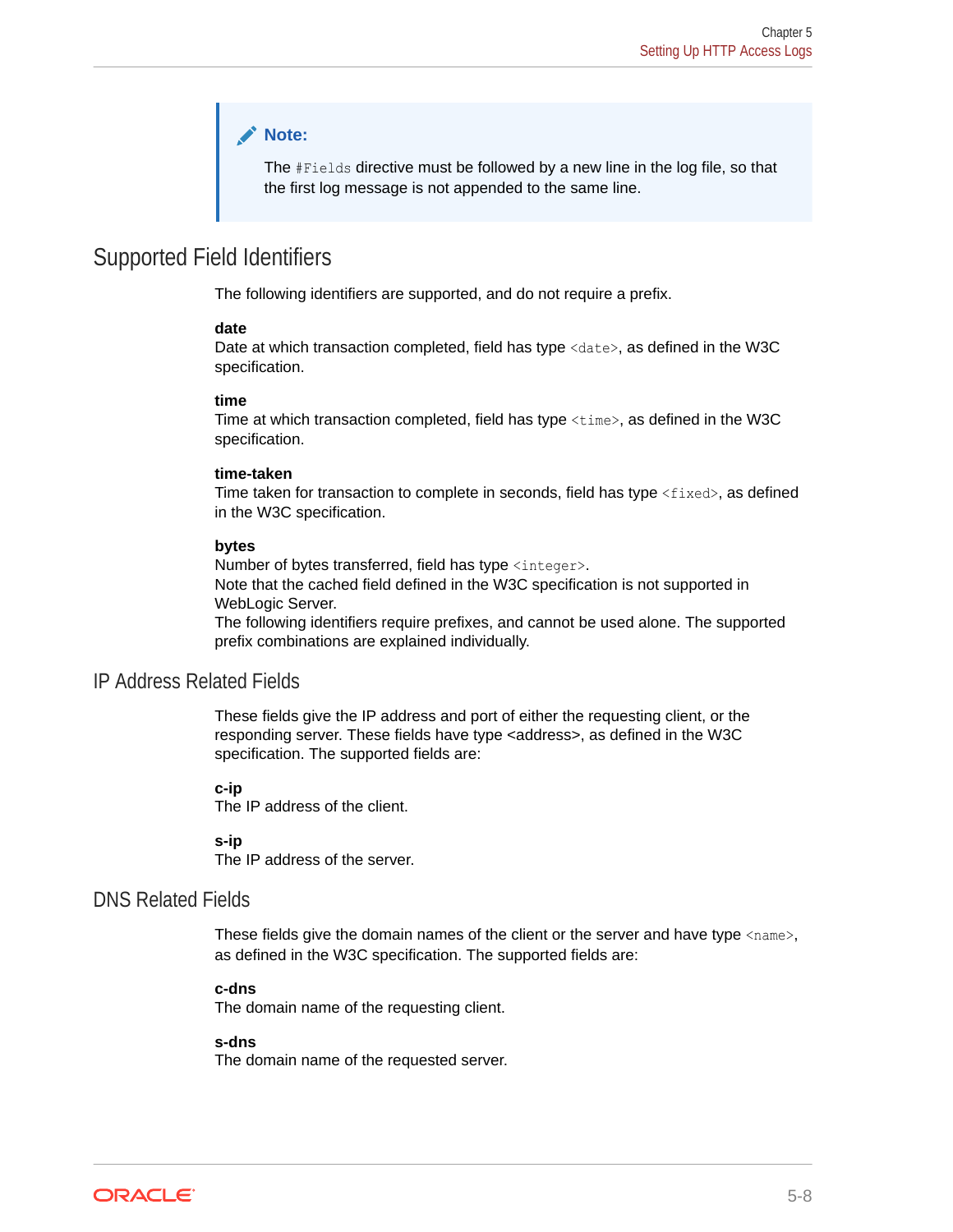#### **sc-status**

Status code of the response, for example (404) indicating a "File not found" status. This field has type  $\langle$ integer>, as defined in the W3C specification.

#### **sc-comment**

The comment returned with status code, for instance "File not found". This field has type <text>.

#### **cs-method**

The request method, for example GET or POST. This field has type  $\langle$  name $\rangle$ , as defined in the W3C specification.

#### **cs-uri**

The full requested URI. This field has type  $\langle \text{uri} \rangle$ , as defined in the W3C specification.

### **Note:**

When extended log format is enabled, the logged URI is truncated if its length exceeds 256 characters, which is the default limit. You can increase the maximum URI length by specifying it in following argument to the command that starts WebLogic Server:

-Dweblogic.servlet.maxLoggingURILength=*length*

#### **cs-uri-stem**

Only the stem portion of URI (omitting query). This field has type  $\langle \text{uri}\rangle$ , as defined in the W3C specification.

#### **cs-uri-query**

Only the query portion of the URI. This field has type  $\langle \text{uri} \rangle$ , as defined in the W3C specification.

### Diagnostic Message Correlation Fields

These fields give message correlation information for diagnostic messages, helping you to determine relationships between messages across components. These fields are logged if the diagnostic context is present and populated for the executed request. The diagnostic context may be present if it is propagated into the server with the incoming request, or it may be created for the request by WebLogic Server if the diagnostic context is enabled. The supported fields are:

#### **ctx-ecid**

The Execution Context ID (ECID). The ECID is a globally unique identifier associated with the execution of a particular request.

#### **ctx-rid**

The Relationship ID (RID). The RID distinguishes the work done in one thread on one process, from work done by any other threads on this and other processes on behalf of the same request.

If the diagnostic context does not exist, or the values of the ECID and RID are not available in the diagnostic context, a hyphen (-) is logged as their values. For more information about the

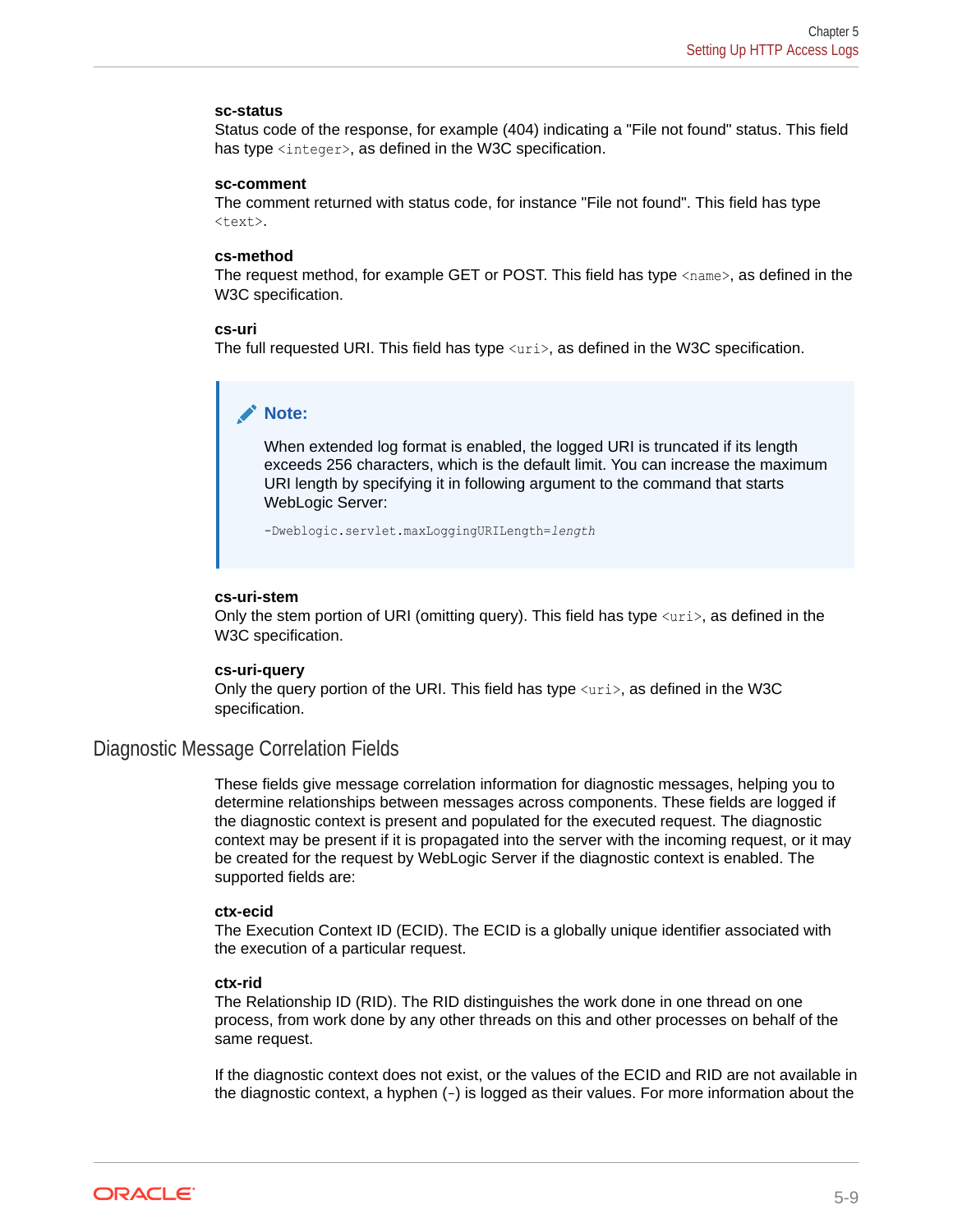ECID and RID, see Correlating Messages Across Log Files and Components in *Administering Oracle Fusion Middleware*.

## <span id="page-51-0"></span>Creating Custom Field Identifiers

You can also create user-defined fields for inclusion in an HTTP access log file that uses the extended log format (ELF). To create a custom field, you identify the field in the ELF log file using the Fields directive and then you create a matching Java class that generates the desired output. You can create a separate Java class for each field, or the Java class can output multiple fields. For a sample of the Java source for such a class, see [Example 5-1](#page-54-0).

To create a custom field:

**1.** Include the field name in the Fields directive, using the form:

x-*myCustomField*.

Where *myCustomField* is a fully-qualified class name.

See [Creating the Fields Directive](#page-48-0).

**2.** Create a Java class with the same fully-qualified class name as the custom field you defined with the Fields directive (for example myCustomField). This class defines the information you want logged in your custom field. The Java class must implement the following interface:

weblogic.servlet.logging.CustomELFLogger

In your Java class, you must implement the  $logField()$  method, which takes a HttpAccountingInfo object and FormatStringBuffer object as its arguments:

- Use the HttpAccountingInfo object to access HTTP request and response data that you can output in your custom field. Getter methods are provided to access this information. For a complete listing of these get methods, see [Get](#page-52-0) [Methods of the HttpAccountingInfo Object](#page-52-0).
- Use the FormatStringBuffer class to create the contents of your custom field. Methods are provided to create suitable output.
- **3.** Compile the Java class and add the class to the CLASSPATH statement used to start WebLogic Server. You will probably need to modify the CLASSPATH statements in the scripts that you use to start WebLogic Server.

### **Note:**

Do not place this class inside of a Web application or Enterprise application in exploded or jar format.

**4.** Configure WebLogic Server to use the extended log format. See [Setting Up HTTP](#page-48-0) [Access Logs by Using Extended Log Format](#page-48-0).

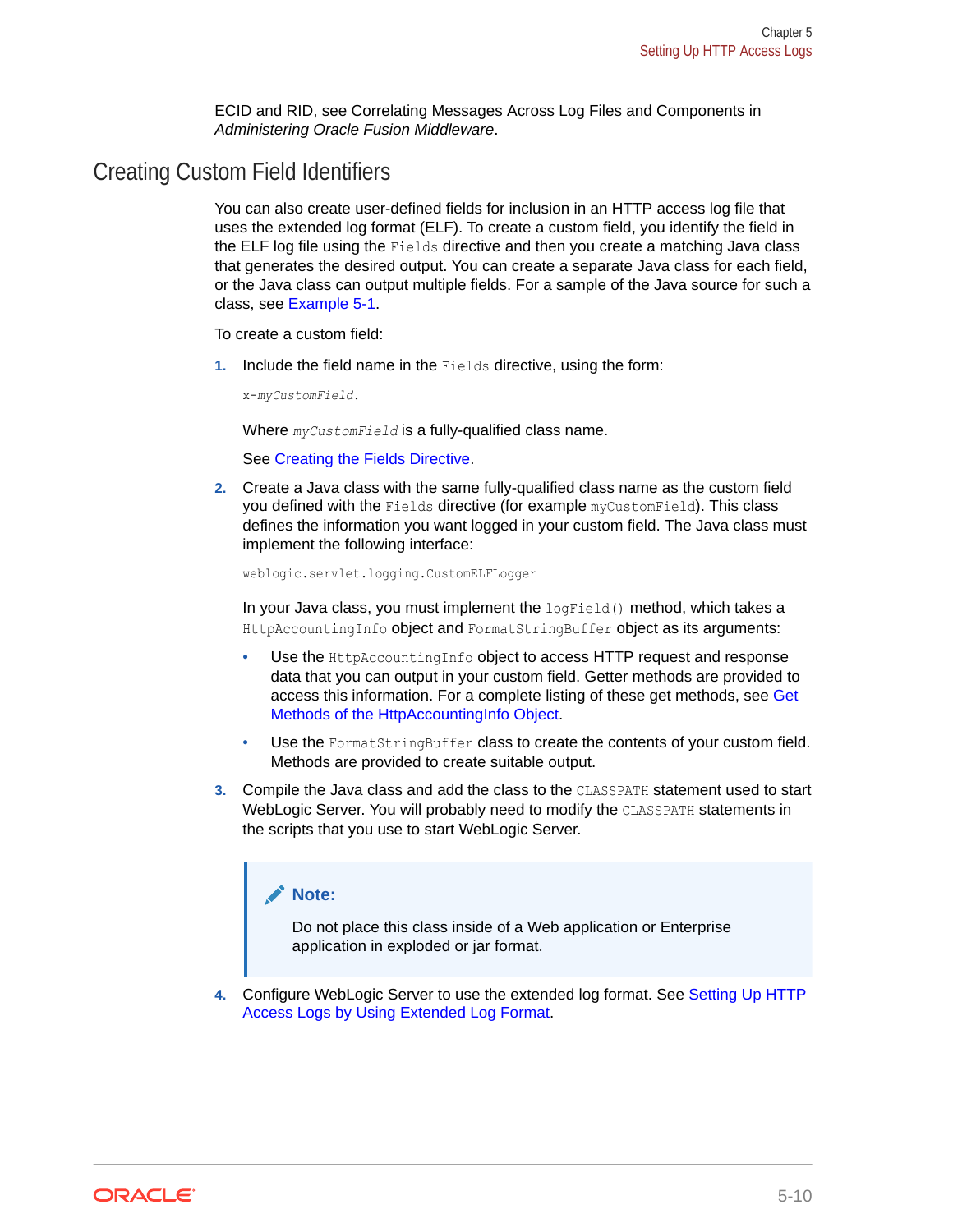### <span id="page-52-0"></span>**Note:**

When writing the Java class that defines your custom field, do not execute any code that is likely to slow down the system (For instance, accessing a DBMS or executing significant I/O or networking calls.) Remember, an HTTP access log file entry is created for *every* HTTP request.

### **Note:**

If you want to output more than one field, delimit the fields with a tab character. For more information on delimiting fields and other ELF formatting issues, see "Extended Log Format" at <http://www.w3.org/TR/WD-logfile-960221.html>.

### Get Methods of the HttpAccountingInfo Object

The following methods return various data regarding the HTTP request. These methods are similar to various methods of javax.servlet.ServletRequest,

javax.servlet.http.Http.ServletRequest, and javax.servlet.http.HttpServletResponse.

The Javadoc for these interfaces is available at the following locations:

- <http://docs.oracle.com/javaee/7/api/javax/servlet/ServletRequest.html>
- <http://docs.oracle.com/javaee/7/api/javax/servlet/ServletResponse.html>
- [http://docs.oracle.com/javaee/7/api/javax/servlet/http/](http://docs.oracle.com/javaee/7/api/javax/servlet/http/HttpServletRequest.html) [HttpServletRequest.html](http://docs.oracle.com/javaee/7/api/javax/servlet/http/HttpServletRequest.html)

For details about these methods, see the corresponding methods in the Java interfaces listed in the following table, or refer to the specific information contained in this table.

|  | Table 5-2 Getter Methods of HttpAccountingInfo |
|--|------------------------------------------------|
|--|------------------------------------------------|

| <b>HttpAccountingInfo Methods</b>         | <b>Method Information</b>                                                                                                                                   |
|-------------------------------------------|-------------------------------------------------------------------------------------------------------------------------------------------------------------|
| Object getAttribute (String name);        | javax.servlet.ServletRequest                                                                                                                                |
| Enumeration getAttributeNames();          | javax.servlet.ServletRequest                                                                                                                                |
| String getCharacterEncoding();            | javax.servlet.ServletRequest                                                                                                                                |
| int getResponseContentLength();           | javax.servlet.ServletResponse.setContentLen<br>qth()<br>This method gets the content length of the response, as<br>set with the setContentLength () method. |
| String $qetContentType()$ ;               | javax.servlet.ServletRequest                                                                                                                                |
| Locale getLocale();                       | javax.servlet.ServletRequest                                                                                                                                |
| Enumeration $q$ etLocales();              | javax.servlet.ServletRequest                                                                                                                                |
| String getParameter (String name);        | javax.servlet.ServletRequest                                                                                                                                |
| Enumeration getParameterNames();          | javax.servlet.ServletRequest                                                                                                                                |
| String[] getParameterValues(String name); | javax.servlet.ServletRequest                                                                                                                                |

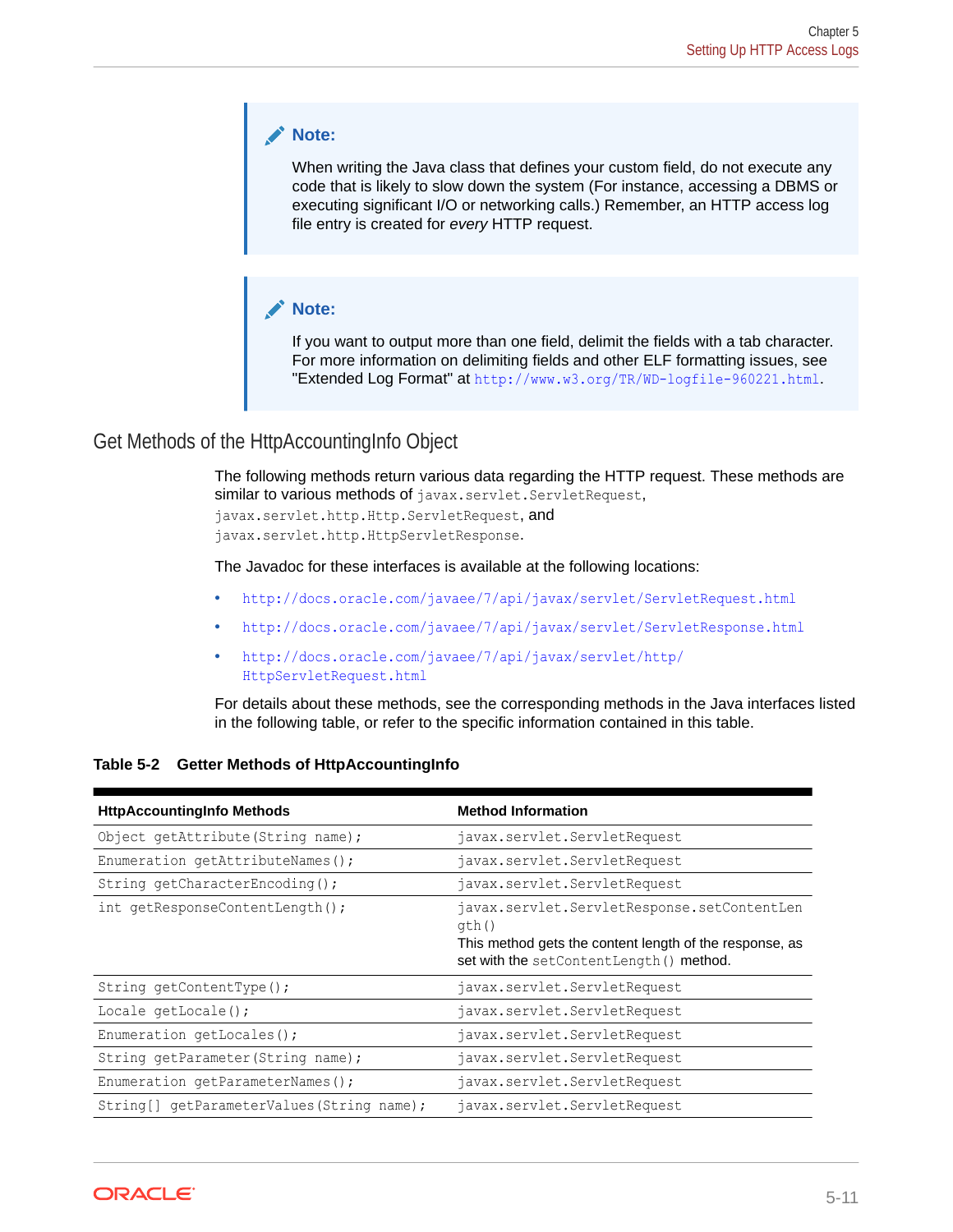| <b>HttpAccountingInfo Methods</b>         | <b>Method Information</b>                                                                                                                                                                |
|-------------------------------------------|------------------------------------------------------------------------------------------------------------------------------------------------------------------------------------------|
| String getProtocol();                     | javax.servlet.ServletRequest                                                                                                                                                             |
| String getRemoteAddr();                   | javax.servlet.ServletRequest                                                                                                                                                             |
| String getRemoteHost();                   | javax.servlet.ServletRequest                                                                                                                                                             |
| String getScheme();                       | javax.servlet.ServletRequest                                                                                                                                                             |
| String getServerName();                   | javax.servlet.ServletRequest                                                                                                                                                             |
| int getServerPort();                      | javax.servlet.ServletRequest                                                                                                                                                             |
| boolean isSecure();                       | javax.servlet.ServletRequest                                                                                                                                                             |
| String getAuthType();                     | javax.servlet.http.HttpServletRequest                                                                                                                                                    |
| String getContextPath();                  | javax.servlet.http.HttpServletRequest                                                                                                                                                    |
| Cookie[] getCookies();                    | javax.servlet.http.HttpServletRequest                                                                                                                                                    |
| long getDateHeader (String name);         | javax.servlet.http.HttpServletRequest                                                                                                                                                    |
| String getHeader (String name);           | javax.servlet.http.HttpServletRequest                                                                                                                                                    |
| Enumeration getHeaderNames();             | javax.servlet.http.HttpServletRequest                                                                                                                                                    |
| Enumeration getHeaders (String name);     | javax.servlet.http.HttpServletRequest                                                                                                                                                    |
| int getIntHeader(String name);            | javax.servlet.http.HttpServletRequest                                                                                                                                                    |
| String getMethod();                       | javax.servlet.http.HttpServletRequest                                                                                                                                                    |
| String getPathInfo();                     | javax.servlet.http.HttpServletRequest                                                                                                                                                    |
| String getPathTranslated();               | javax.servlet.http.HttpServletRequest                                                                                                                                                    |
| String getQueryString();                  | javax.servlet.http.HttpServletRequest                                                                                                                                                    |
| String getRemoteUser();                   | javax.servlet.http.HttpServletRequest                                                                                                                                                    |
| String getRequestURI();                   | javax.servlet.http.HttpServletRequest                                                                                                                                                    |
| String getRequestedSessionId();           | javax.servlet.http.HttpServletRequest                                                                                                                                                    |
| String getServletPath();                  | javax.servlet.http.HttpServletRequest                                                                                                                                                    |
| Principal getUserPrincipal();             | javax.servlet.http.HttpServletRequest                                                                                                                                                    |
| boolean isRequestedSessionIdFromCookie(); | javax.servlet.http.HttpServletRequest                                                                                                                                                    |
| boolean isRequestedSessionIdFromURL();    | javax.servlet.http.HttpServletRequest                                                                                                                                                    |
| boolean isRequestedSessionIdFromUrl();    | javax.servlet.http.HttpServletRequest                                                                                                                                                    |
| boolean isRequestedSessionIdValid();      | javax.servlet.http.HttpServletRequest                                                                                                                                                    |
| byte[] qetURIAsBytes();                   | Returns the URI of the HTTP request as byte array, for<br>example: If GET /index.html HTTP/1.0 is the first line of<br>an HTTP Request, /index.html is returned as an array of<br>bytes. |
| long getInvokeTime();                     | Returns the starting time of current TimeMillis().                                                                                                                                       |
|                                           | To get the length of time taken by the servlet to send the<br>response to the client, use the following code:                                                                            |
|                                           | long milsec = System.currentTimeMillis() -<br>metrics.getInvokeTime();                                                                                                                   |
|                                           | Float sec = new Float(milsec / 1000.0);                                                                                                                                                  |
| int getResponseStatusCode();              | javax.servlet.http.HttpServletResponse                                                                                                                                                   |
| String getResponseHeader (String name);   | javax.servlet.http.HttpServletResponse                                                                                                                                                   |

**Table 5-2 (Cont.) Getter Methods of HttpAccountingInfo**

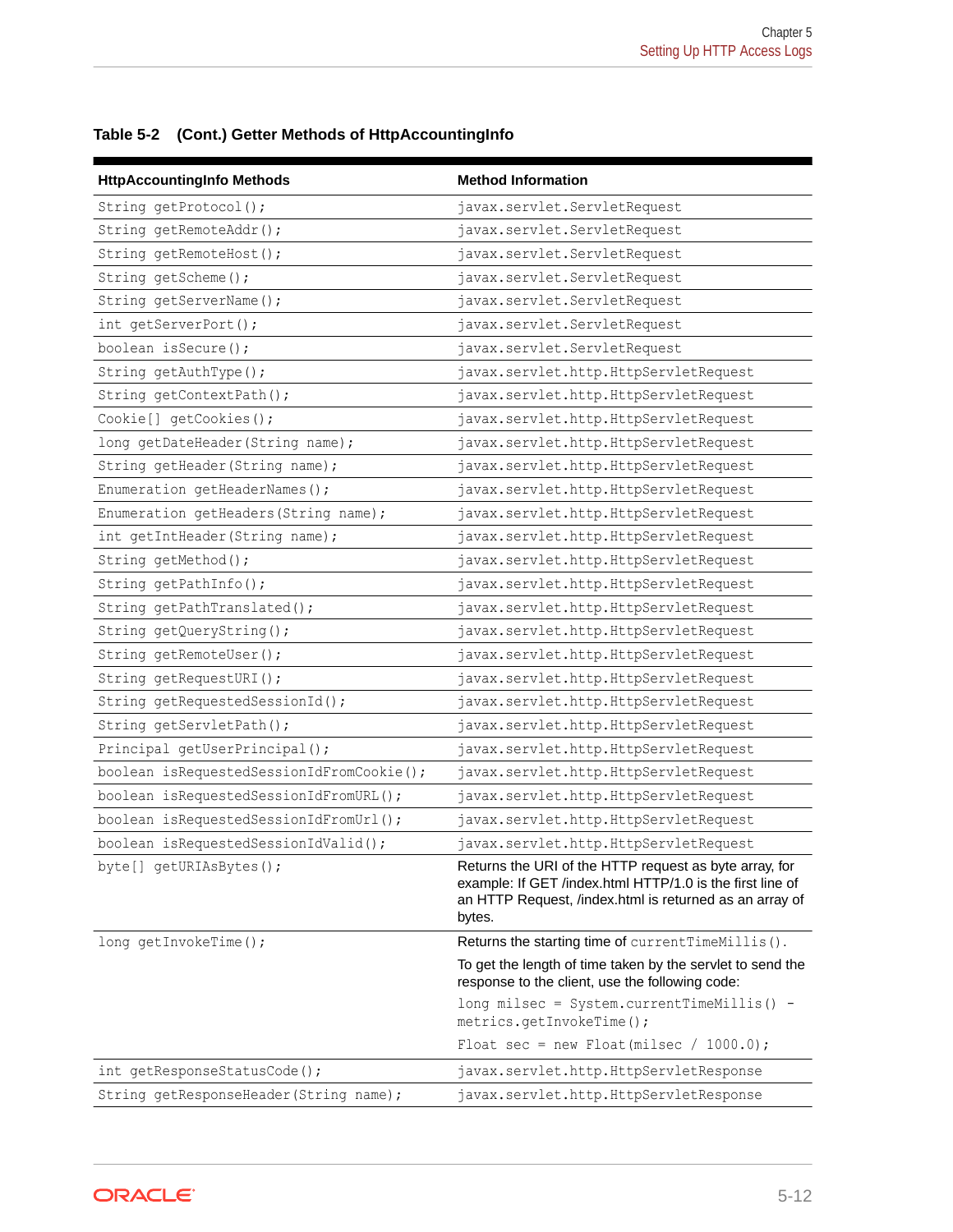### <span id="page-54-0"></span>**Example 5-1 Java Class for Creating a Custom ELF Field**

```
import weblogic.servlet.logging.CustomELFLogger;
import weblogic.servlet.logging.FormatStringBuffer;
import weblogic.servlet.logging.HttpAccountingInfo;
/* This example outputs the User-Agent field into a
 custom field called MyCustomField
*/
public class MyCustomField implements CustomELFLogger{
public void logField(HttpAccountingInfo metrics,
  FormatStringBuffer buff) {
   buff.appendValueOrDash(metrics.getHeader("User-Agent"));
 }
}
```
## Preventing POST Denial-of-Service Attacks

A Denial-of-Service attack is a malicious attempt to overload a server with phony requests. One common type of attack is to send huge amounts of data in an HTTP POST method. You can set three attributes in WebLogic Server that help prevent this type of attack. These attributes are set in the Console, under Servers or Virtual Hosts. If you define these attributes for a virtual host, the values set for the virtual host override those set under Servers.

#### **PostTimeoutSecs**

Amount of time that WebLogic Server waits between receiving chunks of data in an HTTP POST.

The default value for PostTimeoutSecs is 30.

#### **MaxPostTimeSecs**

Maximum time that WebLogic Server spends receiving post data. If this limit is triggered, a PostTimeoutException is thrown and the following message is sent to the server log: Post time exceeded MaxPostTimeSecs. The default value for MaxPostTimeSecs is 30.

#### **MaxPostSize**

Maximum number of bytes of data received from a single request. The configuration controls both POST and PUT requests. If the requested data exceeds the MaxPostSize, the system throws MaxPostSizeExceeded exception and sends the following message to the server log: POST size exceeded the parameter MaxPostSize.

- If the request contains chunked transfer encoding and the requested data exceeds the MaxPostSize, MaxPostSizeException is thrown.
- If the request comprises of content-length set and the requested data exceeds the MaxPostSize, the message POST size exceeded the parameter MaxPostSize. is written to server log and an HTTP error code 413 (Request Entity Too Large) is sent back to the client.

The default value for MaxPostSize is -1.

## Setting Up WebLogic Server for HTTP Tunneling

HTTP tunneling provides a way to simulate a stateful socket connection between WebLogic Server and a Java client when your only option is to use the HTTP protocol.

It is generally used to *tunnel* through an HTTP port in a security firewall. HTTP is a stateless protocol, but WebLogic Server provides tunneling functionality to make the connection appear

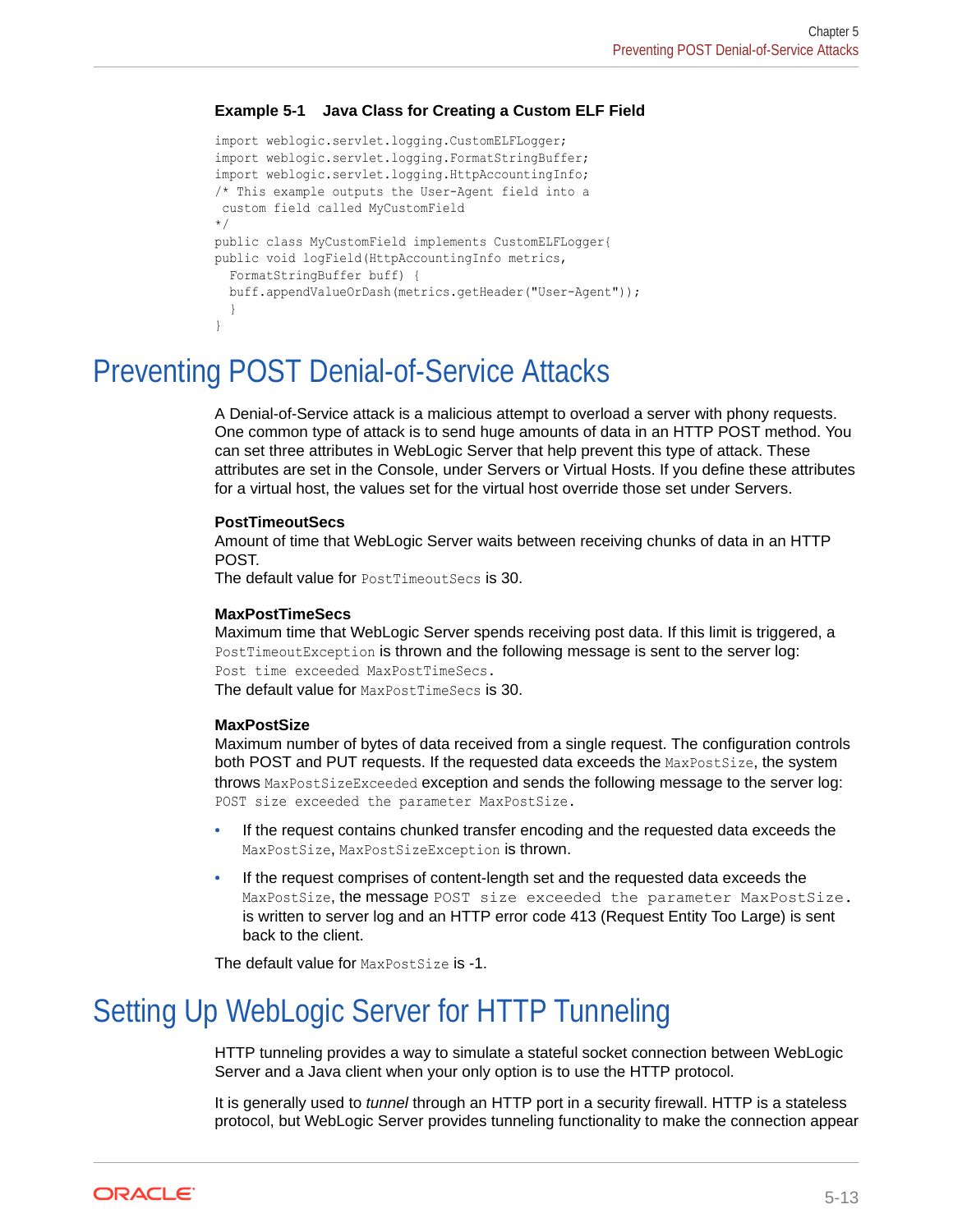to be a regular T3Connection. However, you can expect some performance loss in comparison to a normal socket connection.

## Configuring the HTTP Tunneling Connection

Under the HTTP protocol, a client may only make a request, and then accept a reply from a server. The server may not voluntarily communicate with the client, and the protocol is stateless, meaning that a continuous two-way connection is not possible.

WebLogic HTTP tunneling simulates a T3Connection via the HTTP protocol, overcoming these limitations. There are attributes that you can configure in the WebLogic Server Administration Console to tune a tunneled connection for performance. It is advised that you leave them at their default settings unless you experience connection problems. These properties are used by the server to determine whether the client connection is still valid, or whether the client is still alive.

#### **Enable Tunneling**

Enables or disables HTTP tunneling. HTTP tunneling is disabled by default. Note that the server must also support both the HTTP and T3 protocols in order to use HTTP tunneling.

#### **Tunneling Client Ping**

When an HTTP tunnel connection is set up, the client automatically sends a request to the server, so that the server may volunteer a response to the client. The client may also include instructions in a request, but this behavior happens regardless of whether the client application needs to communicate with the server. If the server does not respond (as part of the application code) to the client request within the number of seconds set in this attribute, it does so anyway. The client accepts the response and automatically sends another request immediately.

Default is 45 seconds; valid range is 20 to 900 seconds.

#### **Tunneling Client Timeout**

If the number of seconds set in this attribute have elapsed since the client last sent a request to the server (in response to a reply), then the server regards the client as dead, and terminates the HTTP tunnel connection. The server checks the elapsed time at the interval specified by this attribute, when it would otherwise respond to the client's request.

Default is 40 seconds; valid range is 10 to 900 seconds.

## Connecting to WebLogic Server from the Client

When your client requests a connection with WebLogic Server, all you need to do in order to use HTTP tunneling is specify the HTTP protocol in the URL. For example:

```
Hashtable env = new Hashtable();
env.put(Context.PROVIDER_URL, "http://wlhost:80");
Context ctx = new InitialContext(env);
```
On the client side, a special tag is appended to the http protocol, so that WebLogic Server knows this is a tunneling connection, instead of a regular HTTP request. Your application code does not need to do any extra work to make this happen.

The client must specify the port in the URL, even if the port is 80. You can set up your WebLogic Server instance to listen for HTTP requests on any port, although the most common choice is port 80 since requests to port 80 are customarily allowed through a firewall.

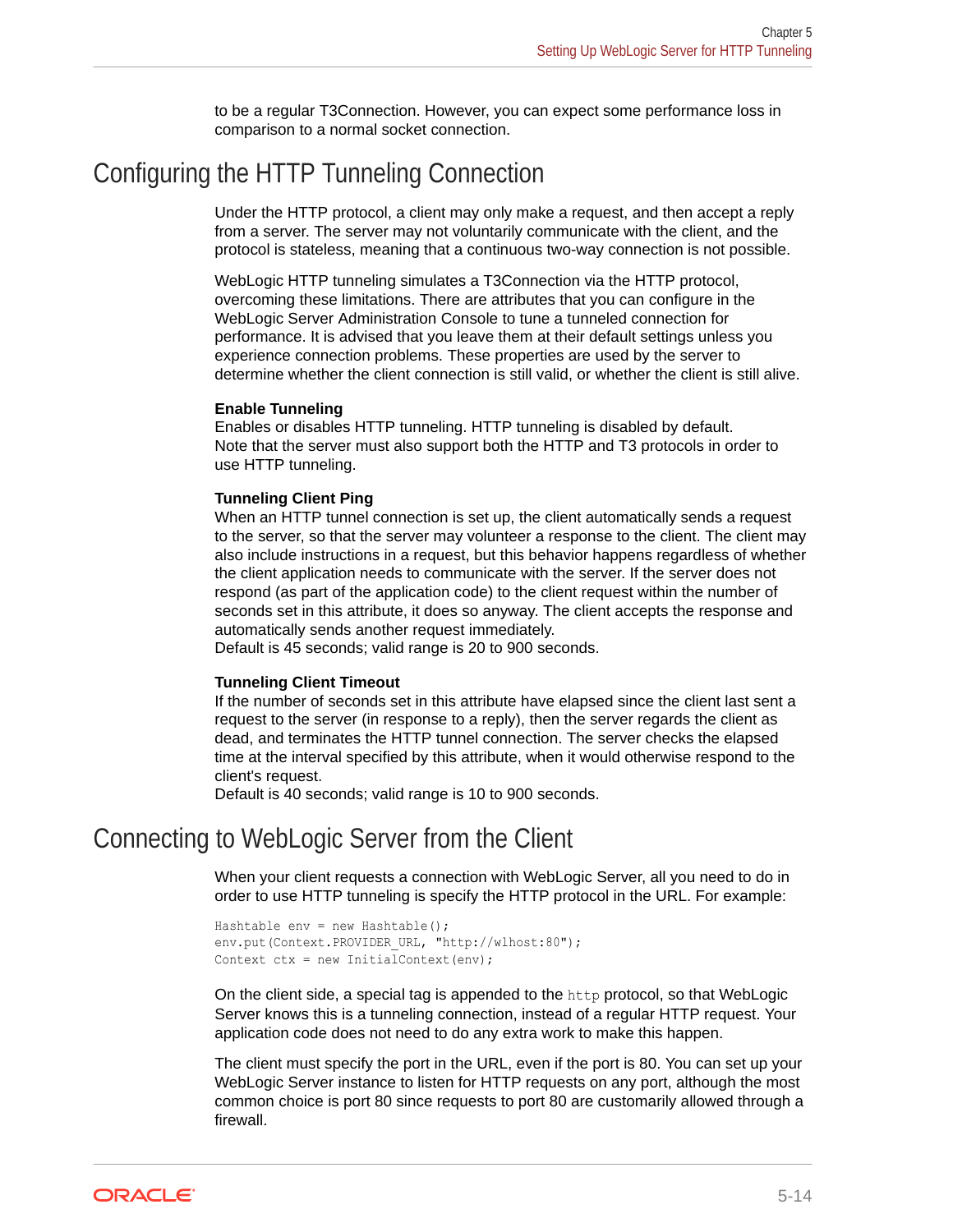You specify the listen port for WebLogic Server in the WebLogic Server Administration Console under the "Servers" node, under the "Network" tab.

## <span id="page-56-0"></span>Using Native I/O for Serving Static Files (Windows Only)

When running WebLogic Server on Windows NT/2000/XP you can specify that WebLogic Server use the native operating system call **TransmitFile** instead of using Java methods to serve static files such as HTML files, text files, and image files. Using native I/O can provide performance improvements when serving larger static files.

To use native I/O, add two parameters to the web.xml deployment descriptor of a Web application containing the files to be served using native I/O. The first parameter, weblogic.http.nativeIOEnabled should be set to TRUE to enable native I/O file serving. The second parameter, weblogic.http.minimumNativeFileSize sets the minimum file size for using native I/O. If the file being served is larger than this value, native I/O is used. If you do not specify this parameter, a value of 4K is used by default.

Generally, native I/O provides greater performance gains when serving larger files. However, as the load on the machine running WebLogic Server increases, these gains diminish. You may need to experiment to find the correct value for weblogic.http.minimumNativeFileSize.

The following example shows the complete entries that should be added to the web. $xml$ deployment descriptor. These entries must be placed in the web.xml file after the <distributable> element and before the <servlet> element.

```
<context-param>
  <param-name>weblogic.http.nativeIOEnabled</param-name>
  <param-value>TRUE</param-value>
</context-param>
<context-param>
   <param-name>weblogic.http.minimumNativeFileSize</param-name>
   <param-value>500</param-value>
</context-param>
```
weblogic.http.nativeIOEnabled can also be set as a context parameter in the FileServlet.

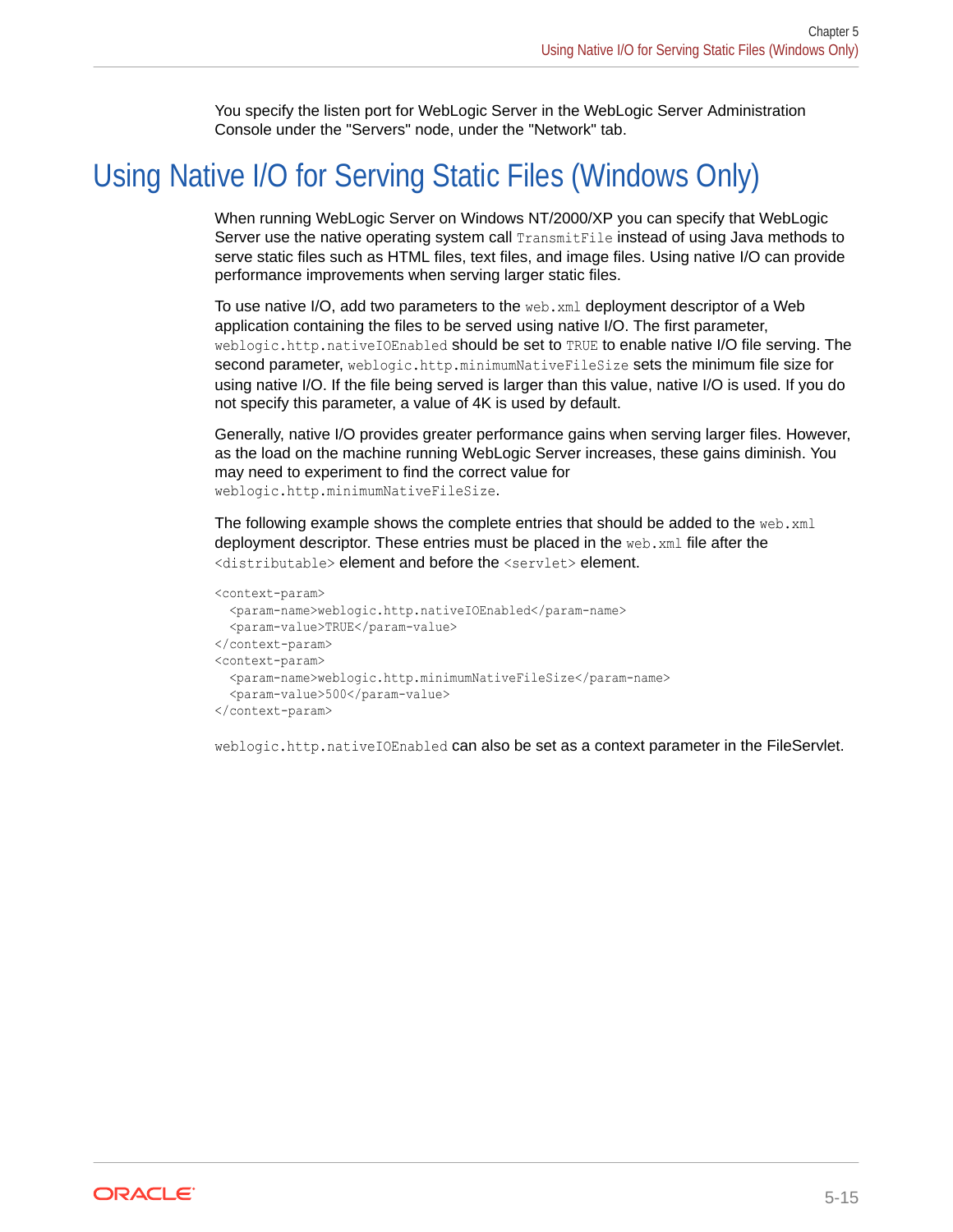# 6 Using the Plug-in for Oracle Virtual Assembly Builder

Learn about the Oracle WebLogic Server introspection plug-in for Oracle Virtual Assembly Builder, which examines a single WebLogic domain. The domain specified and the Oracle home are captured.

### **Note:**

This chapter describes the WebLogic Server plug-in that is included with the WebLogic Server installation program. Older versions of this plug-in are included with the Oracle Virtual Assembly Builder installation program.

- **Overview**
- [Introspection Plug-in Parameters](#page-58-0)
- [Reference System Prerequisites](#page-59-0)
- **[Plug-in Usage Requirements](#page-60-0)**
- [Resulting Artifact Type](#page-61-0)
- **[Wiring](#page-61-0)**
- **[Wiring Properties](#page-61-0)**
- [WebLogic Server Appliance Properties](#page-64-0)
- [Oracle Coherence\\*Web Introspection Extension](#page-67-0)
- [Supported Template Types](#page-67-0)

## **Overview**

Read a brief overview of Oracle Virtual Assembly Builder and the WebLogic Server introspection plug-in.

- About Oracle Virtual Assembly Builder
- [About the WebLogic Server Introspection Plug-in](#page-58-0)

## About Oracle Virtual Assembly Builder

Oracle Virtual Assembly Builder is a tool for virtualizing installed Oracle components, modifying those components, and then deploying them into your own environment. Using Oracle Virtual Assembly Builder, you capture the configuration of existing software components in artifacts called software appliances. Appliances can then be grouped, and their relationships defined into artifacts called software assemblies which provide a blueprint describing a complete multi-tier application topology.

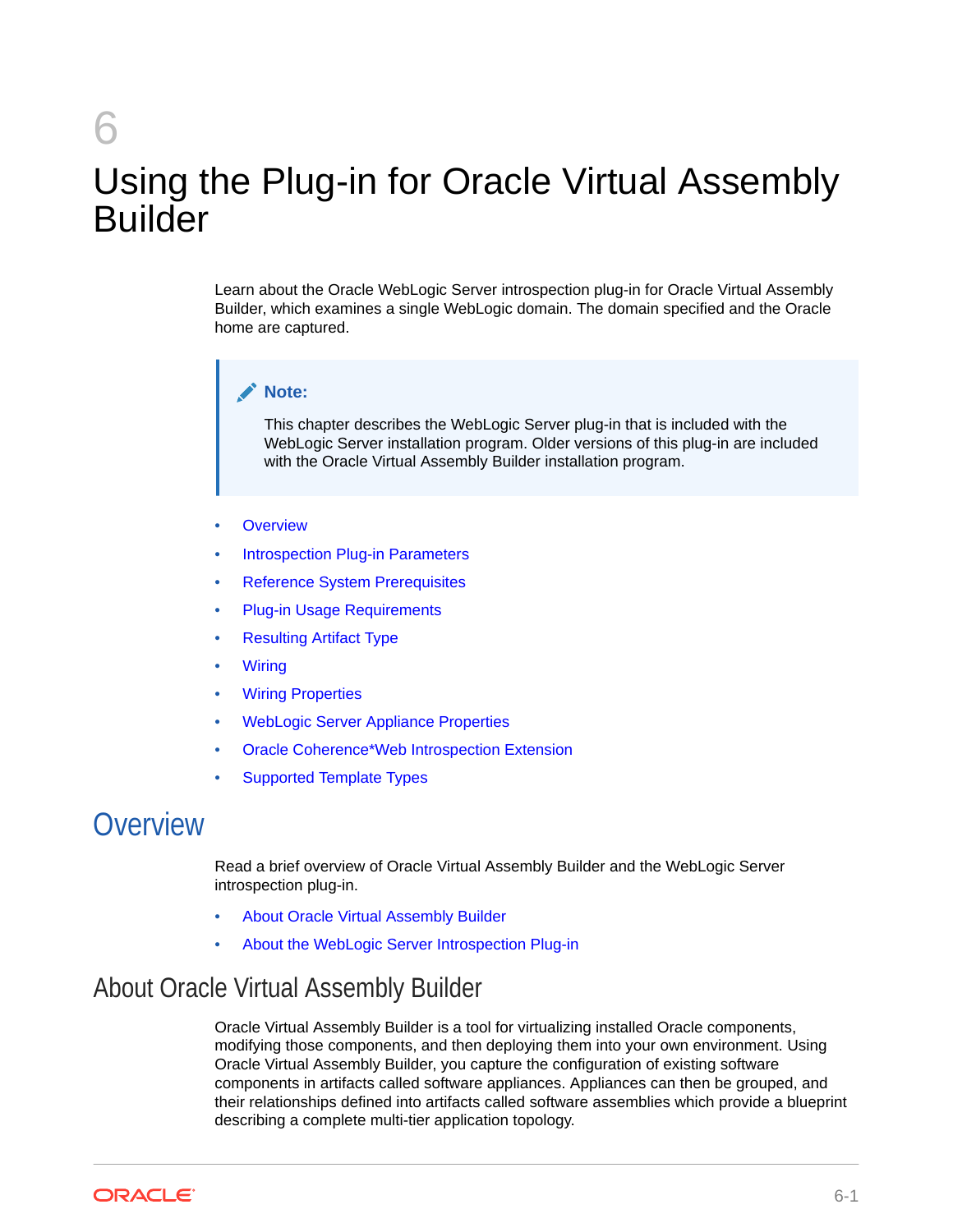Oracle Virtual Assembly Builder allows the logical connections between appliances within an assembly to be reconfigured by a process known as assembly editing. When a desired assembly configuration has been achieved, you use Oracle Virtual Assembly Builder to prepare the assembly for deployment and then deploy it into your environment.

## <span id="page-58-0"></span>About the WebLogic Server Introspection Plug-in

Introspection is an operation performed on a software component or a group of related components to create an appliance or assembly. During introspection, Oracle Virtual Assembly Builder creates an XML description of the component and captures a component-specific set of configuration files. This information forms a snapshot of the component's configuration at the time of introspection.

The introspection architecture is plug-in based. A plug-in is available for each supported component type, including a plug-in for WebLogic Server. Typically the result of introspecting a component is an appliance. However, when you use Oracle Virtual Assembly Builder to introspect a WebLogic Server domain, the introspection plug-in generates an assembly. The generated assembly contains:

- An appliance representing the Administration Server.
- One appliance for each standalone Managed Server.
- One appliance for each cluster. (This appliance encompasses all Managed Server instances contained in that cluster.)

The WebLogic Server introspection plug-in fully supports WebLogic domains that are configured with dynamic clusters and dynamic servers.

## Setting Up the WebLogic Server Introspection Plug-in

The following steps summarize the process of making the WebLogic Server introspection plug-in available for us with Oracle Virtual Assembly Builder:

**1.** Install the Oracle Fusion Middleware Infrastructure software (wls jrf generic.jar).

For installation type, select **Fusion Middleware Infrastructure**.

- **2.** Install Oracle Virtual Assembly Builder.
- **3.** Install the WebLogic Server plug-in for Oracle Virtual Assembly Builder using the following command:

\$AB\_INSTANCE/bin/abctl installPlugins -productRoot \$ORACLE\_HOME/wlserver

In the preceding command, \$AB\_INSTANCE is the environment variable set to the Studio instance home directory.

## Introspection Plug-in Parameters

The introspecting plug-in parameters such as domainRoot, wlsHome, and adminUser help you to specify the components that you want to introspect.

[Table 6-1](#page-59-0) lists the introspection parameters for the WebLogic Server plug-in for Oracle Virtual Assembly Builder. The specific set of parameters that are available for use depend on whether you are using the abctl command or Oracle Virtual Assembly

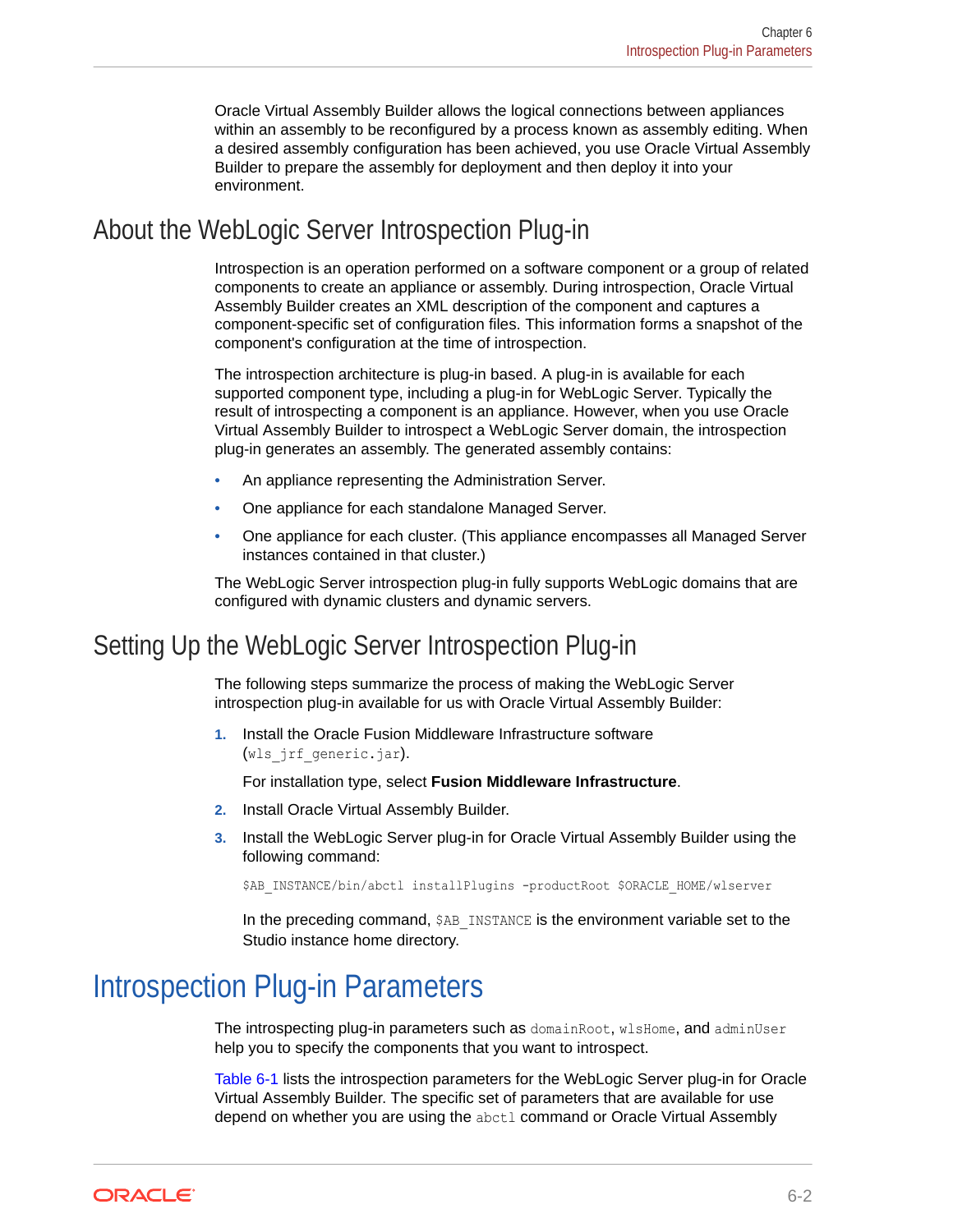Builder Studio. The column labeled Command-Line Support indicates whether the corresponding parameter may be specified using the abctl command. The column labeled Required indicates whether the parameter must be specified for the plug-in.

| <b>Parameter</b>           | <b>Description</b>                                                                                                                                                                                                                                                                                                                                                                                                                                    | d-Line<br><b>Support</b> | Comman Required  |  |
|----------------------------|-------------------------------------------------------------------------------------------------------------------------------------------------------------------------------------------------------------------------------------------------------------------------------------------------------------------------------------------------------------------------------------------------------------------------------------------------------|--------------------------|------------------|--|
| domainRoot                 | The fully qualified path to the domain you want to<br>introspect. This should be the directory that<br>contains the config directory.                                                                                                                                                                                                                                                                                                                 | Yes                      | Yes              |  |
| wlsHome                    | The fully qualified path to the WebLogic home<br>directory. For example, /u01/Oracle/<br>Middleware/Oracle Home/wlserver.                                                                                                                                                                                                                                                                                                                             | Yes                      | Yes              |  |
| adminUser                  | The administrative user for the WebLogic domain.                                                                                                                                                                                                                                                                                                                                                                                                      | Yes                      | Yes              |  |
| adminPassword              | The password for the administrative user<br>corresponding to the adminUser parameter.                                                                                                                                                                                                                                                                                                                                                                 | <b>No</b>                | Yes              |  |
| nodeManagerUser            | The Node Manager user name. If you specify this<br>parameter during introspection time, the specified<br>user name is used when the domain is rehydrated.<br>If you specify this option in the abctl command,<br>you are automatically prompted for the<br>nodeManagerPassword, which is used during<br>dehydration.<br>If you do not specify this parameter, the value of<br>the adminUser parameter is used by default as<br>the Node Manager user. | Yes                      | <b>No</b>        |  |
| nodeManagerPassword        | The password for the user specified with the<br>nodeManagerUser parameter.                                                                                                                                                                                                                                                                                                                                                                            | <b>No</b>                | Yes <sup>1</sup> |  |
| nodeManagerDir             | The non-default directory that contains the Node<br>Manager configuration. If this parameter is not<br>specified, the following value is used by default:                                                                                                                                                                                                                                                                                             | Yes                      | No               |  |
| identityKeystorePassPhrase | \$WL HOME/common/nodemanager<br>The password for the identity keystore that is used No                                                                                                                                                                                                                                                                                                                                                                |                          | <b>No</b>        |  |
|                            | if the domain is configured to have a custom<br>identity keystore.                                                                                                                                                                                                                                                                                                                                                                                    |                          |                  |  |
| privateKeyPassPhrase       | The password for the private key contained in the<br>custom identity keystore.                                                                                                                                                                                                                                                                                                                                                                        | No                       | No               |  |

#### <span id="page-59-0"></span>**Table 6-1 WebLogic Server Plug-in Introspection Parameters**

1 Required only if the Node Manager user name is specified.

## Reference System Prerequisites

The Administration Server for the domain must be running and introspection must target the Administration Server host machine.

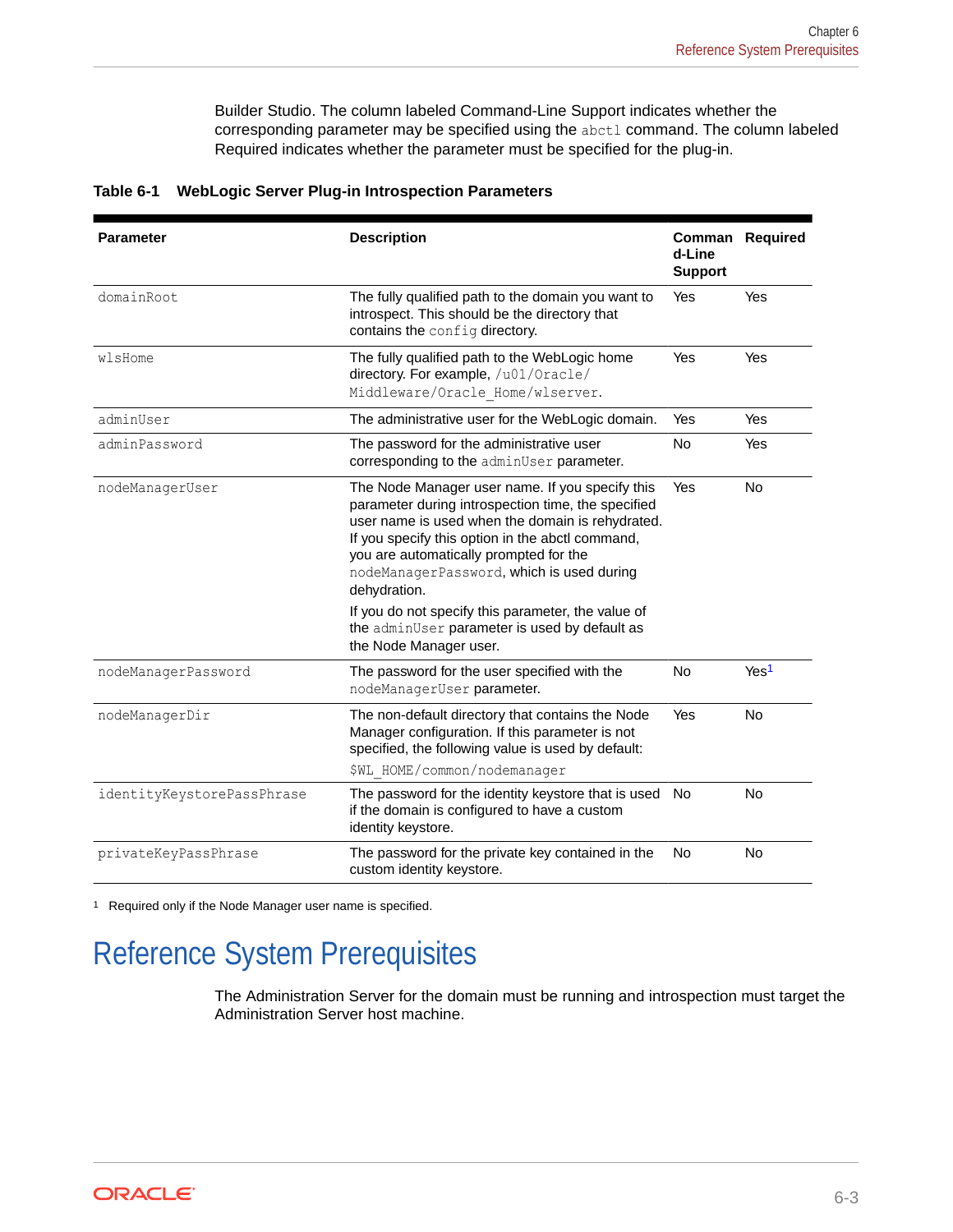## <span id="page-60-0"></span>Plug-in Usage Requirements

Table 6-2 lists and describes the requirements for using the introspection plug-in. Some requirements listed in this table pertain to the WebLogic Server plug-in, while others pertain overall to Oracle Virtual Assembly Builder.

| Requirement                                       | <b>Description</b>                                                                                                                                                                                                                                                                                                                                                                                                        |  |  |
|---------------------------------------------------|---------------------------------------------------------------------------------------------------------------------------------------------------------------------------------------------------------------------------------------------------------------------------------------------------------------------------------------------------------------------------------------------------------------------------|--|--|
| Editable domain                                   | You must ensure that any WebLogic domain being<br>introspected is configured to be editable. This allows<br>edits to be performed successfully during deployment.<br>See Understanding Domain Configuration for Oracle<br>WebLogic Server.                                                                                                                                                                                |  |  |
| Oracle Internet Directory                         | Oracle recommends the use of Oracle Internet Directory<br>as the LDAP identity store on the reference system, not<br>a file-based LDAP server. File-based LDAP cannot work<br>properly in a deployed system due to synchronization<br>issues.                                                                                                                                                                             |  |  |
| Remote user                                       | The remote user specified for remote introspection of<br>WebLogic Server must be able to access files created<br>by the user who owns the WebLogic Server process.<br>When possible Oracle recommends that the remote user<br>specified be the same as the user who owns the<br>WebLogic Server process.                                                                                                                  |  |  |
| Applications accessing Web services               | For each application that accesses a Web service<br>hosted on the WebLogic Server reference system, you<br>must:                                                                                                                                                                                                                                                                                                          |  |  |
|                                                   | 1.<br>Update the application to access the Web service<br>WSDL on the new Oracle VM host.                                                                                                                                                                                                                                                                                                                                 |  |  |
|                                                   | 2.<br>Redeploy the application to the Oracle VM<br>WebLogic Server environment, using any of the<br>administration tools listed in Summary of System<br>Administration Tools and APIs in Understanding<br>Oracle WebLogic Server.                                                                                                                                                                                         |  |  |
| Avoid creating templates on<br>individual servers | You must not create a template on an individual server<br>in WebLogic Server. Such templates cannot be<br>deployed because they lack certain deployment artifacts<br>(the domain template jar in content, and data at the<br>assembly level).                                                                                                                                                                             |  |  |
| <b>Administration Server URL</b>                  | If you want to perform manual starts from the context of<br>the Guest-OS, you must manually modify the<br>StartManagedServer script to provide the correct<br>Administration Server URL (Administration Server host<br>name). This is required to provide the default<br>Administration Server URL the correct value (the<br>machine name of the Administration Server is not known<br>at the time of template creation). |  |  |

**Table 6-2 Requirements for Using the Introspection Plug-in**

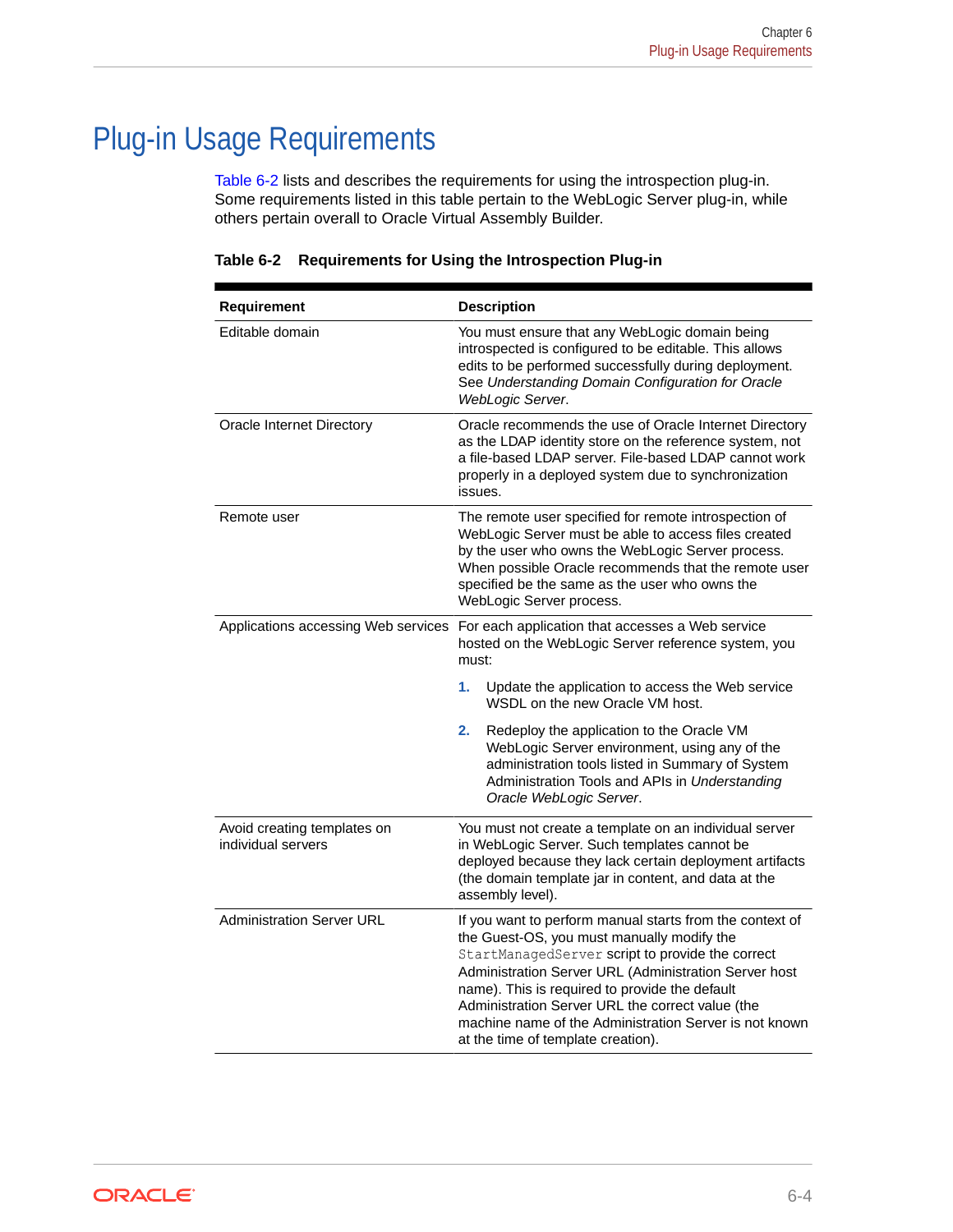## <span id="page-61-0"></span>Resulting Artifact Type

An atomic assembly that contains an appliance for the Administration Server and appliances for any clusters found and any standalone (that is, non-clustered) Managed Servers found. One appliance is created for a cluster regardless of the number of Managed Servers in that cluster. The WebLogic Server plug-in assumes that every Managed Server in a cluster is configured identically. The names and the number of Managed Servers in the cluster are saved as 'scale out' information in the appliance metadata.

### **Note:**

An atomic assembly cannot be edited to add or remove appliances. To wire other appliances to an atomic WebLogic Server assembly a non-atomic assembly must be created and the WebLogic Server assembly must be added to the non-atomic assembly.

## **Wiring**

Inputs are created on the WebLogic Server assembly for all the channels the servers in the domain are listening on. Typically Oracle HTTP Server outputs would be connected to the WebLogic Server inputs.

Outputs are created on the WebLogic Server assembly for the following types of configuration that are found:

- JDBC
- LDAP
- JMS messaging bridges
- Foreign JMS

These outputs must all be connected to either an external resource or to an appliance before deployment. The description on the output and the protocol supported by the output provide hints about the type of appliance to connect the output to.

## Wiring Properties

All input endpoints have two editable and one non-editable properties where as all output endpoints have one editable and two editable properties.

All input endpoints have the following wiring properties:

- Two editable properties: port and description.
- One non-editable property: a list of protocols. The protocols indicate the type of outputs that can be connected to the input.

All output endpoints have the following wiring properties:

- One editable property: description.
- The following non-editable properties:

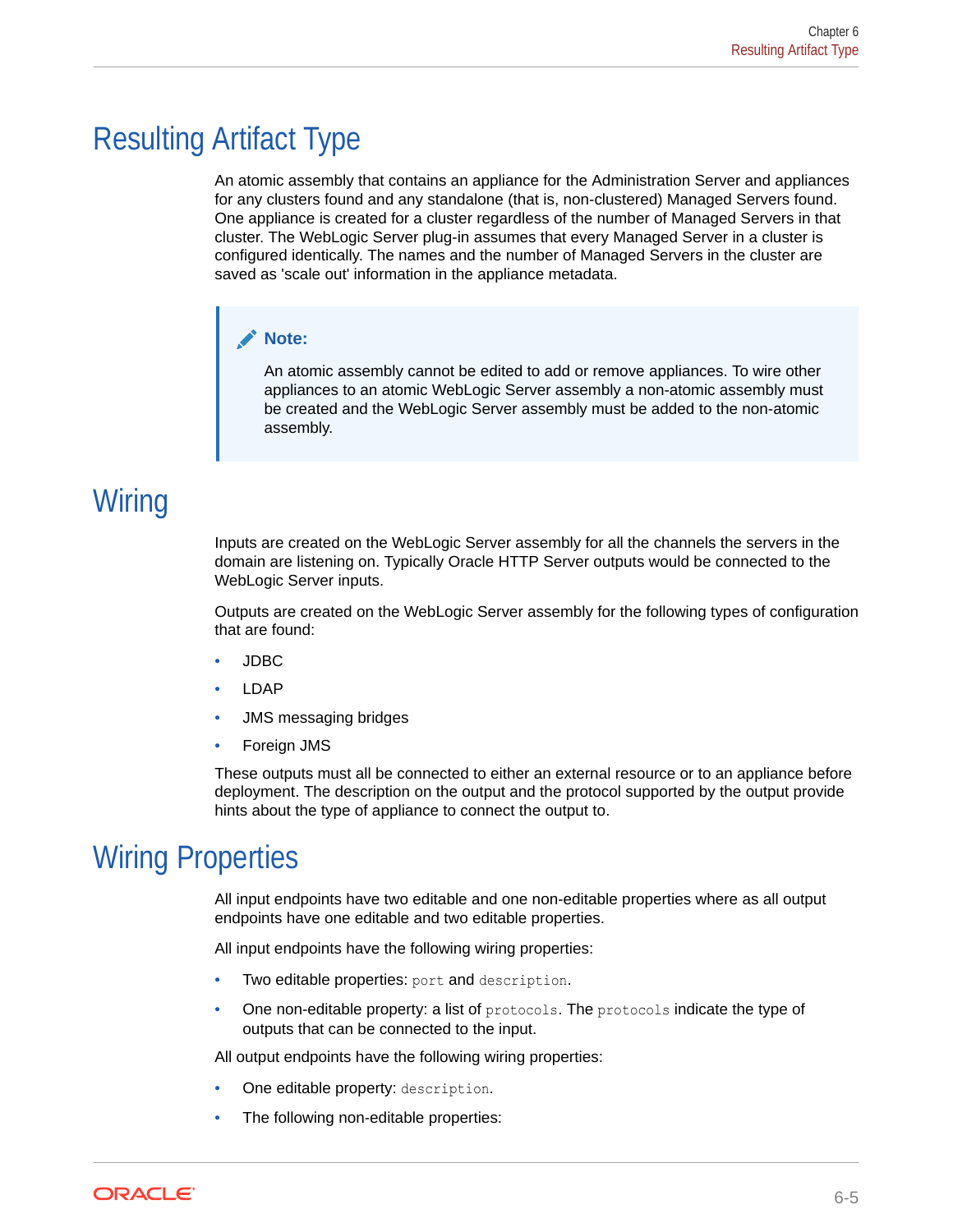- protocol Indicates the type of input that can be connected to the output.
- singleton Indicates the type of appliance that the output can be connected to. If singleton is true, the output can be connected only to an input on an appliance that has a scalability absolute max value of 1.

Table 6-3 describes common WebLogic Server appliance input user properties.

**Table 6-3 Common WebLogic Server Appliance Input User Properties**

| <b>Name</b>                 | Type    | Req'd | <b>Default</b> | <b>Description</b>                                                                                                                                                                                                                     |
|-----------------------------|---------|-------|----------------|----------------------------------------------------------------------------------------------------------------------------------------------------------------------------------------------------------------------------------------|
| keepLocalHost               | Boolean | false | none           | If this input was originally bound to<br>localhost explicitly, this property will<br>exist and be set to true. Connections<br>should not be made to this input if this<br>property exists and its value is not<br>overridden to false. |
| readymetric-naming-password | String  | false | none           | The password to use for the<br>connection made to the server when<br>doing the ready metric check.                                                                                                                                     |
| readymetric-naming-protocol | String  | false | none           | Optional protocol you can specify for<br>naming connections used for the ready<br>metric check (for example, iiop).                                                                                                                    |
| readymetric-naming-user     | String  | false | none           | The user to use for the connection<br>made to the server when doing the<br>ready metric check (for example,<br>weblogic).                                                                                                              |
| readymetric-server-protocol | String  | false | none           | The protocol to use for the connection<br>made to the server when doing the<br>ready metric check (for example,<br>iiop).                                                                                                              |

Table 6-4 describes common WebLogic Server appliance input properties. These are not user-modifiable properties.

**Table 6-4 Common WebLogic Server Appliance Input Properties**

| <b>Name</b>             | Type   | Rea'd | <b>Default</b> | <b>Description</b>                                                                            |
|-------------------------|--------|-------|----------------|-----------------------------------------------------------------------------------------------|
| originalBindAddresses   | String | false | none           | The original address of the system that<br>was introspected.                                  |
| originalDefaultHostname | String | false | none           | The original host name of the system<br>that was introspected. (For example,<br>example.com). |

[Table 6-5](#page-63-0) describes the Administration Server appliance input system properties.

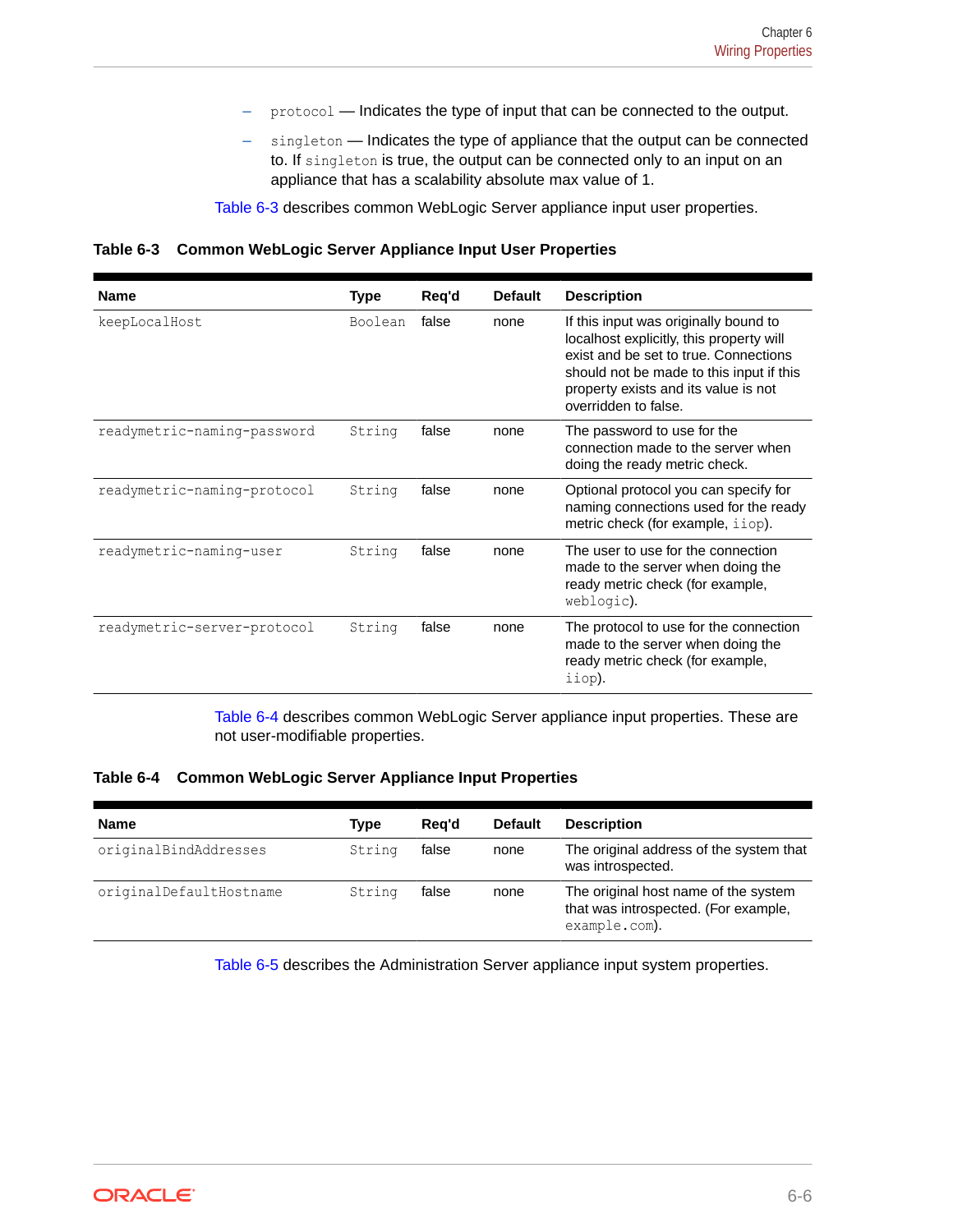| <b>Name</b>           | Type   | Req'd | <b>Default</b> | <b>Description</b>                                                                                                                                                                                                                                     |
|-----------------------|--------|-------|----------------|--------------------------------------------------------------------------------------------------------------------------------------------------------------------------------------------------------------------------------------------------------|
| $admin-$<br>password  | String | true  | none           | The admin user's password. This is a user-<br>modified property, specified in the<br>deployment plan, that allows a deployer to<br>introspect a well-known domain and deploy it<br>multiple times, each deployed instance<br>having a custom password. |
| $admin$ -<br>username | String | true  | none           | The admin user name for connecting to the<br>Administration Server (for example,<br>weblogic).                                                                                                                                                         |

### <span id="page-63-0"></span>**Table 6-5 Administration Server Appliance Input Properties**

Table 6-6 describes Administration Server appliance output user and system properties for JDBC. The password and username properties are user properties, and original-url is a system property.

### **Table 6-6 Administration Server Appliance Output Properties: JDBC**

| <b>Name</b>  | <b>Type</b> | Reg'd | <b>Default</b>   | <b>Description</b>                                                                                                                     |
|--------------|-------------|-------|------------------|----------------------------------------------------------------------------------------------------------------------------------------|
| password     | String      | false | $\leq$ empty $>$ | The password for the user needed for the<br>data source connection.                                                                    |
| username     | String      | false | none             | The user needed for the data source<br>connection. The value will be the original<br>user for the data source connection.              |
| original-url | String      | false | none             | The original JDBC URL from the<br>introspected WebLogic domain. For<br>example,<br>idbc:oracle:thin:@adc2100927.examp<br>le.com:1521:1 |

Table 6-7 describes Administration Server appliance output user properties for foreign JMS.

| Table 6-7 Administration Server Appliance Output Properties: Foreign JMS |  |  |  |
|--------------------------------------------------------------------------|--|--|--|
|                                                                          |  |  |  |

| <b>Name</b>             | Tvpe   | Rea'd | <b>Default</b> | Description                                     |
|-------------------------|--------|-------|----------------|-------------------------------------------------|
| original-connection-url | String | false | none           | The original URL for the foreign JMS<br>server. |

Table 6-8 describes Administration Server appliance output system properties for JMS messaging bridge.

|  |  | Table 6-8 Administration Server Appliance Output Properties: JMS Messaging Bridge |
|--|--|-----------------------------------------------------------------------------------|
|  |  |                                                                                   |

| <b>Name</b>       | Type   | Rea'd | <b>Default</b> | <b>Description</b>                                            |
|-------------------|--------|-------|----------------|---------------------------------------------------------------|
| original-url      | String | false | none           | The original URL for the JMS<br>messaging bridge server.      |
| original-username | String | false | none           | The original username for the<br>JMS messaging bridge server. |

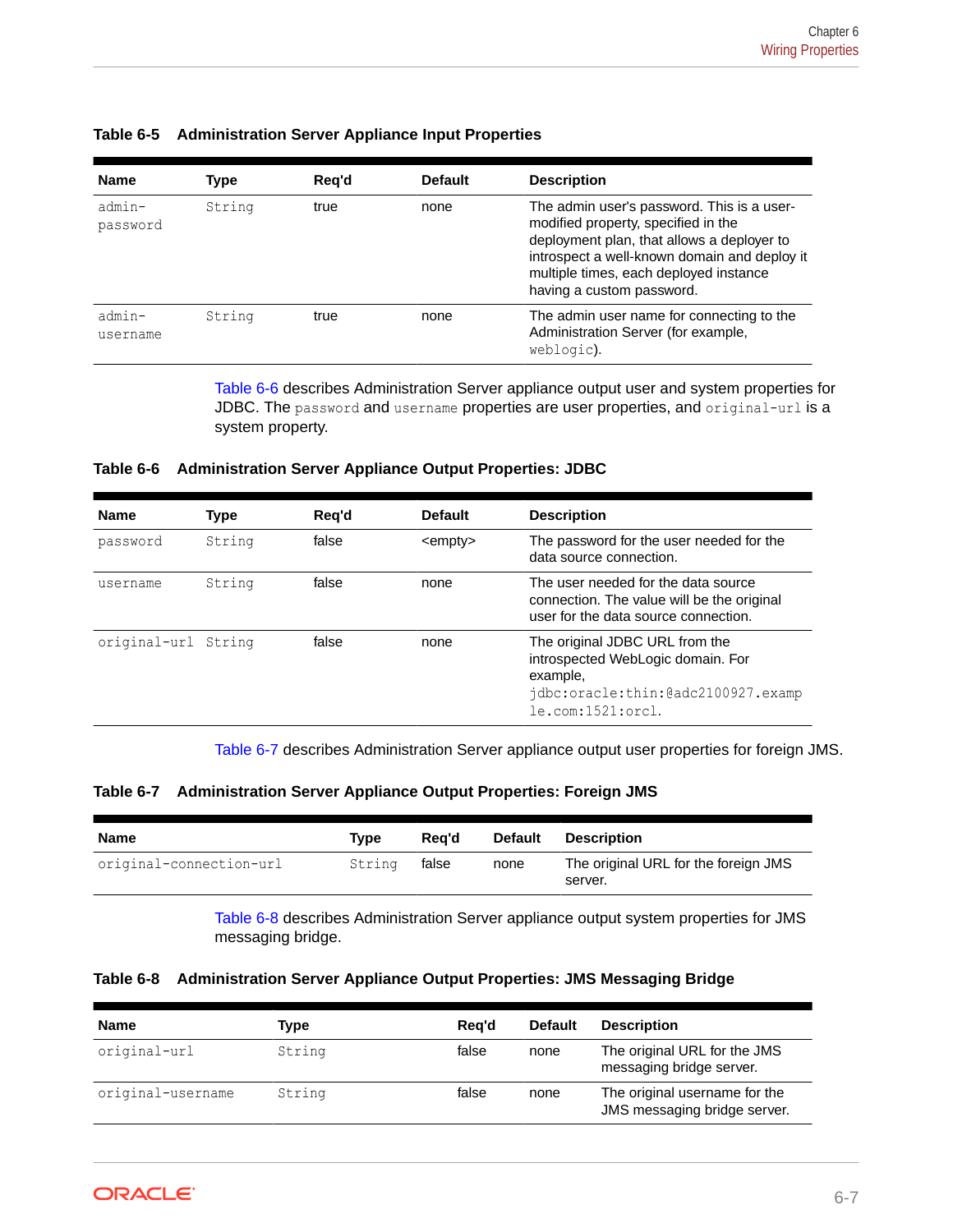| The original password for the<br>false<br>original-password<br>String<br>none<br>JMS messaging bridge server,<br>encrypted. |  |
|-----------------------------------------------------------------------------------------------------------------------------|--|

#### <span id="page-64-0"></span>**Table 6-8 (Cont.) Administration Server Appliance Output Properties: JMS Messaging Bridge**

Table 6-9 describes Administration Server appliance output system properties for LDAP.

**Table 6-9 Administration Server Appliance Output Properties: LDAP**

| <b>Name</b>   | <b>Type</b> | Rea'd | <b>Default</b> | <b>Description</b>                                   |
|---------------|-------------|-------|----------------|------------------------------------------------------|
| original-name | String      | false | none           | The original name for the LDAP security<br>provider. |
| original-host | String      | false | none           | The original host for the LDAP security<br>provider. |
| original-port | String      | false | none           | The original port for the LDAP security<br>provider. |
| original-user | String      | false | none           | The original user for the LDAP security<br>provider. |

## WebLogic Server Appliance Properties

WebLogic Server appliance properties include assembly-level properties, properties on the inputs and outputs of each application, and properties of the appliances themselves.

- Assembly-Level System Properties
- [Properties Common to Administration Server and Managed Server Appliances](#page-65-0)
- [Administration Server Appliance Properties](#page-66-0)

## Assembly-Level System Properties

Table 6-10 describes assembly-level system properties:

**Table 6-10 Assembly-level System Properties**

| <b>Name</b>      | <b>Type</b> | Reg'd | <b>Default</b> | <b>Description</b>                                                                                                                      |
|------------------|-------------|-------|----------------|-----------------------------------------------------------------------------------------------------------------------------------------|
| admin-password   | String      | true  | none           | The admin user password for the domain.                                                                                                 |
| admin-username   | String      | true  | none           | The admin user for the domain (for example,<br>weblogic).                                                                               |
| admsvr-jmx-input | String      | true  | none           | Indicates what input on the Administration<br>Server appliance should be used when<br>making JMX connections (for example,<br>Default). |

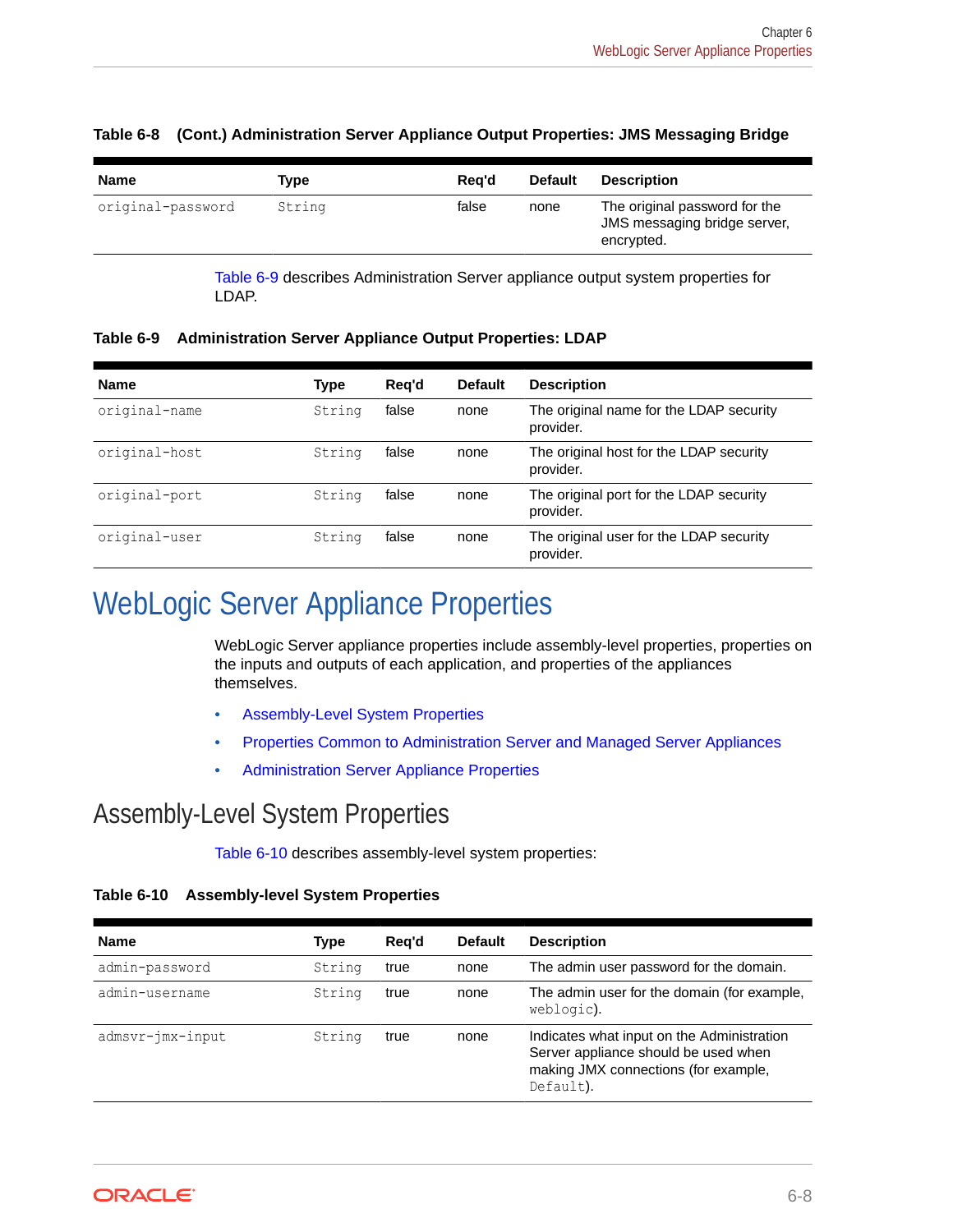| <b>Name</b>         | <b>Type</b> | Reg'd | <b>Default</b> | <b>Description</b>                                                                                                                                                                                                  |
|---------------------|-------------|-------|----------------|---------------------------------------------------------------------------------------------------------------------------------------------------------------------------------------------------------------------|
| admsvr-jmx-protocol | String      | true  | none           | The protocol to use when making a JMX<br>connection to the Administration Server (for<br>example, <i>iiop</i> ).                                                                                                    |
| domain-name         | String      | false | none           | The domain name of the domain that was<br>introspected (for example, test domain).                                                                                                                                  |
| usesOracleHomes     | boolean     | true  | none           | Indicates that this is not a core WebLogic<br>Server installation and as such has an<br>Oracle home associated with it. This will be<br>true for SOA and WebCenter domains.<br>Allowable values are true and false. |

### <span id="page-65-0"></span>**Table 6-10 (Cont.) Assembly-level System Properties**

## Properties Common to Administration Server and Managed Server Appliances

Table 6-11 describes properties common to Administration Server and Managed Server appliances.

| <b>Name</b>                            | <b>Type</b> | Req'd | <b>Default</b> | <b>Description</b>                                                                                                                                                         |
|----------------------------------------|-------------|-------|----------------|----------------------------------------------------------------------------------------------------------------------------------------------------------------------------|
| NodeManagerPort                        | Integer     | true  | 5556           | The port the Node Manager should listen on<br>(for example, 5556). This will only be present<br>if the Node Manager was found to be<br>configured on the reference system. |
| readymetric-attribute-<br>compare-type | String      | false | EQUALS         | The comparison to make between the<br>readymetric-attribute's value and the value<br>specified for the property readymetric-<br>attribute-value.                           |
|                                        |             |       |                | Valid values are EQUALS, LESSER THAN,<br>GREATER THAN, LESSER THAN OR EQUAL,<br>and GREATER THAN OR EQUAL.                                                                 |
| readymetric-attribute-<br>name         | String      | false | State          | The MBean attribute to check.                                                                                                                                              |
| readymetric-attribute-                 | String      | false | STRING         | The type of the MBean attribute.                                                                                                                                           |
| type                                   |             |       |                | Valid values (but specific to the attribute<br>being examined) are STRING, INTEGER,<br>SHORT, LONG, DOUBLE, FLOAT, and BOOLEAN.                                            |
| readymetric-attribute-<br>value        | String      | false | RUNNING        | The value the property readymetric-<br>attribute-name must have for the check to<br>be considered successful.                                                              |

### **Table 6-11 Common WebLogic Server Appliance User Properties**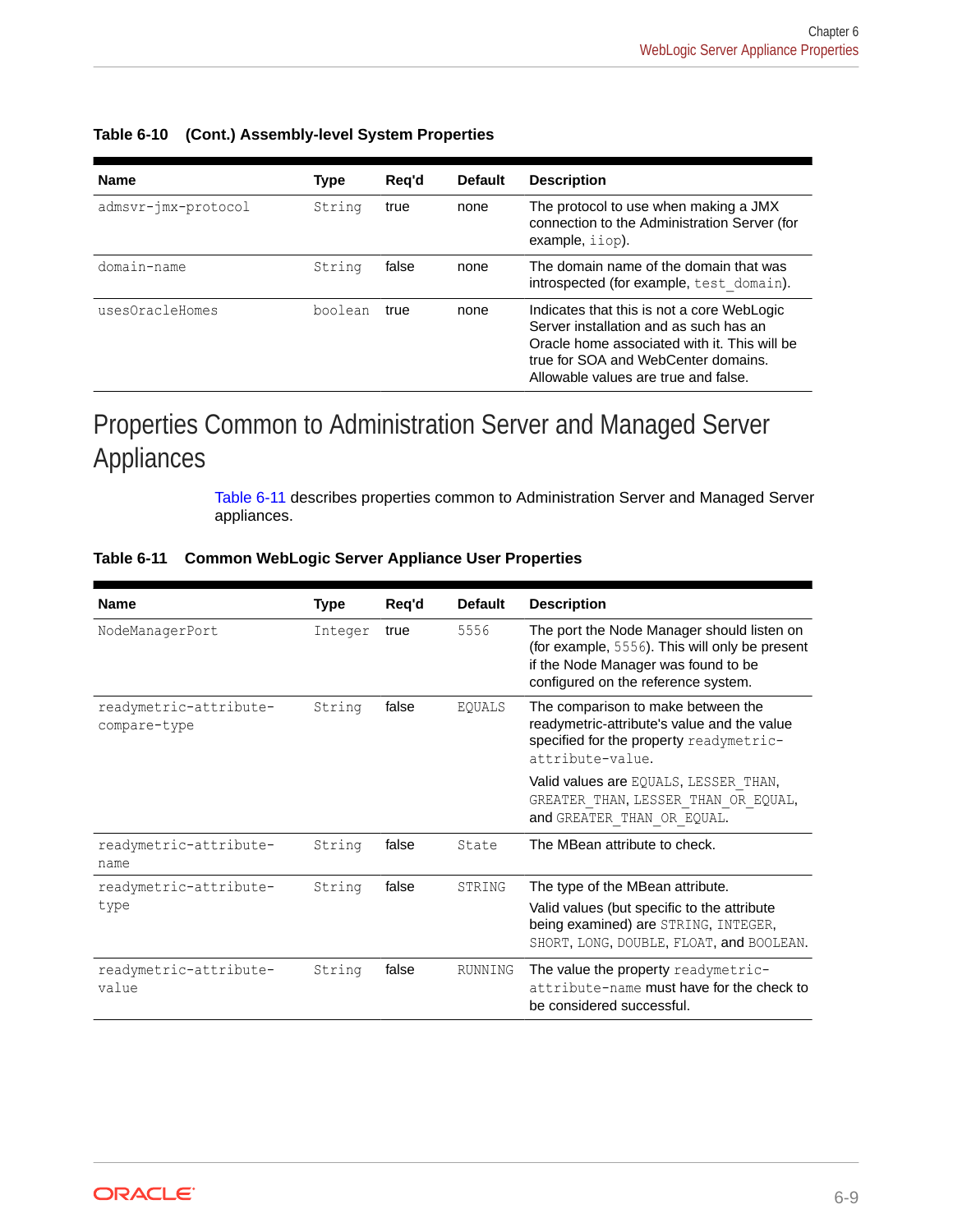| <b>Name</b>                       | <b>Type</b> | Req'd | <b>Default</b>                                                             | <b>Description</b>                                                                                            |
|-----------------------------------|-------------|-------|----------------------------------------------------------------------------|---------------------------------------------------------------------------------------------------------------|
| readymetric-instance-<br>$name-0$ | String      | false | com.bea<br>$:$ Name= $A$<br>dminSer<br>ver, Typ<br>e=Serve<br>rRuntim<br>е | The instance name to use for the JMX ready<br>metric check.                                                   |
| readymetric-max-wait-<br>period   | String      | false | 600                                                                        | The maximum time in seconds to wait for a<br>successful ready metric check.                                   |
| readymetric-naming-input          | String      | false | none                                                                       | The input to use for the ready metric check<br>(for example, "Default").                                      |
| readymetric-polling-<br>period    | String      | false | none                                                                       | The time between connection attempts, in<br>seconds, for the ready metric check.                              |
| readymetric-server-input          | String      | false | none                                                                       | The input to use for the ready metric check<br>(for example, "Default").                                      |
| readymetric-trust-store-0         | String      | false | none                                                                       | The location of the trust store to use if the<br>ready metric check is using an SSL enabled<br>port.          |
| readymetric-type                  | String      | false | <b>JMX</b>                                                                 | The type of ready metric to use for the<br>appliance.                                                         |
| readymetric-verify                | String      | false | true                                                                       | If this property is set to true the ready metric<br>check will be performed. Otherwise it will be<br>skipped. |
| useTemplate                       | String      | false | OEL                                                                        | Specifies the template type to use by default<br>when creating a template for the appliance.                  |

### <span id="page-66-0"></span>**Table 6-11 (Cont.) Common WebLogic Server Appliance User Properties**

## Administration Server Appliance Properties

Table 6-12 describes Administration Server appliance system properties.

### **Table 6-12 Administration Server Appliance System Properties**

| <b>Name</b>          | Type   | Rea'd | <b>Default</b> | <b>Description</b>                                                                                                 |
|----------------------|--------|-------|----------------|--------------------------------------------------------------------------------------------------------------------|
| admin-input-name     | String | false | none           | The input to use for connecting to the<br>Administration Server admin-input-<br>protocol (for example, "Default"). |
| admin-input-protocol | String | false | none           | The protocol to use for connecting to<br>the Administration Server (for example,<br>"http").                       |

[Table 6-13](#page-67-0) describes Administration Server appliance user properties.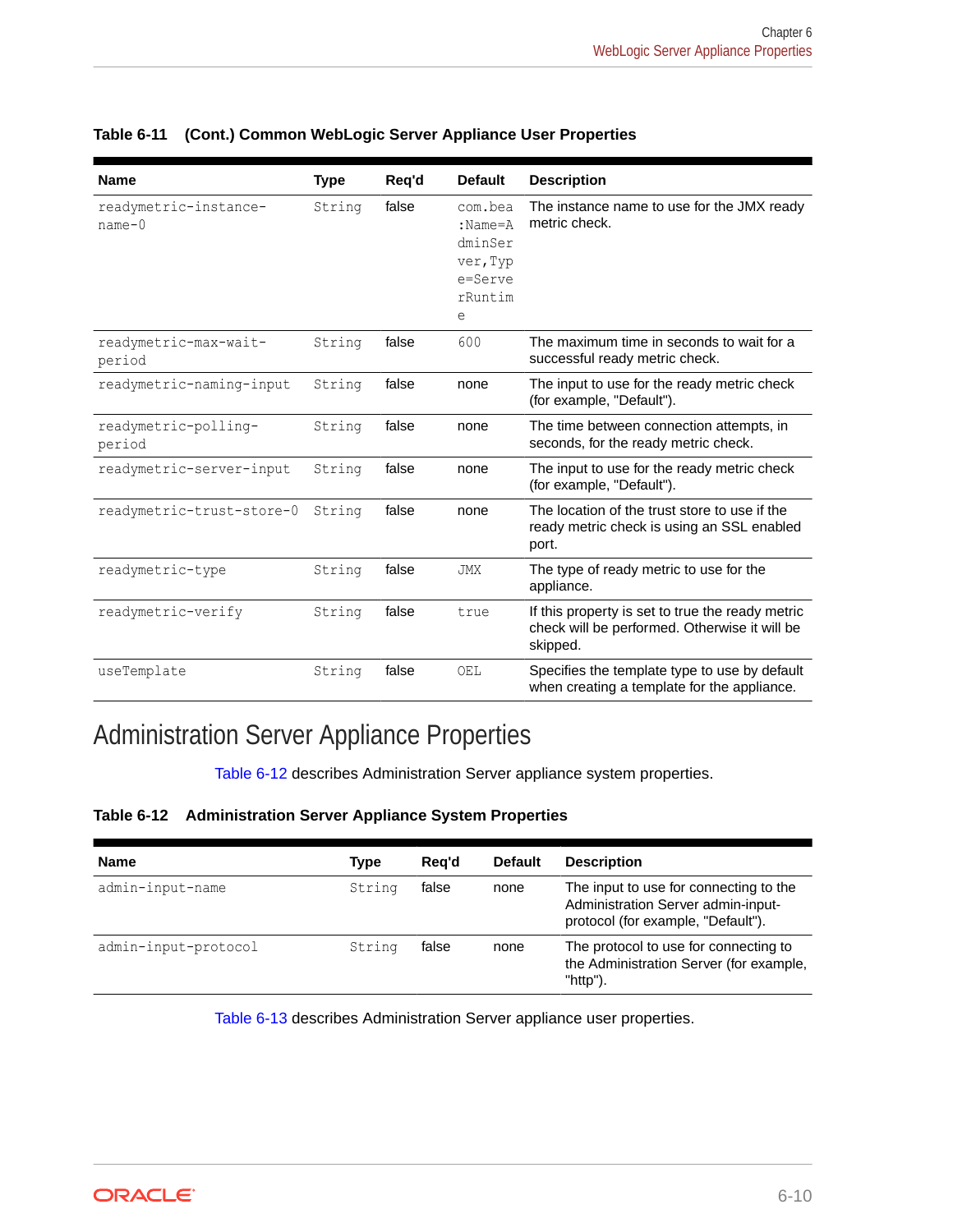| <b>Name</b>                                          | Type   | Reg'd | <b>Default</b>   | <b>Description</b>                                                                             |
|------------------------------------------------------|--------|-------|------------------|------------------------------------------------------------------------------------------------|
| <cluster name="">-cluster-<br/>address</cluster>     | String | false | $\leq$ empty $>$ | The cluster address for the cluster named by<br>the first part of the property name.           |
| <cluster name="">-frontend-<br/>host</cluster>       | String | false | <empty></empty>  | The front-end host for the cluster named by<br>the first part of the property name.            |
| <cluster name="">-frontend-<br/>http-port</cluster>  | String | false | <empty></empty>  | The non-secure front-end port for the cluster<br>named by the first part of the property name. |
| <cluster name="">-frontend-<br/>https-port</cluster> | String | false | <empty></empty>  | The secure front-end port for the cluster<br>named by the first part of the property name.     |

### <span id="page-67-0"></span>**Table 6-13 Administration Server Appliance User Properties**

## Oracle Coherence\*Web Introspection Extension

The Oracle Coherence\*Web introspection extension extends the functionality of the WebLogic Server Introspector. It examines the configuration of Coherence cache clusters and servers configured as part of a WebLogic domain.

See the Oracle Coherence documentation.

## Supported Template Types

The supported template type is Oracle Enterprise Linux (OEL).

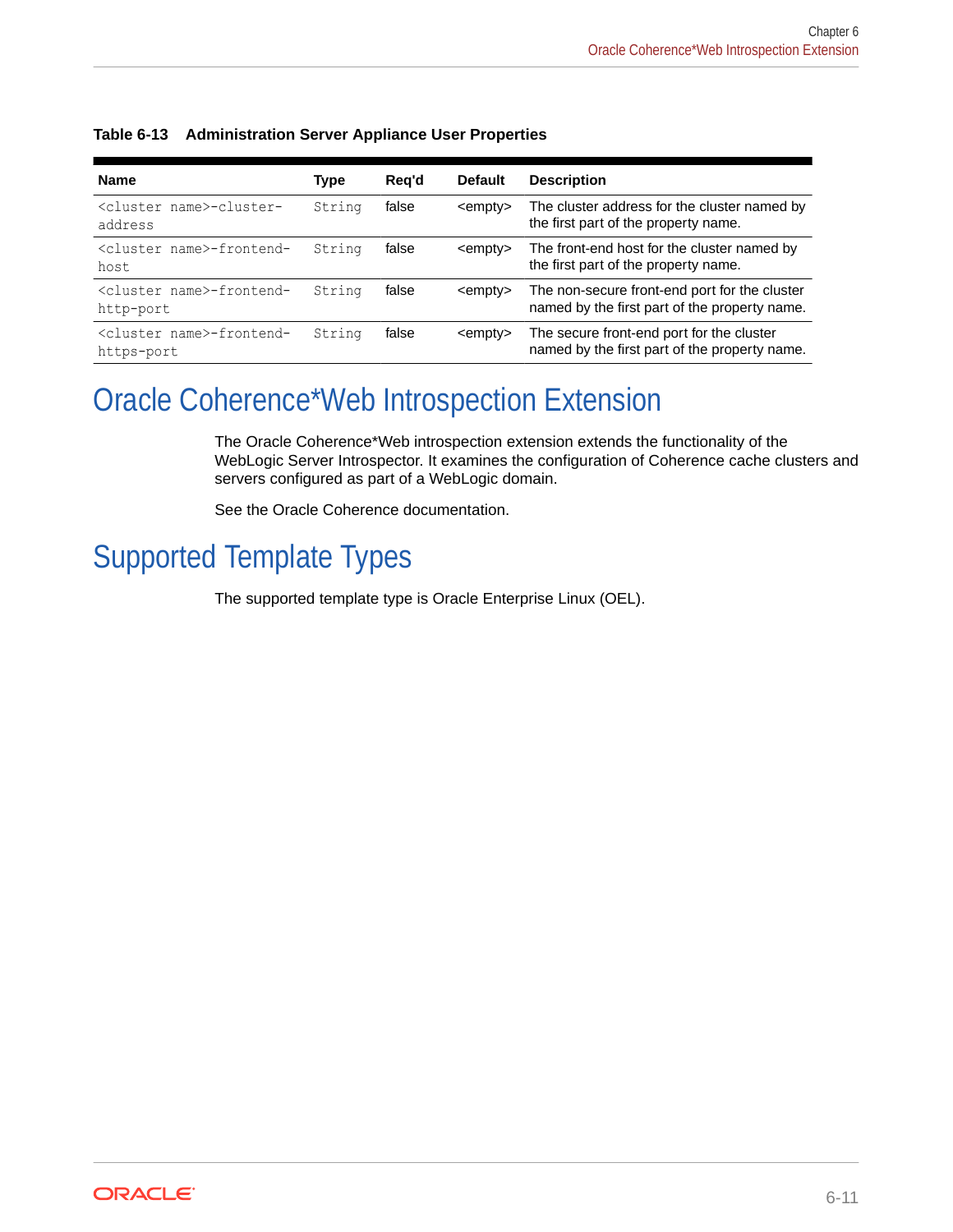# 7 Configuring Concurrent Managed Objects

Learn about the Concurrent Managed Objects (CMOs) implemented by Oracle WebLogic Server to provide support for defining and implementing the Concurrency Utilities for Java EE 1.0 (JSR 236).

- About Java EE Concurrency Utilities
- [How Concurrent Managed Objects Provide Concurrency for WebLogic Server Containers](#page-69-0)
- [Default Java EE CMOs](#page-78-0)
- [Customized CMOs in Configuration Files](#page-81-0)
- [Global CMO Templates](#page-91-0)
- [Configuring Concurrent Constraints](#page-93-0)
- [Querying CMOs](#page-94-0)

## About Java EE Concurrency Utilities

The Concurrency Utilities for Java EE 1.0 (JSR 236) implements a standard API for providing asynchronous capabilities to Java EE application components such as servlets and EJBs.

As described in *The Java EE 7 Tutorial*, the two main concurrency concepts are processes and threads.

- Processes are primarily associated with applications running on the operating system (OS). A process has specific runtime resources to interact with the underlying OS and allocate other resources, such as its own memory, just as the JVM process does. A JVM is in fact a process.
- Threads share some features with processes, since both consume resources from the OS or the execution environment. But threads are easier to create and consume many fewer resources than a process.

The primary components of the concurrency utilities are:

- **ManagedExecutorService (MES):** Used by applications to execute submitted tasks asynchronously. Tasks are executed on threads that are started and managed by the container. The context of the container is propagated to the thread executing the task.
- **ManagedScheduledExecutorService (MSES):** Used by applications to execute submitted tasks asynchronously at specific times. Tasks are executed on threads that are started and managed by the container. The context of the container is propagated to the thread executing the task.
- **ManagedThreadFactory (MTF):** Used by applications to create managed threads. The threads are started and managed by the container. The context of the container is propagated to the thread executing the task.
- **ContextService:** Used to create dynamic proxy objects that capture the context of a container and enable applications to run within that context at a later time or be submitted to a Managed Executor Service. The context of the container is propagated to the thread executing the task.

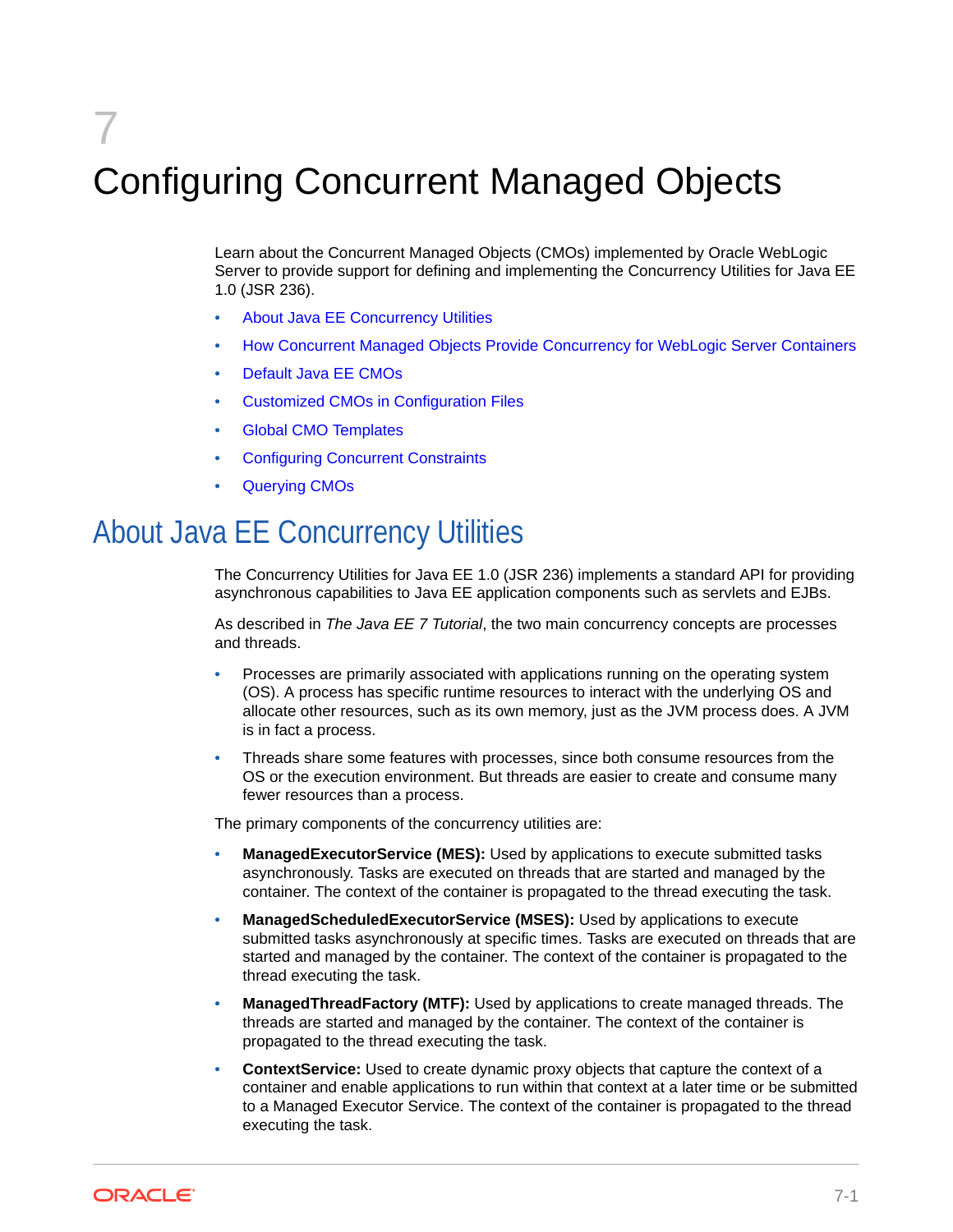For more detailed information, see Concurrency Utilities for Java EE in *The Java EE 7 Tutorial*. Also, see the Java Specification Request 236: Concurrency Utilities for Java EE 1.0 (<http://jcp.org/en/jsr/detail?id=236>).

## <span id="page-69-0"></span>Concurrency 1.0 Code Examples in WebLogic Server

When you install WebLogic Server complete with the examples, the examples source code is placed in the *EXAMPLES\_HOME*\examples\src\examples directory. The default path is *ORACLE\_HOME*\wlserver\samples\server. From this directory, you can access the source code and instruction files for the Concurrency 1.0 examples without having to set up the samples domain.

The *ORACLE\_HOME*\user\_projects\domains\wl\_server directory contains the WebLogic Server examples domain; it contains your applications and the XML configuration files that define how your applications and Oracle WebLogic Server will behave, as well as startup and environment scripts. See Sample Applications and Code Examples in *Understanding Oracle WebLogic Server*.

**Using Concurrency ContextService** – demonstrates how to use ContextService interface to create dynamic proxy objects.

*EXAMPLES\_HOME*/wl\_server/examples/src/examples/javaee7/concurrency/ dynamicproxy

**Using Concurrency Executor** – demonstrates how to use javax.enterprise.concurrent.ManagedExecutorService for submitting tasks.

*EXAMPLES\_HOME*/examples/src/examples/javaee7/concurrency/executor

• **Using Concurrency Schedule** – demonstrates how to use javax.enterprise.concurrent.ManagedScheduledExecutorService for submitting delayed or periodic tasks.

*EXAMPLES\_HOME*/examples/src/examples/javaee7/concurrency/schedule

• **Using Concurrency Threads** – demonstrates how to use javax.enterprise.concurrent.ManagedThreadFactory to obtain a thread from the Java EE container.

*EXAMPLES\_HOME*/examples/src/examples/javaee7/concurrency/threads

Oracle recommends that you run these examples before programming your own applications that use concurrency.

## How Concurrent Managed Objects Provide Concurrency for WebLogic Server Containers

Learn how WebLogic Server provides concurrency capabilities to Java EE applications by associating the Concurrency Utilities API with the Work Manager to make threads container-managed.

- [How WebLogic Server Handles Asynchronous Tasks in Application Components](#page-70-0)
- [Concurrent Managed Objects \(CMOs\)](#page-70-0)
- [CMOs versus CommonJ API](#page-71-0)
- **[CMO Context Propagation](#page-72-0)**

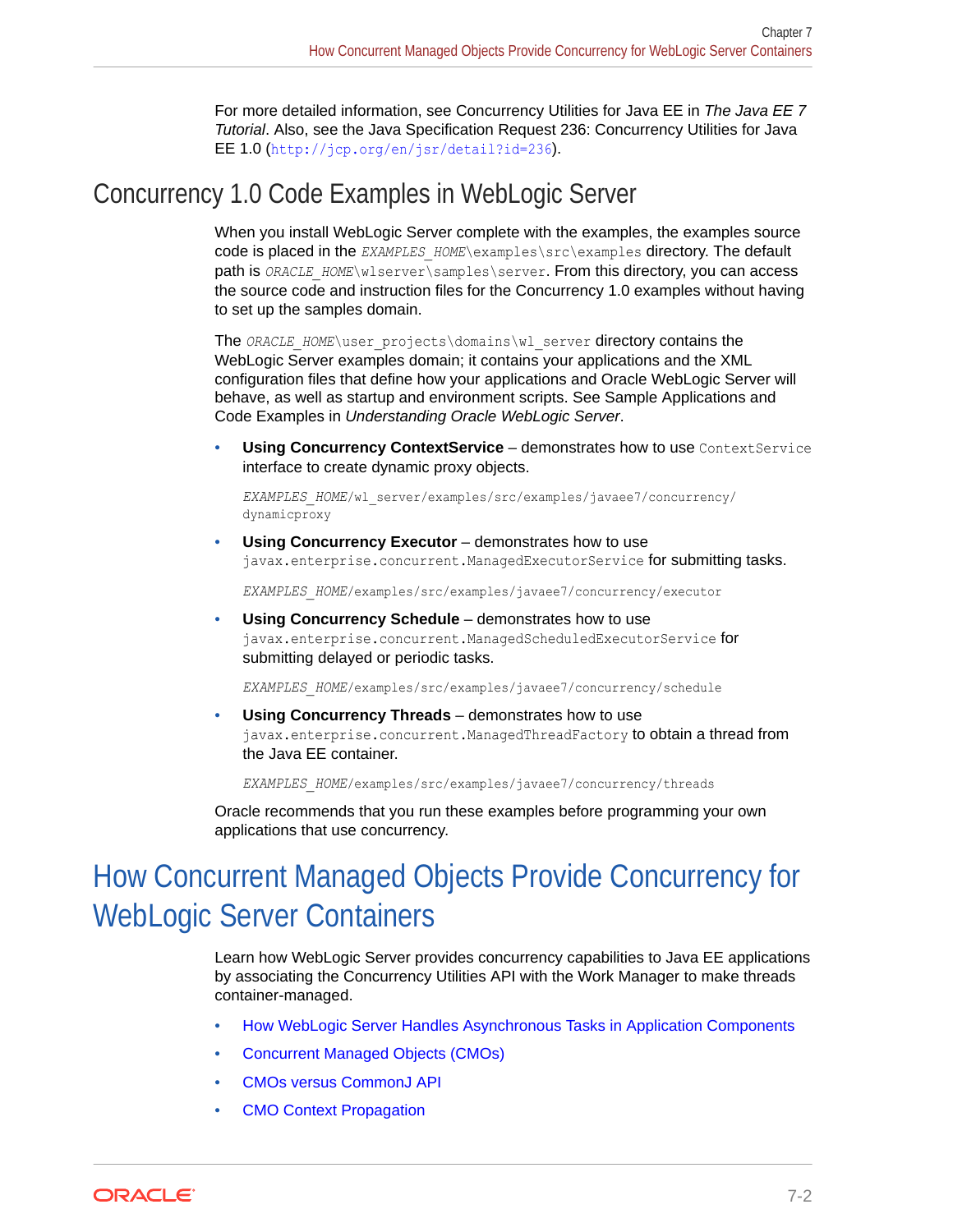- **[Self Tuning for CMO Tasks](#page-73-0)**
- [Threads Interruption When CMOs Are Shutting Down](#page-74-0)
- [CMO Constraints for Long-Running Threads](#page-75-0)

## <span id="page-70-0"></span>How WebLogic Server Handles Asynchronous Tasks in Application **Components**

With JSR236 Concurrent Utilities, WebLogic Server can recognize the asynchronous tasks in a server application component, and then manages them by:

- Providing the proper execution context. See [CMO Context Propagation](#page-72-0).
- Submitting tasks to the single server-wide self-tuning thread pool to make them prioritized based on defined rules and run-time metrics. See [Self Tuning for CMO Tasks](#page-73-0).
- Interrupting the thread that the task is executed in when the component that created the task is shutting down. See [Threads Interruption When CMOs Are Shutting Down](#page-74-0).
- Limiting the number of new running threads to be created by managed objects when the task is not suitable to be dispatched to the self-tuning thread pool. See [CMO Constraints](#page-75-0) [for Long-Running Threads.](#page-75-0)

## Concurrent Managed Objects (CMOs)

In WebLogic Server, asynchronous task management is provided by four types of Concurrent Managed Objects (or CMOs).

Table 7-1 summarizes the CMOs that provide asynchronous task management.

| <b>Managed Object</b>                           | <b>Context</b><br>Propagation                                                                   | <b>Self Tuning</b>                                                                                                                                                     | <b>Thread Interruption</b><br><b>While Shutting</b><br>Down                                                                                                         | <b>Limit of Concurrent</b><br><b>Long-Running New</b><br><b>Threads</b>                                                                                                                                                                                       |
|-------------------------------------------------|-------------------------------------------------------------------------------------------------|------------------------------------------------------------------------------------------------------------------------------------------------------------------------|---------------------------------------------------------------------------------------------------------------------------------------------------------------------|---------------------------------------------------------------------------------------------------------------------------------------------------------------------------------------------------------------------------------------------------------------|
| Managed Executor<br>Service (MES)               | Contexts are<br>propagated based on<br>configuration. See<br><b>CMO Context</b><br>Propagation. | Only short-running<br>tasks are dispatched<br>to the single self-<br>tuning thread pool by<br>a specified work<br>manager. See Self<br><b>Tuning for CMO</b><br>Tasks. | When Work Manager<br>is shutting down, all<br>the unfinished task<br>will be canceled. See<br><b>Threads Interruption</b><br>When CMOs Are<br><b>Shutting Down.</b> | The maximum<br>number of long-<br>running threads<br>created by MES/<br>MSES can be<br>configured to avoid<br>excessive number of<br>these threads making<br>negative effect on<br>server. See CMO<br><b>Constraints for Long-</b><br><b>Running Threads.</b> |
| Managed Scheduled<br>Executor Service<br>(MSES) | Contexts are<br>propagated based on<br>configuration. See<br><b>CMO Context</b><br>Propagation. | Same behavior as<br>MES. See Self<br><b>Tuning for CMO</b><br>Tasks.                                                                                                   | Same behavior as<br><b>MES.</b> See Threads<br><b>Interruption When</b><br><b>CMOs Are Shutting</b><br>Down.                                                        | Same behavior as<br>MES. See CMO<br><b>Constraints for Long-</b><br><b>Running Threads.</b>                                                                                                                                                                   |

### **Table 7-1 CMOs that Provide Asynchronous Task Management**

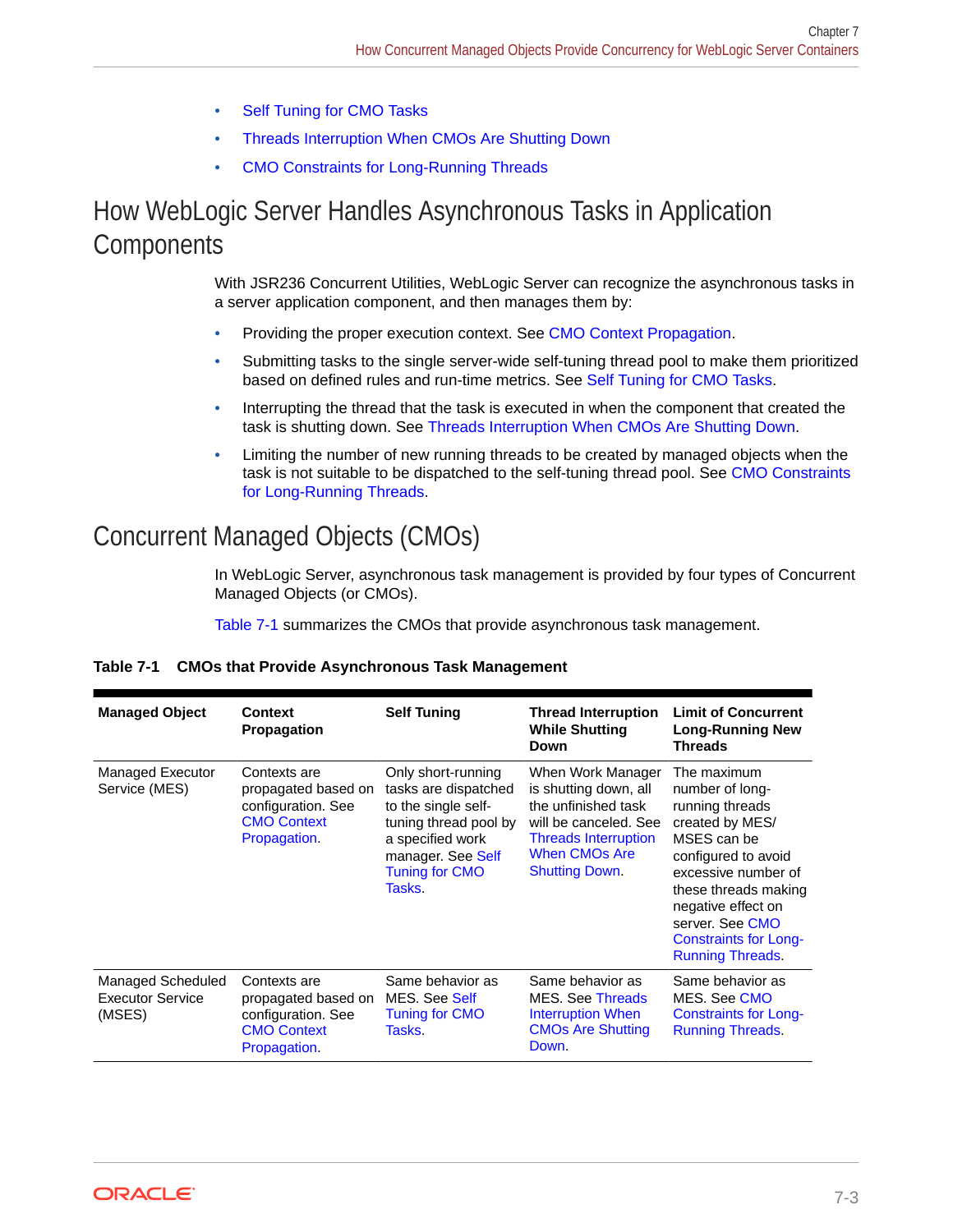| <b>Managed Object</b>           | Context<br><b>Propagation</b>                                                                   | <b>Self Tuning</b>                                                                                                                                                                                                                      | <b>Thread Interruption</b><br><b>While Shutting</b><br>Down                                                                                                                                       | <b>Limit of Concurrent</b><br><b>Long-Running New</b><br><b>Threads</b>                                                                                                                                                                    |
|---------------------------------|-------------------------------------------------------------------------------------------------|-----------------------------------------------------------------------------------------------------------------------------------------------------------------------------------------------------------------------------------------|---------------------------------------------------------------------------------------------------------------------------------------------------------------------------------------------------|--------------------------------------------------------------------------------------------------------------------------------------------------------------------------------------------------------------------------------------------|
| <b>Context Service</b>          | Contexts are<br>propagated based on<br>configuration. See<br><b>CMO Context</b><br>Propagation. | n/a                                                                                                                                                                                                                                     | n/a                                                                                                                                                                                               | n/a                                                                                                                                                                                                                                        |
| Managed Thread<br>Factory (MTF) | Contexts are<br>propagated based on<br>configuration. See<br><b>CMO Context</b><br>Propagation. | Threads returned by<br><b>the</b> newThread ()<br>method are not from<br>the single self-tuning<br>thread pool and will<br>not be put into the<br>thread pool when the<br>task is finished. See<br><b>Self Tuning for CMO</b><br>Tasks. | Threads created by<br><b>the</b> $newThread()$<br>method will be<br>interrupted when the<br>MTF is shutting<br>down. See Threads<br><b>Interruption When</b><br><b>CMOs Are Shutting</b><br>Down. | The maximum<br>number of new<br>threads created by<br>MTF can be<br>configured to avoid<br>excessive number of<br>these threads making<br>negative effect on<br>server. See CMO<br><b>Constraints for Long-</b><br><b>Running Threads.</b> |

<span id="page-71-0"></span>**Table 7-1 (Cont.) CMOs that Provide Asynchronous Task Management**

There are three types of JSR236 CMOs in WebLogic Server, each one characterized by its scope and how it is defined and used.

- [Default Java EE CMOs](#page-78-0)  Required by the Java EE standard that default resources be made available to applications, and defines specific JNDI names for these default resources.
- [Customized CMOs in Configuration Files](#page-81-0)  Can be defined at the application and module level or referenced from an application component environment (ENC) that is bound to JNDI.
- [Global CMO Templates](#page-91-0) Can be defined globally as templates in the domain's configuration by using the WebLogic Server Administration Console and configuration MBeans.

Similar to Work Managers, global CMO templates can be defined at the domain or server level using the WebLogic Server Administration Console or configuration MBeans. See [Configuring CMO Templates using the Administration Console](#page-92-0) and [Using MBeans to Configure CMO Templates.](#page-92-0)

## CMOs versus CommonJ API

The CommonJ API (commonj.work) in WebLogic Server provides a set of interfaces that allows an application to execute multiple work items concurrently within a container. CMOs and CommonJ APIs operate at the same level: they both dispatch tasks to work managers and programmatically handle work from within an application. However, there are distinct differences between CMOs and the CommonJ API, such as:

- CommonJ API is Weblogic specific and CMOs have been standardized.
- CommonJ API provides functions similar to the CMO Managed Executor Service and Managed Scheduled Executor Service, but it does not provides CMO functions like the Managed Thread Factory and the Context Service.

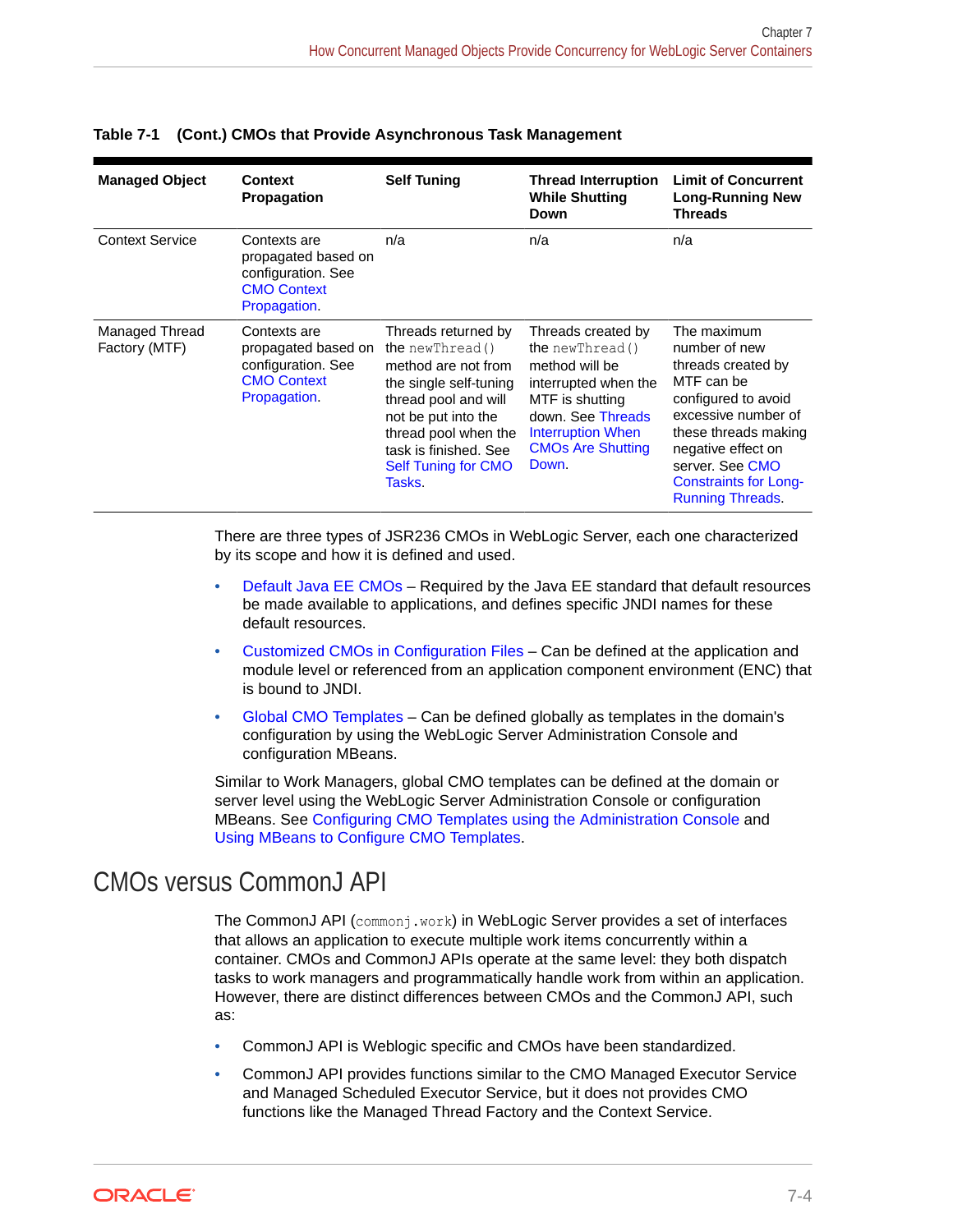For information about using the CommonJ API, see Using the Timer and Work Manager API in *Developing CommonJ Applications for Oracle WebLogic Server*.

# CMO Context Propagation

This section explains the four context types that are propagated for CMOs and the context invocation points in WebLogic Server for MES and MSES managed objects.

### Propagated Context Types

Table 7-2 summarizes the contexts types that are propagated for the four types of managed objects.

| <b>Context Type</b> | <b>Description</b>          | <b>Context Tasks Run with</b>                                                                                                                                             |  |
|---------------------|-----------------------------|---------------------------------------------------------------------------------------------------------------------------------------------------------------------------|--|
| <b>JNDI</b>         | <b>JNDI</b> namespace       | For MES, MSES, and<br>ContextService, tasks can<br>access the application-scoped<br>JNDI tree (such as java: app,<br>java:module, java:comp) of<br>the submitting thread. |  |
|                     |                             | For MTF, tasks can access<br>application-scoped JNDI tree of<br>the component that created the<br>ManagedThreadFactory<br>instance.                                       |  |
| ClassLoader         | <b>Context Class loader</b> | For MES, MSES, and<br>ContextService, tasks run with<br>the context classloader of the<br>submitting thread.                                                              |  |
|                     |                             | For MTF, tasks run with the<br>classloader of the component<br>that created the<br>Managed Thread Factory instance                                                        |  |
| Security            | Subject identity            | For MES, MSES, and<br>ContextService, tasks run with<br>the subject identity of the<br>submitting thread. For MTF, tasks<br>run with the anonymous subject.               |  |

#### **Table 7-2 Propagated Context Types**

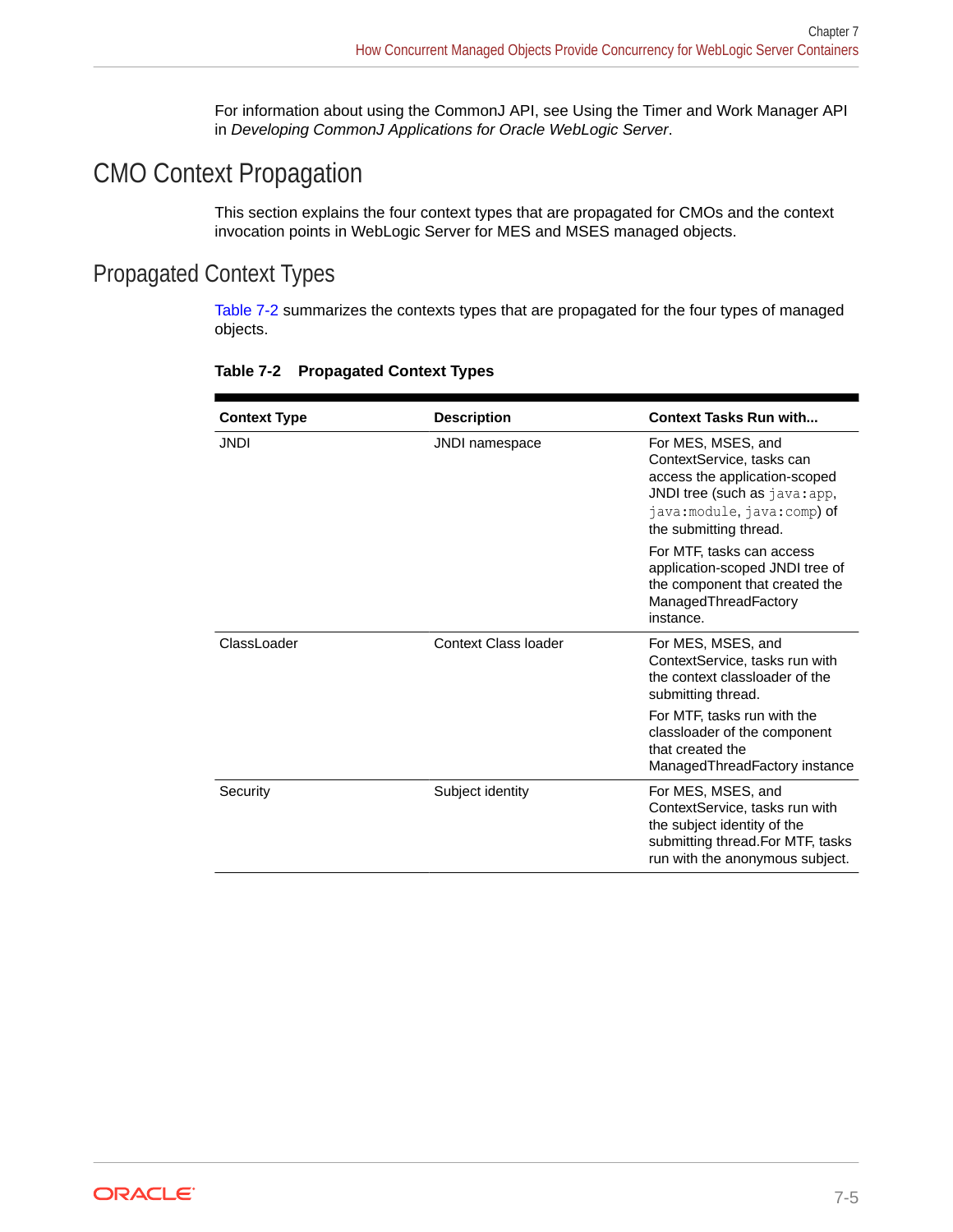| <b>Context Type</b> | <b>Description</b>                             | <b>Context Tasks Run with</b>                                                                                                                                                                              |
|---------------------|------------------------------------------------|------------------------------------------------------------------------------------------------------------------------------------------------------------------------------------------------------------|
| WorkArea            | WorkArea contexts with<br>PropagationMode WORK | For MES, MSES, and Context<br>Service there is a new WorkArea<br>context type, and so all tasks run<br>with a WorkContextMap, which<br>contains all the submitting<br>thread's contexts with WORK<br>mode. |
|                     |                                                | For MTF, all tasks run with an<br>empty WorkContextMap.                                                                                                                                                    |
|                     |                                                | <b>Note:</b> While the<br>WorkContextMap is a new<br>instance, the contained values<br>are not, so updating the contents<br>of the values can affect the<br>contents of the submitting<br>thread.          |

|  |  | Table 7-2 (Cont.) Propagated Context Types |  |  |
|--|--|--------------------------------------------|--|--|
|--|--|--------------------------------------------|--|--|

### Contextual Invocation Points

Table 7-3 summarizes the callback methods of the Contextual Invocation Points in WebLogic Server and the context that the Contextual Invocation Point runs with for the MES and MSES managed objects.

| Table 7-3 Contextual Invocation Points |  |
|----------------------------------------|--|
|----------------------------------------|--|

| <b>Concurrent Managed</b><br><b>Objects</b> | <b>Contextual Invocation</b><br><b>Points</b>                                                                               | Context with which the<br><b>Contextual Invocation Point</b><br><b>Runs</b>                                                                                                                 |
|---------------------------------------------|-----------------------------------------------------------------------------------------------------------------------------|---------------------------------------------------------------------------------------------------------------------------------------------------------------------------------------------|
| ManagedExecutorService                      | callback method:<br>javax.enterprise.concur<br>rent.ManagedTaskListene<br>r                                                 | The Contextual Invocation<br>Points run with the context of<br>the application component<br>instance that called the<br>$submit()$ , $invokeAll()$ ,<br>invokeAny() methods.                |
| ManagedScheduledExecutorS<br>ervice         | callback methods:<br>javax.enterprise.concurr<br>ent.ManagedTaskListener<br>and<br>javax.enterprise.concur<br>rent. Trigger | The application component<br>instance that called the<br>$submit()$ , $invokeAll()$ ,<br>$invokeAny()$ , schedule $()$ ,<br>scheduleAtFixedRate(),<br>scheduleWithFixedDelay(<br>) methods. |

# Self Tuning for CMO Tasks

Short-running tasks submitted to the MES or the MSES are dispatched to the single self-tuning thread pool by associating with the Work Manager specified in deployment descriptors.

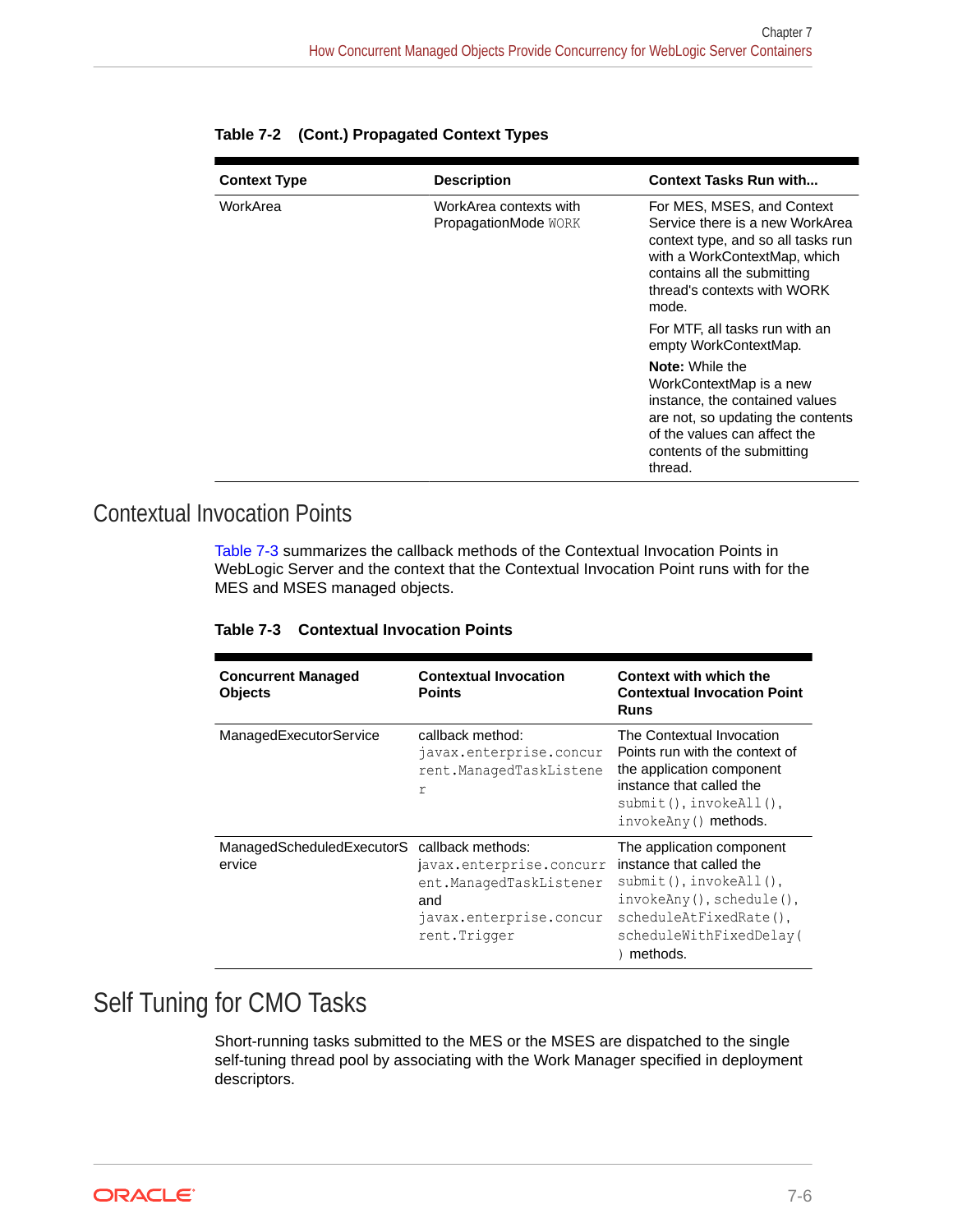The execution of the tasks will be consistent with the rules defined for the specified Work Manager. For tasks submitted to the execute method in MES and MSES, if the Work Manager's overload policy rejects the task, the following events will occur:

- The java.util.concurrent.RejectedExecutionException will be thrown in the submit or execute method.
- The overload reason parameter passed to weblogic.work.Work will be set to the RejectedExecutionException.
- If the user registered the task with the ManagedTaskListener, this listener will not be notified because user can receive the overload message through the RejectedExecutionException.

**Note:** A ManagedTaskListener is used to monitor the state of a task's Future. For more information see, [Package javax.enterprise.concurrent](http://docs.oracle.com/javaee/7/api/javax/enterprise/concurrent/package-summary.html).

For the invokeAll() and invokeAny() methods in the MES and MSES, for any of the submitted tasks that are is rejected by the Work Manager overload policy, the following events will occur:

- The user-registered ManagedTaskListener's taskSubmitted() method will be called.
- The user-registered ManagedTaskListener's taskDone() method will be called and the throwableParam will be javax.enterprise.concurrent.AbortedException.
- The overload reason parameter passed to weblogic.work.Work will be set to the AbortedException.

For the schedule(), scheduleAtFixRate(), scheduleAtFixDelay(), and schedule(Trigger) () methods, if the task is rejected by the Work Manager's overload policy, the following events will occur:

- The user-registered ManagedTaskListener's taskDone() method will be called, the throwableParam will be javax.enterprise.concurrent.AbortedException.
- The overload reason parameter passed to weblogic.work.Work will be set to the AbortedException.
- If the task is periodic, the next run of task will still be scheduled.

# Threads Interruption When CMOs Are Shutting Down

When either the MES or MSES is shut down:

- None of the waiting tasks will be executed.
- All the running threads will be interrupted. The user should check the Thread.isInterrupted() method and terminate their tasks because WebLogic Server will not force it to terminate.
- An executor returned Future object will throw the java.util.concurrent.CancellationException() if the Future.get() method is called.
- User registered ManagedTaskListener's taskAborted() method will be called and paramThrowable will be the CancellationException().

#### When the MTF is shut down:

All threads that it has created using the newThread() method are interrupted. Calls to the isShutdown() method in the ManageableThread interface on these threads return true.

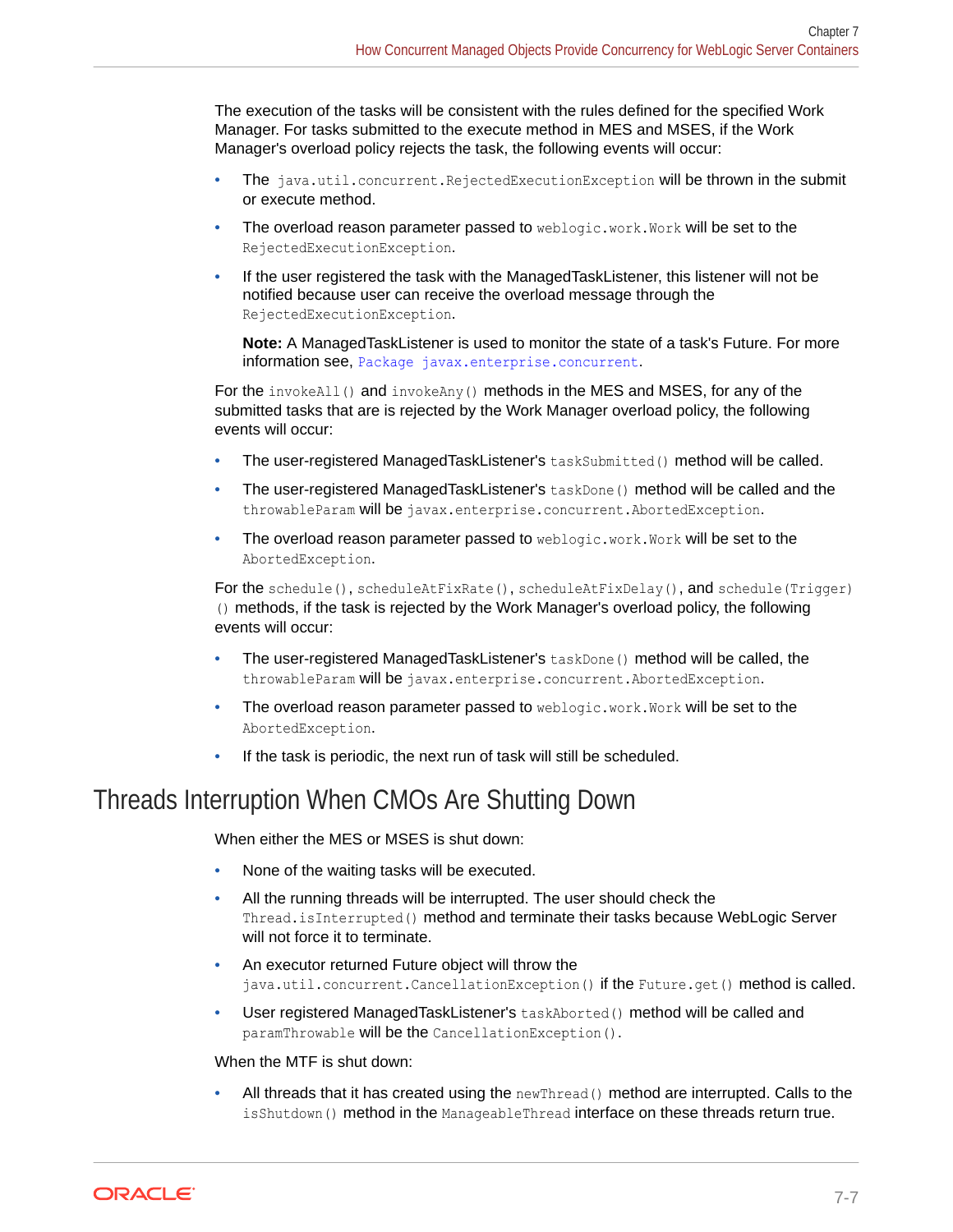<span id="page-75-0"></span>All subsequent calls to the newThread() method throw a java.lang.IllegalStateException.

For the ContextService, no thread is interrupted. However:

• All invocations to any of the proxied interface methods will fail with a java.lang.IllegalStateException.

# CMO Constraints for Long-Running Threads

As mentioned above, long-running tasks submitted to MES and MSES and the calling of newThread() method of MTF need to create new threads that will not be managed as a part of the self-tuning thread pool. Because an excessive number of running threads can have a negative affect on server performance and stability, configurations are provided to specify the maximum number of running threads that are created by concurrency utilities API.

### Setting Limits for Maximum Concurrent Long Running Requests

The limit of concurrent long-running requests submitted to MES and MSES can be specified in managed object and server levels. All levels of configurations are independent and the maximum of the concurrent long-running requests cannot exceed any of them.

Table 7-4 summarizes the limit of concurrent long-running requests with the maxconcurrent-long-running-requests element that can be defined in the deployment descriptors.

| <b>Scope</b> | <b>Deployment Descriptor</b>                                                                                              | <b>Description</b>                             | <max-concurrent-long-<br>running-requests&gt;<br/><b>Element Details</b></max-concurrent-long-<br> |  |
|--------------|---------------------------------------------------------------------------------------------------------------------------|------------------------------------------------|----------------------------------------------------------------------------------------------------|--|
| Server       | $In confiq.xml$ :                                                                                                         | Limit of concurrent Long-                      | Optional                                                                                           |  |
|              | As the sub-element of<br><domain><server> or<br/><domain><server-<br>template&gt;</server-<br></domain></server></domain> | running requests specified<br>for that server. | Range: [0-65534]. When<br>out of range, the default<br>value will be used<br>Default value: 100    |  |

#### **Table 7-4 Limit of Concurrent Long-running Requests**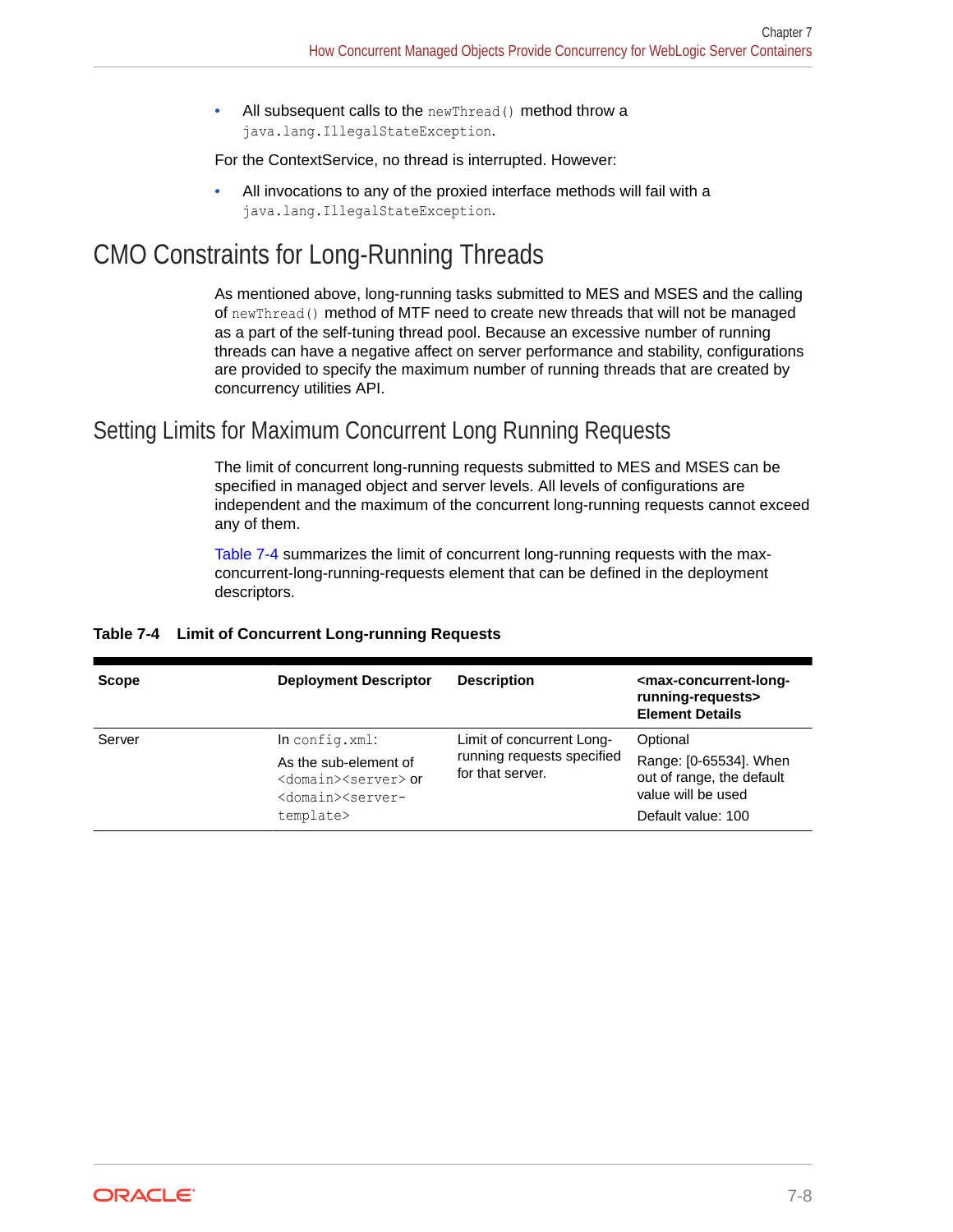| <b>Scope</b>   | <b>Deployment Descriptor</b>                                                                                                                                                        | <b>Description</b>                                                               | <max-concurrent-long-<br>running-requests&gt;<br/><b>Element Details</b></max-concurrent-long-<br> |
|----------------|-------------------------------------------------------------------------------------------------------------------------------------------------------------------------------------|----------------------------------------------------------------------------------|----------------------------------------------------------------------------------------------------|
| Managed Object | In weblogic-<br>application.xml,<br>weblogic-ejb-jar.xml,<br>or weblogic.xml:                                                                                                       | Limit of concurrent long-<br>running requests specified<br>for that MES or MSES. | The same as above with<br>the exception that the<br>default value is 10.                           |
|                | As the sub-element of<br><managed-executor-<br>service&gt; or <managed-<br>scheduled-executor-<br/>service&gt;</managed-<br></managed-executor-<br>                                 |                                                                                  |                                                                                                    |
|                | in config.xml:                                                                                                                                                                      |                                                                                  |                                                                                                    |
|                | As the sub-element of<br><managed-executor-<br>service-template&gt; or<br/><managed-scheduled-<br>executor-service-<br/>template&gt;</managed-scheduled-<br></managed-executor-<br> |                                                                                  |                                                                                                    |

**Table 7-4 (Cont.) Limit of Concurrent Long-running Requests**

When the specified limit is exceeded, the MES or MSES will take following actions for new long-running tasks submitted to them:

- The java.util.concurrent.RejectedExecutionException will be thrown when calling the task submission API.
- If the user registered the task with the ManagedTaskListener, then this listener will not be notified because the submit method failed.

Note that above rule is not applied for the invokeAll() and invokeAny() methods. If any of the tasks submitted by these methods is rejected by the specified limit, the following events will occur:

- The user-registered ManagedTaskListener's taskSubmitted() method will be called.
- The user-registered ManagedTaskListener's taskDone() method will be called and the throwableParam will be javax.enterprise.concurrent.AbortedException.
- Other submitted tasks will not be affected.
- The method will *not* throw the RejectedExecutionException.

Example 7-1 demonstrates how the value specified for the max-concurrent-long-runningrequests element in the config.xml can affect the maximum number of long-running requests.

#### **Example 7-1 Sample Placements of max-concurrent-long-running-requests in config.xml**

```
<domain>
    <server>
        <name>myserver</server>
         <max-concurrent-long-running-requests>50</max-concurrent-long-running-
requests> (place 1)
    </server>
     <max-concurrent-long-running-requests>10</max-concurrent-long-running-requests>
```
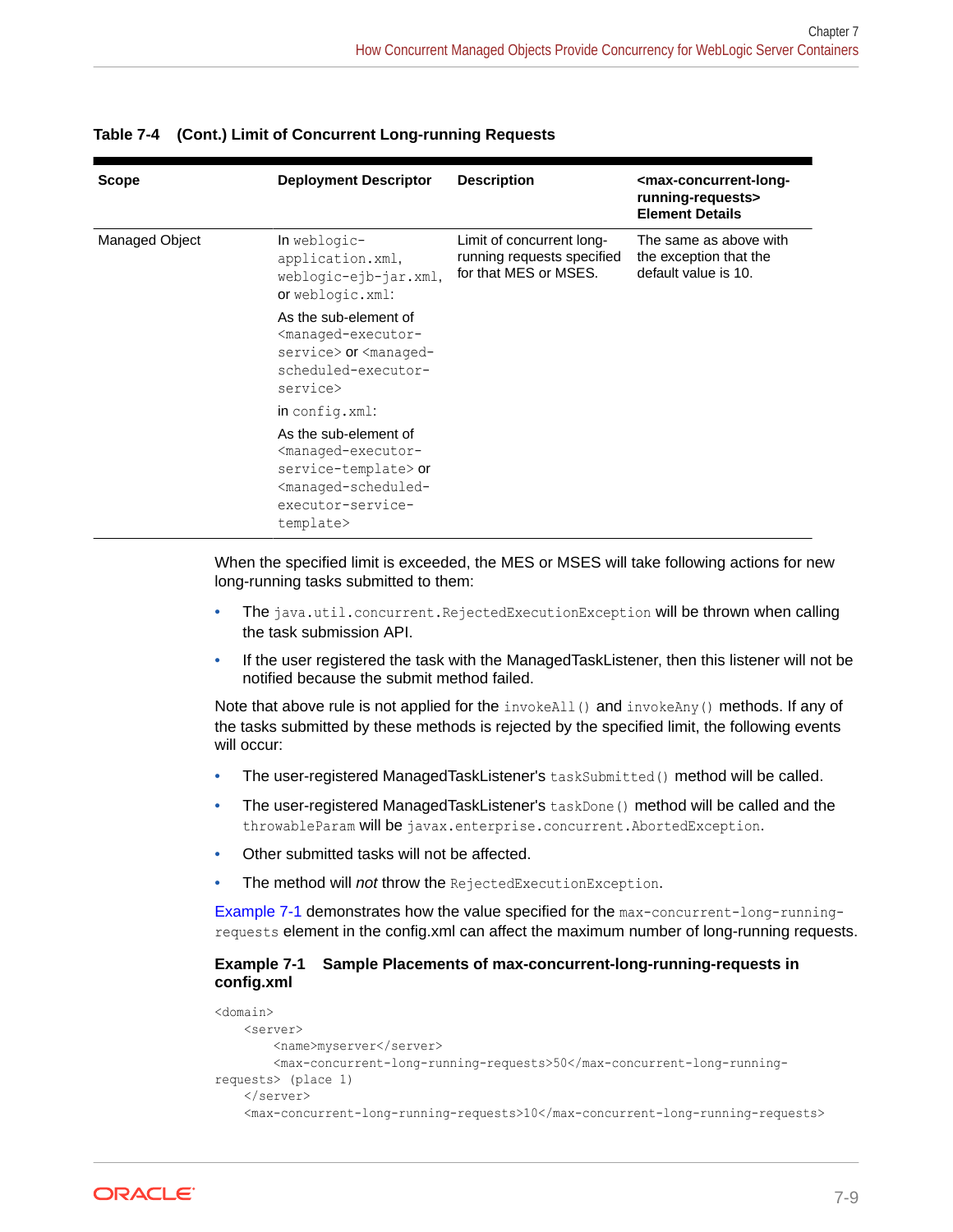```
(place 2)
     <server-template>
        <name>mytemplate</name>
         <max-concurrent-long-running-requests>50</max-concurrent-long-running-
requests> (place 3)
    </server-template>
</domain>
```
- place 1 Affects the MES and MSES defined in the server instance *myserver*. All the MES and MSES running in that server instance can only create a maximum of 50 long-running-requests in total.
- place 2 Only affects MES and MSES defined in the domain. All the MES and MSES running in the domain can create a maximum of 10 long-running-requests in total.
- place 3 Affects MES & MSES defined in the server instances that apply to the template *mytemplate*. All the MES and MSES running in that server instance can only create a maximum of 50 long-running-requests in total.

Example 7-2 demonstrates how the value specified for the max-concurrent-longrunning-requests element in the config.xml can affect the maximum number of long-running requests.

#### **Example 7-2 Sample Configurations of max-concurrent-long-running-requests**

```
server1(100)
     |---application1
           |---managed-scheduled-executor-service1(not specified)
           |---module1
                 |---managed-executor-service1(20)
                 |---managed-scheduled-executor-service2(not specified)
     |---application2
```
In the following cases, none of the limits are exceeded and the above actions will not be taken:

Assume 120 long-running tasks were submitted to managed-executor-service1, 115 of them were finished, 5 of them are being executed, if one more long-running task is submitted to managed-executor-service1, it will be executed because no limit is exceeded.

In the following cases, one of the limits is exceeded and the above actions will be taken:

- Assume 10 long-running tasks are being executed by managed-scheduledexecutor-service1, if one more long-running task is submitted to managedscheduled-executor-service1, then the limit of managed-scheduled-executorservice1 is exceeded.
- Assume 10 long-running tasks are being executed by application1, 90 are being executed by application2, if one more long-running task is submitted to application1 or application2, then the limit of server1 is exceeded.

### Setting Limits for Maximum Concurrent New Threads

The limit of concurrent new running threads created by calling the newThread() method of the MTF can be specified in a managed object, domain, and server level. All

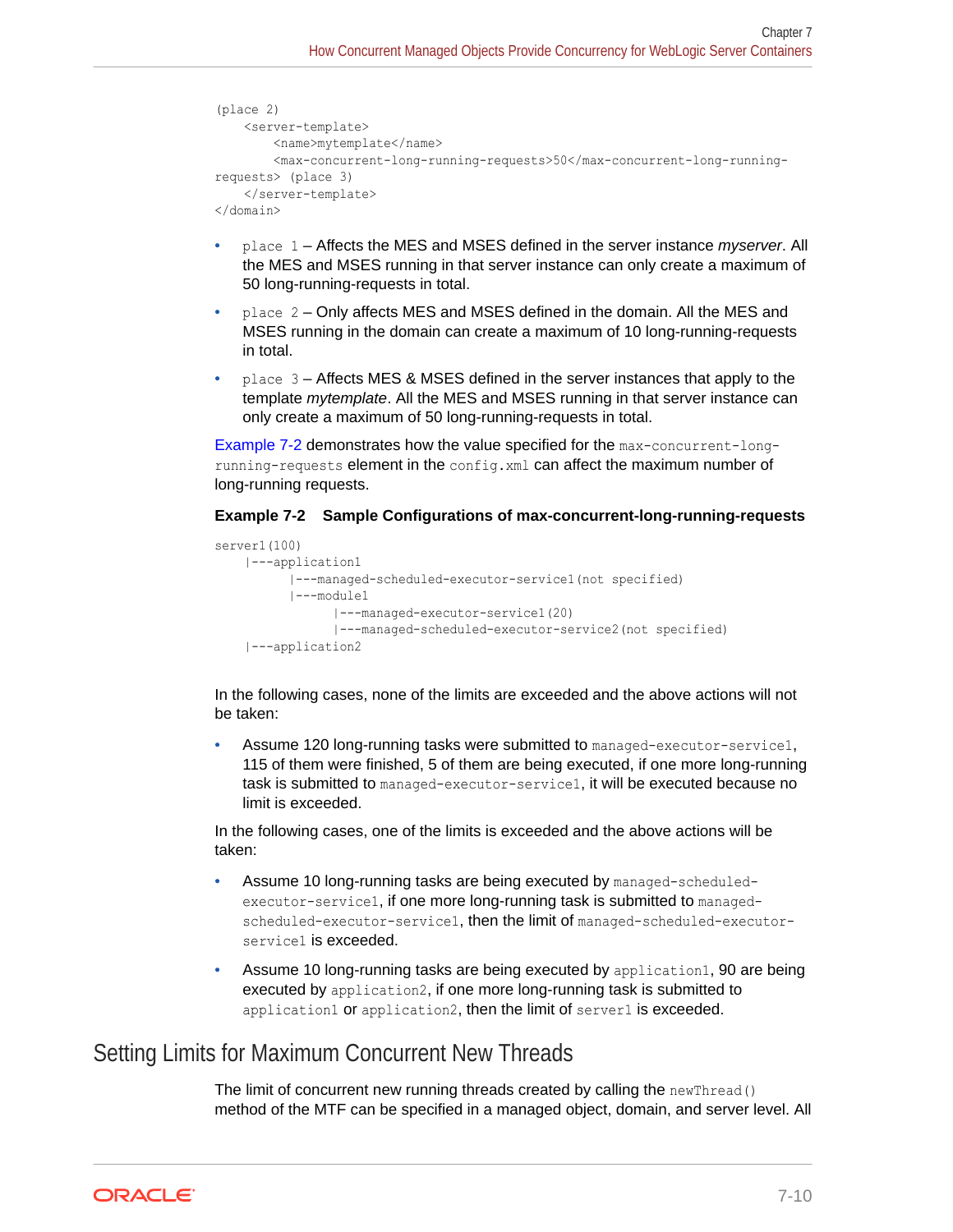levels of configurations are independent and the maximum of the concurrent new running threads can not exceed any of them.

Note that the meaning of **running thread** is a thread that has been created by the MTF and which has not finished its run() method.

Table 7-5 summarizes the limit of concurrent new running threads with an element  $\langle \text{max-}$ concurrent-new-threads> that can be defined in the deployment descriptors.

| <b>Scope</b>   | <b>Deployment Descriptor</b>                                                                                                                                                                                                                               | <b>Description</b>                                                                       | <max-concurrent-new-<br>threads&gt; Element Details</max-concurrent-new-<br> |
|----------------|------------------------------------------------------------------------------------------------------------------------------------------------------------------------------------------------------------------------------------------------------------|------------------------------------------------------------------------------------------|------------------------------------------------------------------------------|
| Server         | $In confiq.xml$ :                                                                                                                                                                                                                                          | Limit of concurrent new                                                                  | Optional                                                                     |
|                | As the sub-element of<br><domain><server> or<br/><domain><server-< td=""><td>running threads specified<br/>for that server.</td><td>Range: [0-65534]. When<br/>out of range, the default<br/>value will be used</td></server-<></domain></server></domain> | running threads specified<br>for that server.                                            | Range: [0-65534]. When<br>out of range, the default<br>value will be used    |
|                | template>                                                                                                                                                                                                                                                  |                                                                                          | Default value: 10                                                            |
| Managed Object | $In weblogic-$<br>application.xml,<br>weblogic-ejb-jar.xml,<br>or weblogic.xml:                                                                                                                                                                            | Limit of concurrent new<br>running threads specified<br>for that<br>ManagedThreadFactory | The same as above with<br>the exception that the<br>default value is 10.     |
|                | As the sub-element of<br><managed-executor-<br>service&gt; or <managed-<br>scheduled-executor-<br/>service&gt;</managed-<br></managed-executor-<br>                                                                                                        |                                                                                          |                                                                              |
|                | in config.xml:                                                                                                                                                                                                                                             |                                                                                          |                                                                              |
|                | As the sub-element of<br><managed-executor-<br>service-template&gt; or<br/><managed-scheduled-<br>executor-service-<br/>template&gt;</managed-scheduled-<br></managed-executor-<br>                                                                        |                                                                                          |                                                                              |

|  | Table 7-5 Limit of Concurrent New Running Threads |  |  |
|--|---------------------------------------------------|--|--|
|--|---------------------------------------------------|--|--|

When the specified limit is exceeded, calls to the newThread() method of the MTF will return null to be consistent with the ThreadFactory.newThread Javadoc.

To see a sample snippet of using max-concurrent-new-threads, refer to [Deployment](#page-89-0) [Descriptor Examples](#page-89-0).

# Default Java EE CMOs

The Java EE standard specifies that certain default resources be made available to applications, and defines specific JNDI names for these default resources. WebLogic Server makes these names available through the use of logical JNDI names, which map Java EE standard JNDI names to specific WebLogic Server resources.

- [Default Managed Executor Service](#page-79-0)
- [Default Managed Scheduled Executor Service](#page-79-0)
- **[Default Context Service](#page-80-0)**
- [Default Managed Thread Factory](#page-80-0)

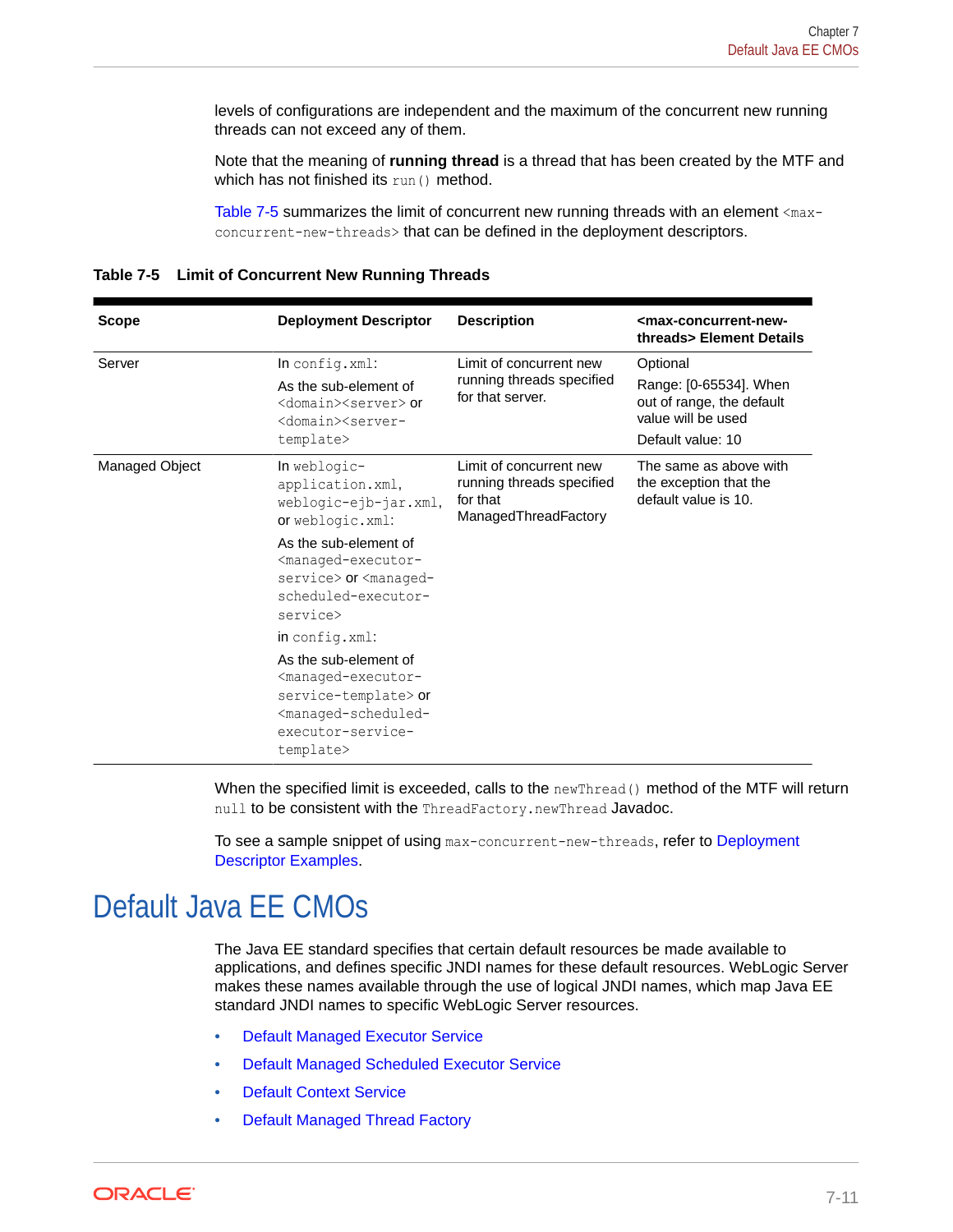# <span id="page-79-0"></span>Default Managed Executor Service

There is a default MES instance for each application. It is automatically bound to the default JNDI name of java:comp/DefaultManagedExecutorService of all the subcomponents when deployed.

- Uses the default Work Manager as the dispatch policy
- Propagates all the context-info
- The long-running request limit default is 10
- The long-running thread priority defaults to normal

You can also use the default MES in applications with the **@Resource** annotation. For example:

```
 package com.example;
   public class TestServlet extends HttpServlet {
   @Resource
   private ManagedExecutorService service;
```
#### **Overriding the Default MES**

The behavior of the default MES can be overridden by:

- Defining an executor template named DefaultManagedExecutorService in the config.xml. All applications will use this template to create a default MES.
- Defining a custom managed-executor-service in the weblogic-application.xml, using either deployment descriptors or annotations. This will also override the default MES definition in config.xml in the application. See [Custom Managed](#page-84-0) [Executor Service Configuration Elements](#page-84-0).

You *cannot* define a default executor named DefaultManagedExecutorService in the weblogic.xml or weblogic-ejb-jar.xml; doing so will cause the deployment to fail.

# Default Managed Scheduled Executor Service

The default MSES instance is similar to the default MES instance, but is automatically bound to the default JNDI name of java:comp/

DefaultManagedScheduledExecutorService of all the sub-components when deployed. It has the same default settings and propagates all the context information.

You can also use the default MSES in applications with the @Resource annotation. For example:

```
 package com.example;
   public class TestServlet extends HttpServlet {
   @Resource
   private ManagedScheduledExecutorService service;
```
#### **Overriding the Default MSES**

The behavior of the default MSES can be overridden by:

• Defining a scheduled executor template named DefaultManagedScheduledExecutorService in the config.xml. All applications will use this template to create a default MSES.

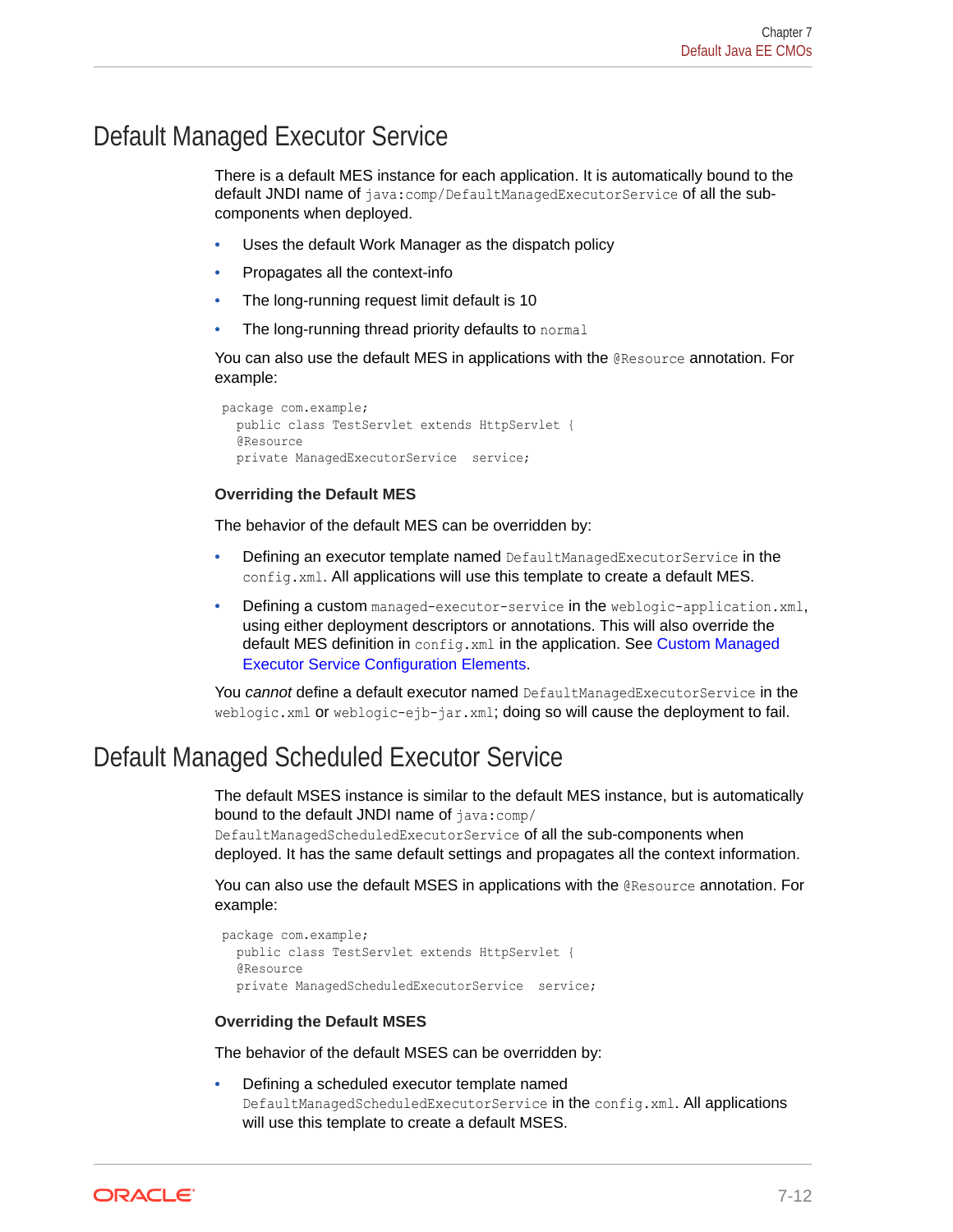<span id="page-80-0"></span>• Defining a custom <managed-scheduled-executor-service> in the weblogicapplication.xml, using either deployment descriptors or annotations. This will also override the default MSES definition in config.xml in the application. See [Custom](#page-86-0) [Managed Scheduled Executor Service Configuration Elements.](#page-86-0)

You *cannot* define a default scheduled executor named DefaultManagedExecutorService in the weblogic.xml or weblogic-ejb-jar.xml; doing so will cause the deployment to fail.

## Default Context Service

There is a default context service instance for each application. It is automatically bound to the default JNDI name of java:comp/DefaultContextService of all the sub-components when deployed and propagates all types of supported contexts.

The default Context Service can also be bound to java:comp/env/concurrent/cs under an application component environment (ENC) using the resource-env-ref or @Resource annotation.

Note that the behavior of the default context service cannot be overridden.

Example 7-3 shows how to use the default context service in a webl.  $xml$  file using the resource-env-ref element:

**Example 7-3 Using the Default Context Service with <resource-env-ref> in a Web App**

```
\langle!-- web.xml -->
<resource-env-ref>
   <resource-env-ref-name>concurrent/cs</resource-env-ref-name>
   <resource-env-ref-type>javax.enterprise.concurrent.ContextService</resource-env-ref-
type>
</resource-env-ref>
```
Example 7-4 shows how to use the default context service in a servlet with the @Resource annotation:

#### **Example 7-4 Using the Default Context Service with @Resource in a Servlet**

```
// when using @Resource, the following 2 ways are correct.
@Resource(lookup="java:comp/env/concurrent/cs")
// @Resource(name="concurrent/cs")
private ContextService service;
```

```
// when using JNDI Naming Context to lookup:
// initialContext.lookup("java:comp/env/concurrent/cs")
```
### Default Managed Thread Factory

There is a default MTF instance for each application. It is automatically bound to the default JNDI name of  $java:comp/DefaultManagerArray of all the sub-components when$ deployed.

- Propagates all types of supported contexts for new threads
- The default priority for long-running threads created by newThread() is normal
- The default limit for running concurrent new threads is 10

You can also use the default MTF in applications with the @Resource annotation. For example:

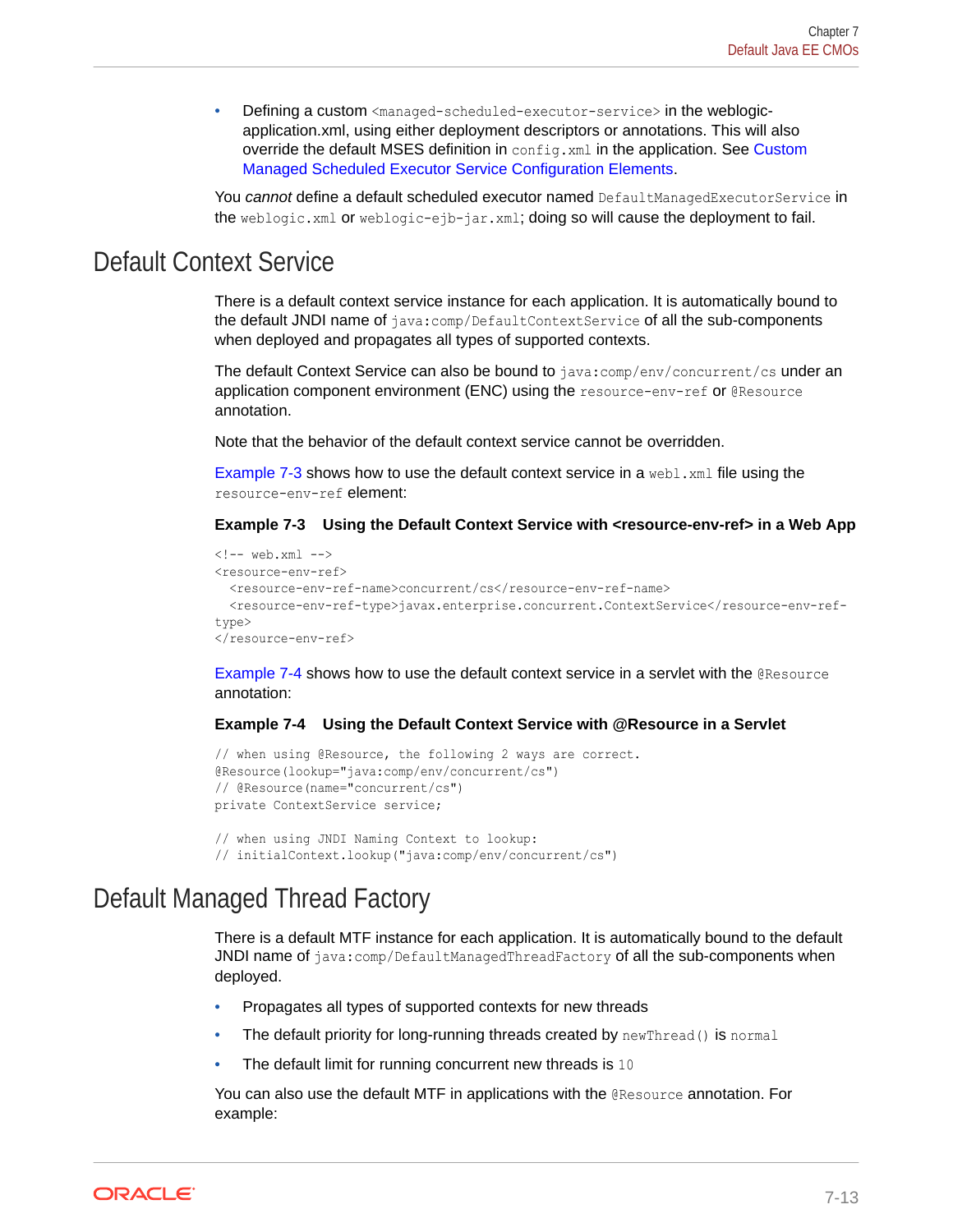```
package com.example;
  public class TestServlet extends HttpServlet {
   @Resource
  private ManagedThreadFactory service;
```
#### **Overriding the Default MTF**

The behavior of the default MTF can be overridden by:

- Defining a thread factory template named DefaultManagedThreadFactory in the config.xml. All applications will use this template to create a default MTF.
- Defining a custom managed-thread-factory in the weblogic-application.xml, using either deployment descriptors or annotations. This will also override the default MTF definition in config.xml in the application. See [Custom Managed](#page-88-0) [Thread Factory Configuration Elements.](#page-88-0)

You *cannot* define a default thread factory named DefaultManagedThreadFactory in the weblogic.xml or weblogic-ejb-jar.xml; doing so will cause the deployment to fail.

# Customized CMOs in Configuration Files

You can define the customized CMOs at the application and module level or referenced from an application component environment (ENC) that is bound to JNDI.

- Defining CMOs in WebLogic Configuration Files
- [Binding CMOs to JNDI Under an Application Component Environment](#page-82-0)
- [Custom Managed Executor Service Configuration Elements](#page-84-0)
- [Custom Managed Scheduled Executor Service Configuration Elements](#page-86-0)
- [Custom Managed Thread Factory Configuration Elements](#page-88-0)
- [Transaction Management for CMOs](#page-90-0)

#### **Note:**

In the current release, a custom Context Service cannot be configured.

# Defining CMOs in WebLogic Configuration Files

Customized CMOs can be defined at the application and module level in one of these configuration files:

- weblogic-application.xml—CMOs specified at the application level can be assigned to that application, or any component of that application.
- weblogic-ejb-jar.xml or weblogic.xml—CMOs specified at the component level can be assigned to that component.

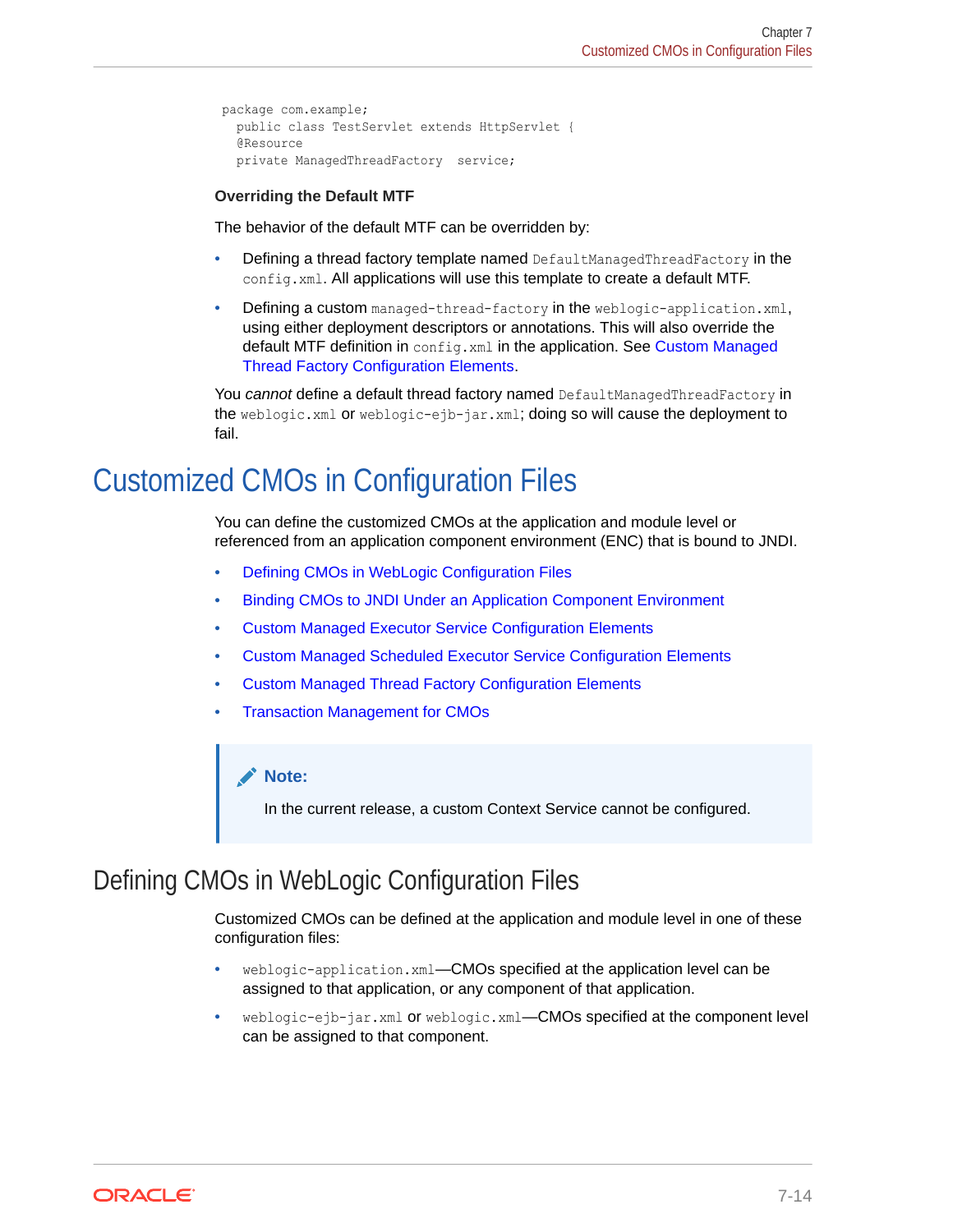# <span id="page-82-0"></span>Binding CMOs to JNDI Under an Application Component Environment

Executor and thread factory CMOs can also be bound to JNDI under an application component environment (ENC) using the resource-env-ref element or the @Resource annotation. The resource-env-ref referencing a CMO can only be defined in web.xml, ejbjar.xml, or application.xml.

The four ENC namespaces (java:comp, java:module, java:application, and java:global) are supported for resource-env-ref-name and @Resource.

If you bind an executor in an application, *AppA*, to the java:global JNDI namespace, the executor can be looked up and used by another application, *AppB*. Tasks submitted by *AppB* are canceled when *AppA* or *AppB* is shutdown

### JNDI Binding Using <resource-env-ref>

Example 7-5 demonstrates how to map an MES named MyExecutor to the java:comp/env JNDI namespace.

#### **Example 7-5 Binding an Executor to JNDI Using <resource-env-ref>**

```
 weblogic.xml
    <resource-env-description>
       <resource-env-ref-name>concurrent/MyExecutor</resource-env-ref-name>
       <resource-link>MyExecutor</resource-link>
    </resource-env-description>
   web.xml
    <resource-env-ref>
      <resource-env-ref-name>concurrent/MyExecutor</resource-env-ref-name>
      <resource-env-ref-type>javax.enterprise.concurrent.ManagedExecutorService</
resource-env-ref-type>
   </resource-env-ref>
```
In weblogic.xml the resource-link element specifies which executor is being mapped, which in Example 7-5 is named MyExecutor.

Executors defined in weblogic.xml are searched first, followed by weblogicapplication.xml, and then the managed-executor-service-template in config.xml to find a executor name attribute that matches the one specified in resource-link.

If the resource-env-description is defined in weblogic-ejb-jar.xml, then weblogic-ejbjar.xml is searched first, then weblogic-application.xml, and then config.xml.

### JNDI Binding Using @Resource

The mapping rules for @Resource annotation are equivalent to those for resource-env-ref, but uses different these naming conventions:

- resource-env-ref-name is the name attribute value in @Resource.
- resource-link is equivalent to the mappedName attribute value defined in @Resource.

If **@Resource** is used under a web component, it is equivalent to define an resource-envref under web.xml

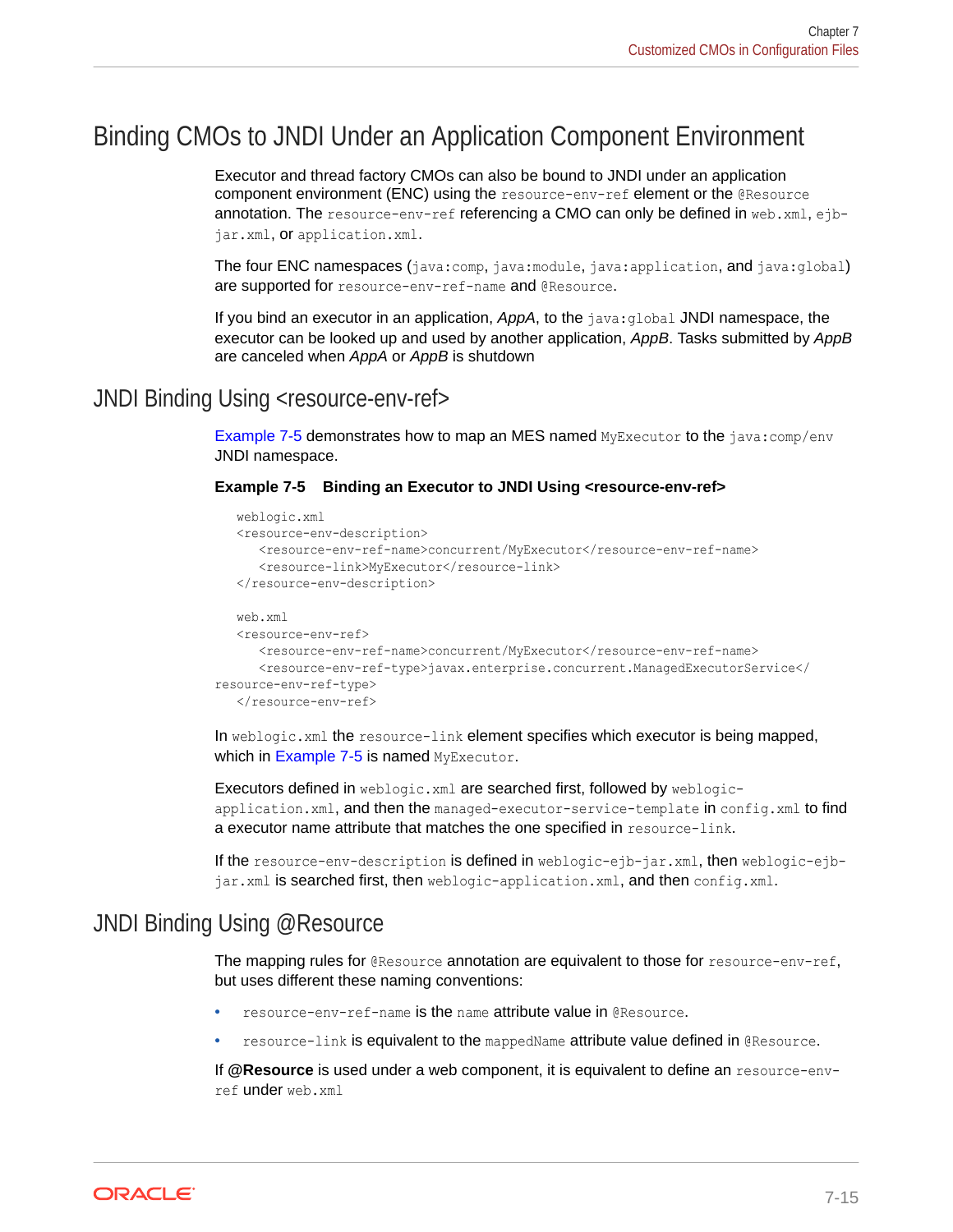If @Resource is used under an EJB component, it is equivalent to define an resourceenv-ref under ejb-jar.xml.

The annotation can also be used on class or methods as defined in the Java EE specification.

[Example 7-5](#page-82-0) using the resource-env-ref definition is equivalent to Example 7-6 using @Resource.

#### **Example 7-6 Binding an Executor to JNDI Using @Resource**

```
 package com.example;
 public class TestServlet extends HttpServlet {
 @Resource(name="concurrent/MyExecutor" mappedName="MyExecutor")
 private ManagedExecutorService service;
```
In this example, if the mappedName attribute of @Resource is not specified, then the default executor is used.

If you define both the resource-env-ref and @Resource, and the resource-env-refname and name attribute of @Resource are the same, then the resource-env-ref defined executor will be injected into the @Resource field.

You can also use @Resource with a look-up attribute or InitialContext.lookup to find a executor bound by resource-env-ref.

#### Updated Schemas for Custom CMO Modules

The following WebLogic Server schemas include elements for configuring CMO deployment descriptors:

• weblogic-javee.xsd – Describes common elements shared among all WebLogicspecific deployment descriptors:

[http://xmlns.oracle.com/weblogic/weblogic-javaee/1.4/weblogic](http://xmlns.oracle.com/weblogic/weblogic-javaee/1.4/weblogic-javaee.xsd)[javaee.xsd](http://xmlns.oracle.com/weblogic/weblogic-javaee/1.4/weblogic-javaee.xsd)

• weblogic-application.xsd – The WebLogic Server-specific deployment descriptor extension for the application.xml Java EE deployment descriptor, where you configure features such as shared Java EE libraries referenced in an application and EJB caching.

See weblogic-application.xml Deployment Descriptor Elements in *Developing Applications for Oracle WebLogic Server*.

• weblogic-web-app.xsd – The WebLogic Server-specific deployment descriptor for Web applications.

See weblogic.xml Deployment Descriptor Elements in *Developing Web Applications, Servlets, and JSPs for Oracle WebLogic Server*.

• weblogic-ejb-jar.xsd – The WebLogic-specific XML Schema-based (XSD) deployment descriptor file for EJB deployments.

See weblogic-ejb-jar.xml Deployment Descriptor Reference in *Developing Enterprise JavaBeans, Version 2.1, for Oracle WebLogic Server*.

[Example 7-7](#page-84-0) shows the CMO-related elements in the weblogic-web-app.xsd.

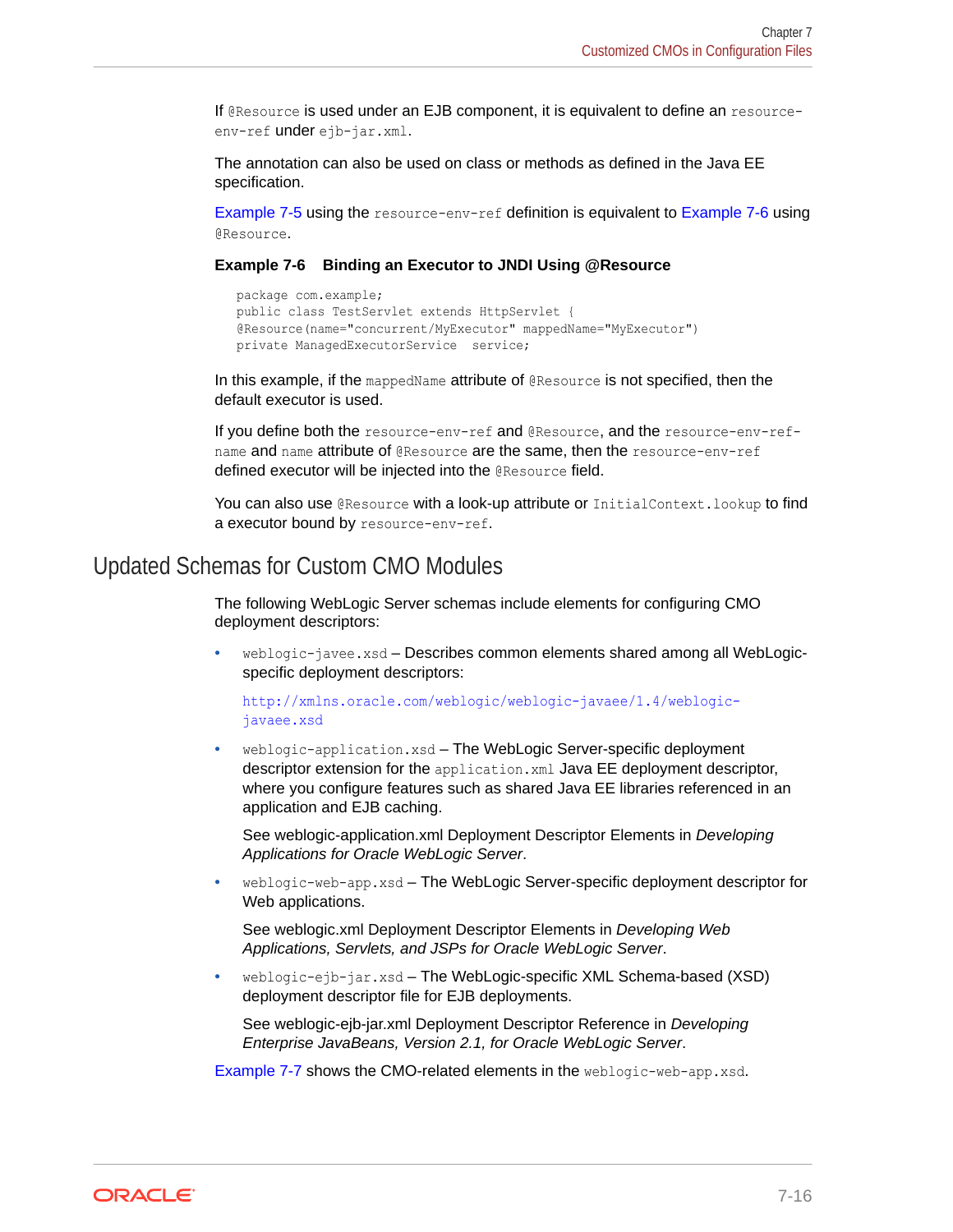#### <span id="page-84-0"></span>**Example 7-7 CMO Elements in weblogic-web-app.xsd**

```
<xs:complexType name="weblogic-web-appType">
     <xs:sequence>
     <xs:choice minOccurs="0" maxOccurs="unbounded">
       ...
      \langle !-- added for JSR236 -->
       <xs:element name="managed-executor-service" type="wls:managed-executor-
serviceType" minOccurs="0" maxOccurs="unbounded"/>
       <xs:element name="managed-scheduled-executor-service" type="wls:managed-
scheduled-executor-serviceType" minOccurs="0" maxOccurs="unbounded"/>
      <xs:element name="managed-thread-factory" type="wls:managed-thread-factoryType" 
minOccurs="0" maxOccurs="unbounded"/>
      \langle !-- added end -->
       ...
```
### Updated System Module Beans for CMOs

The following WebLogic Server system module beans include attributes for configuring CMOs in applications and modules:

- ManagedExecutorServiceBean
- ManagedScheduledExecutorServiceBean
- ManagedThreadFactoryBean
- WeblogicApplicationBean
- WebLogicEjbJarBean
- WebLogicWebAppBean

See the WebLogic Server System Module MBeans section in the *MBean Reference for Oracle WebLogic Server*.

# Custom Managed Executor Service Configuration Elements

This section defines the configuration elements for a managed executor service.

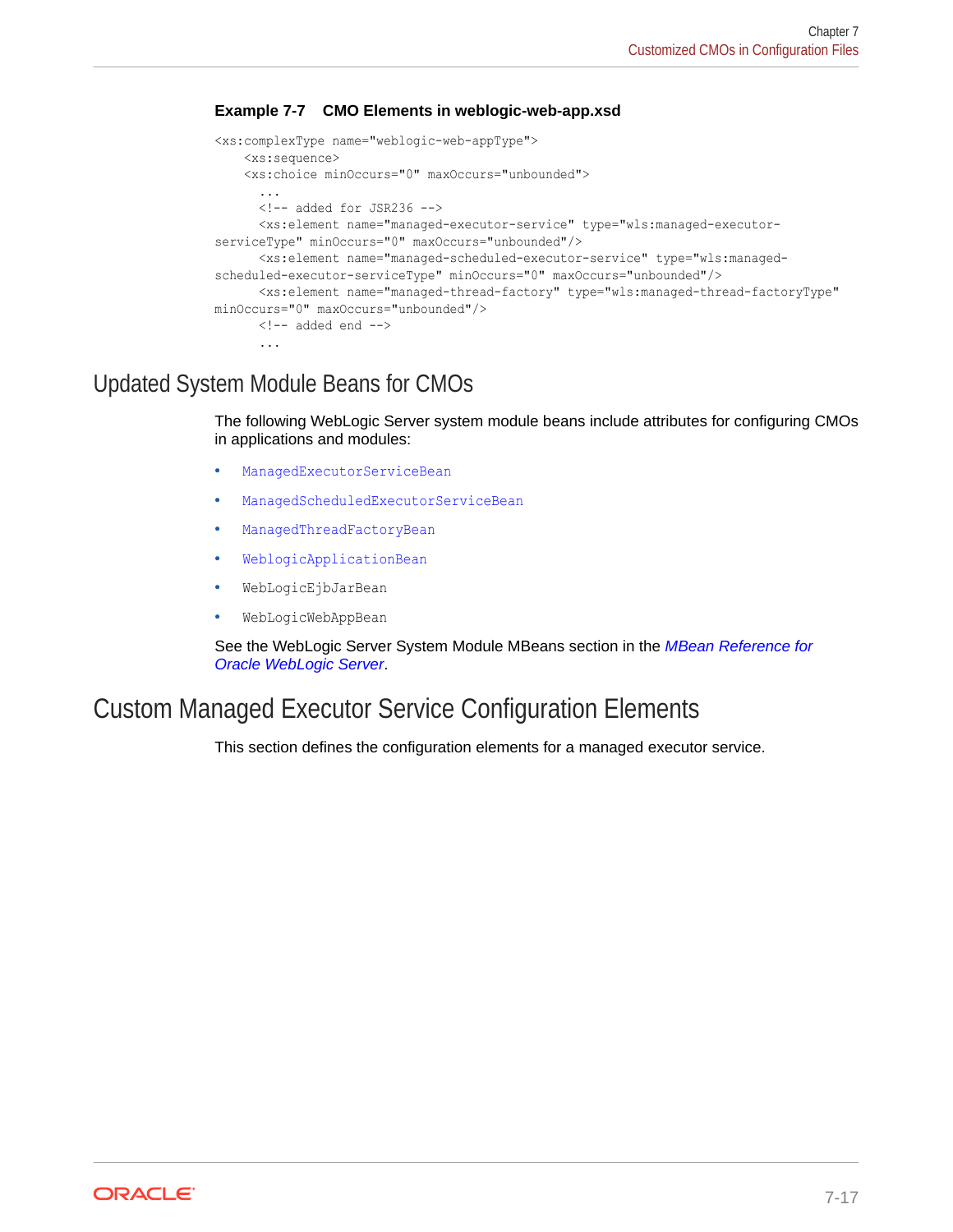| <b>Name</b>                                           | <b>Description</b>                                                                                                                                                                                                                                                                                                                                                                                                                                                                                                                                                                                                                                                                      | <b>Required Default</b> | <b>Value</b>                 | Range                                                                                                                                   |
|-------------------------------------------------------|-----------------------------------------------------------------------------------------------------------------------------------------------------------------------------------------------------------------------------------------------------------------------------------------------------------------------------------------------------------------------------------------------------------------------------------------------------------------------------------------------------------------------------------------------------------------------------------------------------------------------------------------------------------------------------------------|-------------------------|------------------------------|-----------------------------------------------------------------------------------------------------------------------------------------|
| name                                                  | The name of the MES.<br>An MES with the same name cannot be<br>configured in the same scope. For example,<br>if the same MES name is used in an<br>application or module scope, the deployment<br>of the application will fail.<br>An MES can have the same name as other<br>types of managed objects, such as a<br>ContextService, in any scope and it will be<br>no relationship between them.                                                                                                                                                                                                                                                                                        | Yes                     | n/a                          | An arbitrary non-empty string.                                                                                                          |
|                                                       | An MES with the same name can only be<br>configured in different scopes if:<br>If there are more than one MES with<br>$\bullet$<br>same name configured in the server<br>template, partition template, or<br>application scope, the partition MES<br>template executor will override the<br>server template, and the application<br>scope MES will override the other two<br>levels.<br>If there is a MES A defined in module<br>$\bullet$<br>scope which name is same with the<br>executor B defined in server template,<br>partition template or application scope.<br>A and B will both exists. Which executor<br>is used is determined by the location<br>referencing the executor. |                         |                              |                                                                                                                                         |
| dispatch-<br>policy                                   | The name of the Work Manager. The rule of<br>which Work Manager should be used is:<br>Search module scope Work Manager<br>۰<br>first if the ManagedExecutorService is<br>defined in module scope.<br>If not found, search application level.<br>$\bullet$<br>f still not found, the default Work Manger<br>$\bullet$<br>is used. (This behavior is consistent with<br>servlet and EJB's dispatch policy<br>resolving strategy.)                                                                                                                                                                                                                                                         | No                      | Default<br>Work<br>Manager   | n/a                                                                                                                                     |
| max-<br>concurren<br>t-long-<br>running-<br>requests) | Maximum number of concurrent long running No<br>tasks.<br>See Setting Limits for Maximum Concurrent<br><b>Long Running Requests.</b>                                                                                                                                                                                                                                                                                                                                                                                                                                                                                                                                                    |                         | 10                           | $[0 - 65534]$ .<br>When out of range, the default<br>value will be used.                                                                |
| long-<br>running-<br>priority                         | An integer that specifies the long-running<br>daemon thread's priority. If specified, all<br>long-running threads will be affected.<br>See Setting Limits for Maximum Concurrent<br>New Threads.                                                                                                                                                                                                                                                                                                                                                                                                                                                                                        | No                      | Thread.<br>NORM PR<br>IORITY | $1 - 10$<br>Range between<br>Thread. MIN PRIORITY and<br>Thread. MAX PRIORITY. When<br>out of range, the default value will<br>be used. |

#### <span id="page-85-0"></span>**Table 7-6 Managed Executor Service Configuration Elements**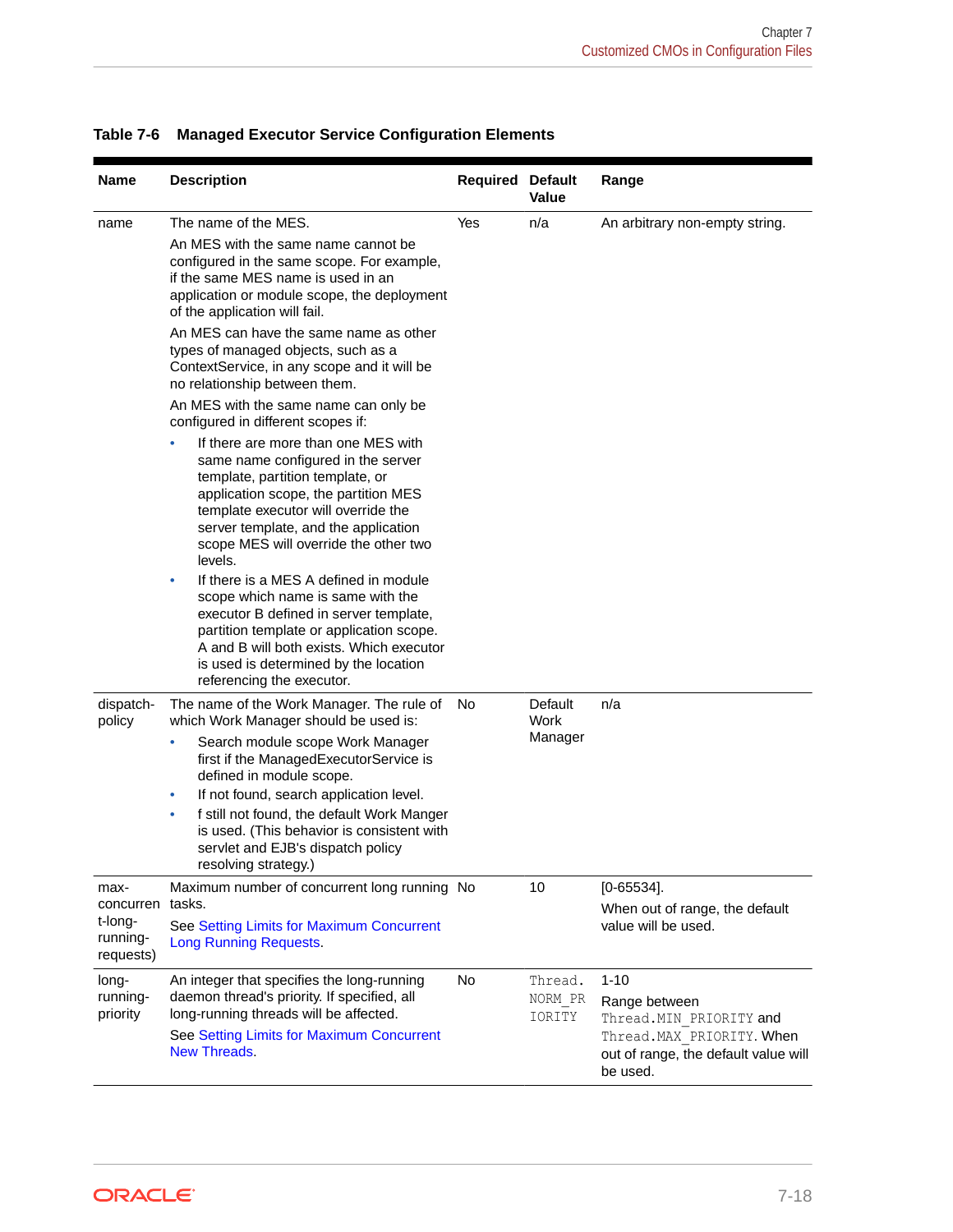### <span id="page-86-0"></span>Deployment Descriptor Examples

Example 7-8 is an example of a custom MES definition in a Web application's weblogic.xml file.

**Example 7-8 Using Deployment Descriptor to Define a Custom MES in an Application**

```
<!-- weblogic.xml -->
    <managed-executor-service>
        <name>MyExecutor</name>
        <dispatch-policy>MyWorkManager</dispatch-policy>
        <long-running-priority>10</long-running-priority>
        <max-concurrent-long-running-requests>10</max-concurrent-long-running-requests>
    </managed-executor-service>
```
Example 7-9 is an example of a custom MES reference in the weblogic.  $xml$  descriptor using the <resource-env-ref> element.

#### **Example 7-9 Referencing a Custom MES Using <resource-env-ref> in an Application**

```
weblogic.xml
   <resource-env-description>
     <resource-env-ref-name>concurrent/MyExecutor</resource-env-ref-name
    <resource-link>MyExecutor</resource-link>
  </resource-env-description>
```
Example 7-10 is an example of a custom MES reference in a web1.xml file using the <resource-env-ref> element.

#### **Example 7-10 Referencing a Custom MES Using <resource-env-ref> in a Web App**

```
web.xml
   <resource-env-ref>
    <resource-env-ref-name>concurrent/MyExecutor</resource-env-ref-name
    <resource-env-ref-type>javax.enterprise.concurrent.ManagedExecutorService</
resource-env-ref-type>
  </resource-env-ref>
```
Example 7-11 is an example of a custom MES reference in a servlet using the @Resource annotation.

#### **Example 7-11 Referencing a Custom MES in a Servlet Using @Resource in a Servlet**

```
package com.example;
public class TestServlet extends HttpServlet {
@Resource(name="concurrent/MyExecutor" mappedName="MyExecutor")
private ManagedExecutorService service;
```
# Custom Managed Scheduled Executor Service Configuration Elements

This section defines the configuration elements for a managed scheduled executor service.

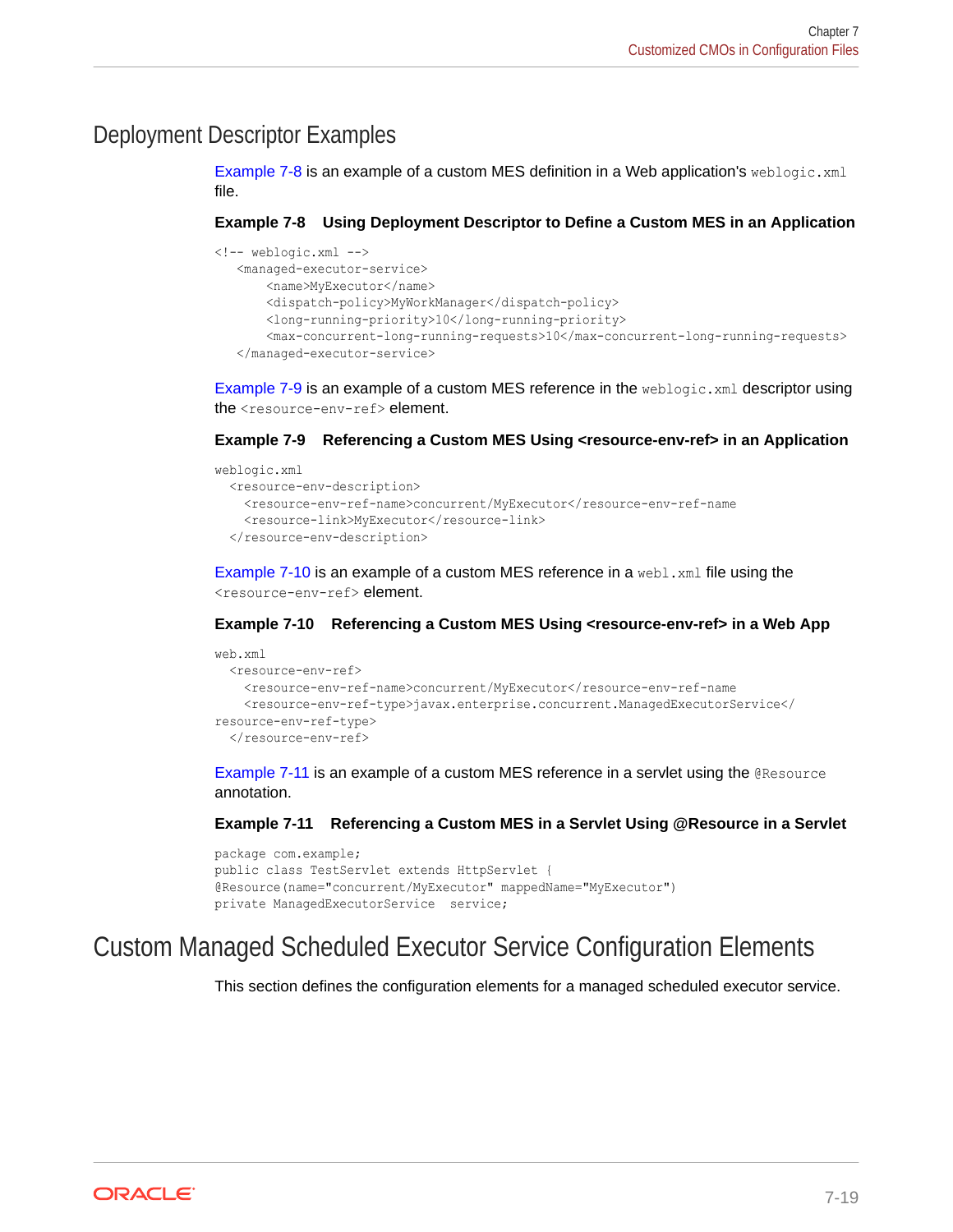| <b>Name</b>                              | <b>Description</b>                                                                                                                                                                               | Required  | <b>Default</b><br>Value           | Range                                                                                                                                                             |
|------------------------------------------|--------------------------------------------------------------------------------------------------------------------------------------------------------------------------------------------------|-----------|-----------------------------------|-------------------------------------------------------------------------------------------------------------------------------------------------------------------|
| name                                     | The name of the MSES.<br>For naming convention rules, see Table 7-6.                                                                                                                             | Yes       | n/a                               | An<br>arbitrary<br>non-<br>empty<br>string.                                                                                                                       |
| dispatch-policy                          | The name of the Work Manager.<br>For Work Manager usage rules, see<br>Table 7-6.                                                                                                                 | <b>No</b> | Default<br>Work<br>Manager        | n/a                                                                                                                                                               |
| max-concurrent-long-running-<br>requests | Maximum number of concurrent long running No<br>tasks.<br>See Setting Limits for Maximum Concurrent<br><b>Long Running Requests.</b>                                                             |           | 10                                | $[0 - 65534]$ .<br>When out<br>of range,<br>the<br>default<br>value is<br>used.                                                                                   |
| long-running-priority                    | An integer that specifies the long-running<br>daemon thread's priority. If specified, all<br>long-running threads will be affected.<br>See Setting Limits for Maximum Concurrent<br>New Threads. | <b>No</b> | 5<br>Thread.<br>NORM PR<br>IORITY | $1 - 1$<br>Range<br>between<br>Thread.<br>MIN PRI<br>ORITY<br>and<br>Thread.<br>MAX PRI<br>ORITY.<br>When out<br>of range,<br>the<br>default<br>value is<br>used. |

#### **Table 7-7 Managed Scheduled Executor Service Configuration Elements**

### ScheduledFuture.get() Method

The ScheduledFuture.get() method will block until the latest run of the task finishes. For example, if the Trigger method requires the task being scheduled to run two times (i.e., Trigger.getNextRunTime returns null on the third call), and the first run of the task is finished at time *A*, the second run of the task is finished at time *B*, then:

- If Future.get() is called before time A, it will wait for the first run to finish and return the first run result. If it is called after time *A* and before time B, it will wait to the second run finish and return the second run's result.
- If Future.get() is called after time *B*, it will immediately return the second run result. Also, if the first run fails and throws a exception, then the first Futhur.get call will throw that exception and the second run will still be scheduled (this is different with scheduleAtFixRate). If the Trigger.skipRun returns true on the first run, then the first Future.get call will throw a SkipException.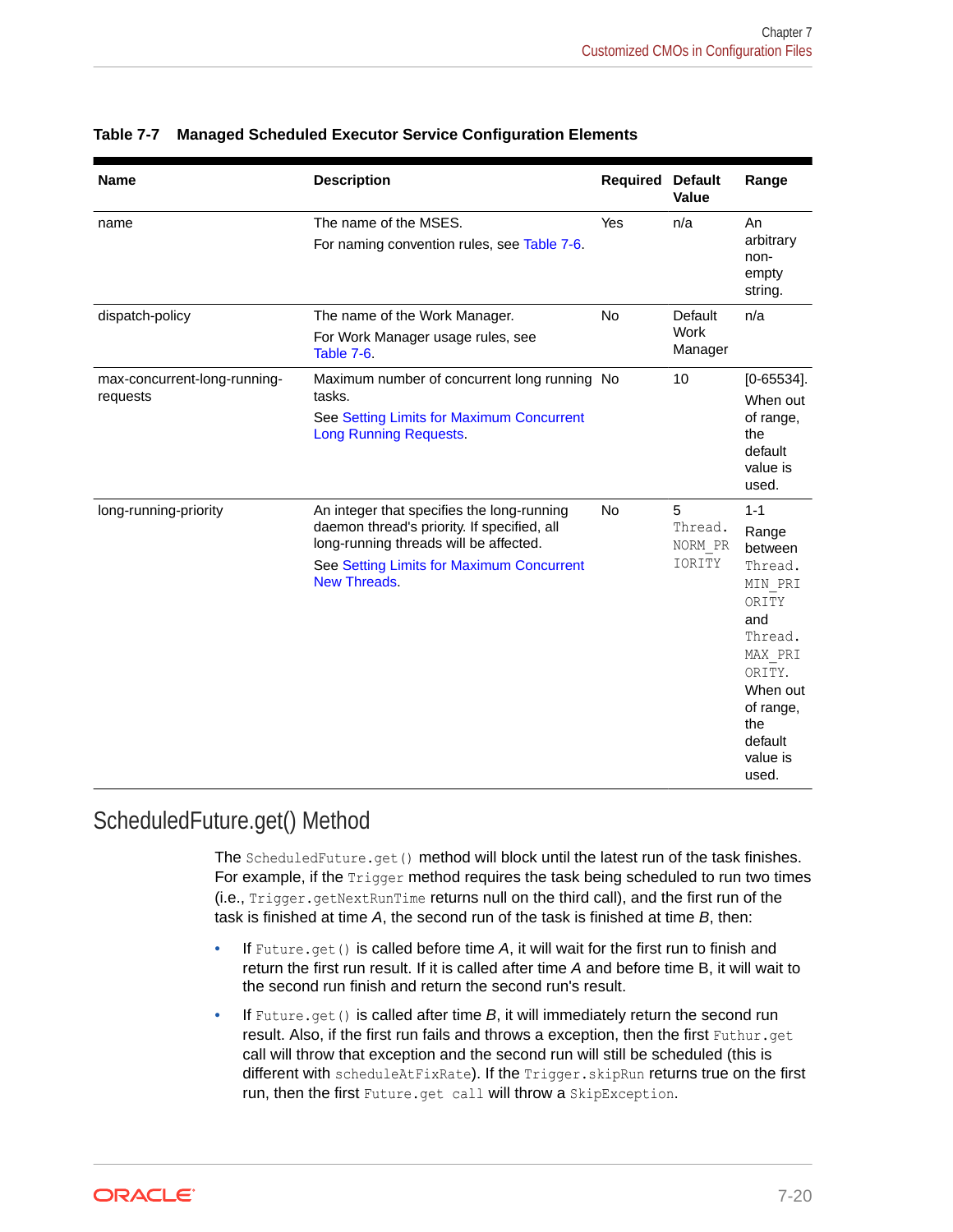### <span id="page-88-0"></span>Deployment Descriptor Examples

Example 7-12 is an example of a custom MSES definition in a Web application's weblogic.xml file:

#### **Example 7-12 Using Deployment Descriptor to Define a Custom MSES in an Application**

```
<!-- weblogic.xml -->
    <managed-scheduled-executor-service>
        <name>MyScheduledExecutor</name>
        <dispatch-policy>MyExecutor</dispatch-policy>
    </managed-scheduled-executor-service>
```
# Custom Managed Thread Factory Configuration Elements

This section defines the configuration elements for a managed thread factory.

#### **Table 7-8 Managed Thread Factory Configuration Elements**

| <b>Name</b>         | <b>Description</b>                                                                         | Required | <b>Default</b><br>Value | Range                                                                     |
|---------------------|--------------------------------------------------------------------------------------------|----------|-------------------------|---------------------------------------------------------------------------|
| name                | The name of the MTF.                                                                       | Yes      | n/a                     | An arbitrary non-empty string.                                            |
|                     | For naming convention rules, see Table 7-6.                                                |          |                         |                                                                           |
| priority            | The priority to assign to the thread. (The<br>higher the number, the higher the priority.) | No.      | 5<br>Thread.            | 1-10 Range between<br>Thread. MIN PRIORITY and                            |
|                     | See Setting Limits for Maximum Concurrent<br>New Threads.                                  |          | NORM PR<br>IORITY       | Thread. MAX PRIORITY. When<br>out of range, the default value is<br>used. |
| max-                | The maximum number of threads created by                                                   | No.      | 10                      | $[0 - 65534]$                                                             |
| concurren<br>t-new- | the MTF and are still executing the run ()<br>method of the tasks.                         |          |                         | When out of range, the default<br>value is used.                          |
| threads             | See Setting Limits for Maximum Concurrent<br><b>New Threads.</b>                           |          |                         |                                                                           |

# Contexts of Threads Created by MTF

According to JSR236, the Managed Thread Factory is different from the other managed objects because when the thread is started using the Thread.start() method, the runnable that is executed will run with the context of the application component instance that created the ManagedThreadFactory instance. Therefore, the context of the runnable depends on the application component that created the MTF instance.

In WebLogic Server, new MTF instances are created when an application or a component is started, as follows. (A component means a web module or an EJB.)

- **1.** A default MTF is created by that component.
- **2.** If there is @Resource annotation to get an MTF, an MTF instance is created by that component.
- **3.** If there is a  $\le$ resource-env-ref> defined in web.xml/ejb-jar.xml, and there is also a corresponding <resource-env-description> defined in weblogic.xml/weblogic-ejb-

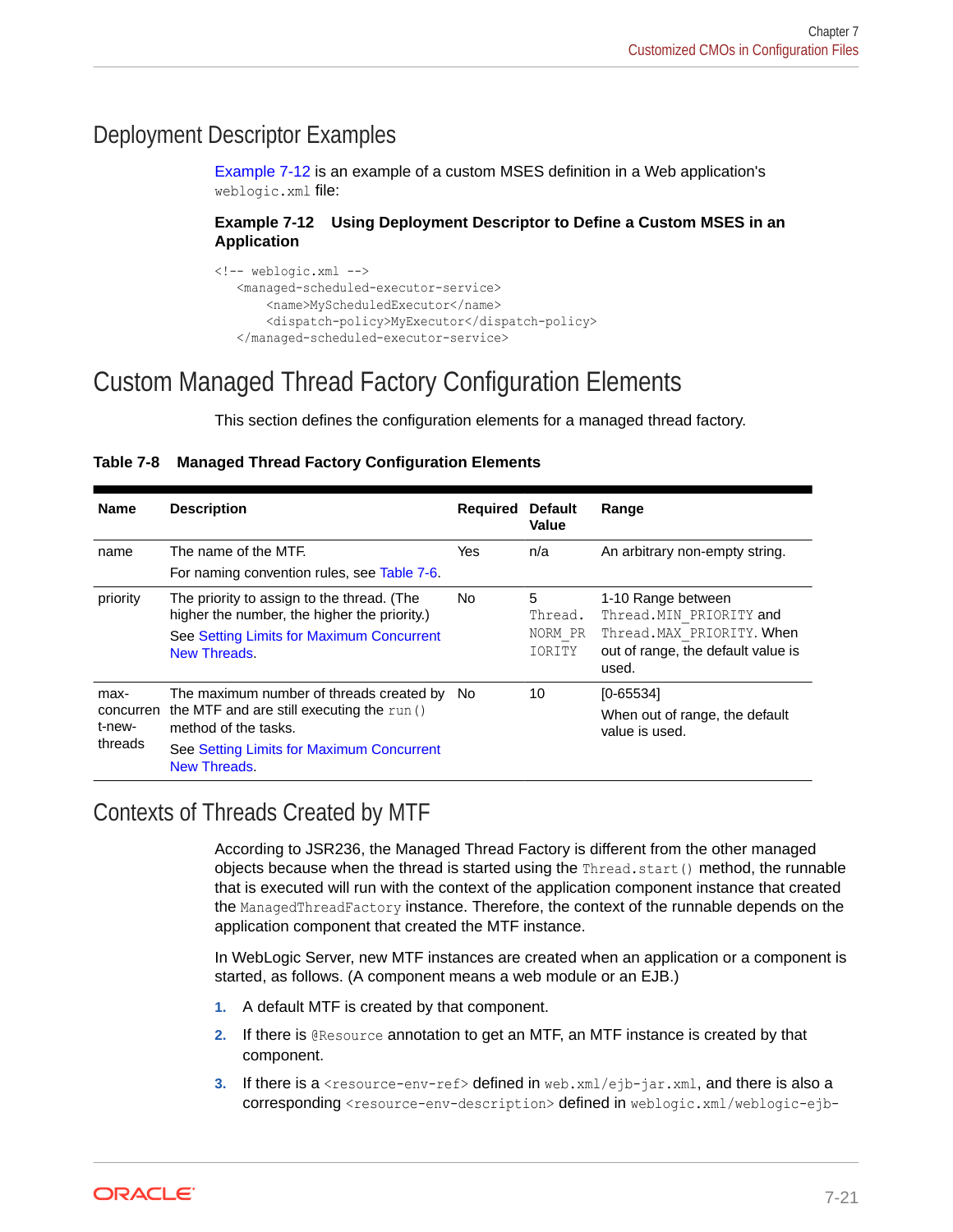<span id="page-89-0"></span>jar.xml with a <resource-link> for an MTF, then an MTF instance is created by that component.

**4.** If there is a <resource-env-ref> defined in application.xml, and there is also a corresponding <resource-env-description> defined in weblogicapplication.xml with a <resource-link> for an MTF, then an MTF instance is created by that application.

When an MTF is created by a component in the case of items 1, 2, and 3 listed above, the Runnable runs with the context of that component, as follows:

- **ClassLoader:** the class loader of that component.
- JNDI: The JNDI tree of that component that contains java:app, java:module, and java:comp.
- **Security:** Fixed to be the anonymous subject because there is no componentspecific subject.
- **WorkArea:** Fixed to be an empty WorkContextMap because there is no component-specific WorkContextMap.

When an MTF is created by an application in the case of 4, the Runnable run with the context of that application as follows:

- **ClassLoader:** The class loader of that application.
- **JNDI:** The JNDI tree of that component that contains java:app but without java:module and java:comp.
- **Security:** Fixed to be the anonymous subject because there is no applicationspecific subject.
- **WorkArea:** Fixed to be an empty WorkContextMap because there is no applicationspecific WorkContextMap.

### Deployment Descriptor Examples

Example 7-13 is an example of a custom MTF definition in a Web application's weblogic.xml file:

#### **Example 7-13 Using Deployment Descriptors to Define a Custom MTF in an Application**

```
<!-- weblogic.xml -->
   <managed-thread-factory>
       <name>factory1</name>
       <priority>3</priority>
       <max-concurrent-new-threads>20</max-concurrent-new-threads>
   </managed-executor-service>
```
[Example 7-9](#page-86-0) is an example of a custom MTF reference in a Web application's weblogic.xml file:

#### **Example 7-14 Referencing a Custom MTF Using <resource-env-ref> in an Application**

```
weblogic.xml
   <resource-env-description>
    <resource-env-ref-name>ref-factory1</resource-env-ref-name
    <resource-link>factory1</resource-link>
  </resource-env-description>
```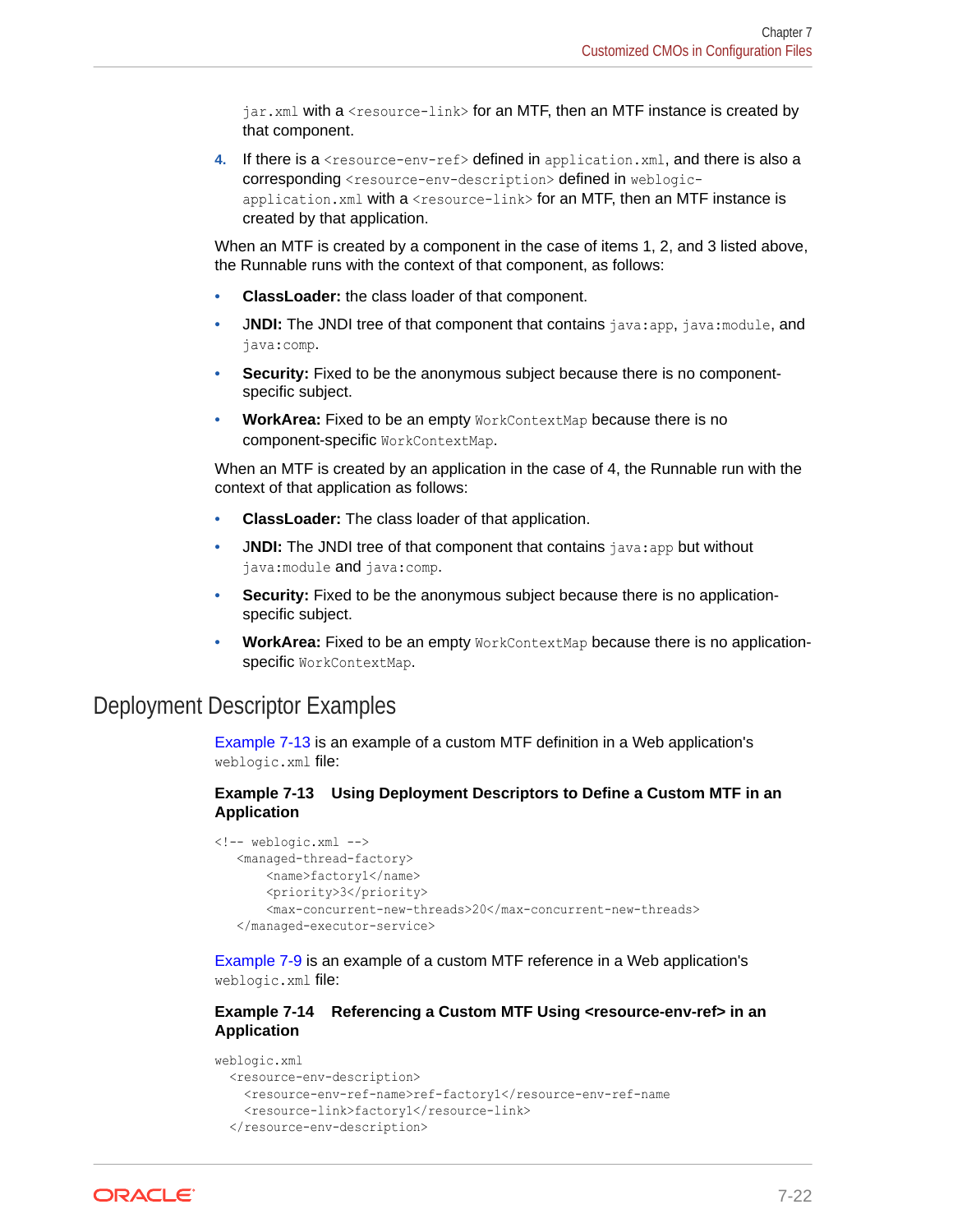<span id="page-90-0"></span>[Example 7-10](#page-86-0) is an example of a custom MTF reference in a Web application's weblogic.xml file:

**Example 7-15 Referencing a Custom MTF Using <resource-env-ref> in a Web App**

```
web.xml
   <resource-env-ref>
     <resource-env-ref-name>ref-factory1</resource-env-ref-name
     <resource-env-ref-type>javax.enterprise.concurrent.ManagedThreadFactory</resource-
env-ref-type>
  </resource-env-ref>
```
[Example 7-11](#page-86-0) is an example of a custom MTF reference in a servlet using the @Resource annotation:

**Example 7-16 Referencing a Custom MTF Using @Resource in a Servlet**

```
package com.example;
public class TestServlet extends HttpServlet {
@Resource(lookup="java:comp/env/ref-factory1")
private ManagedThreadFactory factory;
```
# Transaction Management for CMOs

This section explains how transactions are managed by WebLogic Server for CMOs.

### Transaction Management for MES and MSES

When using an MES, transactions are managed as follows:

- There are no transaction running in the Work Manager thread before the task is begun.
- The UserTransaction.getStatus() method is always Status.STATUS NO\_TRANSACTION unless the Transaction API is used to start a new transaction.
- User should always finish its transaction in user tasks; otherwise, the transaction will be rolled backed.

Therefore ManagedTask.TRANSACTION and related attributes will be ignored.

### Transaction Management for Context Service

By default, or by setting the value of execution property ManagedTask.TRANSACTION to ManagedTask.SUSPEND:

- Any transaction that is currently active on the thread will be suspended.
- A javax.transaction.UserTransaction accessible in the local JNDI namespace as java:comp/UserTransaction will be available so contextual proxy object may begin, commit, and roll back a transaction.
- If a transaction begun by a contextual proxy object is not completed before the method ends, a WARNING log will be output, and the transaction will be rolled back.
- The original transaction, if any was active on the thread, will be resumed when the task or contextual proxy object method returns.

By setting the value of execution property ManagedTask.TRANSACTION to ManagedTask.USE\_TRANSACTION\_OF\_EXECUTION\_THREAD:

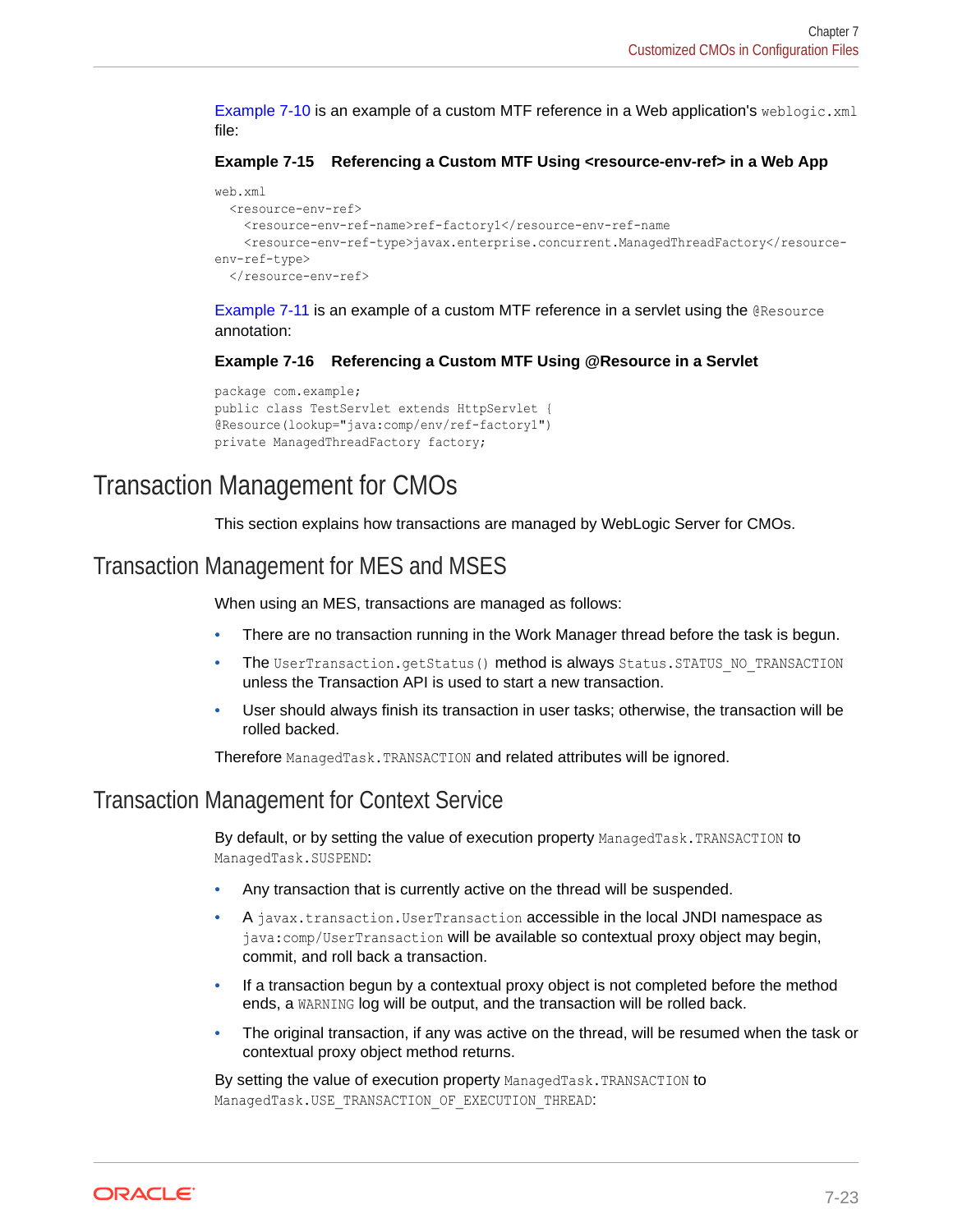- The transaction will managed by the execution thread and the task themselves, so that any transaction that is currently active on the thread will not be suspended when contextual proxy object method begins, and will not be resumed when contextual proxy object method returns.
- If there is a currently active transaction on the thread, any resources used by the contextual proxy object will be enlisted to that transaction.
- If a transaction began by the contextual proxy object is not completed before the method ends, WebLogic Server will do nothing about it because there is the possibility that the transaction is completed by another method of the contextual proxy object.

### Transaction Management for MTF

When using the MTF, transactions are managed as follows:

- The task runs without an explicit transaction (they do not enlist in the application component's transaction), so the UserTransaction.getStatus() method always returns Status. STATUS NO\_TRANSACTION, unless a new transaction is started in the task.
- If the transaction is not completed before the task method ends, a WARNING log will be output, the transaction will be rolled back.

# Global CMO Templates

In addition to the JSR236 default CMOs, you can also define global CMOs as templates in the domain's configuration by using the WebLogic Server Administration Console and configuration MBeans. CMOs specified in config.xml can be assigned to any application, or application component, in the domain.

#### **Note:**

Partitioned domains for multi-tenancy are only available in WebLogic Server Premium Edition. For more information, see About WebLogic Server MT.

#### **Note:**

You should normally use the Administration Console to configure WebLogic Server's manageable objects and services and allow WebLogic Server to maintain the config.xml file.

You can define three types of CMO templates in a domain:

- Managed Executor Service Template
- Managed Scheduled Executor Service Template
- Managed Thread Factory Template

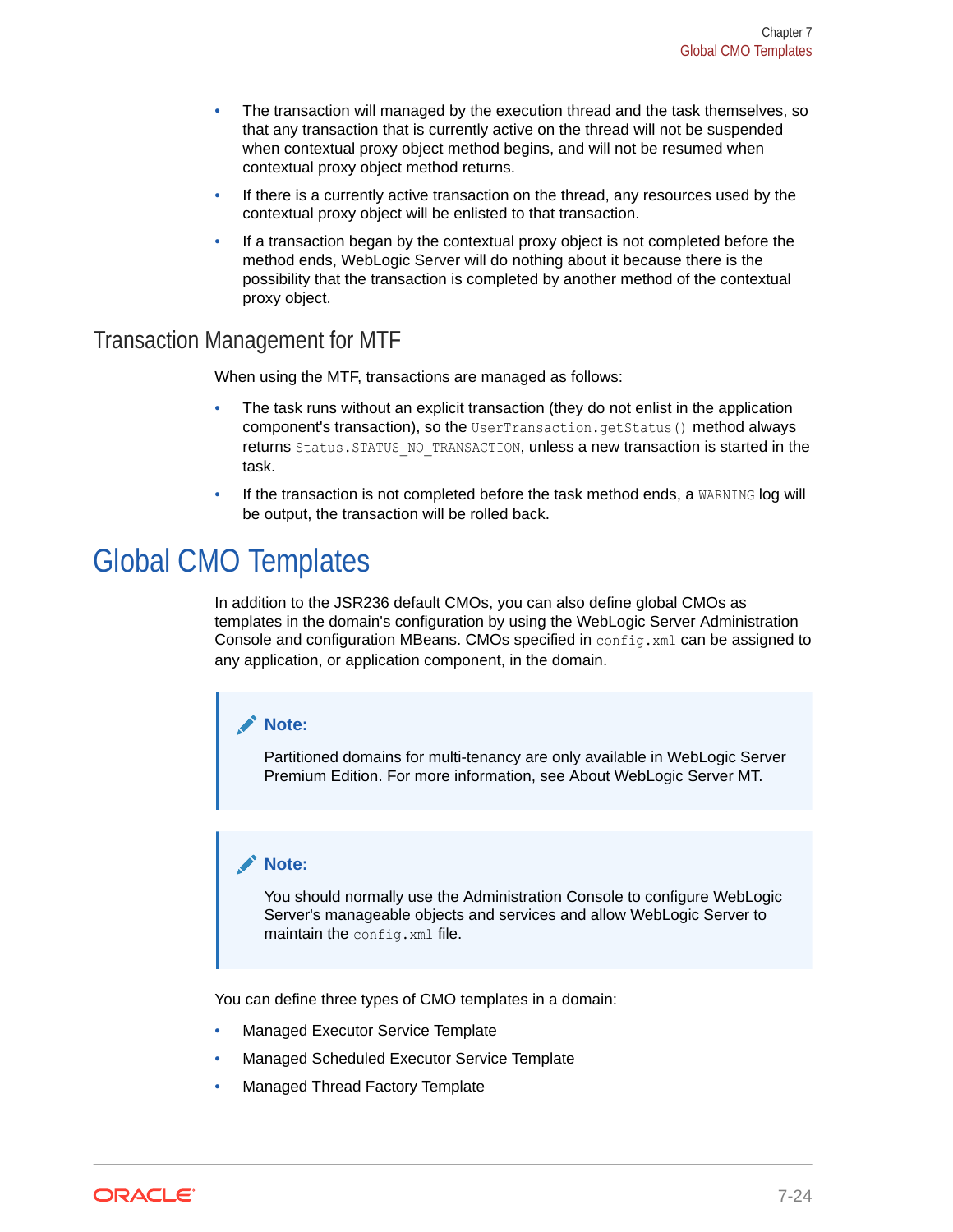For example, if you define a managed-executor-service-template, a unique MES instance is created for each application deployed in the domain.

# Configuring CMO Templates using the Administration Console

CMO templates can be configured globally in the domain's configuration using the WebLogic Server Administration Console.

- **1.** In the **Domain Structure** tree, expand **Environment** and click **Concurrent Templates**.
- **2.** Click **New** and choose one of the following template options:
	- **Managed Executor Service Template**
	- **Managed Scheduled Executor Service Template**
	- **Managed Thread Factory Template**
- **3.** On the **Create New Template** page, enter the template properties as required. The properties vary depending on which type of concurrent template you are creating.
	- [Custom Managed Executor Service Configuration Elements](#page-84-0)
	- [Custom Managed Scheduled Executor Service Configuration Elements](#page-86-0)
	- [Custom Managed Thread Factory Configuration Elements](#page-88-0)
- **4.** Click **Next**.
- **5.** Select whether to target the concurrent template to a specific WebLogic Server instance or to a WebLogic Server cluster.

Only applications that have been deployed to the selected servers or clusters can use this concurrent template.

- **6.** Click **Finish**. The **Summary of Concurrent Templates** page displays and the new concurrent template is listed.
- **7.** Repeat these steps to create other concurrent templates as necessary.

For instructions about using the WebLogic Server Administration Console to manage a WebLogic Server domain, see the Oracle WebLogic Server Administration Console Online Help.

# Using MBeans to Configure CMO Templates

CMO templates can be configured using the following configuration MBeans under the DomainMBean.

- ManagedExecutorServiceTemplateMBean
- ManagedScheduledExecutorServiceTemplateMBean
- ManagedThreadFactoryTemplateMBean

For more information, see the Domain Configuration MBeans section in the *MBean Reference for Oracle WebLogic Server*.

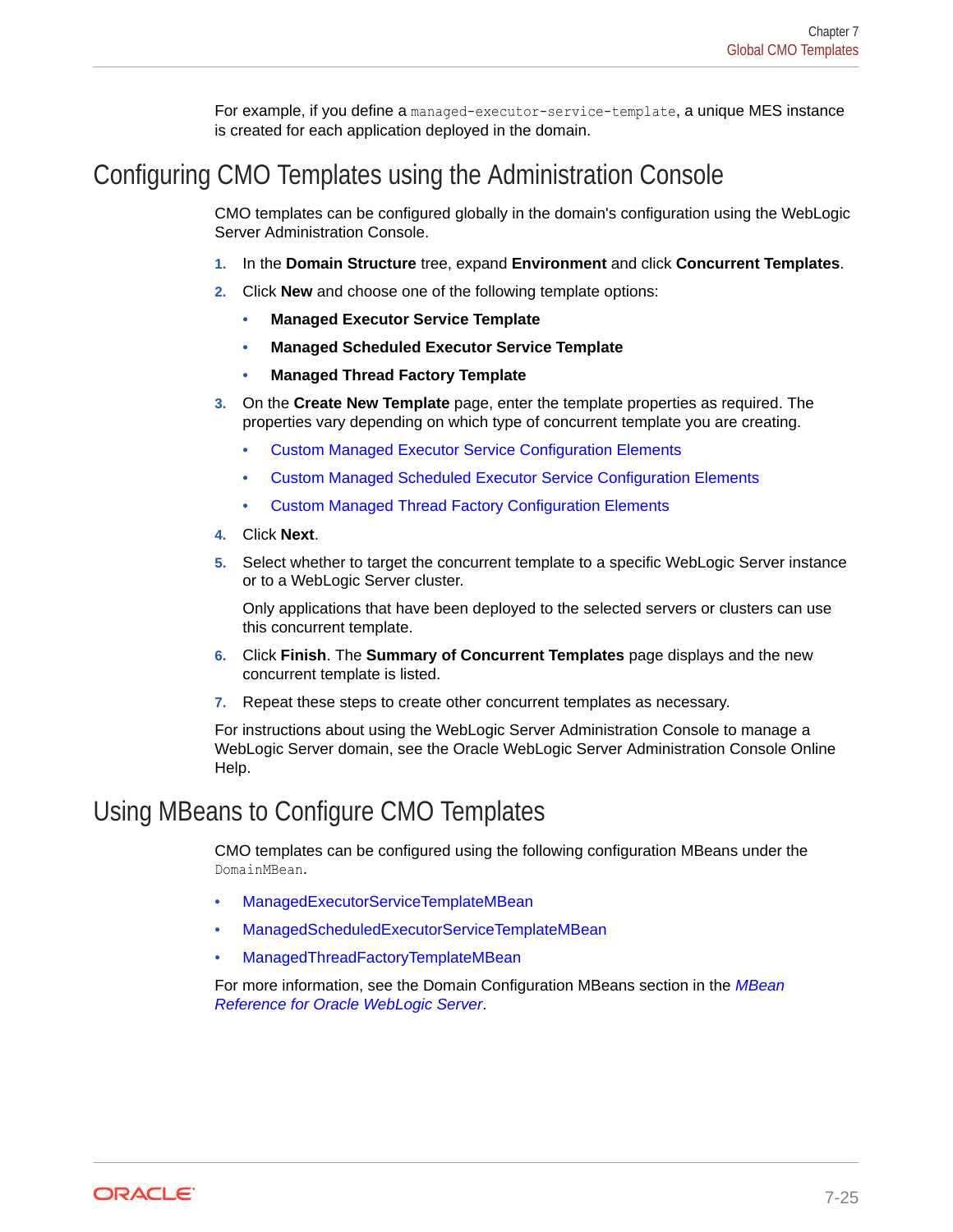# Configuring Concurrent Constraints

Constraints can also be defined globally in the domain's configuration using the WebLogic Server Administration Console and configuration MBeans. Concurrent constraints specified in config.xml can be assigned to any application, or application component, in the domain.

- Using the Administration Console to Configure Concurrent Constraints
- [Using MBeans to Configure Concurrent Constraints](#page-94-0)

# Using the Administration Console to Configure Concurrent Constraints

Concurrent constraints can be configured in the domain configuration, in specified server instances, and in server templates for dynamic clusters, using the Administration Console.

### Domain-level Concurrent Constraints

To configure concurrent constraints for a domain:

- **1.** In the **Domain Structure** tree, select the domain name at the top of the tree.
- **2.** Select the **Configuration** > **Concurrency** tab.
- **3.** On the **Concurrency** page, specify a value for any or all of the available options:
	- **Max Concurrent Long Running Requests** The limit of concurrent longrunning requests submitted to the Managed Executor Service or Managed Scheduled Executor Service. See [Setting Limits for Maximum Concurrent](#page-75-0) [Long Running Requests](#page-75-0).
	- **Max Concurrent New Threads** The maximum number of concurrent new threads created by the Managed Thread Factory outside of the self-tuning thread pool. See [Setting Limits for Maximum Concurrent New Threads](#page-77-0).
- **4.** Click **Save**.

### Server-level Concurrent Constraints

To configure concurrent constraints for specific server instances in a domain:

- **1.** In the **Domain Structure** tree, expand **Environment** and click **Servers**.
- **2.** In the **Summary of Servers** table, select a server instance.
- **3.** On the **Concurrency** page, specify a value for any or all of the available options:
	- **Max Concurrent Long [Running] Requests** The limit of concurrent longrunning requests submitted to the Managed Executor Service or Managed Scheduled Executor Service. See [Setting Limits for Maximum Concurrent](#page-75-0) [Long Running Requests](#page-75-0).
	- **Max Concurrent New Threads** The maximum number of concurrent new threads created by the Managed Thread Factory outside of the self-tuning thread pool. See [Setting Limits for Maximum Concurrent New Threads](#page-77-0).
- **4.** Click **Save**.

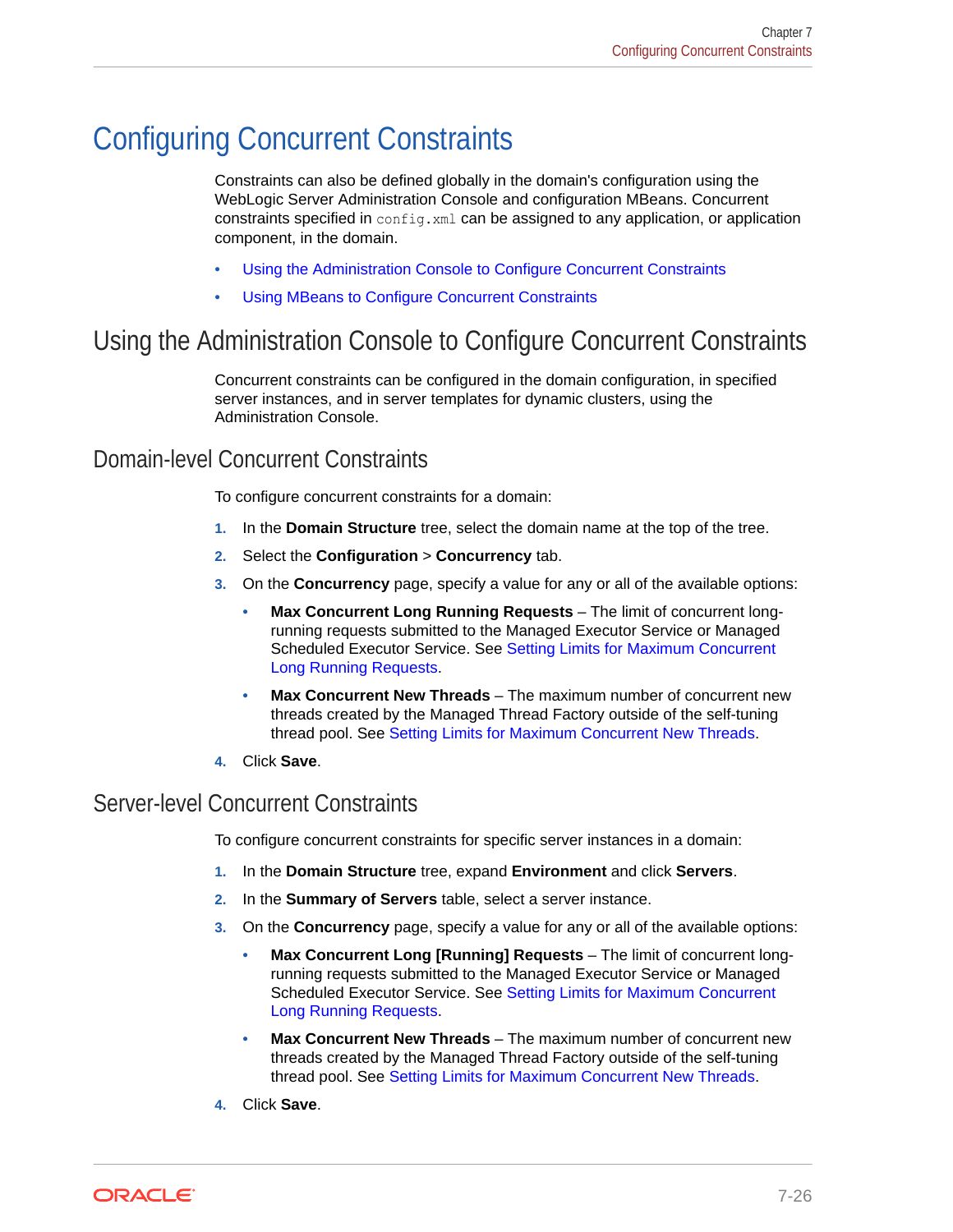### <span id="page-94-0"></span>Dynamic Cluster-level Concurrent Constraints

To configure concurrent constraints for server templates in a dynamic cluster:

- **1.** In the **Domain Structure** tree, expand **Environment**, expand **Clusters**, and click **Server Templates**.
- **2.** In the **Summary of Server Templates** table, select a server template instance.
- **3.** Select the **Configuration** > **Concurrency** tab.
- **4.** On the **Concurrency** page, specify a value for any or all of the available options:
	- **Max Concurrent Long Requests** The limit of concurrent long-running requests submitted to the Managed Executor Service or Managed Scheduled Executor Service. See [Setting Limits for Maximum Concurrent Long Running Requests](#page-75-0).
	- **Max Concurrent New Threads** The maximum number of concurrent new threads created by the Managed Thread Factory outside of the self-tuning thread pool. See [Setting Limits for Maximum Concurrent New Threads](#page-77-0).
- **5.** Click **Save**.

# Using MBeans to Configure Concurrent Constraints

Concurrent constraints can be configured globally in the domain's configuration, in specified server instances, and in server templates for dynamic clusters using the following methods under the DomainMBean, ServerMBean, and ServerTemplateMBean:

- maxConcurrentLongRunningRequests() See [Setting Limits for Maximum Concurrent](#page-75-0) [Long Running Requests](#page-75-0).
- maxConcurrentNewThreads() See [Setting Limits for Maximum Concurrent New](#page-77-0) [Threads.](#page-77-0)

For more information about using WebLogic Server MBeans, see Accessing WebLogic Server MBeans with JMX in *Developing Custom Management Utilities Using JMX for Oracle WebLogic Server*.

# Querying CMOs

You can query global CMOs using administrative tools such as Administration Console and MBeans.

- Using the Administration Console to Monitor CMO Threads
- [Using MBeans to Monitor CMOs](#page-95-0)
- [Using MBeans to Monitor Concurrent Constraints](#page-96-0)

# Using the Administration Console to Monitor CMO Threads

CMOs can be monitored using the Administration Console.

To monitor the threads created by CMOs in a server instance:

- **1.** In the **Domain Structure** tree, expand **Environment** and click **Servers**.
- **2.** In the **Summary of Servers** table, select a server template instance.

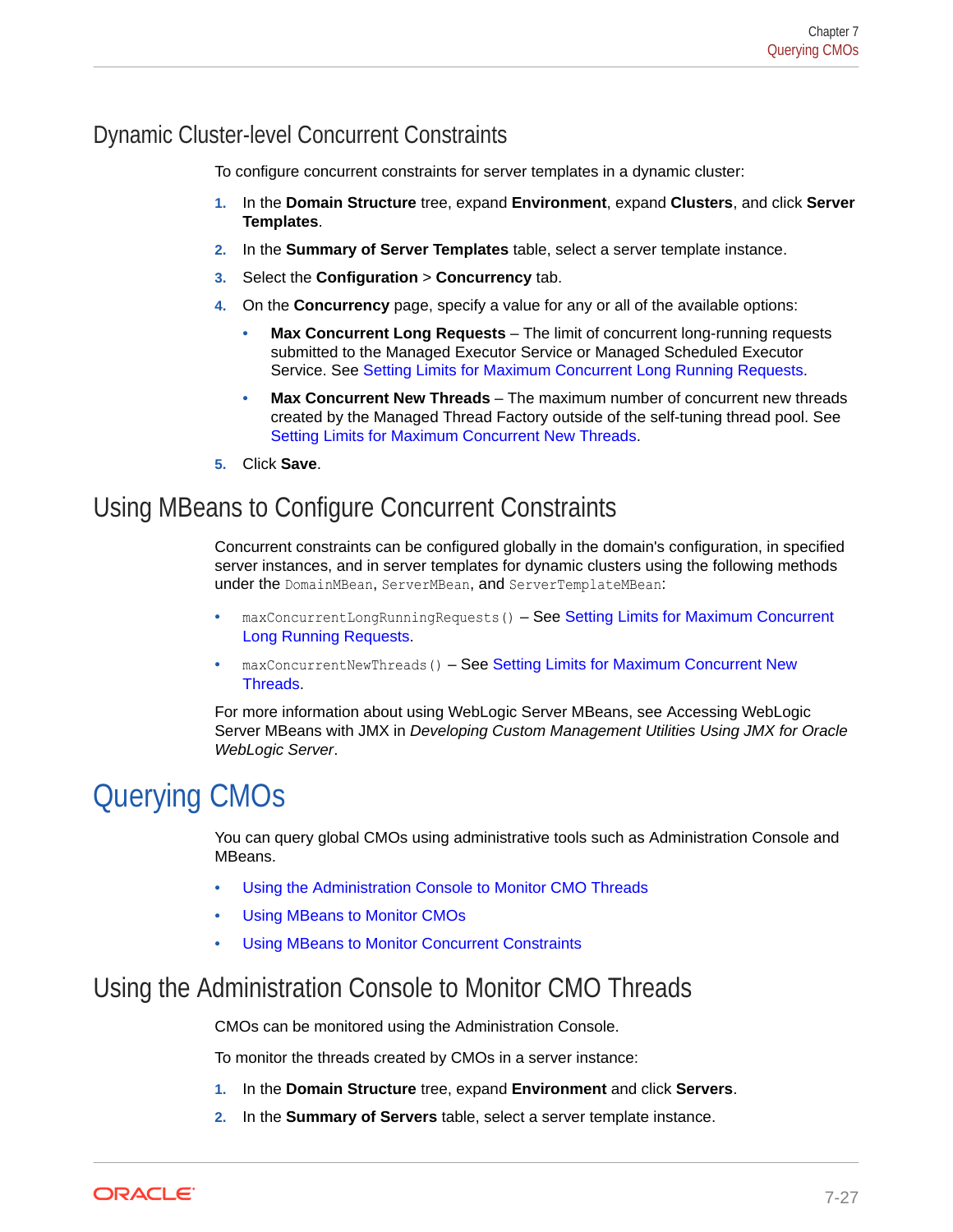#### **3.** On the **Settings** page, select the **Monitoring** > **Concurrency** tab.

The tab displays the statistics for CMO threads created in the global runtime.

### <span id="page-95-0"></span>Monitor JSR236 CMOs for All Deployed Applications and Modules

To monitor the statistics for all JSR236 CMOs in a domain:

- **1.** In the **Domain Structure** tree, click **Deployments**.
- **2.** In the **Summary of Deployments** page, select the **Monitoring** > **Concurrency** tab.

The tab displays the statistics for all the CMOs of all the deployed applications and modules in the domain by calling the relevant runtime MBeans.

### Monitor JSR236 CMOs for a Deployed EAR or Module

To monitor the statistics for all JSR236 CMOs in a domain:

- **1.** In the **Domain Structure** tree, click **Deployments**.
- **2.** In the **Summary of Deployments** page, select the EAR or module that you want to monitor.
- **3.** On the **Settings** page, select the **Monitoring** > **Concurrency** tab.

Depending on what type of application or module was selected, the tab displays the statistics from the corresponding runtime MBean:

- EAR Application displays statistics for all the concurrent objects of that application (by calling ApplicationRuntimeMBean).
- Web app or EJB module within an EAR Displays statistics for all the concurrent objects of that module (by calling ComponentRuntimeMBean).
- Standalone Web app or EJB module displays statistics for all the concurrent objects of that Web app or module (by calling ApplicationRuntimeMBean and ComponentRuntimeMBean).

# Using MBeans to Monitor CMOs

CMOs can be monitored using the following runtime MBeans under the DomainMBean.

• ManagedExecutorServiceRuntimeMBean

The ManagedExecutorServiceRuntimeMBean can be accessed from the following MBean attributes:

- ApplicationRuntimeMBean.ManagedExecutorServiceRuntimes Provides statistics for all the Managed Executor Services of that application.
- ComponentRuntimeMBean.ManagedExecutorServiceRuntimes Provides statistics for all the Managed Executor Services of that module.

See the ManagedExecutorServiceTemplateMBean in the *MBean Reference for Oracle WebLogic Server*

• ManagedScheduledExecutorServiceRuntimeMBean

The ManagedScheduledExecutorServiceRuntimeMBean can be accessed from the following MBean attributes:

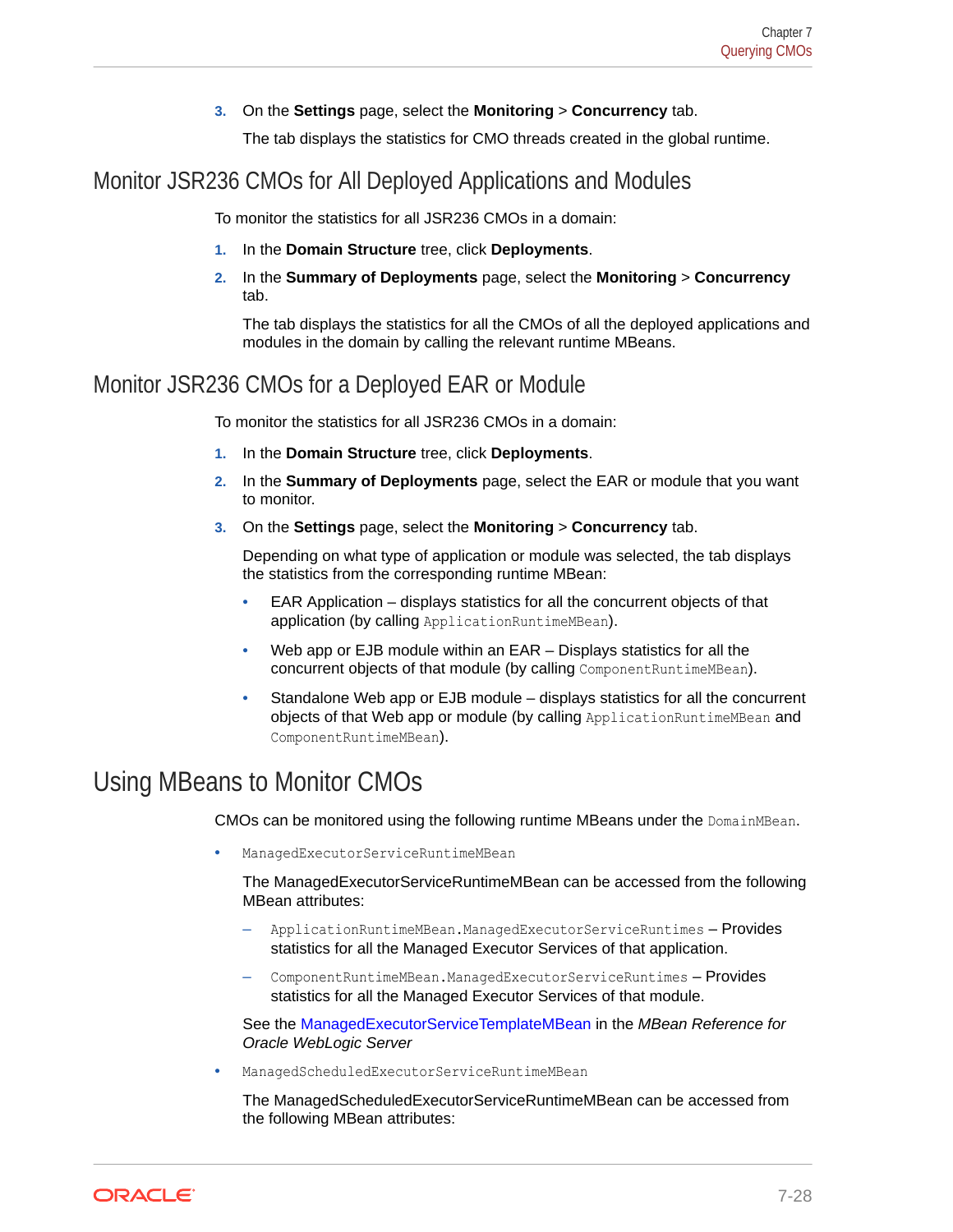- <span id="page-96-0"></span>– ApplicationRuntimeMBean.ManagedScheduledExecutorServiceRuntimes – Provides statistics for all the Managed Scheduled Executor Services of that application.
- ComponentRuntimeMBean.ManagedScheduledExecutorServiceRuntimes Provides statistics for all the Managed Scheduled Executor Services of that module.

See the ManagedScheduledExecutorServiceRuntimeMBean in the *MBean Reference for Oracle WebLogic Server*

• ManagedThreadFactoryRuntimeMBean

The ManagedThreadFactoryRuntimeMBean can be accessed from the following MBean attributes:

- ApplicationRuntimeMBean.ManagedThreadFactoryRuntimes Provides statistics for all the Managed Thread Factories of that application.
- ComponentRuntimeMBean.ManagedThreadFactoryRuntimes Provides statistics for all the Managed Thread Factories of that module.

See the ManagedThreadFactoryRuntimeMBean in the *MBean Reference for Oracle WebLogic Server*

See Accessing WebLogic Server MBeans with JMX in *Developing Custom Management Utilities Using JMX for Oracle WebLogic Server*.

# Using MBeans to Monitor Concurrent Constraints

A server's concurrent constraints can be monitored using the

ConcurrentManagedObjectsRuntimeMBean, which can be accessed from the following MBean attribute:

• ServerRuntimeMBean.ConcurrentManagedObjectsRuntime – Provides statistics for threads created by concurrent managed objects of global runtime.

See the ConcurrentManagedObjectsRuntimeMBean in the *MBean Reference for Oracle WebLogic Server*

See Accessing WebLogic Server MBeans with JMX in *Developing Custom Management Utilities Using JMX for Oracle WebLogic Server*.

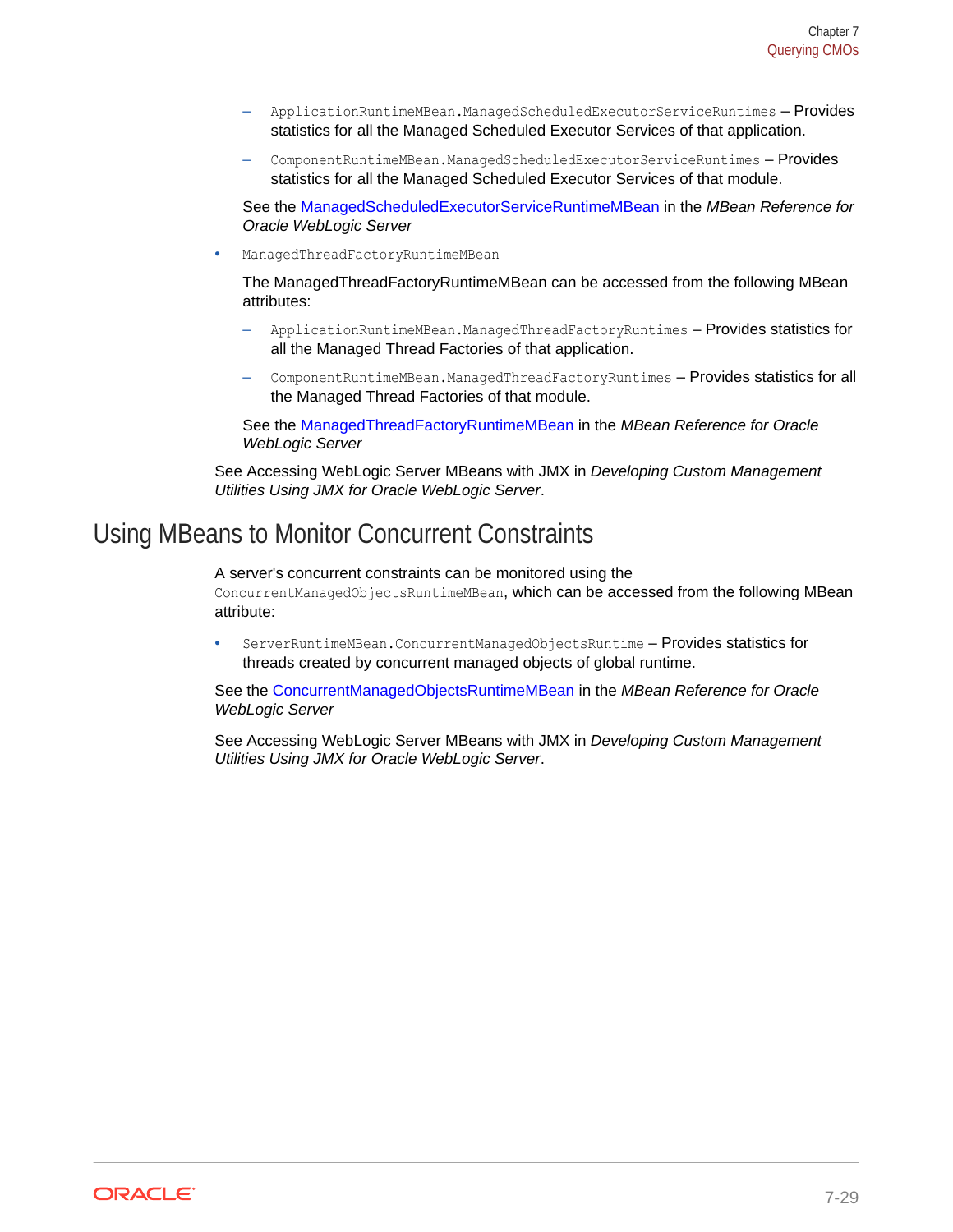# 8 Using the Batch Runtime

WebLogic Server implements the batch runtime to provide support for defining, implementing, and running batch jobs, as defined for Java EE 7 in Batch Applications for the Java Platform (JSR 352).

- About Batch Jobs
- [Using the Default Batch Runtime Configuration with the Derby Database](#page-99-0)
- [Configuring the Batch Runtime to Use a Dedicated Database](#page-99-0)
- [Querying the Batch Runtime](#page-104-0)
- [Troubleshooting Tips](#page-108-0)

# About Batch Jobs

Batch jobs are tasks that can be executed without user interaction and are best suited for non-interactive, bulk-oriented and long-running tasks that are resource intensive, can execute sequentially or parallel, and may be initiated ad hoc or through scheduling.

As described in *The Java EE 7 Tutorial*, the batch framework consists of:

- A job specification language based on XML.
- A set of batch annotations and interfaces for application classes that implement the business logic.
- A batch container that manages the execution of batch jobs.
- Supporting classes and interfaces to interact with the batch container.

For detailed information about batch jobs, batch processing, and the batch processing framework, see Batch Processing in *The Java EE 7 Tutorial*. Also, see the Java Specification Request 352: Batch Applications for the Java Platform ([http://jcp.org/en/jsr/detail?](http://jcp.org/en/jsr/detail?id=352)  $id=352$ ). The specification defines the programming model for batch applications and the runtime for scheduling and executing batch jobs.

### Use of Multiple Batch Runtime Instances

WebLogic Server supports the ability for multiple batch runtime instances to run in a domain, whereby each instance is hosted on an individual Managed Server instance. However, there is no state replication across batch jobs running in a domain; that is, one batch runtime instance cannot be aware of another. Consequently, the processing for a given batch job occurs only on the batch runtime instance that is hosted on a single Managed Server. Once a batch job is started on a Managed Server instance, the job runs on that instance to completion. Any step in the job that is started, including any concurrent steps, runs only on that Managed Server instance. This behavior has important implications in both clustered and nonclustered environments, particularly with regards to load balancing, as follows:

If your deployed applications allow external users or processes to access those applications to start batch jobs, the load balancing mechanism for distributing work

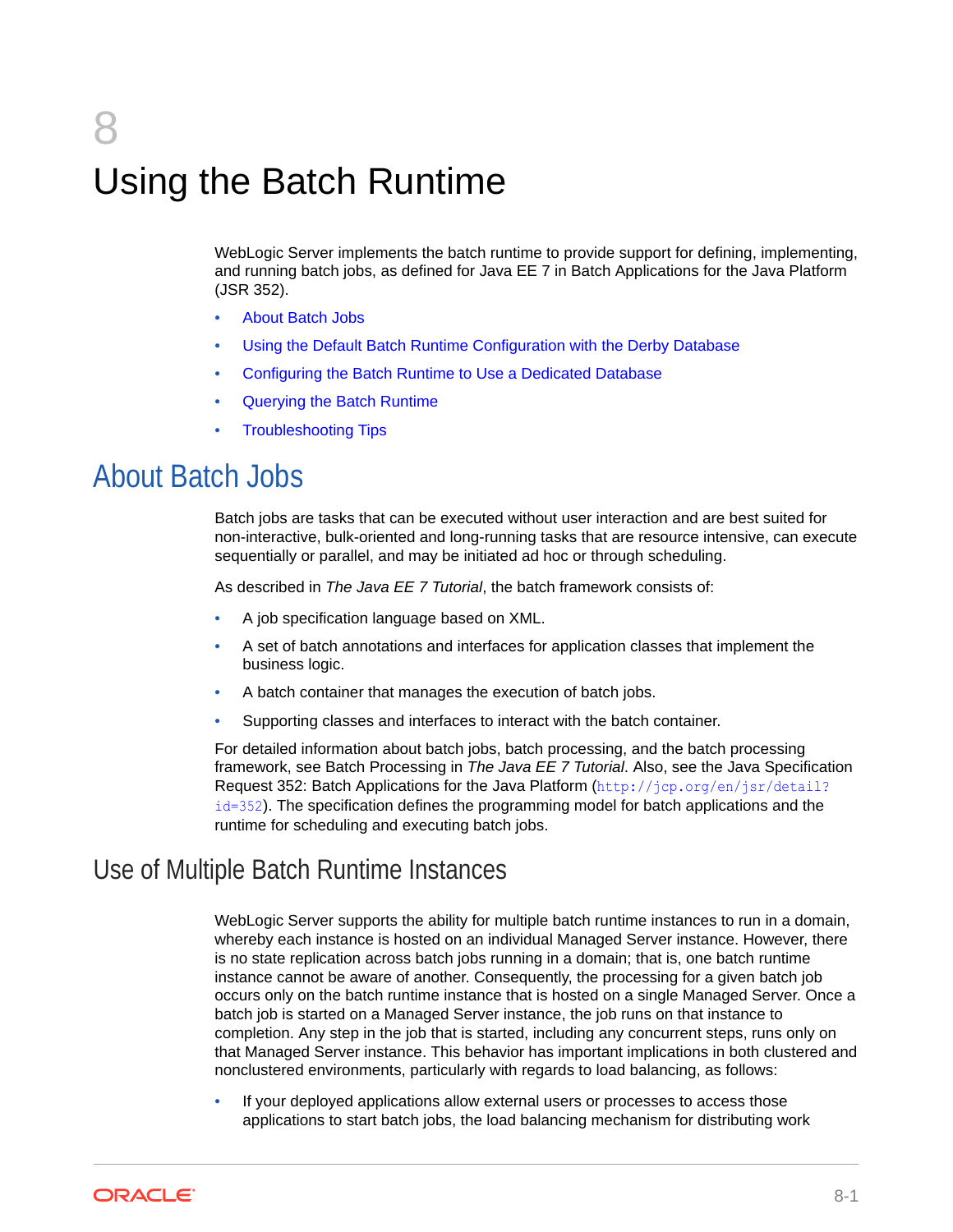across the Managed Servers instances typically ensures that the workload on each batch runtime instance, over time and on average, is similarly balanced.

- If you have an application that contains a batch job, and the application is replicated on multiple nonclustered Managed Server instances, you must create a data source on each Managed Server that points to the same database. You then configure each batch runtime instance to use that database for the job repository. In this manner, an incoming request that is routed by the load balancer can land on any Managed Server instance and start a new batch job.
- Although batch job processing cannot be clustered, batch applications can be deployed to a cluster. You can do this by creating a data source and targeting it to the cluster. Then you configure a group of batch runtime instances, each running in a Managed Server instance in the cluster, to use the same job repository.

For more information about batch processing in a clustered environment, see Batch Applications in *Administering Clusters for Oracle WebLogic Server*.

• There is no guarantee that the batch load at any point in time is equivalent across the Managed Server instances if different requests can generate different types of batch load. The likelihood of uneven load distribution increases if there is high degree of variability of the types of batch load that can be generated by different requests. For example, if one request is sent to one batch runtime instance, and a second request is sent to the other batch runtime instance, it is possible that the first request could start 10 batch jobs and the second request start only 2 jobs. In this scenario, it is possible for the batch job workload to become unevenly distributed.

# Batch 1.0 Code Examples in WebLogic Server

When you install WebLogic Server complete with the examples, the examples source code is placed in the *EXAMPLES\_HOME*\examples\src\examples directory. The default path is *ORACLE\_HOME*\wlserver\samples\server. From this directory, you can access the source code and instruction files for the Batch 1.0 examples without having to set up the samples domain.

The *ORACLE\_HOME*\user\_projects\domains\wl\_server directory contains the WebLogic Server examples domain; it contains your applications and the XML configuration files that define how your applications and Oracle WebLogic Server will behave, as well as startup and environment scripts. See Sample Applications and Code Examples in *Understanding Oracle WebLogic Server*.

• **Using the Batch Job Operator** – demonstrates how to use the javax.batch.operations.JobOperator interface to submit batch jobs. The JobOperator interface provides a set of operations to start, stop, restart, and inspect jobs. This sample will also demonstrates how to use listeners to notify about specific event occurring during the batch processing execution.

*EXAMPLES\_HOME*/examples/src/examples/javaee7/batch/joboperator-api

• **Using Batch Parallelization Model to Run Partitioned Job Steps** – demonstrates how to use the PartitionMapper interface to enable finer control over parallel processing.

*EXAMPLES\_HOME*/examples/src/examples/javaee7/batch/partition

• **Avitek Medical Records (MedRec)** – A comprehensive educational sample application that demonstrates WebLogic Server and Java EE features, as well as best practices. For Java EE 7, Medrec showcases batch processing's capability by

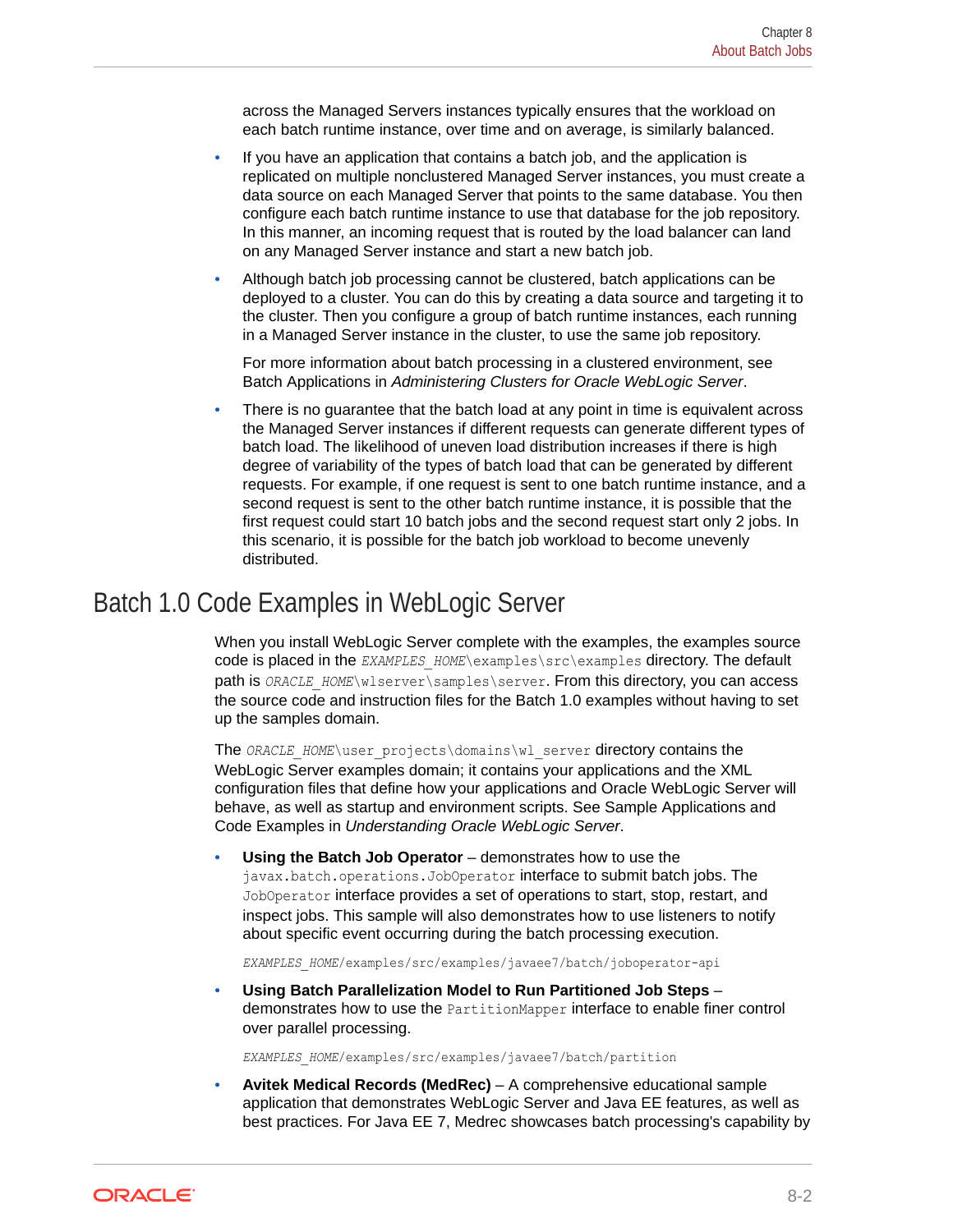<span id="page-99-0"></span>compiling drug statistics in the background for the administrator. The statistics sum up the cost by record, physician and drug perspectives with a start date and end date, altogether in one batch, but with three outputs.

Avitek Medical Records is optionally installed with the WebLogic Server installation. You can start MedRec from the *ORACLE\_HOME*/user\_projects/domains/medrec directory, where *ORACLE\_HOME* is the directory you specified as the Oracle Home when you installed Oracle WebLogic Server.

Oracle recommends that you run these examples before programming your own applications that use batch.

# Using the Default Batch Runtime Configuration with the Derby **Database**

Batch applications can be deployed and started on WebLogic Server out-of-the-box with no runtime configuration. This is useful for smaller development environments that do not process and store large amounts of data.

When no batch runtime configuration exists, WebLogic Server uses:

- The demo Derby database to create a data source needed to update the job repository to persist batch job details.
- The executor service that is bound to default JNDI name of  $j$ ava: $comp/$ DefaultManagedExecutorService (as required by the Java EE 7 specification).

In orders to access the default batch runtime configuration, WebLogic Server must be started using the startWeblogic.sh script.

See [Querying the Batch Runtime](#page-104-0).

# Configuring the Batch Runtime to Use a Dedicated Database

The batch runtime in WebLogic Server uses an XA-capable data source to access the JobRepository tables for batch jobs and a managed executor service to execute asynchronous batch jobs. The managed executor service processes the jobs and the JobRepository data source stores the status of current and past jobs.

The default batch runtime in a WebLogic domain can be used without any configuration, which is useful in development mode environments that only require the Derby demo database. For data-driven production environments that use a database schema, you can configure a dedicated job repository data source and managed executor service for the domain.

- [Prerequisite Steps: Configure the Job Repository Tables, Batch Data Source, and](#page-100-0) [Managed Executor Service](#page-100-0)
- [Configuring the Batch Runtime Using the Administration Console](#page-102-0)
- [Configuring the Batch Runtime Using WLST](#page-103-0)

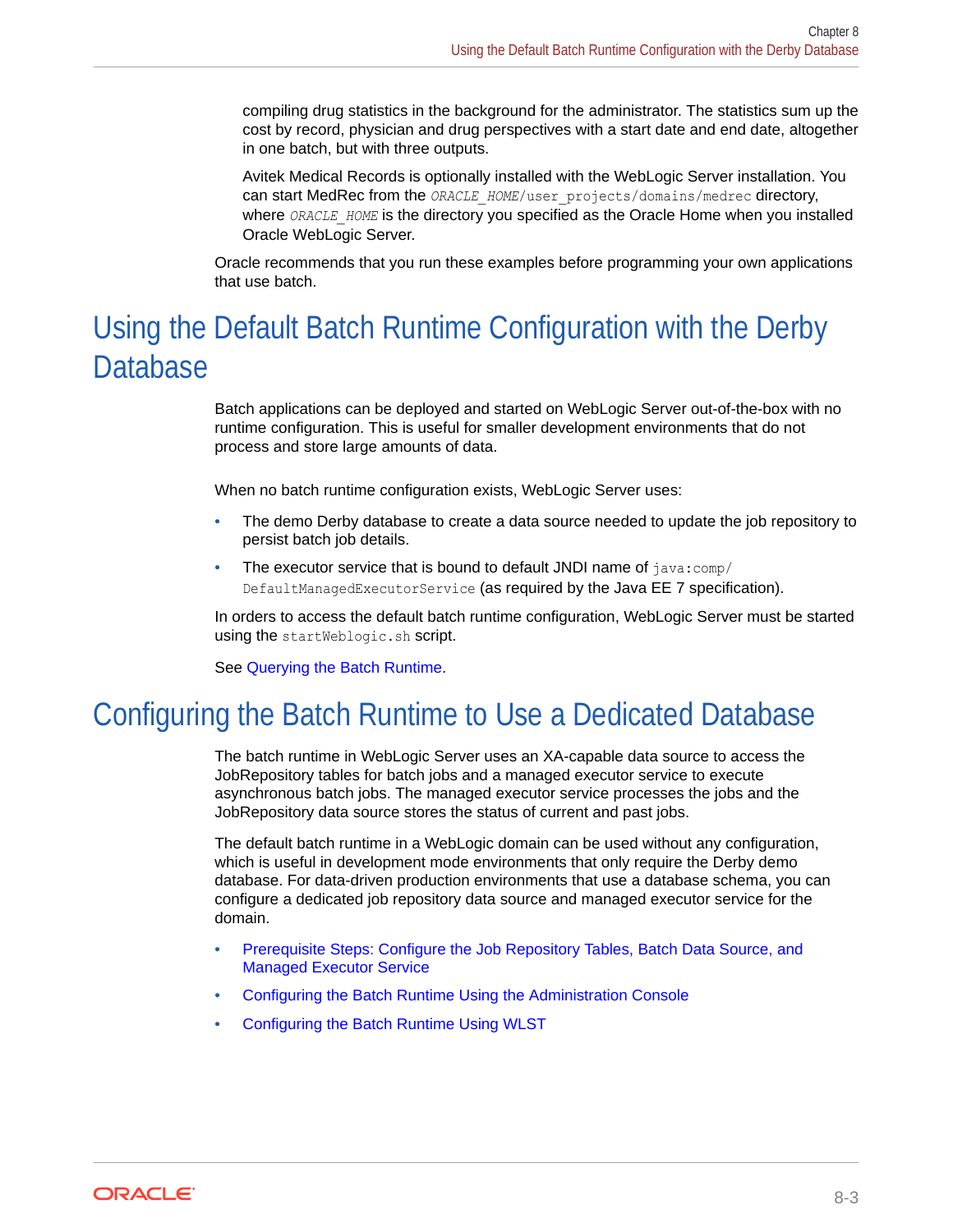# <span id="page-100-0"></span>Prerequisite Steps: Configure the Job Repository Tables, Batch Data Source, and Managed Executor Service

For enterprise-level production environments that process and store large amounts of data, a dedicated batch runtime can be configured to store the batch job details in a specific database.

### Create the Job Repository Tables

The database administrator must create the job repository tables needed to persist batch job details. The schema name used to created these tables will be denoted by the getSchemaName() method in the BatchConfigMBean when configuring the batch runtime for the domain. See [Configure the Batch Runtime to Use a Dedicated Batch](#page-102-0) [Data Source and Managed Executor Service.](#page-102-0)

The job repository tables can be created using the Repository Create Utility (RCU) or using SQL scripts for the databases supported for use with WebLogic Server 12*c*. Schemas for creating these tables are in the following location:

*ORACLE\_HOME*/oracle\_common/common/sql/wlservices/batch/*dbname*

where *ORACLE* HOME represents the top level installation directory for Oracle WebLogic Server, and *dbname* represents the name of the database.

For information about the supported databases for WebLogic Server 12*c*, see the [Oracle Fusion Middleware Supported System Configurations](http://www.oracle.com/pls/topic/lookup?ctx=fmw122100&id=fmwcert) page on Oracle Technology Network.

Creating Job Repository Tables Using RCU

It is important to note the following when using RCU to create the job repository tables and schema owner:

- **1.** On the **Select Components** page, select **WebLogic Services** as the component. Also, note that **Schema Owner** name will default to the schema prefix string you chose plus "WLS", such as JBatch WLS. Write this name down because you will use it when you create the batch data source and the batch runtime.
- **2.** On the **Schema Passwords** page, choose the **Select same password for all schemas** option.
- **3.** When you click **Finish**, RCU will create tables and schemas for all WebLogic related components, including Batch, EJB Timers, Diagnostics, etc.

Now you can create the batch data source, as described in [Create a JDBC Data](#page-101-0) [Source for the Job Repository](#page-101-0). Remember that you must use the schema owner you chose on the **Select Components** page as the data source's user name.

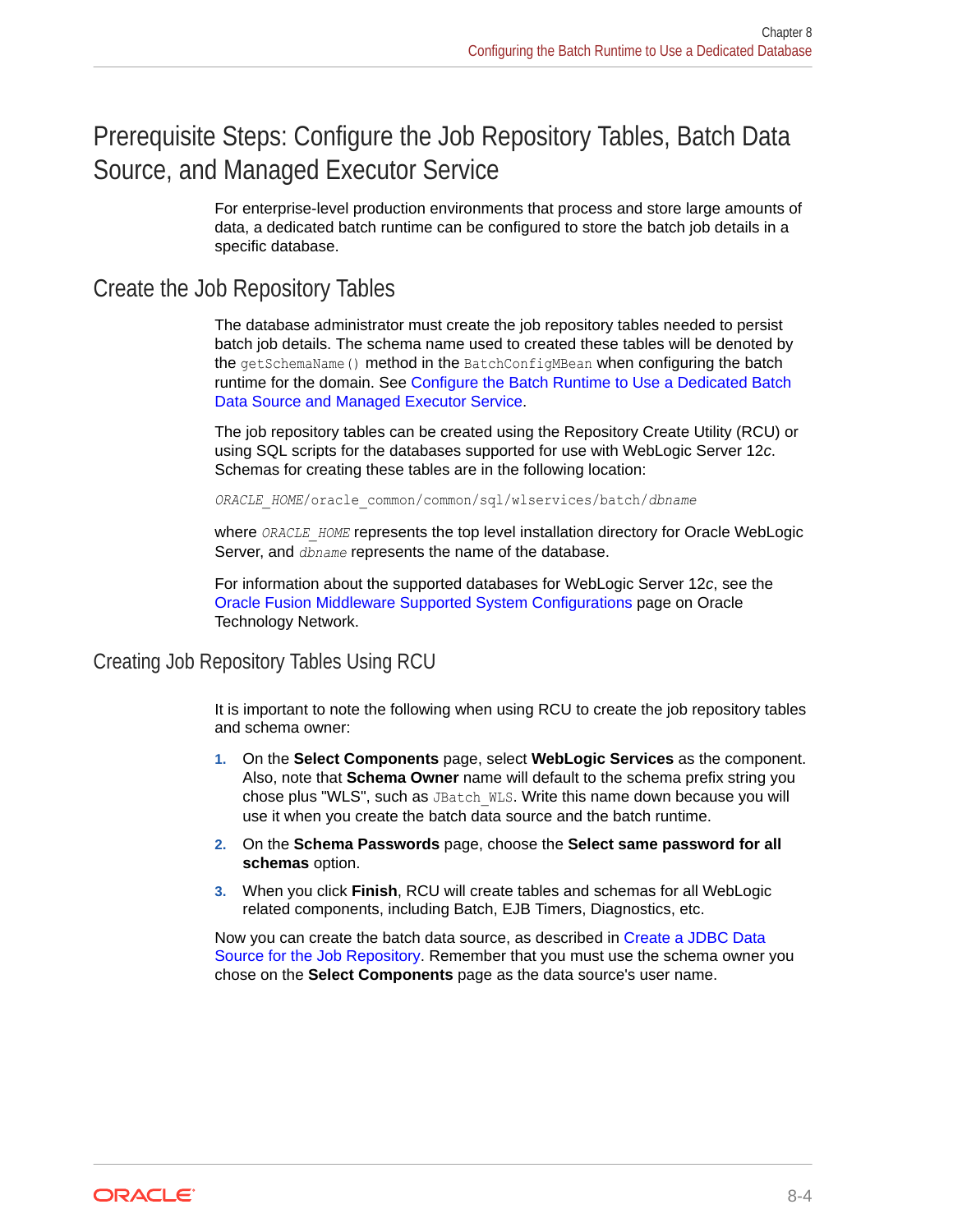#### <span id="page-101-0"></span>**Note:**

The batch runtime caches the schema name and when it acquires a connection to update the job repository tables, it sets the schema name on the connection. Due to this limitation, it is not possible to use the same data source for both application and job repository (if they use separate schemas).

For more information about the Repository Clean Utility (RCU), see *[Creating Schemas with](http://www.oracle.com/pls/topic/lookup?ctx=fmw122100&id=RCUUG101) [the Repository Creation Utility](http://www.oracle.com/pls/topic/lookup?ctx=fmw122100&id=RCUUG101)*.

#### Creating Job Repository Tables Using an SQL Script

If you are not using RCU utility to create the job repository tables for batch, you can use the SQL command-line utility and the provided batch.sql script to create them. For example, when you create job repository tables for Oracle Database and Oracle EBR (Edition-Based Redefinition), which require SQL to create the tables.

The batch.sql SQL script is provided for all supported databases (such as, mysql, db2, etc.) to create the job repository tables, and are in the following location:

*ORACLE\_HOME*/oracle\_common/common/sql/wlservices/batch/*dbname*

To use the batch.sql SQL script to create the tables, follow these steps:

- **1.** Open an SQL command-line session for your database.
- **2.** Create a new user called jbatch that will be identified by the batch.sql script.
- **3.** Grant Connect privileges to user ibatch.
- **4.** Grant Resource privileges to user jbatch.
- **5.** Run the batch.sql script from the directory containing the Oracle database's SQL scripts. For example:

*ORACLE\_HOME*/oracle\_common/common/sql/wlservices/batch/oracle/batch.sql

Now you can create the batch data source, as described in Create a JDBC Data Source for the Job Repository. Remember that you must use the jbatch schema owner you created as the data source's user name.

### Create a JDBC Data Source for the Job Repository

For a dedicated batch runtime within a domain, the WebLogic administrator must configure an XA-capable data source for the database that will contain the job repository tables. When a Java EE component submits a batch job, the batch runtime updates the job repository tables using this XA data source, which is obtained by looking up the data source's JNDI name.

When you create the batch data source using Administration Console or WLST, you must use the schema owner created with RCU (e.g., jbatch wls) or the SQL script jbatch, as described in [Create the Job Repository Tables.](#page-100-0)

For instructions on configuring JDBC data source, see Creating a JDBC Data Source in *Administering JDBC Data Sources for Oracle WebLogic Server*.

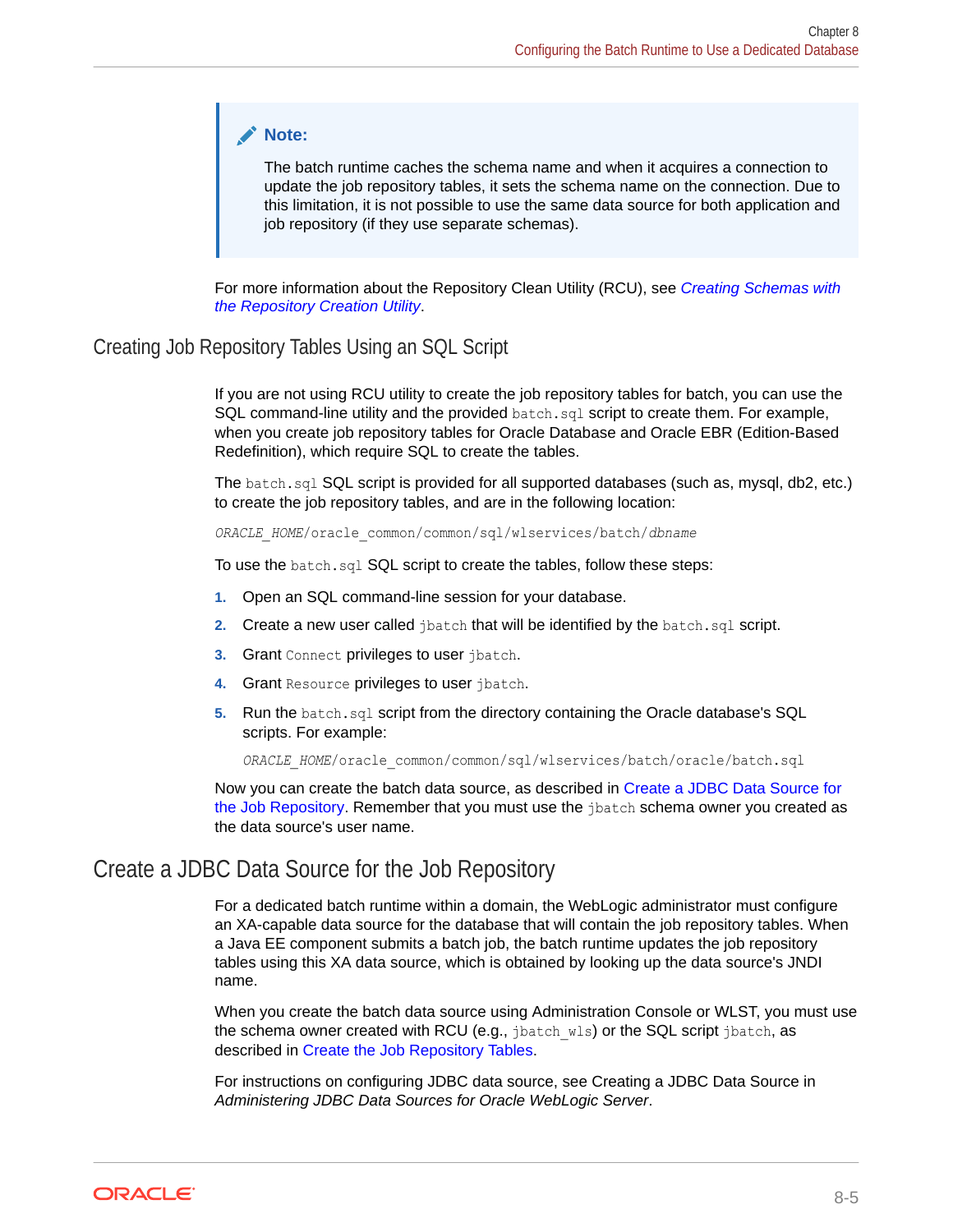# <span id="page-102-0"></span>Optionally, Create a Managed Executor Service Template

For optimum performance, the batch runtime can be configured to use applicationscoped Managed Executor Services by configuring Managed Executor Service Templates (MES Template) that use the same name as the batch runtime setBatchJobsManagedExecutorServiceName(). If no MES Template is specified when configuring the batch runtime, it will instead use the default Java EE Managed Executor Service that is bound to (java:comp/DefaultManagedExecutorService).

When a new instance of a Managed Executor Service is created for each MES template, it will then run batch jobs that are submitted for applications that are deployed to the domain. For example, if there are two MES Templates named MES1 and MES2 in a domain, then when BatchApp1 and BatchApp2 are deployed, each application will get an instance of MES1 and MES2.

However, if you have set the setBatchJobsExecutorServiceName("MES2"), then all batch jobs submitted from BatchApp1 or BatchApp1 (or from any application deployed to the domain), will use MES2.

For instructions on configuring a Managed Executor Service Template, see [Configuring Concurrent Managed Objects.](#page-68-0)

# Configure the Batch Runtime to Use a Dedicated Batch Data Source and Managed Executor Service

The job repository data source and Managed Executor Service you created in [Prerequisite Steps: Configure the Job Repository Tables, Batch Data Source, and](#page-100-0) [Managed Executor Service](#page-100-0) can now be used to configure a dedicated batch runtime using any of these WebLogic administrative tools:

- Configuring the Batch Runtime Using the Administration Console
- [Configuring the Batch Runtime Using WLST](#page-103-0)

#### **Tip:**

The schema name used in [Create the Job Repository Tables](#page-100-0) must be specified when following the configuration steps in these sections. For example when using MBeans, the schema name must be denoted by getSchemaName() in the BatchConfigMBean for the domain.

### Configuring the Batch Runtime Using the Administration Console

A dedicated batch runtime can be configured for a domain scope using the Administration Console. In the **Settings for** *domain-name* page, open the **Batch** page and complete these configuration fields:

• **Data Source JNDI Name** – Select the JNDI name of the batch runtime's job repository data source, which will be used to store data for batch jobs submitted from applications deployed to the domain.

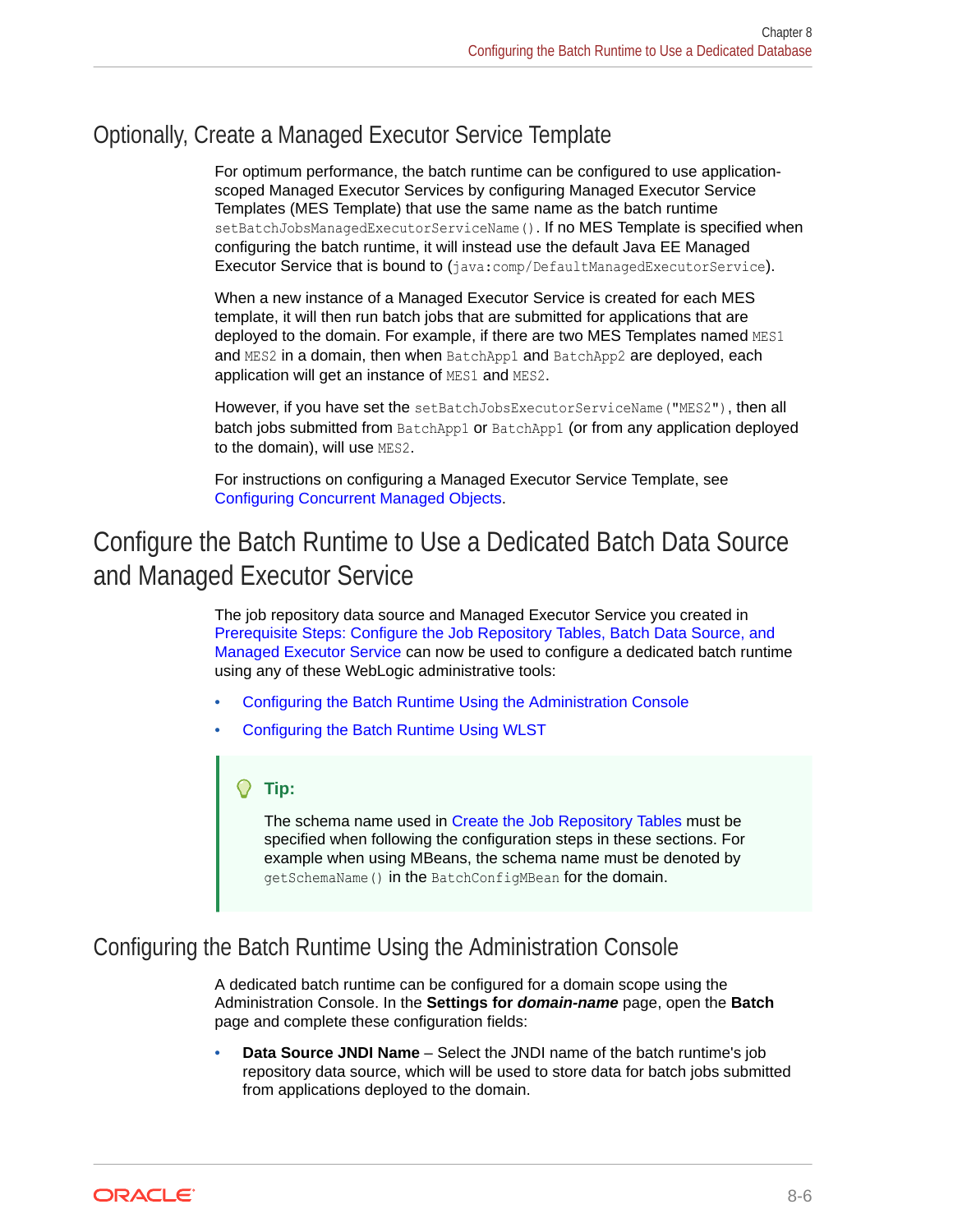<span id="page-103-0"></span>**Schema Name** – Enter the schema name used when the job repository tables were created by RCU or the JBatch SQL script, as described in [Create the Job Repository](#page-100-0) [Tables.](#page-100-0)

Note that if the data source is shared by applications then this schema name must be the same name that the application expects.

**Executor Service Template** – Select the managed executor service (MES) template that will be used to run batch jobs that are submitted from applications deployed in the domain. A MES template by the same name must exist and be targeted to the domain scope when a batch jobs is submitted.

If an MES template is not selected, then the batch runtime will use the default Java EE ManagedExecutorService that is bound to the default JNDI name of: java:comp/ DefaultManagedExecutorService.

To configure a Managed Executor Service Template in the domain configuration using the WebLogic Server Administration Console, use the **Environment > Concurrent Templates** page. See [Configuring Concurrent Managed Objects.](#page-68-0)

### Configuring the Batch Runtime Using WLST

You can use WLST with the BatchRuntimeConfigMBean and DomainMBean to configure the batch runtime to use a specific database for the job repository:

```
def update domain batch config(domainName, jndiName, schemaName):
    connect('admin','passwd')
    edit()
    startEdit()
    cmo.setDataSourceJndiName(jndiName)
    cd('/BatchConfig/' + domainName)
    cmo.setSchemaName(schemaName)
    save()
    activate()
```
In this example, if the administrator has created a data source with the JNDI name  $\frac{i}{d}$ batchDS, then, calling update domain batch config('mydomain','idbc/batchDS','BATCH') will configure the batch runtime to store all the job repository tables in the schema 'BATCH' in the database that is pointed by the data source that is bound to the  $jndiName: jdbc/$ batchDS'.

You can use WLST to configure the batch runtime to use specific Managed Executor Services for batch job execution. However, you must first create an Managed Executor Service and the name of the Managed Executor Service must be provided to the DomainMBean.

```
 connect('admin','passwd')
 edit()
  startEdit()
 cmo.setBatchJobsExecutorServiceName('mesName')
  save()
 activate()
```
where *mesName* is the name of the Managed Executor Service that has already been created (and targeted) to this domain.

The batch runtime can be configured to use different Managed Executor Services using the getBatchJobsManagedExecutorServiceName() method in the DomainMBean. However, a

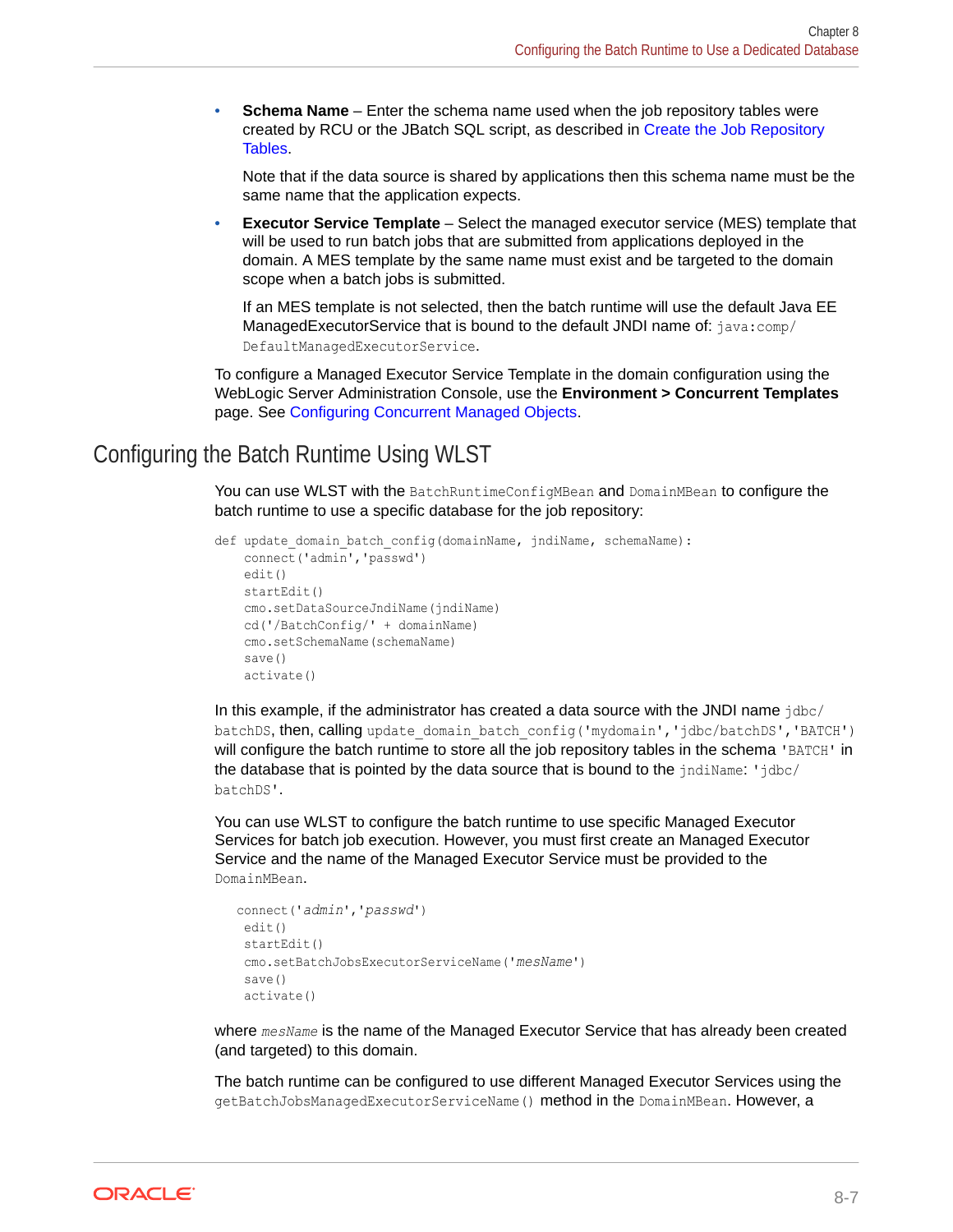<span id="page-104-0"></span>Managed Executor Service Template by the same name must exist and be targeted to the domain scope when a batch job is submitted.

See the BatchConfigMBean and DomainMBean in the *MBean Reference for Oracle WebLogic Server*.

See WebLogic Server WLST Online and Offline Command Reference in the *WLST Command Reference for WebLogic Server*.

# Querying the Batch Runtime

You can query the batch runtime's JobRepository for domain scope using administrative tools such as Administration Console and MBeans.

- Using the Administration Console to Query the Batch Runtime
- [Using Runtime MBeans to Query the Batch Runtime](#page-106-0)

#### **Note:**

Make sure that the database that contains the batch job repository is running. For example, the default Derby database is not automatically started when you boot WebLogic Server using the java weblogic. Server command. If your database is not running, an exception will be thrown by the Batch RI when you submit a batch job or when you access the BatchJobRepositoryRuntimeMBean, either through WLST or the Administration Console. See [Troubleshooting Tips](#page-108-0).

# Using the Administration Console to Query the Batch Runtime

A job repository can be queried using the Administration Console to obtain details about batch jobs in a domain.

### Get Details of all Batch Jobs

In the **Settings for** *domain-name* page, open the **Monitoring > Batch Jobs** page to view details about all the jobs submitted by applications deployed to the domain.

Table 8-1 describes the elements in the getJobDetails attribute in the BatchJobRepositoryRuntimeMBean.

| <b>Element Name</b>     | <b>Description</b>                                           |
|-------------------------|--------------------------------------------------------------|
| Job Name                | The name of the batch job.                                   |
| <b>Application Name</b> | The name of the application that submitted the<br>batch job. |
| Instance ID             | The instance ID.                                             |
| Execution ID            | The execution ID.                                            |
| <b>Batch Status</b>     | The batch status of this job.                                |

#### **Table 8-1 All Batch Jobs**

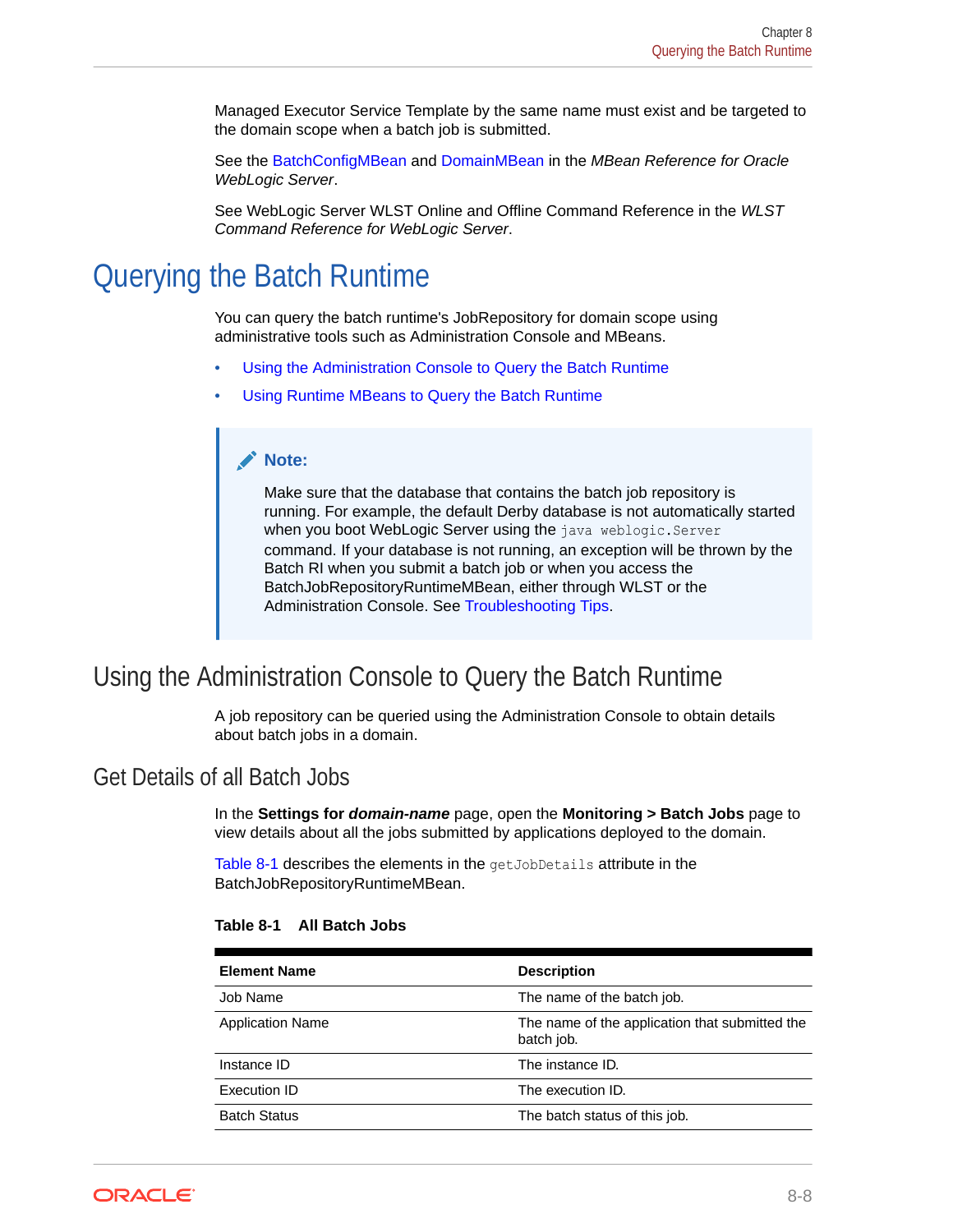|  | Table 8-1 (Cont.) All Batch Jobs |  |
|--|----------------------------------|--|
|--|----------------------------------|--|

| <b>Element Name</b> | <b>Description</b>              |
|---------------------|---------------------------------|
| <b>Start Time</b>   | The start time of the job.      |
| End Time            | The completion time of the job. |
| Exit Status         | The exit status of the job.     |

### Get Details about a Job's Execution

You can view step execution details about a job by selecting it and clicking **View**.

Table 8-2 describes the elements in the getJobExecutions () attribute of the BatchJobRepositoryRuntimeMBean.

#### **Table 8-2 Job Executions Details**

| <b>Element Name</b> | <b>Description</b>              |
|---------------------|---------------------------------|
| Job Name            | The name of the batch job.      |
| Instance ID         | The instance ID.                |
| Execution ID        | The execution ID.               |
| <b>Batch Status</b> | The batch status of this job.   |
| <b>Start Time</b>   | The start time of the job.      |
| End Time            | The completion time of the job. |
| <b>Exit Status</b>  | The exit status of the job.     |

### Get Details about a Job's Step Execution

You can view metrics about each step in a job execution by selecting it and clicking View.

Table 8-3 describes the elements in the getStepExecutions() attribute in the BatchJobRepositoryRuntimeMBean.

#### **Table 8-3 Step Executions Details**

| <b>Element Name</b> | <b>Description</b>              |
|---------------------|---------------------------------|
| Step Name           | The name of the batch job step. |
| Step ID             | The step ID.                    |
| <b>Execution ID</b> | The execution ID.               |
| <b>Batch Status</b> | The batch status of this job.   |
| <b>Start Time</b>   | The start time of the job.      |
| End Time            | The completion time of the job. |
| <b>Exit Status</b>  | The exit status of the job.     |

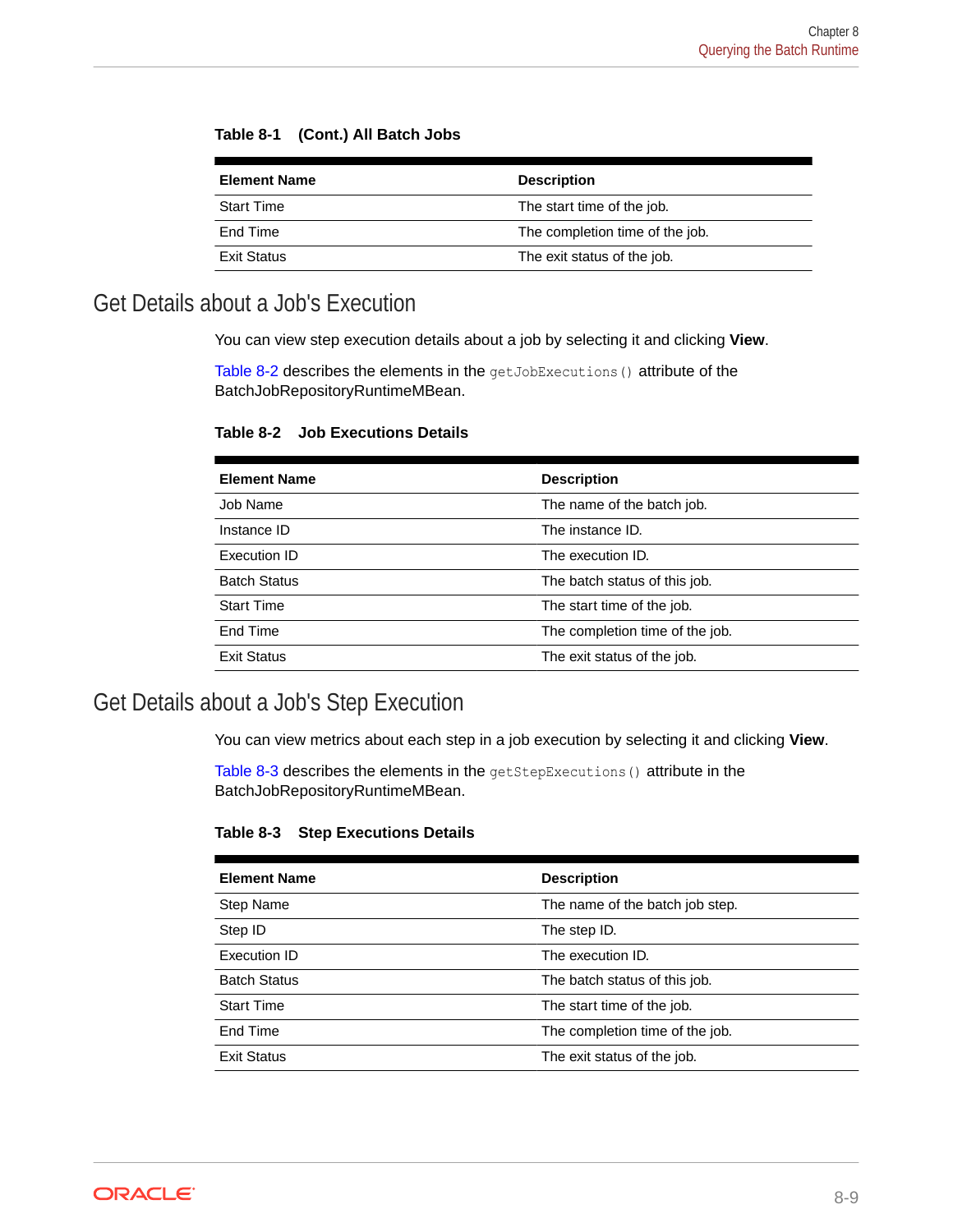# <span id="page-106-0"></span>Using Runtime MBeans to Query the Batch Runtime

The job repository can be queried using WLST using the

BatchJobRepositoryRuntimeMBean to obtain details about batch jobs in a domain.

See BatchJobRepositoryRuntimeMBean in the *MBean Reference for Oracle WebLogic Server*.

### Get Details of all Batch Jobs Using getJobDetails

The getJobDetails() attribute returns details about all the jobs submitted by applications deployed to the domain. Each entry in the collection contains an array of the elements.

Table 8-4 describes the elements in the getJobDetails attribute in the BatchJobRepositoryRuntimeMBean.

| <b>Element Name</b> | <b>Description</b>                                                    |
|---------------------|-----------------------------------------------------------------------|
| <b>JOB NAME</b>     | The name of the batch job.                                            |
| APP NAME            | The name of the application that submitted the<br>batch job (String). |
| INSTANCE ID         | The instance ID (long).                                               |
| EXECUTION ID        | The execution ID (long).                                              |
| <b>BATCH STATUS</b> | The batch status of this job (String).                                |
| START TIME          | The start time of the job (java.util.Date).                           |
| END_TIME            | The completion time of the job<br>(java.util.Date).                   |
| <b>EXIT STATUS</b>  | The exit status of the job (String).                                  |

#### **Table 8-4 Elements in getJobDetails() Attribute**

Here is an example of a WLST script that uses  $qetJobDetails()$  to print a list of all batch jobs deployed in a domain.

```
connect('admin', 'admin123')
domainRuntime()
cd('BatchJobRepositoryRuntime')
cd('myserver')
executions=cmo.getJobDetails(6)
print "JobName AppName InstanceID ExecutionID BatchStatus StartTime EndTime ExitStatus"
 print e[0], " ", e[1], " ", e[2], " ", e[3], " ", e[4], " ", e[5], " ", e[6], ",e[7]
```
#### Here is sample output after running getJobDetails():

|                             | JobName InstanceID ExecutionID BatchStatus |           | StartTime                                                          |  |
|-----------------------------|--------------------------------------------|-----------|--------------------------------------------------------------------|--|
| EndTime                     | ExitStatus                                 |           |                                                                    |  |
|                             |                                            |           | PayrollJob 6 6 6 COMPLETED Fri Apr 24 10:11:00 PDT 2015 Fri Apr 24 |  |
| 10:11:01 PDT 2015           | COMPLETED                                  |           |                                                                    |  |
| PayrollJob 5                | $5 - 5$                                    |           | COMPLETED Fri Apr 24 10:10:57 PDT 2015 Fri Apr 24                  |  |
| 10:10:58 PDT 2015 COMPLETED |                                            |           |                                                                    |  |
| PayrollJob 4                | $4\overline{ }$                            | COMPLETED | Fri Apr 24 10:10:56 PDT 2015 Fri Apr 24                            |  |
| 10:10:56 PDT 2015           | COMPLETED                                  |           |                                                                    |  |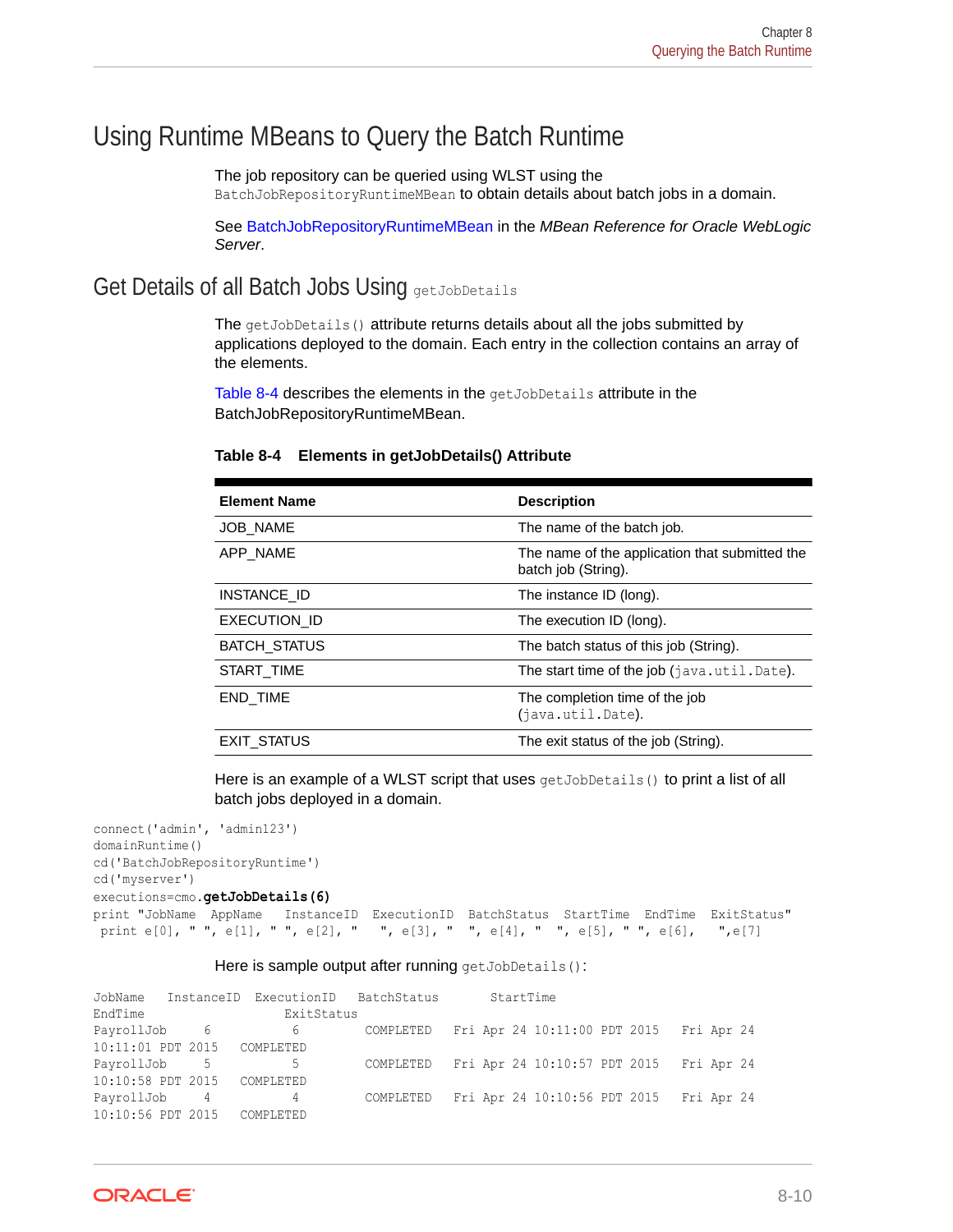| PayrollJob 3   | $\overline{\mathbf{3}}$ |  |  | COMPLETED Mon Apr 20 11:32:12 PDT 2015 Mon Apr 20 11:32:12 PDT |  |
|----------------|-------------------------|--|--|----------------------------------------------------------------|--|
| 2015 COMPLETED |                         |  |  |                                                                |  |
| PayrollJob 2   | $\sim$ 2                |  |  | COMPLETED Mon Apr 20 11:32:10 PDT 2015 Mon Apr 20 11:32:11 PDT |  |
| 2015 COMPLETED |                         |  |  |                                                                |  |
| PayrollJob 1 1 |                         |  |  | COMPLETED Mon Apr 20 11:25:26 PDT 2015 Mon Apr 20 11:25:26 PDT |  |
| 2015 COMPLETED |                         |  |  |                                                                |  |

Get Details of a Job Execution Using getJobExecutions

The getJobExections attribute returns details about a particular job execution. Each entry in the collection contains an array of the elements.

Table 8-5 describes the elements in the getJobExecutions () attribute of the BatchJobRepositoryRuntimeMBean.

**Table 8-5 Elements in getJobExecutions() Attribute**

| <b>Element Name</b> | <b>Description</b>                                  |
|---------------------|-----------------------------------------------------|
| JOB_NAME            | The name of the batch job (String).                 |
| INSTANCE ID         | The instance ID (long).                             |
| EXECUTION ID        | The execution ID (long).                            |
| <b>BATCH STATUS</b> | The batch status of this job (String).              |
| START TIME          | The start time of the job (java.util.Date).         |
| END TIME            | The completion time of the job<br>(java.util.Date). |
| EXIT STATUS         | The exit status of the job (String).                |

Here is an example of using getJobExectuions () in a WLST script to get details for a given ExecutionID: getJobExecutions(6). To get a list of all ExecutionIDs, use the getJobDetails() method.

```
connect('admin', 'admin123')
domainRuntime()
cd('BatchJobRepositoryRuntime')
cd('myserver')
executions=cmo.getJobExecutions(6)
print "JobName InstanceID ExecutionID BatchStatus StartTime EndTime ExitStatus"
for e in executions
  print e[0], " ", e[1], " ", e[2], " ", e[3], " ", e[4], " ", e[5], " ", e[6]
```
Here is sample output after running getJobExecutions():

| JobName      |           | InstanceID ExecutionID BatchStatus |                                                                |  | StartTime |  |  |  |
|--------------|-----------|------------------------------------|----------------------------------------------------------------|--|-----------|--|--|--|
| EndTime      |           | ExitStatus                         |                                                                |  |           |  |  |  |
| PayrollJob 6 |           | $6 \quad$                          | COMPLETED Fri Apr 24 10:11:00 PDT 2015 Fri Apr 24 10:11:01 PDT |  |           |  |  |  |
| 2015         | COMPLETED |                                    |                                                                |  |           |  |  |  |

### Get Details of a Job Step Execution Using getStepExecutions

The getStepExecutions attribute returns metrics about each step in a Job execution. Each entry in the collection contains an array of the elements.

[Table 8-6](#page-108-0) describes the elements in the getStepExecutions () attribute in the BatchJobRepositoryRuntimeMBean.

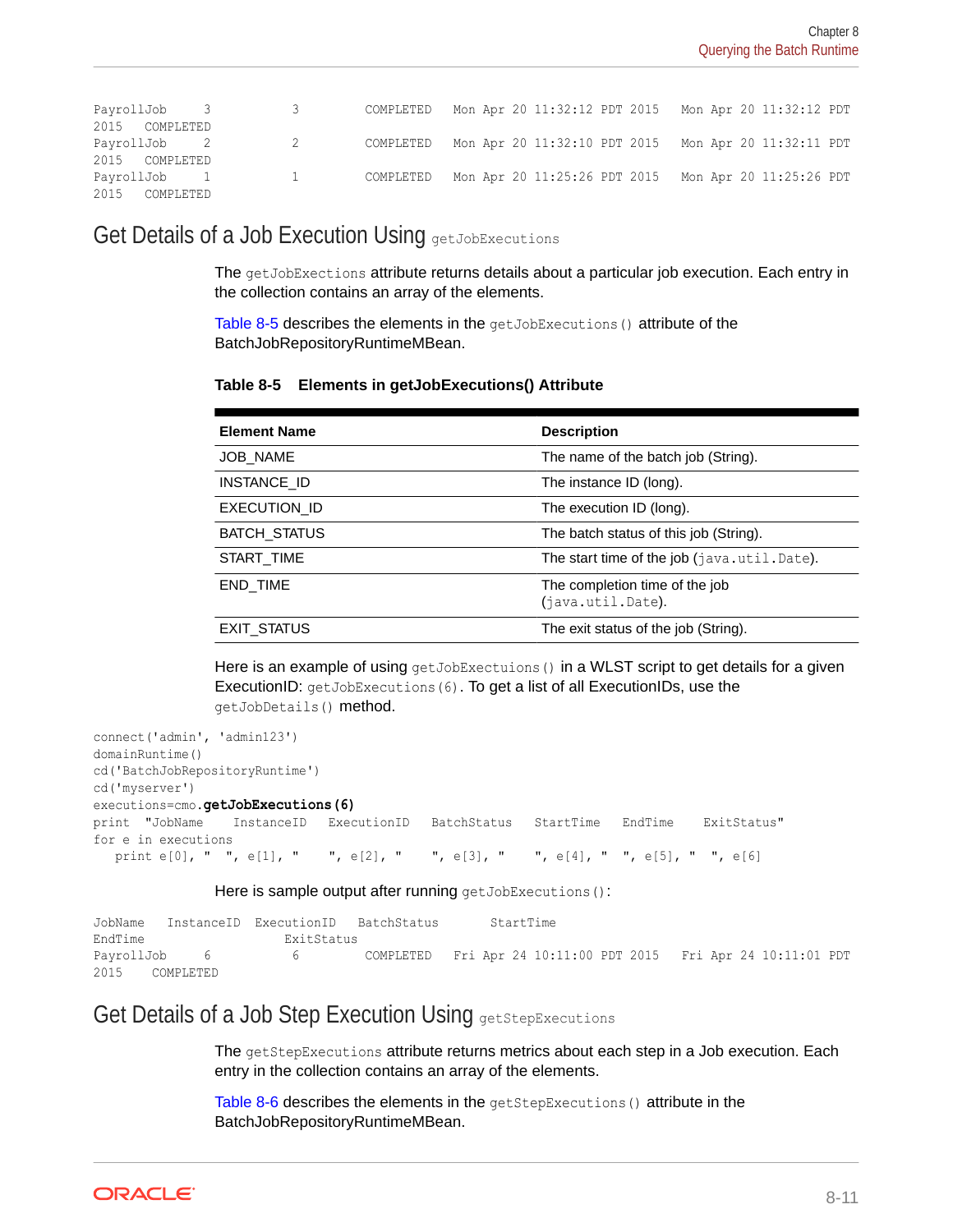| <b>Element Name</b> | <b>Description</b>                                 |
|---------------------|----------------------------------------------------|
| STEP NAME           | The name of the batch job step (String).           |
| STEP ID             | The step ID (long).                                |
| <b>EXECUTION ID</b> | The execution ID (long).                           |
| <b>BATCH STATUS</b> | The batch status of this job (String).             |
| START TIME          | The start time of the job (java.util.Date).        |
| END TIME            | The completion time of the job<br>(java.util.Date) |
| EXIT STATUS         | The exit status of the job (String).               |

**Table 8-6 Elements in getStepExecutions() Attribute**

Here is an example of using getStepExecutions () in a WLST script to get details for a given StepExecutionID: getStepExecutions(6). To get a list of all ExecutionIDs, use the getJobDetails() method.

```
connect('admin', 'admin123')
domainRuntime()
cd('BatchJobRepositoryRuntime')
cd('myserver')
executions=cmo.getStepExecutions(6)
print "StepName StepExecutionID BatchStatus StartTime EndTime ExitStatus"
  print e[0], " ", e[1], " ", e[2], " ", e[3], " ", e[4], " ", e[5], "]
```
Here is sample output after running getStepExecutions():

| StepName StepExecutionID BatchStatus |           |                   |                                                   | StartTime |  |  |  |  |
|--------------------------------------|-----------|-------------------|---------------------------------------------------|-----------|--|--|--|--|
| EndTime                              |           | ExitStatus        |                                                   |           |  |  |  |  |
| PayrollJob 6                         |           | $h \rightarrow h$ | COMPLETED Fri Apr 24 10:11:00 PDT 2015 Fri Apr 24 |           |  |  |  |  |
| $10:11:01$ PDT 2015                  | COMPLETED |                   |                                                   |           |  |  |  |  |

## Troubleshooting Tips

Learn tips for configuring and using the batch runtime with WebLogic Server.

## Make Sure the Database Containing the Job Repository Tables is Running

A common mistake made by users of the Batch RI (reference implementation) is to neglect starting the database that contains the job repository tables. For example, if you boot WebLogic using the java weblogic. Server command, the Derby database is not automatically started. If the DB isn't running, then when you submit a batch job or access the JobRepositoryRuntimeMBean (either through WLST or through the Administration Console), that job will fail and a cryptic exception will be thrown by the Batch RI:

[1] Exception thrown by Refernce Implementation (from IBM):

```
Caused by: weblogic.common.resourcepool.ResourceSystemException: Cannot load 
driver class org.apache.derby.jdbc.ClientDataSource for datasource '<<<Data 
Source name>>>>'
```